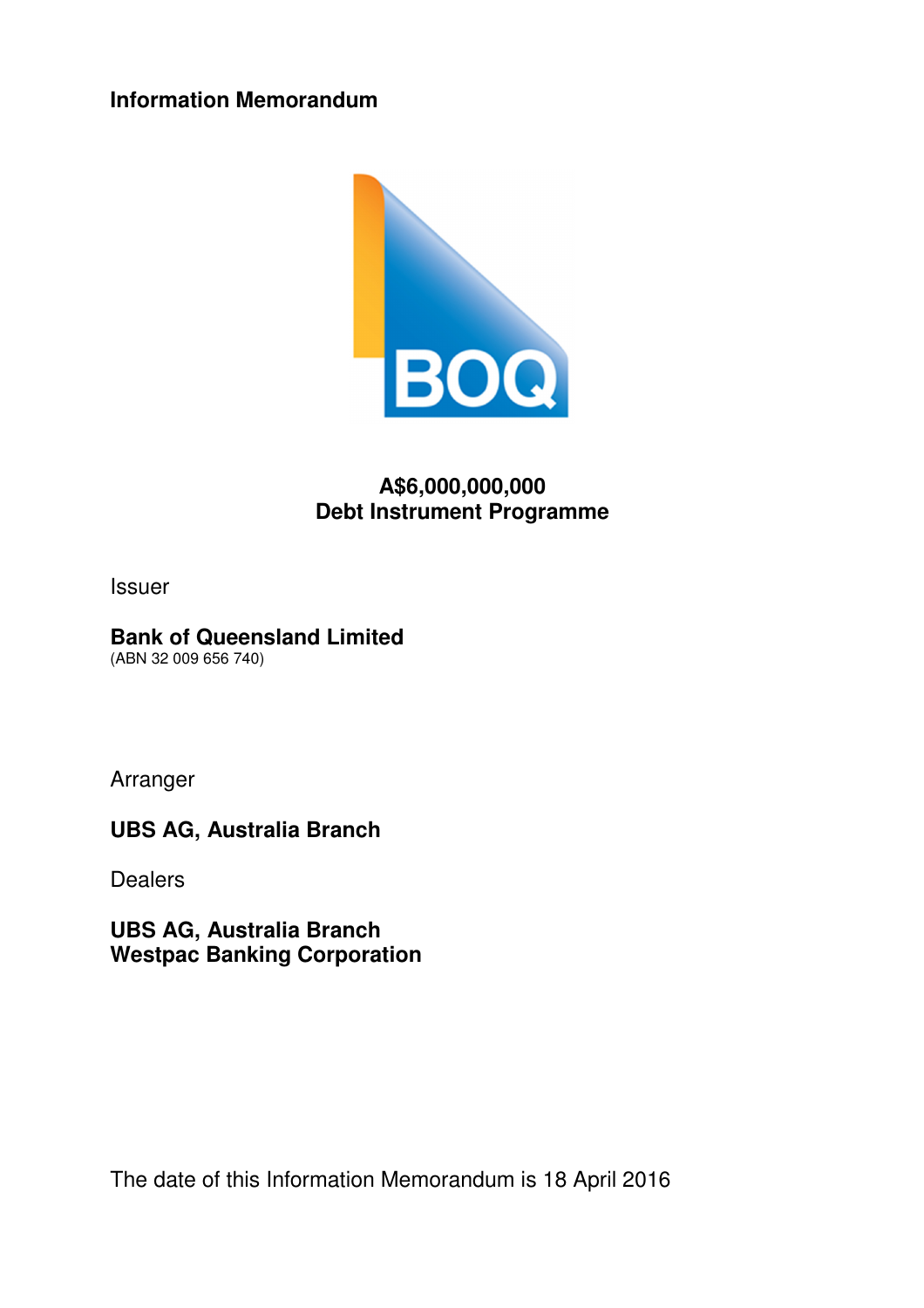# **Contents**

| <b>Important Notice</b>                           | $\mathbf{2}$ |
|---------------------------------------------------|--------------|
| <b>Corporate Profile</b>                          | 9            |
| <b>Programme Summary</b>                          | 11           |
| A. Short Term Instrument Summary                  | 18           |
| <b>B. Term Instrument Summary</b>                 | 19           |
| <b>Terms and Conditions of Senior Notes</b>       | 20           |
| <b>Terms and Conditions of TDs</b>                | 44           |
| <b>Terms and Conditions of Subordinated Notes</b> |              |
| <b>Form of Pricing Supplement</b>                 | 112          |
| <b>Australian Taxation</b>                        | 121          |
| <b>Selling Restrictions</b>                       | 125          |
| <b>Directory</b>                                  | 130          |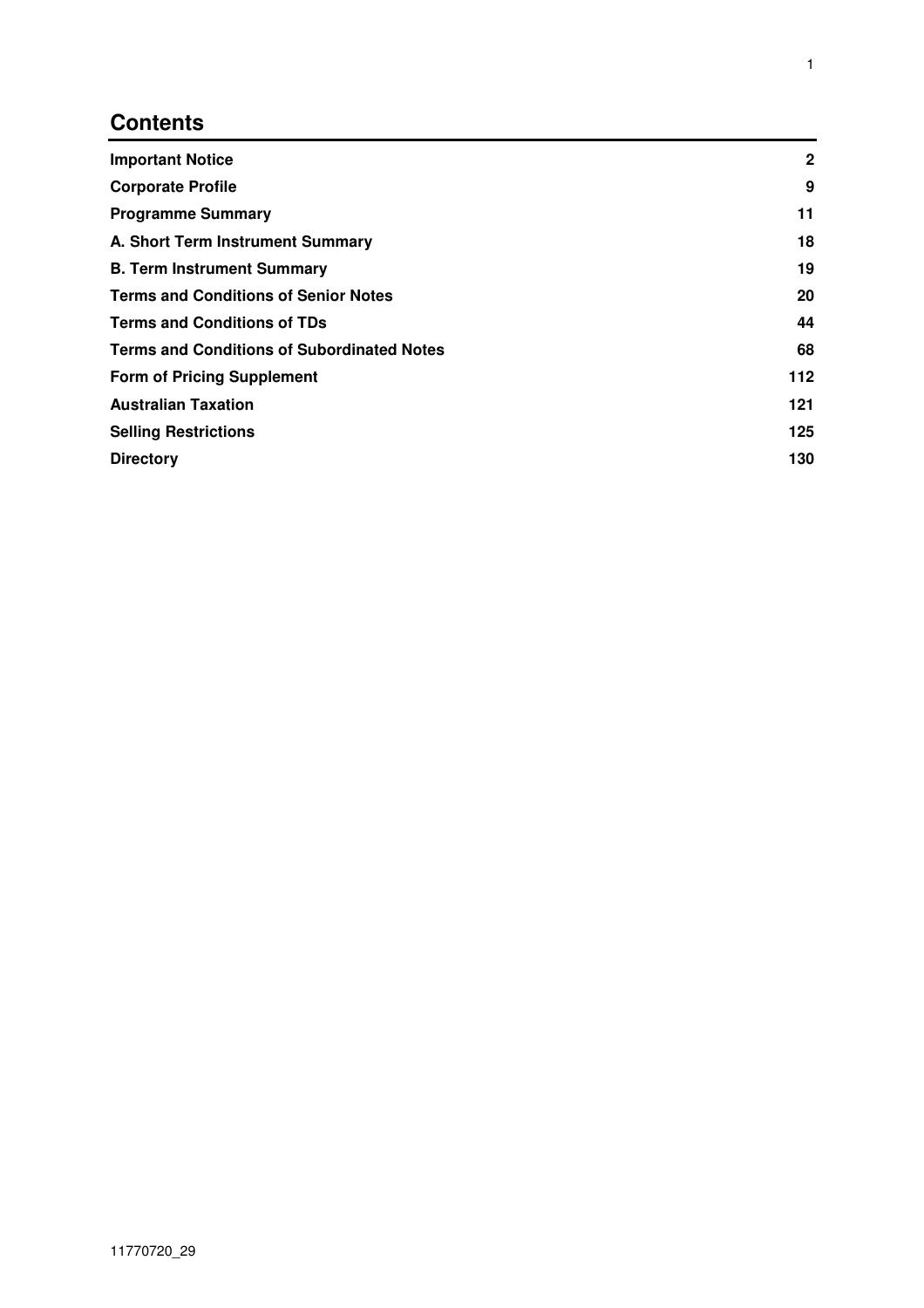## **Important Notice**

#### **Introduction**

This Information Memorandum relates solely to the Debt Instrument Programme ("**Programme**") established for Bank of Queensland Limited ("**Issuer**" or "**BOQ**") under which unsubordinated medium term notes ("**Senior Notes**"), subordinated medium term notes ("**Subordinated Notes**" and, together with the Senior Notes, "**Notes**"), transferable deposits ("**TDs**") and other debt instruments (together with the Notes and the TDs, "**Instruments**") may, from time to time, be issued up to a maximum aggregate amount of A\$6,000,000,000 (which amount may be increased from time to time by agreement between the Issuer and the Dealers (as defined in the "**Programme Summary**" below)). The Issuer intends that Subordinated Notes issued under the Programme constitute Tier 2 Capital as described in the prudential standards issued by the Australian Prudential Regulation Authority ("**APRA**"). Instruments are not guaranteed or insured by the Australian Government or under any compensation scheme of the Australian Government, or by any other government, government agency or any other party.

This Information Memorandum replaces in its entirety the Information Memorandum dated 14 December 2012.

#### **Currency of information**

The information contained in this Information Memorandum is prepared as of its Preparation Date (as defined below).

In this Information Memorandum, "**Preparation Date**" means:

- in relation to this Information Memorandum, the date indicated on its face or, if this Information Memorandum has been amended or supplemented, the date indicated on the face of that amendment or supplement;
- in relation to annual reports and any financial statements incorporated in this Information Memorandum, the date up to, or as at, the date on which such annual reports and financial statements relate; and
- in relation to any other item of information which is to be read in conjunction with this Information Memorandum, the date indicated on its face as being its date of release or effectiveness.

Neither the delivery of this Information Memorandum, nor any offer, issue or sale made in connection with this Information Memorandum at any time implies that the information contained in it is correct, that any other information supplied in connection with the Programme is correct or that there has not been any change (adverse or otherwise) in the financial conditions or affairs of the Issuer at any time subsequent to the Preparation Date or that there has been no change (adverse of otherwise) in the financial condition or affairs of the Issuer at any time subsequent to the Preparation Date. In particular, the Issuer is not under any obligation to any person to update this Information Memorandum at any time after an issue of Instruments.

Investors should review, amongst other things, the documents which are deemed to be incorporated in this Information Memorandum by reference when deciding whether to purchase any Instruments.

#### **Issuer's responsibility**

This Information Memorandum has been prepared by, and issued with the authority of, the Issuer.

The Issuer accepts responsibility for the information contained in this Information Memorandum other than information provided by the Arranger, the Dealers and the Registrar (as defined in the "**Programme Summary**" below).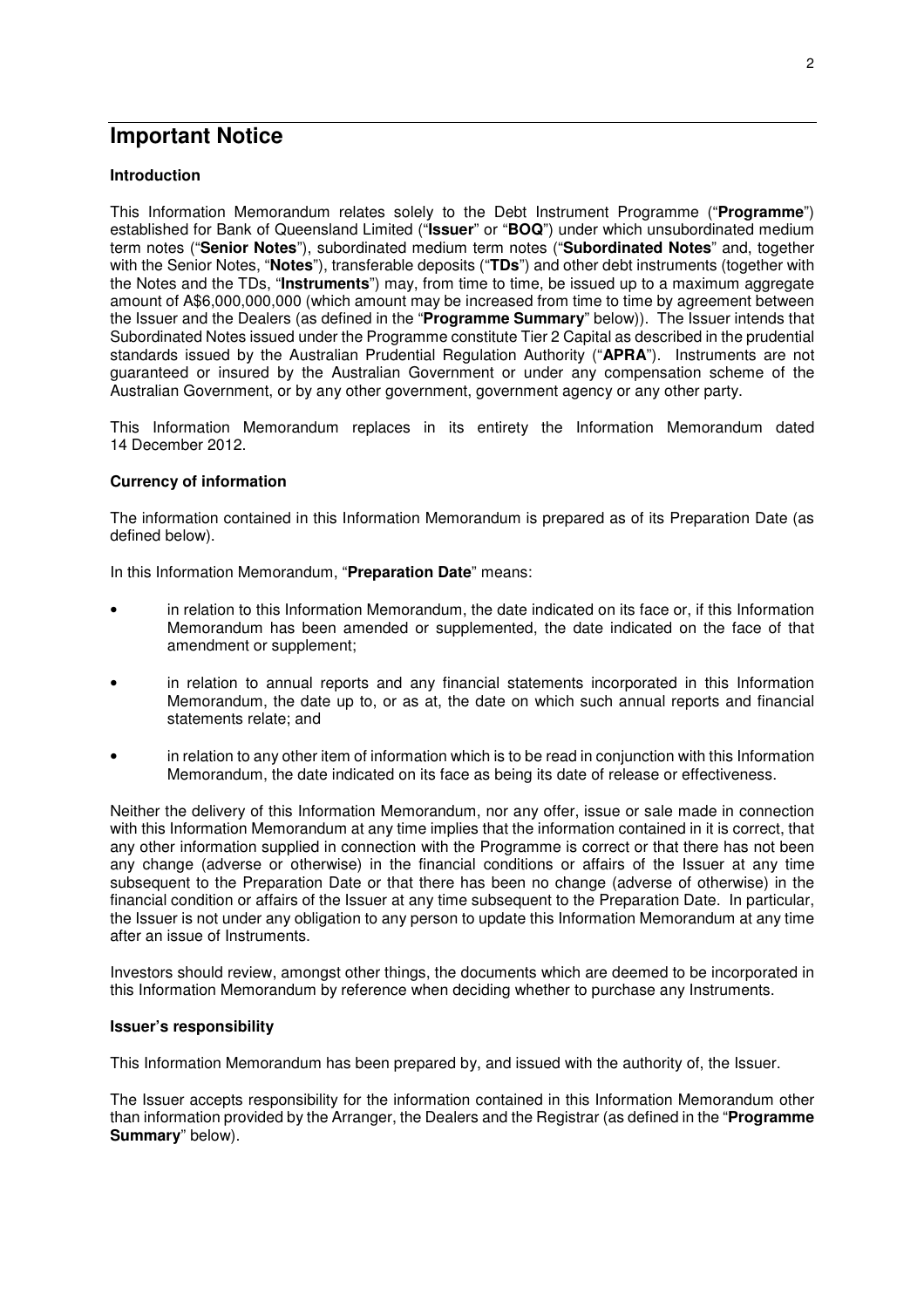#### **No independent verification**

The only role of the Arranger, the Dealers and the Agents (each as defined in the "Summary of the Programme") in the preparation of this Information Memorandum has been to confirm to the Issuer that their respective descriptions under the heading "**Directory**" are accurate as at the Preparation Date.

Apart from the foregoing, none of the Arranger, the Dealers or the Agents has independently verified this Information Memorandum or any document incorporated by reference in it. Accordingly, no representation, warranty or undertaking, express or implied, is made, and no responsibility is accepted, by any of them, as to the accuracy or completeness of this Information Memorandum or any further information supplied by the Issuer in connection with the Programme. In particular, none of the Arranger, the Dealers or the Agents has undertaken to review the financial condition or affairs of the Issuer or any of its affiliates at any time or to advise any holder of an Instrument of any information coming to their attention with respect to the Issuer.

#### **No authorisation**

The Issuer has not authorised any person to give any information or make any representations in connection with the offering of the Instruments other than those contained in this Information Memorandum. The Issuer makes no representation or warranty as to and assumes no responsibility for the authenticity, origin, validity, accuracy or completion of, or any errors or omissions in, any accompanying, previous or subsequent material or presentation, except as expressly set out or stated in such material or presentation. Any information or representation not contained in this Information Memorandum or as otherwise authorised in writing by the Issuer, must not be relied upon as having been authorised by or on behalf of the Issuer, the Arranger, the Dealers or the Registrar.

#### **Place of issuance**

Subject to applicable laws and directives, the Issuer may issue Instruments under the Programme in any country including Australia and countries in Europe and Asia but not in the United States of America unless such Instruments are registered under the United States Securities Act of 1933 (as amended) ("**Securities Act**") or an exemption from the registration requirements under the Securities Act is available.

#### **Terms and conditions of issue**

Instruments will be issued in series (each a "**Series**"). Each Series may comprise one or more tranches (each a "**Tranche**") having one or more issue dates and on conditions that are otherwise identical (other than, to the extent relevant, in respect of the issue price and the first payment of interest).

Each issue of Instruments will be made pursuant to such documentation as the Issuer may determine.

A pricing supplement and/or another supplement to this Information Memorandum (each a "**Pricing Supplement**") will be issued for each Tranche or Series of Term Instruments (as defined in the "**Programme Summary**"). A Pricing Supplement will contain details of the initial aggregate principal amount, issue price, issue date, maturity date, details of interest (if any) payable together with any other terms and conditions not set out in this Information Memorandum that may be applicable to that Tranche or Series of Term Instruments. The terms and conditions ("**Conditions**") applicable to the Term Instruments are included in this Information Memorandum and may be supplemented, amended, modified or replaced by the Pricing Supplement applicable to those Term Instruments.

The Issuer may also publish a supplement to this Information Memorandum (or additional information memoranda) which describes the issue of Instruments (or particular types of Instruments) not otherwise described in this Information Memorandum. A Pricing Supplement may also supplement, amend, modify or replace any statement or information set out in this Information Memorandum.

#### **Intending purchasers to make independent investment decision and obtain tax advice**

Neither the information contained in this Information Memorandum nor any other information supplied in connection with the Programme is intended to provide the basis of any credit or other evaluation in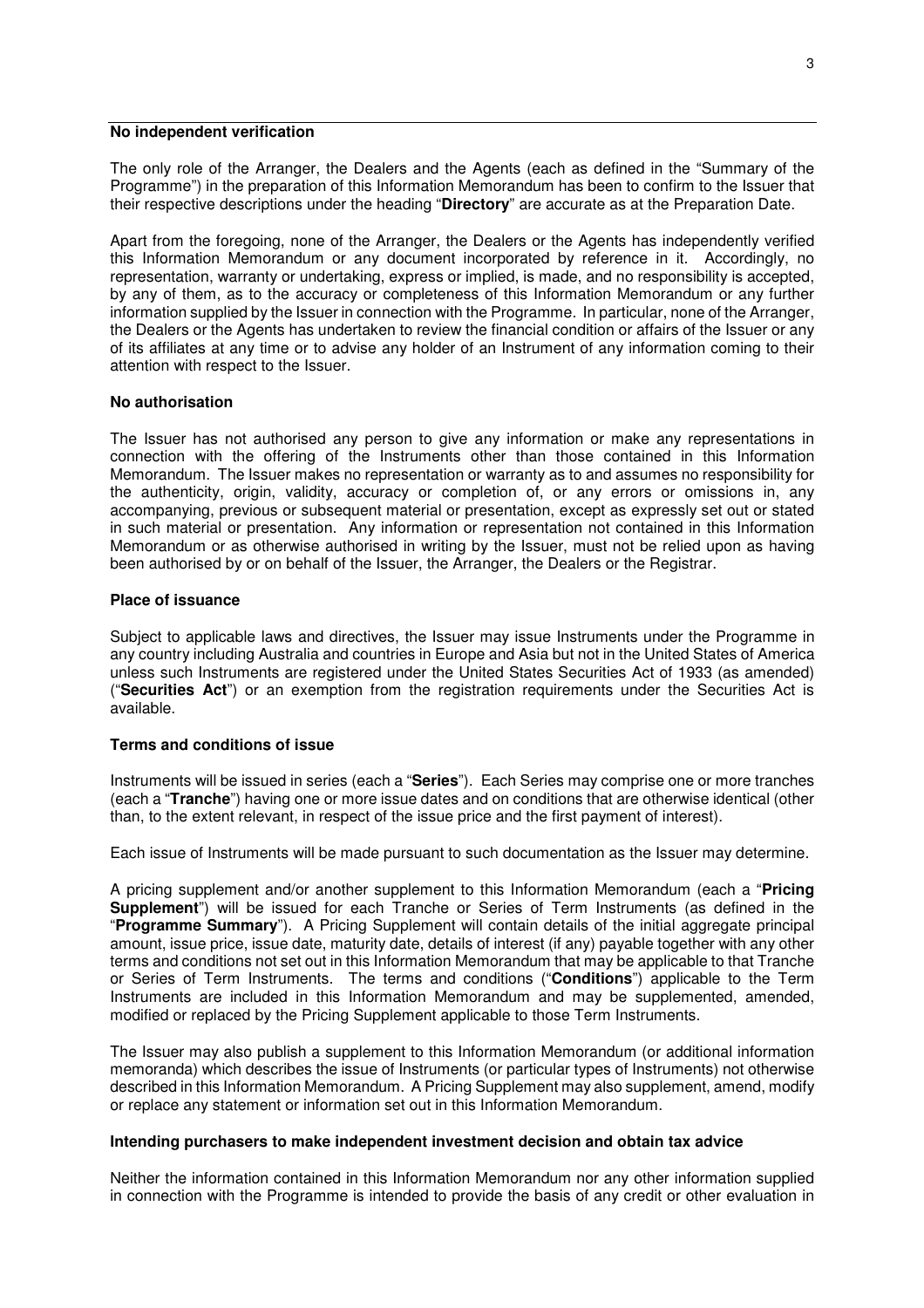respect of the Issuer or any Instruments and should not be considered or relied on as a recommendation or a statement of opinion (or a report of either of those things) by any of the Issuer, the Arranger, the Dealers or Agent that any recipient of this Information Memorandum should subscribe for, purchase or otherwise deal in any Instruments or any rights in respect of any Instruments.

Each investor contemplating subscribing for, purchasing or otherwise dealing in any Instruments or any rights in respect of any Instruments should:

- make and rely upon (and shall be taken to have made and relied upon) its own independent investigation of the financial condition and affairs of, and its own appraisal of the creditworthiness of, the Issuer;
- determine for themselves the relevance of the information contained in this Information Memorandum and must base their investment decision solely upon such independent assessment and investigation as they consider necessary; and
- consult their own tax advisers concerning the application of any tax laws applicable to their particular situation.

No advice is given in respect of the legal or taxation treatment of investors or purchasers in connection with an investment in any Instruments or rights in respect of them and each investor is advised to consult its own professional adviser.

#### **Risks**

Neither this Information Memorandum nor any other information supplied in connection with the Programme or the issue of any Instruments describes the risks of an investment in any Instruments. Prospective investors should consult their own professional, financial, legal and tax advisers about risks associated with an investment in any Instruments and the suitability of investing in the Instruments in light of their particular circumstances.

#### **No offer**

Neither this Information Memorandum nor any other information supplied in connection with the Programme or the issue of any Instruments constitutes, or is intended to constitute, an offer or invitation by or on behalf of the Issuer, the Arranger, the Dealers or Agents to any person to subscribe for, purchase or otherwise deal in any Instruments.

#### **Selling restrictions and no disclosure**

Neither this Information Memorandum nor any other disclosure document in relation to the Instruments has been, or will be, lodged with the Australian Securities and Investment Commission ("**ASIC**").

The Information Memorandum is not a prospectus or other disclosure document for the purposes of the Corporations Act 2001 of Australia ("**Corporations Act**"). No action has been taken which would permit an offering of the Instruments in circumstances that would require disclosure under Parts 6D.2 or 7.9 of the Corporations Act. The distribution and use of this Information Memorandum, including any Pricing Supplement, advertisement or other offering material, and the offer or sale of Instruments may be restricted by law in certain jurisdictions and intending purchasers and other investors should inform themselves about them and observe any such restrictions.

Persons into whose possession this Information Memorandum or any Instruments come must inform themselves about, and observe, any such restrictions.

For a description of certain restrictions on offers, sales and deliveries of the Instruments, and on distribution of this Information Memorandum, any Pricing Supplement or other offering material relating to the Instruments, see the section entitled "**Selling Restrictions**" below.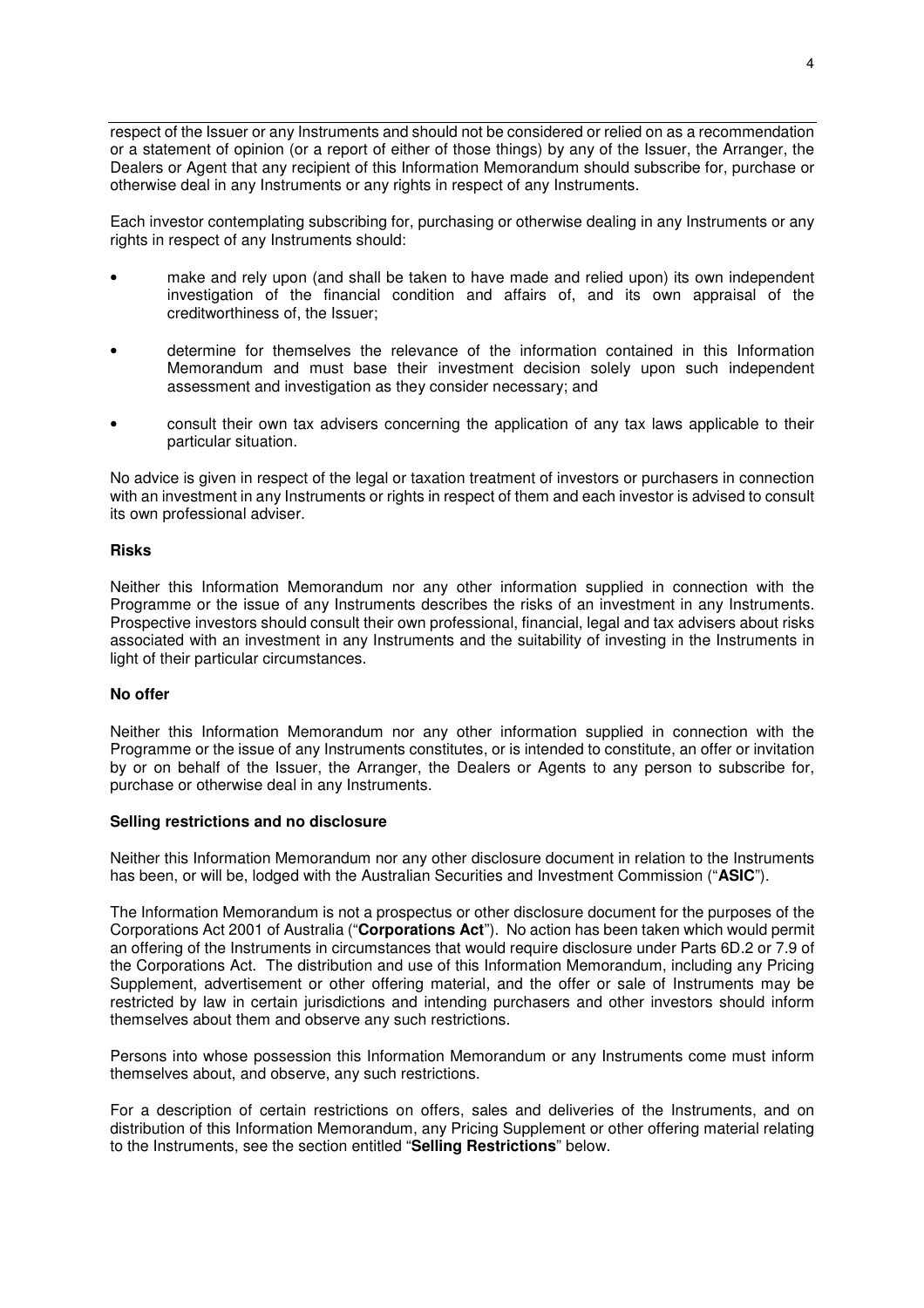A person may not (directly or indirectly) offer for subscription or purchase or issue an invitation to subscribe for or buy Instruments, nor distribute or publish this Information Memorandum or any other offering material or advertisement relating to the Instruments except if the offer or invitation, or distribution or publication, complies with all applicable laws, regulations and directives.

#### **No registration in the United States**

The Instruments have not been, and will not be, registered under the Securities Act. The Instruments may not be offered, sold, delivered or transferred, at any time, within the United States of America, its territories or possessions or to, or for the account or benefit of, U.S. persons (as defined in Regulation S under the Securities Act ("**Regulation S**")) except in a transaction exempt from, or not subject to, the registration requirements of the Securities Act.

#### **Agency and distribution arrangements**

The Issuer has agreed to pay the Agents' fees for undertaking their respective roles and reimburse them for certain of their expenses incurred in connection with the Programme. The Issuer may also pay a Dealer a fee in respect of the Instruments subscribed by it, reimburse the Dealers for certain expenses incurred in connection with this Programme and indemnify the Dealers against certain liabilities in connection with the offer and sale of Instruments.

In accordance with the provisions of the Corporations Act, the Issuer, Arranger, the Registrar and the Dealers disclose that they, their respective related entities, directors, officers and employees may have pecuniary or other interests in the Instruments, and may also have interests pursuant to other arrangements and may receive fees, brokerage and commissions, and may act as principal in any dealings in the Instruments.

The distribution of this Information Memorandum and documents which are deemed to be incorporated by reference in this Information Memorandum and the offer or sale of Instruments may be restricted by law in certain jurisdictions. None of the Issuer, the Dealers, the Registrar or the other Agents represents that this Information Memorandum or any such document may be lawfully distributed, or that any Instruments may be offered, in compliance with the laws of any applicable jurisdiction or other requirements in any such jurisdiction, or under an exemption available in that jurisdiction, or assume any responsibility for facilitating any such distribution or offering. In particular, no action has been taken by the Issuer, the Dealers, the Registrar or the other Agents which would permit a public offering of any Instruments or distribution of this Information Memorandum or any such document in any jurisdiction where action for that purpose is required.

#### **Documents incorporated by reference**

This Information Memorandum is to be read in conjunction with all documents which are deemed to be incorporated into it by reference as set out below. This Information Memorandum shall, unless otherwise expressly stated, be read and construed on the basis that such documents are so incorporated and form part of this Information Memorandum. References to "Information Memorandum" are to this Information Memorandum and any other document incorporated by reference and to any of the individually.

The following documents are incorporated in, and deemed to form part of, this Information Memorandum:

- all amendments and supplements to this Information Memorandum prepared by the Issuer from time to time;
- the most recently published audited non-consolidated and consolidated annual financial statements of the Issuer and, if published later, the most recently published interim nonconsolidated and consolidated financial statements (if any) of the Issuer (whether audited or unaudited) from time to time;
- each Pricing Supplement and all documents stated therein to be incorporated in this Information Memorandum; and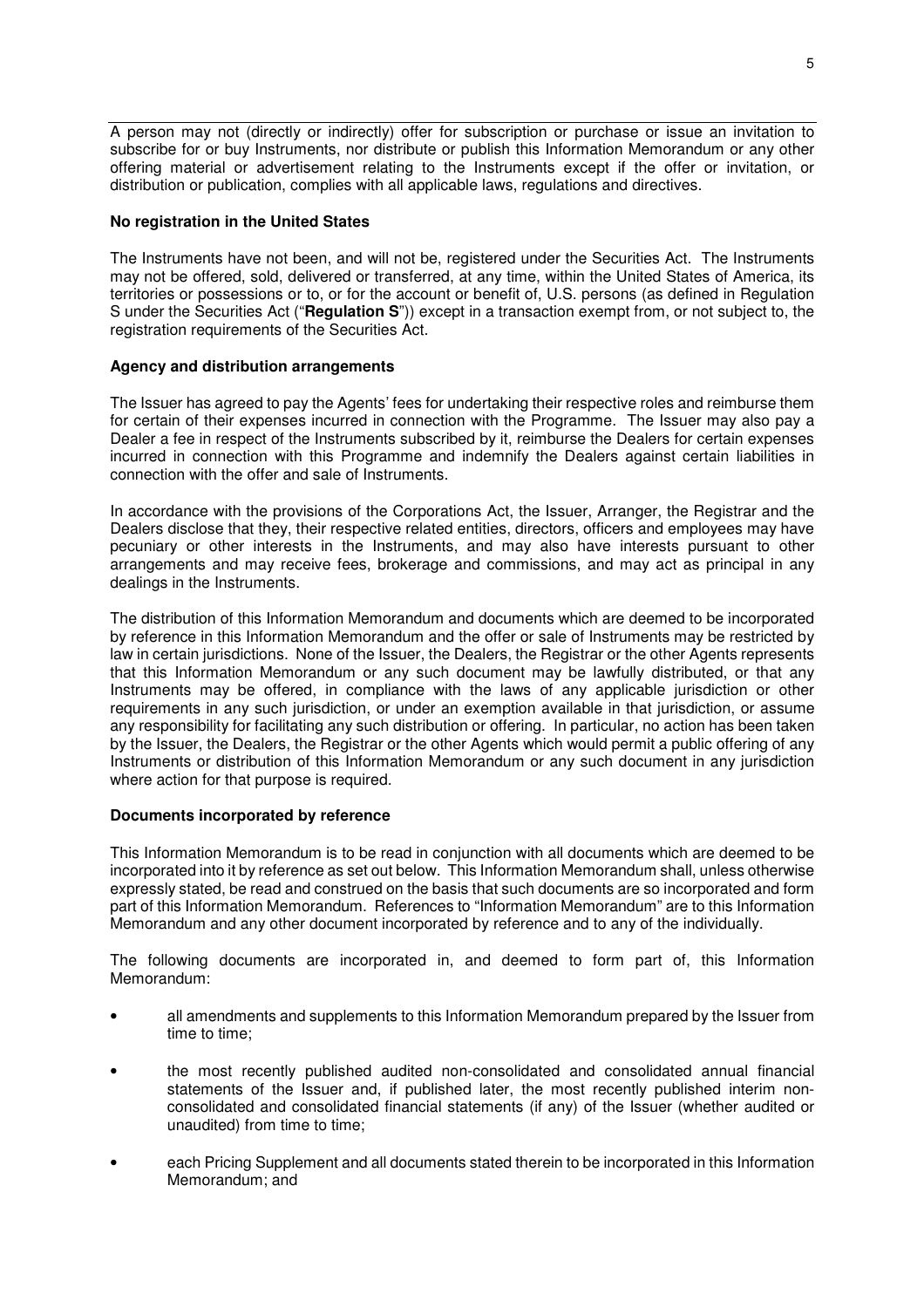• all other documents issued by the Issuer and expressly stated to be incorporated in this Information Memorandum by reference.

Any statement contained in this Information Memorandum shall be modified or superseded for the purpose of this Information Memorandum to the extent that a statement contained in any document subsequently incorporated by reference into this Information Memorandum modifies or supersedes such statement (including whether expressly or by implication).

Except as provided above, no other information, including any information on the internet sites of the Issuer or in any document incorporated by reference in any of the documents described above, is incorporated by reference into this Information Memorandum.

Copies of documents incorporated by reference in this Information Memorandum may be obtained from the Issuer and the Arranger upon request at their respective offices specified in the "Directory" below, or from such other person specified in a Pricing Supplement.

#### **References to internet site addresses**

Any internet site addresses provided in this Information Memorandum are for reference only and the content of any such internet site is not incorporated by reference into, and does not form part of, this Information Memorandum, except as expressly stated in this Information Memorandum.

#### **References to currencies**

In this Information Memorandum references to "**A\$**" and "**Australian Dollars**" are to the lawful currency of the Commonwealth of Australia.

#### **References to credit ratings**

There are references in this Information Memorandum to credit ratings. A credit rating is not a recommendation to buy, sell or hold Instruments and may be subject to revision, variation, suspension or withdrawal at any time by the relevant assigning organisation. Each credit rating should be evaluated independently of any other credit rating. No rating agency was involved in the preparation of this Information Memorandum.

*Credit ratings are for distribution only to a person (a) who is not a "retail client" within the meaning of section 761G of the Corporations Act and is also a sophisticated investor, professional investor or other investor in respect of whom disclosure is not required under Parts 6D.2 or 7.9 of the Corporations Act, and (b) who is otherwise permitted to receive credit ratings in accordance with applicable law in any jurisdiction in which the person may be located. Anyone who is not such a person is not entitled to receive this Information Memorandum and anyone who receives this Information Memorandum must not distribute it to any person who is not entitled to receive it.*

#### **Banking Act**

The Issuer is an "authorised deposit-taking institution" ("**ADI**") as that term is defined under the Banking Act 1959 of Australia ("**Banking Act**"). Under sections 13A(3) and 16(2) of the Banking Act and section 86 of the Reserve Bank Act 1959 of Australia ("**Reserve Bank Act**"), certain debts of the Issuer are preferred by law, as described below.

Section 13A(3) of the Banking Act provides that the assets of an ADI in Australia would, in the event of the ADI becoming unable to meet its obligations or suspending payment, be available to meet certain liabilities in priority to all other liabilities of that ADI (including, in the case of the Issuer, the Instruments). The liabilities which have priority, by virtue of section 13A(3) of the Banking Act, to the claims of holders in respect of the Instruments will be substantial, as such liabilities include (but are not limited to) liabilities owed to APRA in respect of any payments by APRA to holders of protected accounts held with that ADI under the Banking Act, the costs of APRA in certain circumstances, liabilities in Australia owed to holders of protected accounts held with that ADI, debts due to the Reserve Bank of Australia ("**RBA**") and liabilities under certified industry support contracts. A "**protected account**" is an account or covered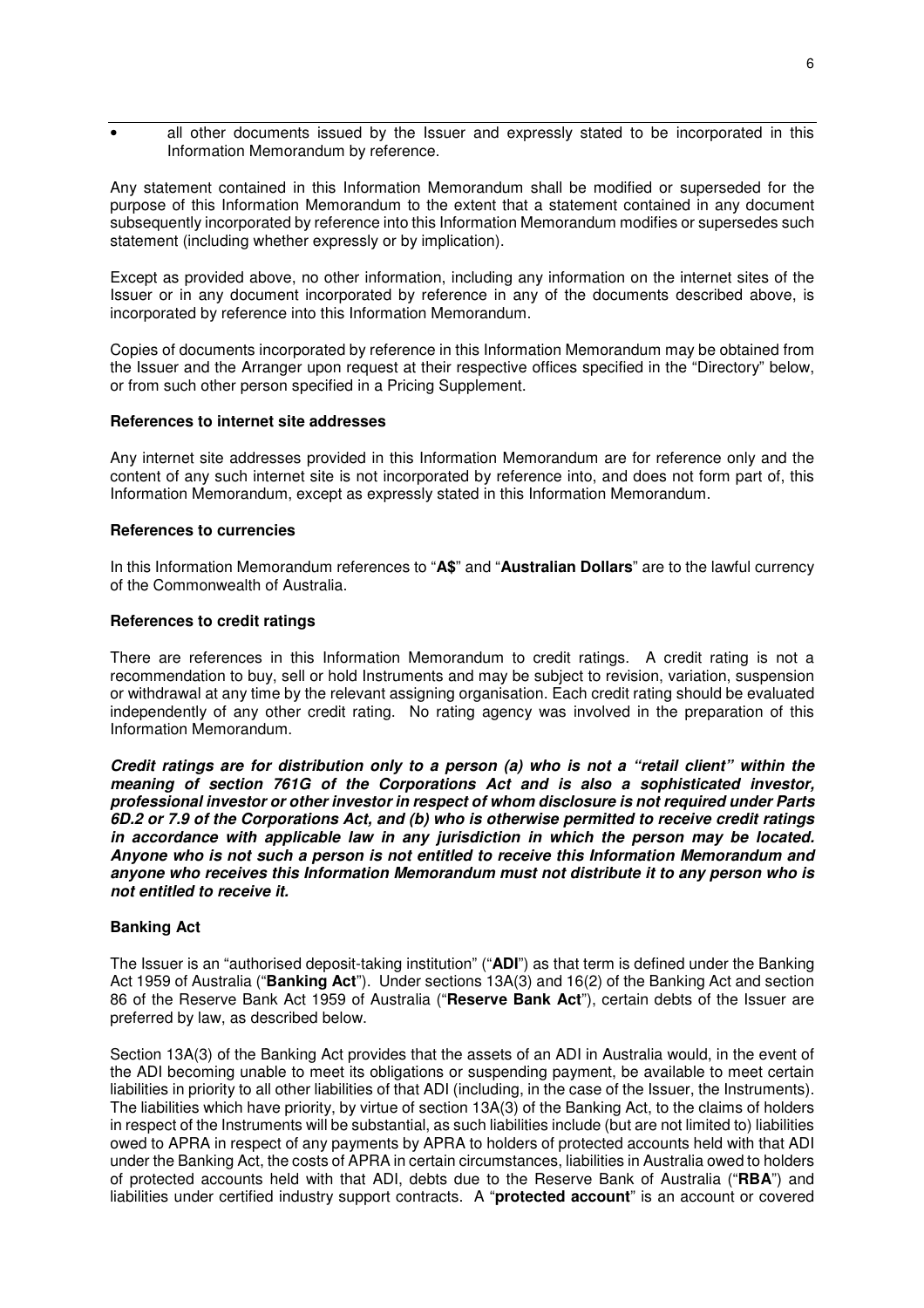financial product that is kept by an account-holder (whether alone or jointly with one or more other account-holders) with an ADI and either:

- (a) is an account, or covered financial product, that is kept under an agreement between the account-holder and the ADI requiring the ADI to pay the account-holder, on demand by the account-holder or at an agreed time by them, the net credit balance of the account or covered financial product at the time of the demand or the agreed time (as appropriate); or
- (b) an account prescribed by regulations for the purposes of section 5(4)(a) of the Banking Act.

For the purposes of section 13(A) of the Banking Act, the assets of the ADI do not include any interest in an asset (or part of an asset) in a cover pool (as defined in the Banking Act) that may have been established for the issuance of any covered bonds.

Under Section 16(2) of the Banking Act, certain other debts of the ADI due to APRA shall, in a windingup of an ADI have, subject to section 13A(3) of the Banking Act, priority over all other unsecured debts of the ADI. Further, under section 86 of the Reserve Bank Act, debts due by an ADI to the RBA shall, in a winding-up of that ADI, have, subject to section 13A(3) of the Banking Act, priority over all other debts of that ADI.

The Instruments would not constitute deposit liabilities in Australia or protected accounts under such statutory provisions.

#### **FATCA**

The Foreign Account Tax Compliance Act provisions of the U.S. Hiring Incentives to Restore Employment Act of 2010 ("**FATCA**") establish a new due diligence, reporting and withholding regime. FATCA aims to detect U.S. taxpayers who use accounts with "foreign financial institutions" ("**FFIs**") to conceal income and assets from the U.S. Internal Revenue Service ("**IRS**").

#### *FATCA withholding*

Under FATCA, a 30% withholding may be imposed (i) in respect of certain payments of U.S. source income, (ii) from 1 January 2019 in respect of gross proceeds from the sale or disposition of property that produce interest or dividends which are U.S. source income and (iii) from 1 January 2019, at the earliest, in respect of "foreign passthru payments" (a term which is not yet defined under FATCA), which are, in each case, paid to or in respect of entities that fail to meet certain certification or reporting requirements ("**FATCA withholding**").

A FATCA withholding may be required if (i) an investor does not provide information sufficient for the Issuer or any other financial institution through which payments on the Notes are made to determine whether the investor is subject to FATCA withholding or (ii) an FFI to or through which payments on the Notes are made is a "non-participating FFI".

If the Notes are treated as debt for U.S. federal income tax purposes and the payment is made under a grandfathered obligation, FATCA withholding is not expected to apply. Generally, a grandfathered obligation is any obligation issued on or before the date that is six months after the date on which final regulations defining the term "foreign passthru payment" are filed with the U.S. Federal Register.

#### *Australian IGA*

Australia and the United States signed an intergovernmental agreement ("**Australian IGA**") in respect of FATCA on 28 April 2014. The Australian Government has enacted legislation amending, among other things, the Taxation Administration Act 1953 of Australia to give effect to the Australian IGA ("**Australian IGA Legislation**").

Australian financial institutions which are Reporting Australian Financial Institutions under the Australian IGA must comply with specific due diligence procedures to identify their account holders (e.g. the Noteholders) and provide the Australian Taxation Office ("**ATO**") with information on financial accounts (for example, the Notes) held by U.S. persons and recalcitrant account holders and on payments made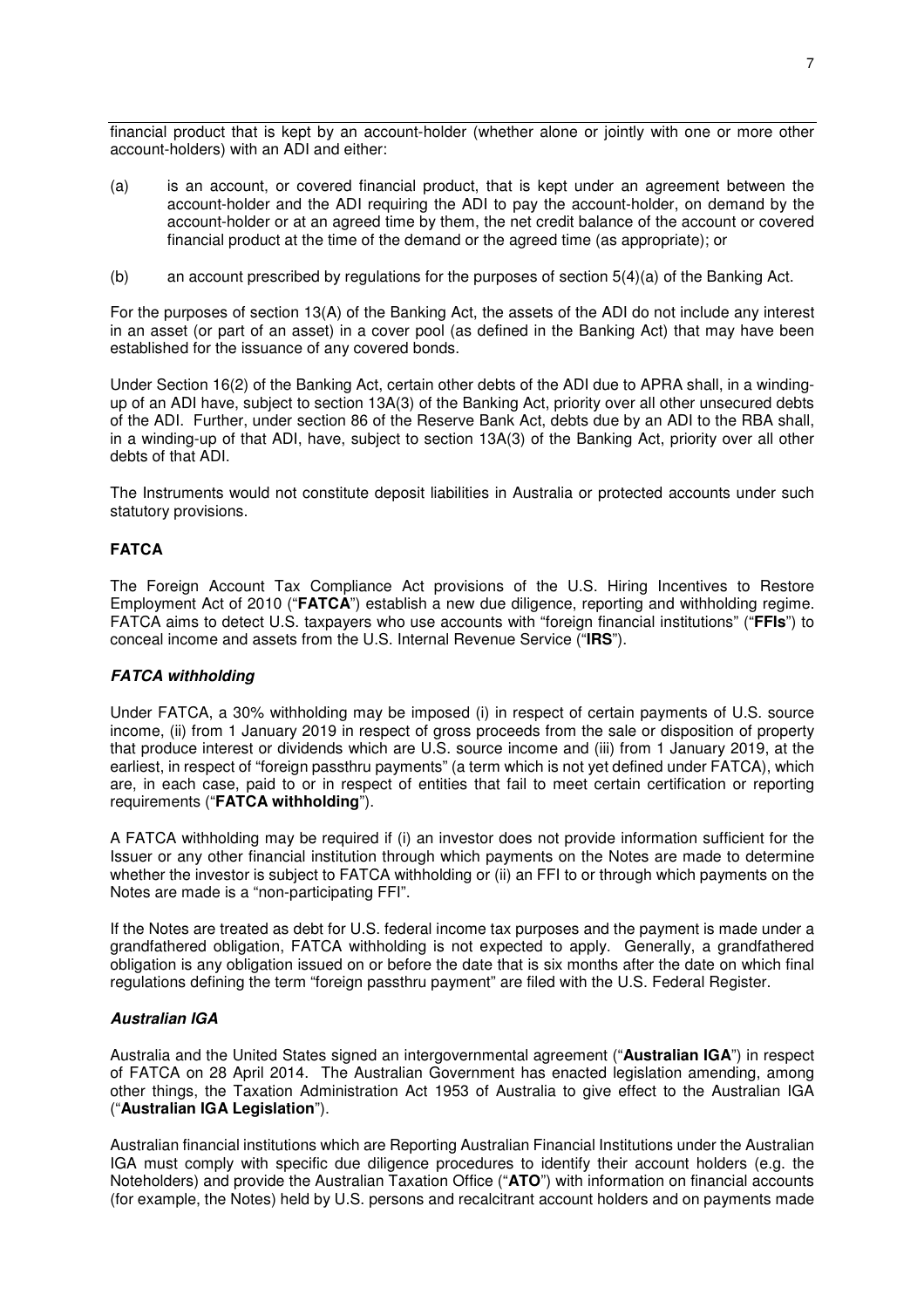to non-participating FFIs. The ATO is required to provide such information to the IRS. Consequently, Noteholders may be requested to provide certain information and certifications to the Issuer and to any other financial institutions through which payments on the Notes are made in order for the Issuer and such other financial institutions to comply with their FATCA obligations.

A Reporting Australian Financial Institution that complies with its obligations under the Australian IGA will not generally be subject to FATCA withholding on amounts it receives, and will not generally be required to deduct FATCA withholding from payments it makes with respect to the Notes, other than in certain prescribed circumstances.

#### *No additional amounts paid as a result of FATCA withholding*

In the event that any amount is required to be withheld or deducted from a payment on the Notes as a result of FATCA, pursuant to the terms and conditions of the Notes, no additional amounts will be paid by the Issuer as a result of the deduction or withholding.

#### *FATCA is particularly complex legislation.*

#### *Investors should consult their own tax advisers to determine how FATCA and the Australian IGA may apply to them under the Notes.*

#### **Common Reporting Standard**

The OECD Common Reporting Standard for Automatic Exchange of Financial Account Information ("**CRS**") will require certain financial institutions to report information regarding certain accounts (which may include the Notes) to their local tax authority and follow related due diligence procedures. Noteholders may be requested to provide certain information and certifications to ensure compliance with the CRS. A jurisdiction that has signed the CRS Competent Authority Agreement may provide this information to other jurisdictions that have signed the CRS Competent Authority Agreement. The Australian Government has enacted legislation amending, among other things, the Taxation Administration Act 1953 of Australia to give effect to the CRS. The CRS will apply to Australian financial institutions with effect from 1 July 2017.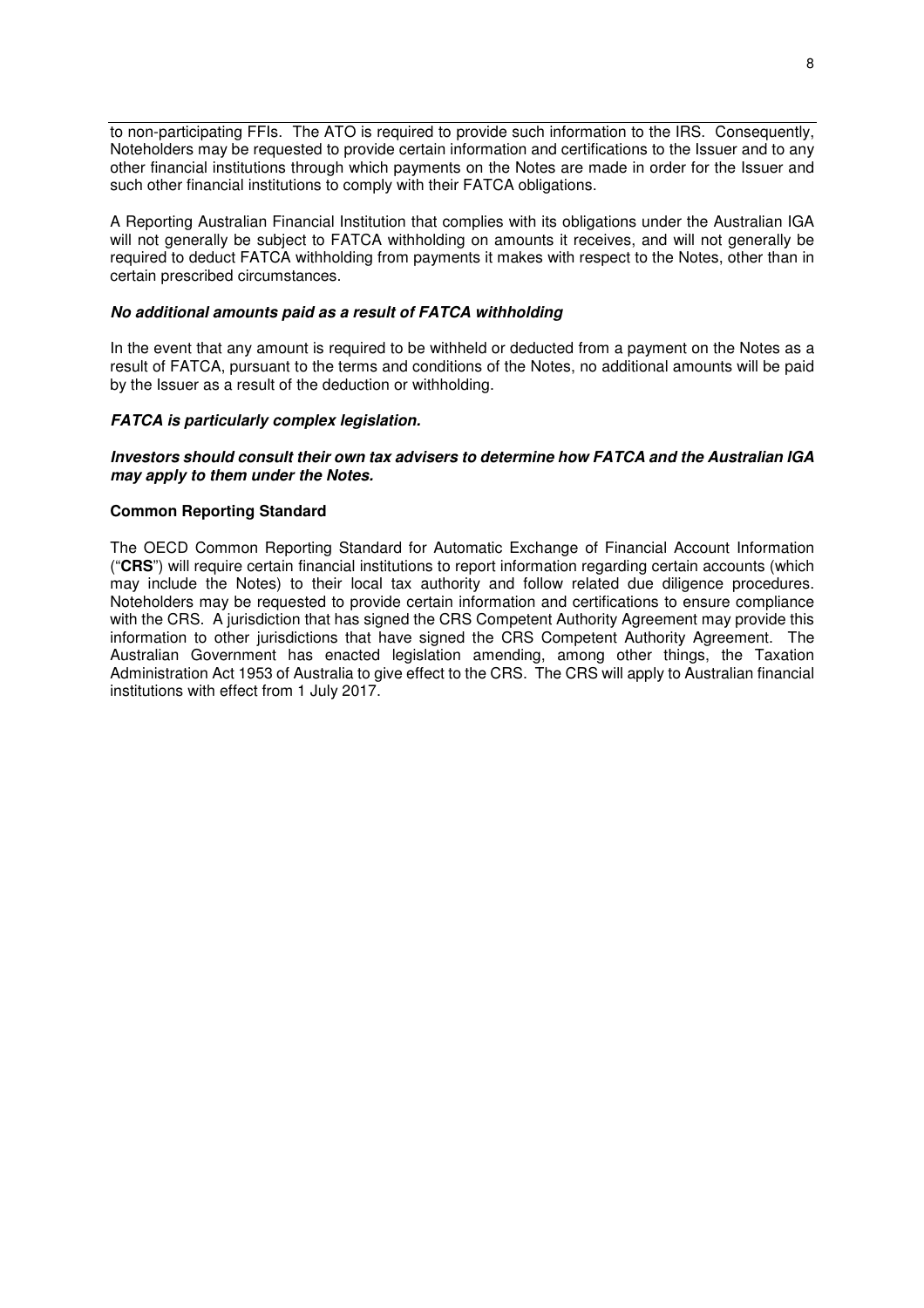### **Corporate Profile**

#### **Overview of BOQ**

BOQ is a full service financial institution, listed on the Australian Securities Exchange ("**ASX**"), regulated by the Australian Prudential Regulation Authority as an authorised deposit-taking institution ("**ADI**") and ranked among the top 100 companies by market capitalisation on the ASX.

BOQ has grown from being the first Permanent Building Society in Queensland in 1874 to the current day with a network of retail branches, and other points of presence spanning every state and territory in Australia.

BOQ aspires to build a differentiated position in the Australian financial services sector by demonstrating to customers that "It is Possible to Love a Bank." BOQ's corporate strategy is to focus on niche customer segments that value a more intimate banking relationship beyond what they receive from the major banks. Importantly, BOQ's strategic focus plays to its competitive strengths as a small challenger bank of being able to provide customers with personalised relationship management, passionate customer service, focused products and solutions, and nimble decision-making and problem resolution. The strategy is executed through BOQ's four strategic pillars: (i) Customer in Charge (ii) Grow the Right Way (iii) There's Always a Better Way, and (iv) Loved Like No Other.

#### **Principal activities**

The principal activity of BOQ is the provision of financial services and insurance. BOQ has an authority to carry on banking business under the Banking Act. There were no significant changes during the year in the nature of the activities of the Consolidated Entity.

#### **Business strategies and prospects for the future**

In terms of Customer in Charge, BOQ is continuing to expand its source of originations through growth in the mortgage broker market as well as improvements to digital, online and call centre channels. BOQ has further expanded our mortgage broker distribution network with accredited brokers servicing customers in New South Wales, Victoria, Western Australia, South Australia and, more recently, its home state of Queensland.

The successful integration of BOQ Specialist (formerly Investec Bank (Australia) Limited's Professional Finance and Asset Finance & Leasing businesses) has provided BOQ with unique access to a compelling and expanding customer base of high net worth medical, dental and accounting professionals served through a high touch, specialist banking proposition.

In BOQ's Retail network, a new commission model has been introduced for Owner Managed Branches based upon a balanced scorecard approach. The new scorecard balances lending, deposits, cross sales and compliance components and strongly aligns interests of Owner Managers and the Bank. The new scorecard and commission model forms the basis of a new standardised franchise agreement which is being rolled out on a progressive basis as existing agreements expire. There is also significant work underway to optimise branch mix and locations, particularly across BOQ's Corporate-owned branches.

To Grow the Right Way and achieve the right balance of return for risk taken, BOQ continues to diversify its balance sheet by pursuing higher margin segments in Business Banking, Agribusiness and Asset Leasing. In Business Banking, a tiered approach to origination through BOQ's distribution channels has been embedded to reflect deal complexity. Business mix changes reflecting a core focus on credit quality were evident across the retail portfolio, with the concentration of poorer performing line of credit mortgages being substantially reduced.

There's Always a Better Way, which is the pursuit of operational efficiency, has seen continued focus on improving processes and systems to reduce the turnaround time on compliant retail and business lending applications. In 2016,BOQ will implement a new digitised mortgage origination process as well as continue to simplify its product suite. A good example of this approach is BOQ's simple low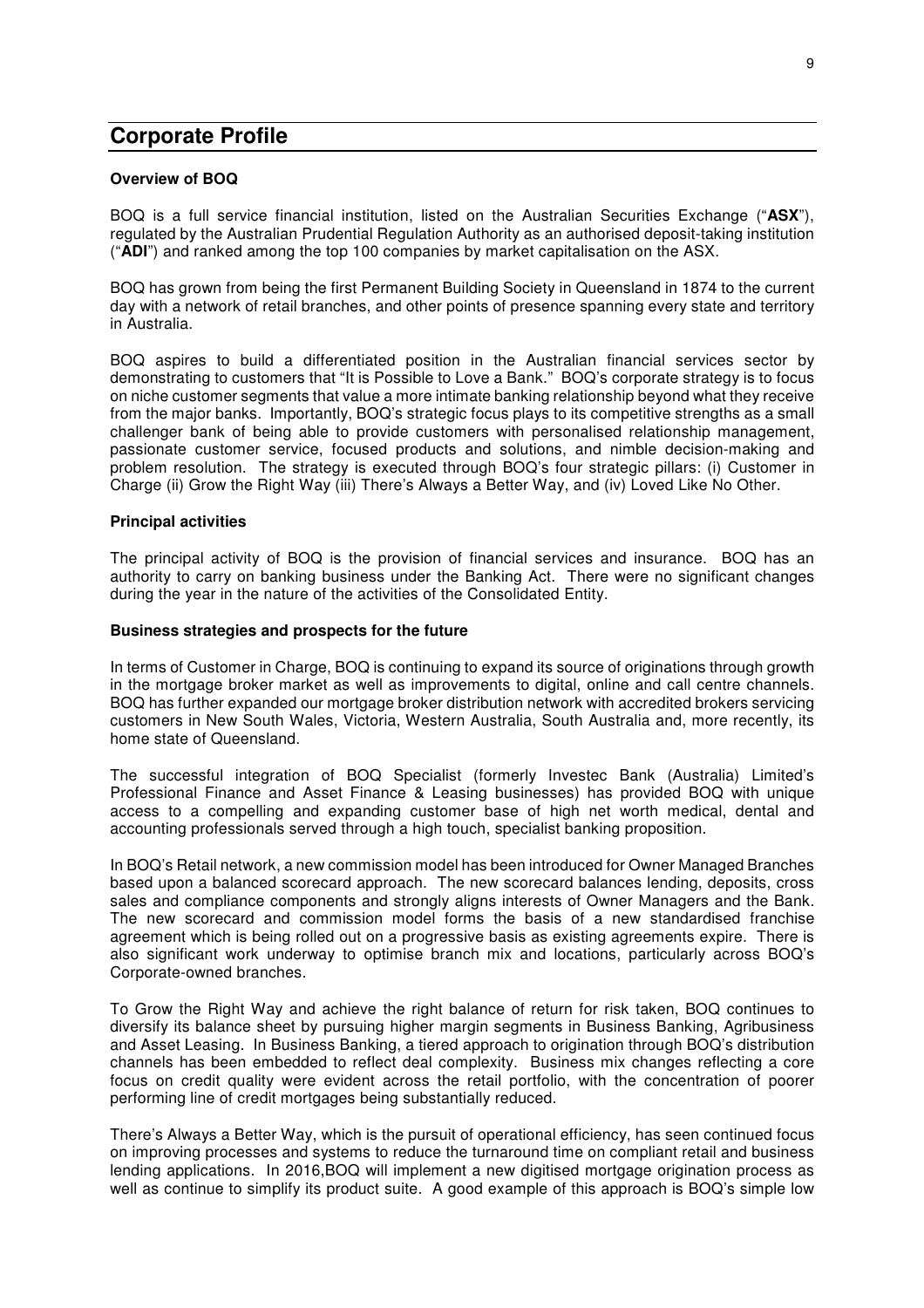cost mortgage offering 'Clear Path' which has been well received by BOQ customers, particularly in the owner occupied segment.

Loved Like No Other is about building a culture that makes BOQ a great place to work and inspires our passion to deliver exceptional customer outcomes. The major brand refresh around 'It's Possible to Love a Bank' resulted in an increase in national unprompted awareness of the BOQ brand.

Through continued focus on BOQ's four strategic pillars, BOQ aims to deliver robust and sustainable financial performance, consistent growth in returns to shareholders and superior service to customers and the wider community.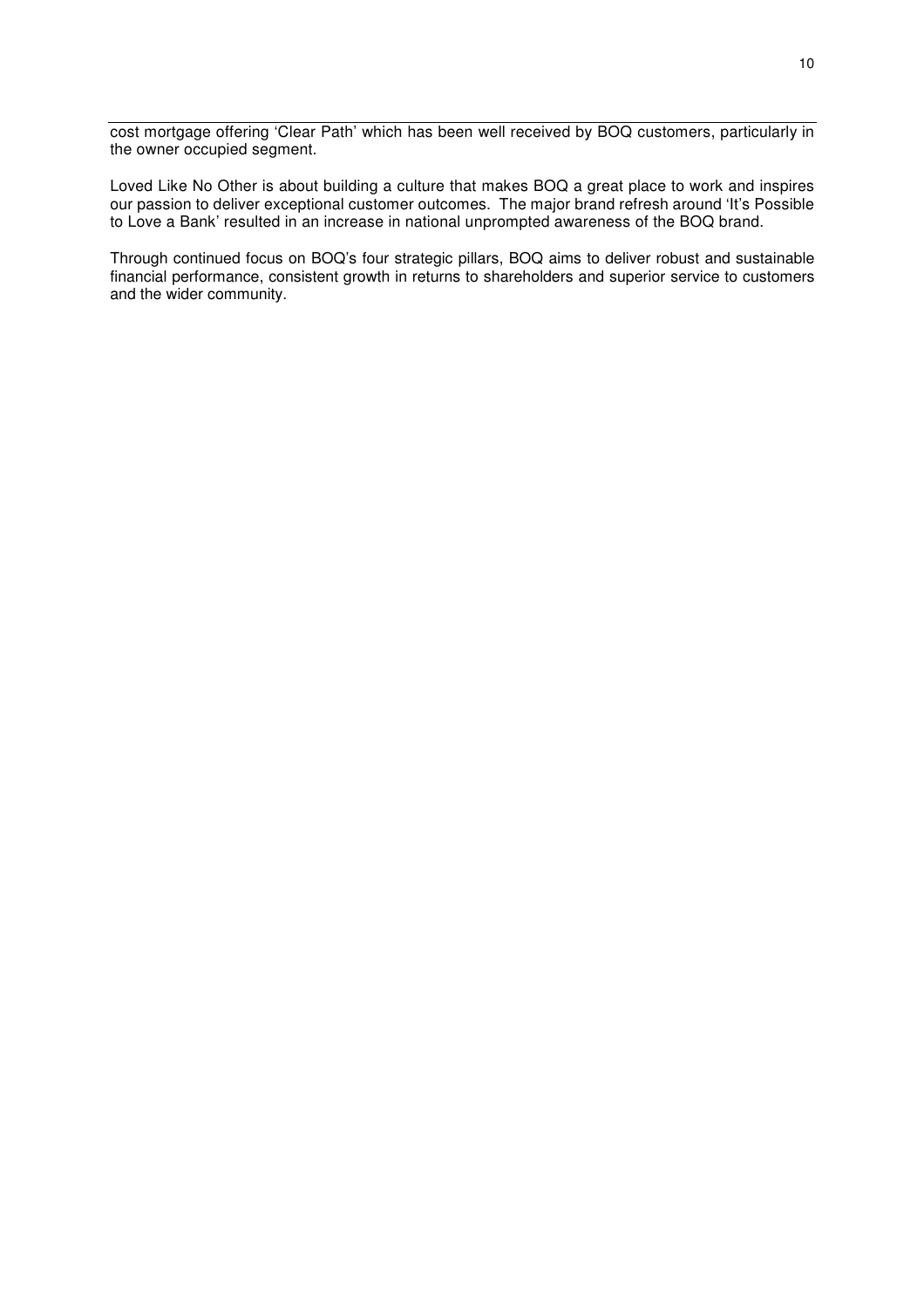### **Programme Summary**

*The following is a brief summary only and should be read in conjunction with the rest of this Information Memorandum and, in relation to any Term Instruments, in conjunction with the relevant Pricing Supplement and, to the extent applicable, the Terms and Conditions of the Instruments as set out in this Information Memorandum. A reference to a "Pricing Supplement" does not limit the provisions or features of this Programme which may be supplemented, amended, modified or replaced by a Supplement in relation to a particular Tranche or Series of Debt Instruments.* 

*Capitalised expressions have the meanings given in the relevant Terms and Conditions.* 

- **Issuer**: Bank of Queensland Limited (ABN 32 009 656 740).
- **Programme:** Subject to applicable legal and regulatory restrictions, a combined nonunderwritten revolving domestic debt instrument programme for the issuance of unsubordinated notes ("**Senior Notes**"), subordinated medium term notes ("**Subordinated Notes**" and, together with Senior Notes, "**Notes**"), transferable deposits ("**TDs**") and other debt instruments. The Notes or TDs, as the case may be, may be issued as either Term Instruments (with a maturity of not less than 365 days) ("**Term Instruments**") or Short Term Instruments (with a maturity of less than 365 days) ("**Short Term Instruments**").
- **Programme Limit**: A\$6,000,000,000 (or its equivalent in any other currency). The Programme Limit may be increased by agreement between the Issuer and the current Dealers to the Programme from time to time.
- **Arranger**: UBS AG, Australia Branch
- **Dealers**: UBS AG, Australia Branch Westpac Banking Corporation

Additional Dealers may be appointed by the Issuer from time to time for a specific Tranche of Instruments or to the Programme generally in accordance with the Dealer Agreement dated 26 May 2000 as amended and restated on 8 November 2005 ("**Dealer Agreement**").

Current details and particulars of the applicable Australian Business Number ("**ABN**") and Australian financial services licence number ("**AFSL**") for the Dealers are set out in the section entitled "Directory" below.

- **Registrar**: Computershare Investor Services Pty Limited (ABN 48 078 279 277) and any other person appointed by the Issuer to perform registry functions and establish and maintain the Register (as defined below) on the Issuer's behalf from time to time in respect of a Tranche or Series of Instruments. Details of additional appointments in respect of a Tranche or Series will be notified in the relevant Pricing Supplement.
- **Calculation Agent:** If a Calculation Agent is required for the purpose of calculating any amount or making any determination under an Instrument, such appointment will be notified in a supplement to this Information Memorandum (including but not limited to, in the relevant Pricing Supplement). The Issuer may act as its own Calculation Agent if so notified.
- **Issuing & Paying Agent**: The issuing and paying agent for a particular Tranche or Series will be the Registrar or such other person appointed by the Issuer to act as issuing agent or paying agent on the Issuer's behalf from time to time as notified in the relevant Pricing Supplement.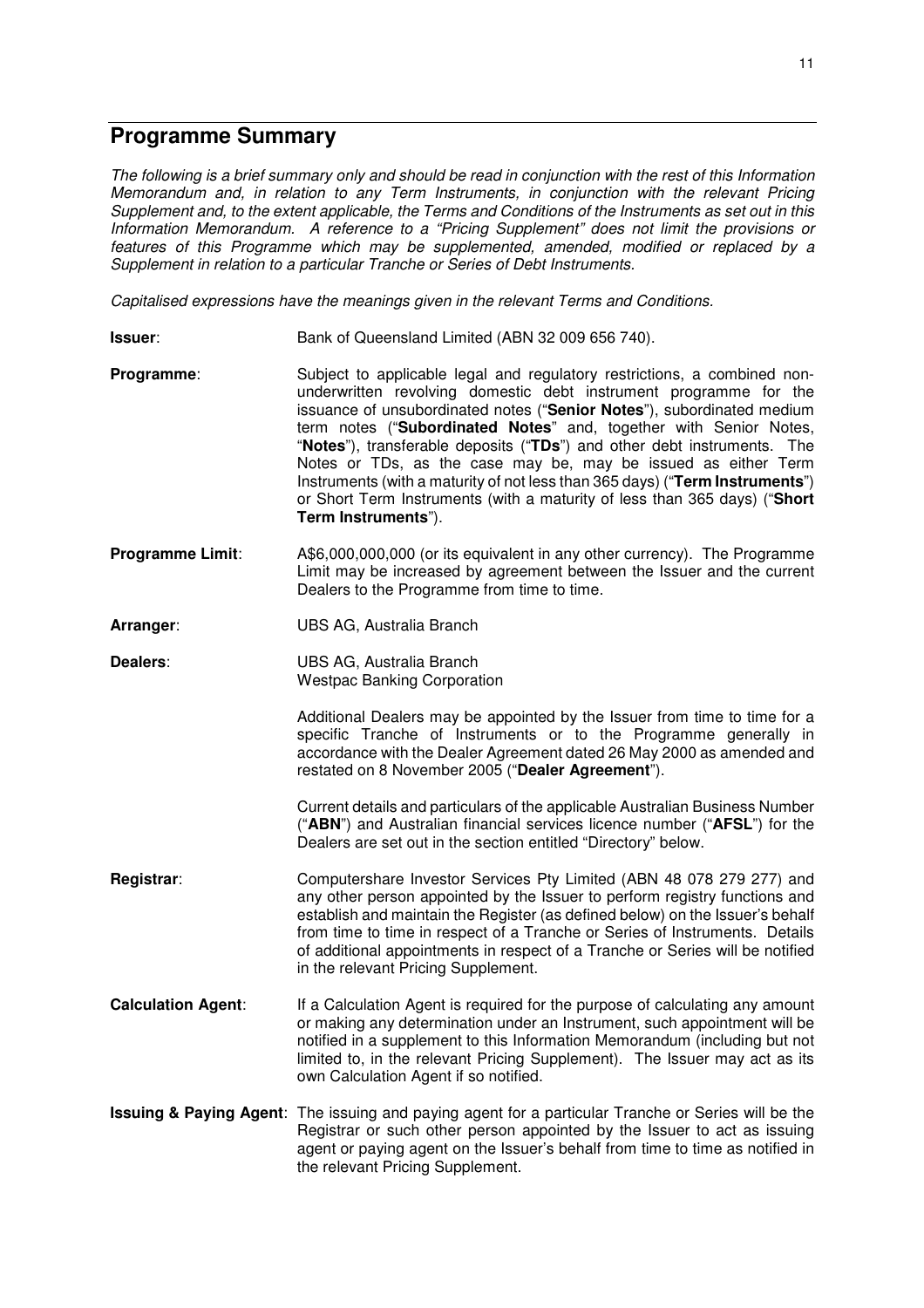| Agents: | Each Registrar, Calculation Agent and Issuing and Paying Agent, and any<br>other person appointed by the Issuer to perform other agency functions with<br>respect to any Tranche or Series of Instruments.<br>Details of such<br>appointment will be notified in the relevant Pricing Supplement.                                                                                                                                                                                                                                                                                                                                                                                                                                                                                                                      |
|---------|------------------------------------------------------------------------------------------------------------------------------------------------------------------------------------------------------------------------------------------------------------------------------------------------------------------------------------------------------------------------------------------------------------------------------------------------------------------------------------------------------------------------------------------------------------------------------------------------------------------------------------------------------------------------------------------------------------------------------------------------------------------------------------------------------------------------|
|         | The Issuer may terminate the appointment of any Agent and appoint<br>additional or other Agents. However, the Issuer must at all times maintain a<br>Registrar, and if a Calculation Agent and/or an Issuing and Paying Agent is<br>notified as set out above, at all times maintain a Calculation Agent and/or an<br>Issuing and Paying Agent as the case may be.                                                                                                                                                                                                                                                                                                                                                                                                                                                     |
| Status: | Instruments may be issued on an unsubordinated or subordinated basis, as<br>specified in the applicable Pricing Supplement.                                                                                                                                                                                                                                                                                                                                                                                                                                                                                                                                                                                                                                                                                            |
|         | Senior Notes will rank at least equally with all other unsecured and<br>unsubordinated obligations of the Issuer, except liabilities mandatorily<br>preferred by law.                                                                                                                                                                                                                                                                                                                                                                                                                                                                                                                                                                                                                                                  |
|         | The rights and claims of holders of Subordinated Notes against the Issuer in<br>respect of payments under the Subordinated Notes are subordinated to the<br>claims of Senior Creditors.                                                                                                                                                                                                                                                                                                                                                                                                                                                                                                                                                                                                                                |
|         | The Issuer intends that Subordinated Notes constitute Tier 2 Capital as<br>described in APRA's prudential standards and be able to absorb losses at<br>the point of non-viability. Accordingly:                                                                                                                                                                                                                                                                                                                                                                                                                                                                                                                                                                                                                        |
|         | the Issuer's obligations in respect of the Subordinated Notes will be<br>(a)<br>subordinated in the manner provided in Condition 4 of the<br>Subordinated Notes; and                                                                                                                                                                                                                                                                                                                                                                                                                                                                                                                                                                                                                                                   |
|         | if a Non-Viability Trigger Event occurs, Subordinated Notes may be<br>(b)<br>either (i) Converted into Ordinary Shares of the Issuer, or (ii) Written-<br>off or Written-down (and all rights and claims of the holders<br>terminated) in the manner provided in Conditions 5 and 6 of the<br>Subordinated Notes.                                                                                                                                                                                                                                                                                                                                                                                                                                                                                                      |
|         | TDs may be issued by the Issuer on an unsubordinated basis and will rank<br>at least equally with all other unsecured and unsubordinated obligations of<br>the Issuer, except liabilities mandatorily preferred by law.                                                                                                                                                                                                                                                                                                                                                                                                                                                                                                                                                                                                |
|         | The ranking of any Instruments is not affected by the date of registration of<br>the name of any holder of an Instrument in the Register.                                                                                                                                                                                                                                                                                                                                                                                                                                                                                                                                                                                                                                                                              |
|         | The Issuer is an "authorised deposit-taking institution" ("ADI") as that term is<br>defined under the Banking Act.                                                                                                                                                                                                                                                                                                                                                                                                                                                                                                                                                                                                                                                                                                     |
|         | Section 13A(3) of the Banking Act provides that the assets of an ADI in<br>Australia would, in the event of the ADI becoming unable to meet its<br>obligations or suspending payment, be available to meet certain liabilities in<br>priority to all other liabilities of that ADI. The liabilities which have priority,<br>by virtue of section 13A(3) of the Banking Act, to the claims of holders in<br>respect of the Instruments will be substantial, as such liabilities include (but<br>are not limited to) liabilities owed to APRA in respect of any payments by<br>APRA to holders of protected accounts held with that ADI under the Banking<br>Act, the costs of APRA in certain circumstances, liabilities in Australia owed<br>to holders of protected accounts held with that ADI, debts due to the RBA |

and liabilities under certified industry support contracts. A "**protected account**" is an account or covered financial product that is kept by an account-holder (whether alone or jointly with one or more other accountholders) with an ADI and either: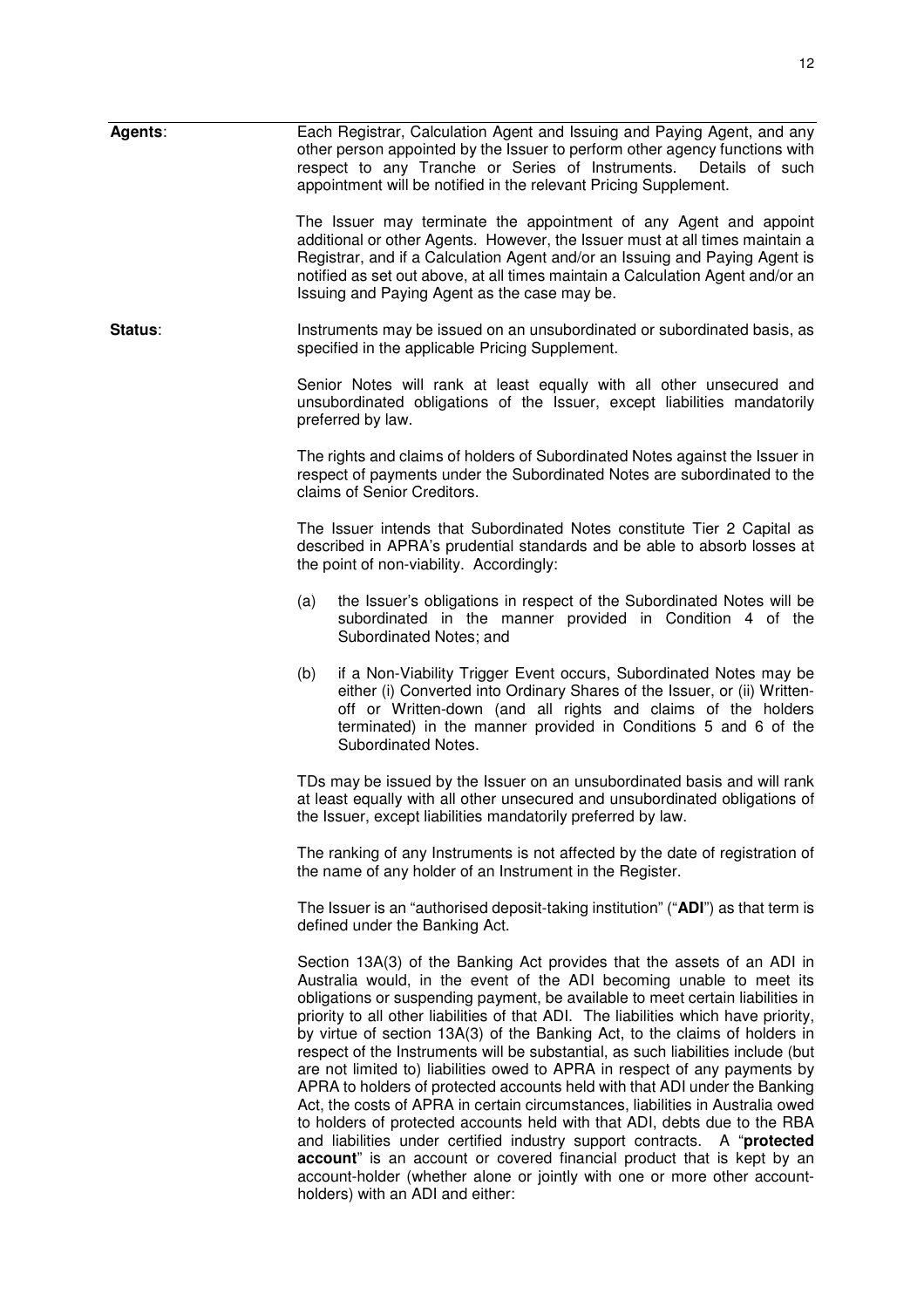|                                                                                                              | (i)<br>is an account, or covered financial product, that is kept under an<br>agreement between the account-holder and the ADI requiring the<br>ADI to pay the account-holder, on demand by the account-holder or<br>at an agreed time by them, the net credit balance of the account or<br>covered financial product at the time of the demand or the agreed<br>time (as appropriate); or                                                                                           |  |
|--------------------------------------------------------------------------------------------------------------|-------------------------------------------------------------------------------------------------------------------------------------------------------------------------------------------------------------------------------------------------------------------------------------------------------------------------------------------------------------------------------------------------------------------------------------------------------------------------------------|--|
|                                                                                                              | an account prescribed by regulations for the purposes of section<br>(ii)<br>$5(4)(a)$ of the Banking Act.                                                                                                                                                                                                                                                                                                                                                                           |  |
|                                                                                                              | For the purposes of section 13(A) of the Banking Act, the assets of the ADI<br>do not include any interest in an asset (or part of an asset) in a cover pool<br>(as defined in the Banking Act) that may have been established for the<br>issuance of any covered bonds.                                                                                                                                                                                                            |  |
|                                                                                                              | Under Section 16(2) of the Banking Act, certain other debts due to APRA<br>shall in a winding-up of an ADI have, subject to section 13A(3) of the Banking<br>Act, priority over all other unsecured debts of that ADI. Further, under<br>section 86 of the Reserve Bank Act, debts due by a bank (which includes<br>the Issuer) to the RBA shall, in a winding-up of that bank, have, subject to<br>sections 13A(3) of the Banking Act, priority over all other debts of that bank. |  |
|                                                                                                              | Instruments would not constitute a protected account under such statutory<br>provisions.                                                                                                                                                                                                                                                                                                                                                                                            |  |
| <b>Solvency Condition</b><br>applies to<br><b>Subordinated Notes:</b>                                        | The Issuer is not required to make any payment in respect of Subordinated<br>Notes if it would not be Solvent both at the time that payment is due and<br>immediately after making the payment. Unpaid amounts will accrue interest<br>until paid and will be payable on the first date on which the Issuer meets the<br>Solvency Condition.                                                                                                                                        |  |
|                                                                                                              | However, if Subordinated Notes have been Converted or Written-off on<br>account of a Non-Viability Trigger Event, the Issuer's accrued and future<br>obligations to make payments will cease and holders of Subordinated Notes<br>will have no rights to recover any unpaid amounts.                                                                                                                                                                                                |  |
| <b>Conversion or Write-</b><br>off of Subordinated<br><b>Notes on Non-Viability</b><br><b>Trigger Event:</b> | If a Non-Viability Trigger Event occurs, and the Subordinated Notes are<br>required to be Converted or Written-off, the Subordinated Notes (including<br>the right to payments of accrued but unpaid interest and repayment of the<br>Outstanding Principal Amount) will be immediately and irrevocably<br>terminated.                                                                                                                                                              |  |
| <b>Limited Events of</b><br><b>Default under</b><br><b>Subordinated Notes:</b>                               | The Subordinated Notes are subject to limited Events of Default. The details<br>of, and remedies for, Events of Default are contained in Condition 9 of the<br>Subordinated Notes.                                                                                                                                                                                                                                                                                                  |  |
| No set-off in relation<br>to Subordinated<br>Notes:                                                          | Neither the Issuer nor any holder of Subordinated Notes is entitled to set-off<br>any amounts due in respect of the Subordinated Notes held by the holder<br>against any amount of any nature owed by the Issuer to the holder or by the<br>holder to the Issuer (as applicable).                                                                                                                                                                                                   |  |
| <b>Governing law:</b>                                                                                        | The Instruments and all related documentation will be governed by the laws<br>of Queensland.                                                                                                                                                                                                                                                                                                                                                                                        |  |
| Use of proceeds:                                                                                             | The net proceeds of any issue of Instruments will be used by the Issuer for<br>general financing purposes.                                                                                                                                                                                                                                                                                                                                                                          |  |
| Term:                                                                                                        | The term of the Programme continues until terminated by the Issuer giving<br>30 days' notice to the current Dealers to the Programme, or earlier by<br>agreement between the Issuer and the current Dealers to the Programme.                                                                                                                                                                                                                                                       |  |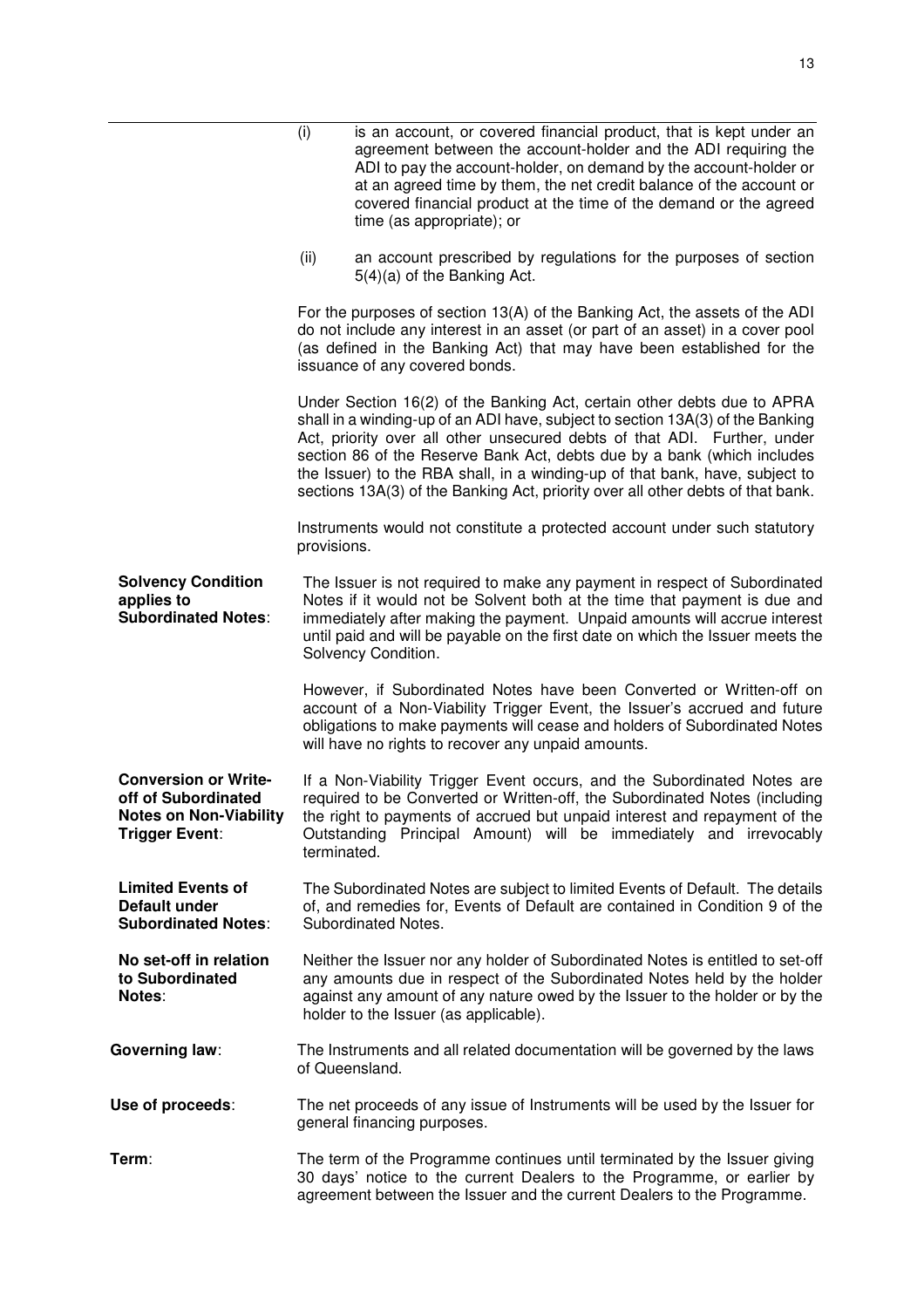| <b>Currency:</b>                                            | Subject to all applicable laws and regulations, Instruments may be issued in<br>Australian dollars or any other currency specified in a Pricing Supplement.                                                                                                                                                                                                                                                                                                                                                                                                                                                                                                                                                                                                                                                                                                                                                                                                                                                                                                                                                                                                                                |
|-------------------------------------------------------------|--------------------------------------------------------------------------------------------------------------------------------------------------------------------------------------------------------------------------------------------------------------------------------------------------------------------------------------------------------------------------------------------------------------------------------------------------------------------------------------------------------------------------------------------------------------------------------------------------------------------------------------------------------------------------------------------------------------------------------------------------------------------------------------------------------------------------------------------------------------------------------------------------------------------------------------------------------------------------------------------------------------------------------------------------------------------------------------------------------------------------------------------------------------------------------------------|
| Stamp duty:                                                 | Any stamp duty incurred at the time of issue of the Instruments will be for<br>the account of the Issuer. Any stamp duty incurred on a transfer of<br>Instruments will be for the account of the relevant investors. As at the date<br>of this Information Memorandum, no stamp duty in any Australian State or<br>Territory should be payable on the issue of the Instruments or any transfer<br>of Instruments.                                                                                                                                                                                                                                                                                                                                                                                                                                                                                                                                                                                                                                                                                                                                                                          |
| Taxes:                                                      | An overview of the Australian taxation treatment of payments of interest on<br>the Instruments and certain other matters is set out in the section entitled<br>"Australian Taxation" below. However, potential investors should obtain<br>their own taxation advice regarding the taxation consequences of investing<br>in Instruments.                                                                                                                                                                                                                                                                                                                                                                                                                                                                                                                                                                                                                                                                                                                                                                                                                                                    |
| Tax file number or<br><b>Australian business</b><br>number: | The Issuer may be required under Australian taxation laws to deduct (and, if<br>so required, will deduct or will cause to be deducted) amounts from payments<br>in respect of an Instrument at the prescribed rate if an Australian resident<br>investor or a non-resident investor that holds an Instrument in the course of<br>carrying on a business at or through a permanent establishment in Australia<br>has not supplied an appropriate tax file number, (if applicable) an Australian<br>business number or exemption details as may be necessary to enable the<br>payment to be made without the required withholding or deduction.                                                                                                                                                                                                                                                                                                                                                                                                                                                                                                                                              |
|                                                             | The prescribed rate of withholding tax is 49% for the 2015-16 and 2016-17<br>income years and, under current law, will be reduced to 47% following the<br>2016-17 income year.                                                                                                                                                                                                                                                                                                                                                                                                                                                                                                                                                                                                                                                                                                                                                                                                                                                                                                                                                                                                             |
| Withholding tax:                                            | All payments made in respect of Instruments are subject in all cases to<br>applicable provisions of fiscal and other laws, regulation and directives<br>("Relevant Laws"). If the Issuer, or anyone making a payment on the<br>Issuer's behalf, is required by any Relevant Law to deduct or withhold any<br>amounts from the payment otherwise due to the holder of an Instrument, it<br>will do so.                                                                                                                                                                                                                                                                                                                                                                                                                                                                                                                                                                                                                                                                                                                                                                                      |
|                                                             | Unless otherwise specified in the Pricing Supplement, the Issuer intends to<br>issue the Instruments in a manner which enables the Issuer to pay interest<br>to holders free of Australian interest withholding tax. Unless otherwise<br>specified in the Pricing Supplement, all payments by the Issuer in respect of<br>the Instruments will be made free and clear of and without withholding or<br>deduction for, or on account of, any present or future taxes, duties,<br>assessments or governmental charges of whatever nature imposed or levied<br>by or on behalf of the Commonwealth of Australia or any political subdivision<br>thereof or any authority therein or thereof, unless such withholding or<br>deduction is required by law. If a withholding or deduction is required by law,<br>then, subject to certain customary exceptions, the Issuer will pay such<br>additional amounts as may be necessary in order that the net amount<br>received by the Noteholders after such withholding or deduction equals the<br>respective amounts which would otherwise have been receivable in respect<br>of the Instruments in the absence of such withholding or deduction. |
| Rating:                                                     | As at the date of this Information Memorandum, the Instruments issued<br>under the Programme have been rated A- by Standard & Poor's, a Division<br>of The McGraw-Hill Companies, A3 by Moody's Investors Service Pty<br>Limited and A- by Fitch Ratings.                                                                                                                                                                                                                                                                                                                                                                                                                                                                                                                                                                                                                                                                                                                                                                                                                                                                                                                                  |
|                                                             | A credit rating is not a recommendation to buy, sell or hold securities<br>and is subject to revision, suspension or withdrawal at any time by the<br>relevant rating agency.                                                                                                                                                                                                                                                                                                                                                                                                                                                                                                                                                                                                                                                                                                                                                                                                                                                                                                                                                                                                              |

14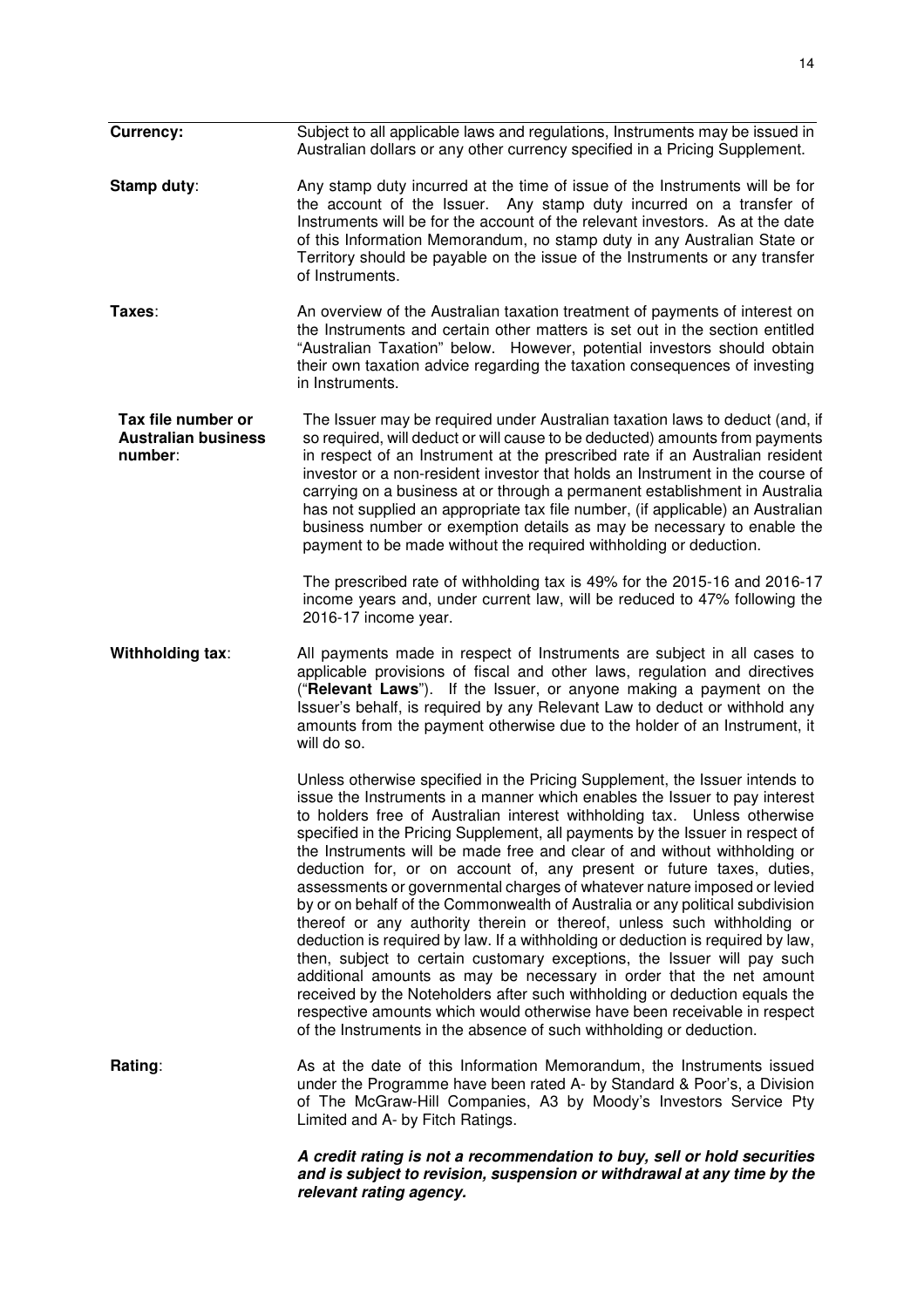*Credit ratings are for distribution only to a person:* 

*(i) who is not a "retail client" within the meaning of section 761G of the Corporations Act and is also a sophisticated investor, professional investor or other investor in respect of whom disclosure is not required under Parts 6D.2 or 7.9 of the Corporations Act; and (ii) who is otherwise permitted to receive credit ratings in accordance with applicable law in any jurisdiction in which the person may be located. Anyone who is not such a person is not entitled to receive this Information Memorandum and anyone who receives this Information Memorandum must not distribute it to any person who is not entitled to receive it.* **Title:** Entry of the name of a person in the Register in respect of an Instrument constitutes the obtaining or passing of title and is conclusive evidence that the person so entered is the registered owner of the Instrument. **Denominations:** Subject to any applicable legal or regulatory requirements, Instruments will be issued in denominations of A\$10,000 or such other amount specified in the relevant Pricing Supplement. **Transfer procedure:** Instruments may only be transferred in whole but not in part. Unless otherwise specified in a Pricing Supplement, Instruments may only be transferred if: (i) in the case of Instruments to be transferred in or into Australia: (A) the offer or invitation giving rise to the transfer of the Instruments is for an aggregate consideration of at least A\$500,000 (or its equivalent in an alternative currency and, in either case, disregarding monies lent by the transferor or its associates to the transferee) or the transfer does not require disclosure to investors under Parts 6D.2 or 7.9 of the Corporations Act; (B) the transfer is not to a "retail client" for the purposes of section 761G of the Corporations Act; and (C) such action does not require any document to be lodged with ASIC; and (ii) at all times, the transfer complies with all applicable laws or directives of the jurisdiction where the transfer takes place. Instruments entered in the Austraclear System will be transferred only in accordance with the Austraclear Regulations. If Instruments are not entered in or are removed from the Austraclear System, application for the transfer of Instruments must be made by lodgement of a duly completed transfer and acceptance form with the Registrar. Transfer and acceptance forms are obtainable from the Registrar. A transfer takes effect upon the transferee's name being entered on the Register.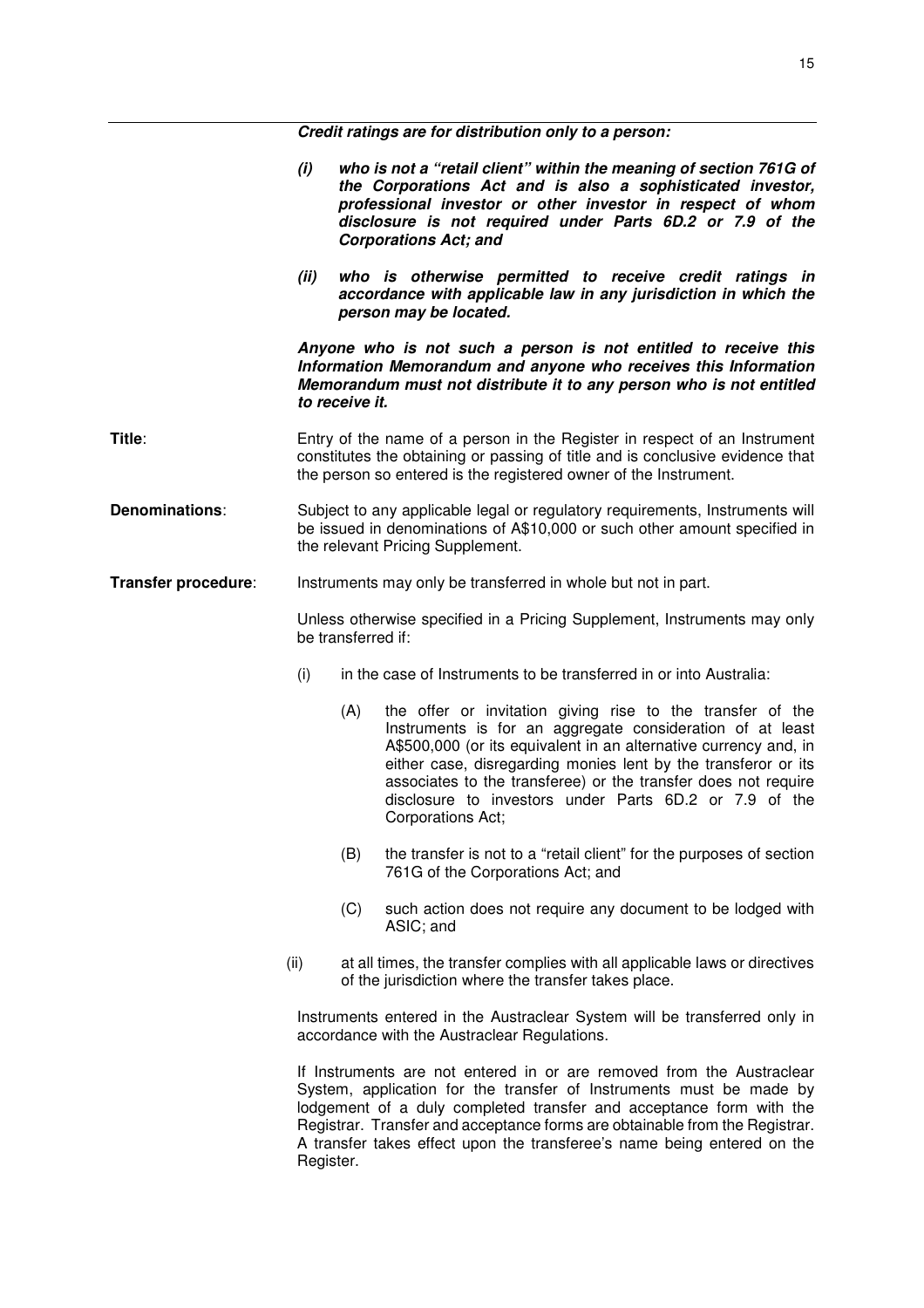Transfers of Instruments outside Australia must be made by lodgment of a duly completed transfer and acceptance form with the Registrar and in compliance with the laws of any jurisdiction in which such transfer takes place.

Transfers of Instruments will not be registered on the Register during the period between 5.00 pm (Sydney time) on the relevant Record Date and the corresponding date for payment of principal or interest or later than 5.00 pm (Sydney time) on the Record Date prior to the Maturity Date of the Instruments.

#### **Clearing system**: Austraclear System.

On admission to the Austraclear System, interests in the Instruments may also be held through Euroclear Bank S.A./N.V. as operator of the Euroclear System ("**Euroclear**") or Clearstream Banking S.A. ("**Clearstream**, **Luxembourg**") (each of the Austraclear System, Euroclear and Clearstream, Luxembourg, and any other clearing system specified in the relevant Pricing Supplement, a "**Clearing System**"). In these circumstances, entitlements in respect of holdings of interests in the Instruments in Euroclear would be held in the Austraclear System by HSBC Custody Nominees (Australia) Limited as a nominee of Euroclear, while entitlements in respect of holdings of interests in the Instruments in Clearstream, Luxembourg would be held in the Austraclear System by a nominee of J.P. Morgan Chase Bank, N.A. as custodian for Clearstream, Luxembourg.

The rights of a holder of interests in the Instruments held through Euroclear or Clearstream, Luxembourg are subject to the respective rules and regulations for accountholders of Euroclear and Clearstream, Luxembourg, the terms and conditions of agreements between Euroclear and Clearstream, Luxembourg and their respective nominees and / or custodians and the rules and regulations of the Austraclear System. To the extent of any inconsistency between the rules and regulations of any relevant Clearing System and the Conditions of the Subordinated Notes which may affect the eligibility of the Subordinated Notes as Tier 2 Capital of the Issuer, then the Conditions of the Subordinated Notes (including terms set out in any applicable Pricing Supplement) will prevail.

In addition, any transfer of interests in an Instrument, which is held through Euroclear or Clearstream, Luxembourg will, to the extent such transfer will be recorded on the Austraclear System, be subject to the Corporations Act and the requirements for minimum consideration summarised in the section entitled "Transfer procedure" above.

The Issuer will not be responsible for the operation of the clearing arrangements, which is a matter for the clearing institutions, their nominees, their participants and the investors.

#### **Redemption:** If so specified in the relevant Pricing Supplement, Instruments entered in the Austraclear System will be redeemed at maturity through Austraclear in a manner consistent with the Austraclear Regulations or, where the Instruments are not entered in or have been removed from the Austraclear System, by payment by electronic transfer or cheque made in accordance with the Terms and Conditions.

Subordinated Notes are only able to be redeemed prior to their stated maturity subject to the Issuer having obtained the prior written approval of APRA (as provided in the Terms and Conditions of the Subordinated Notes). Approval is at the discretion of APRA and may or may not be given.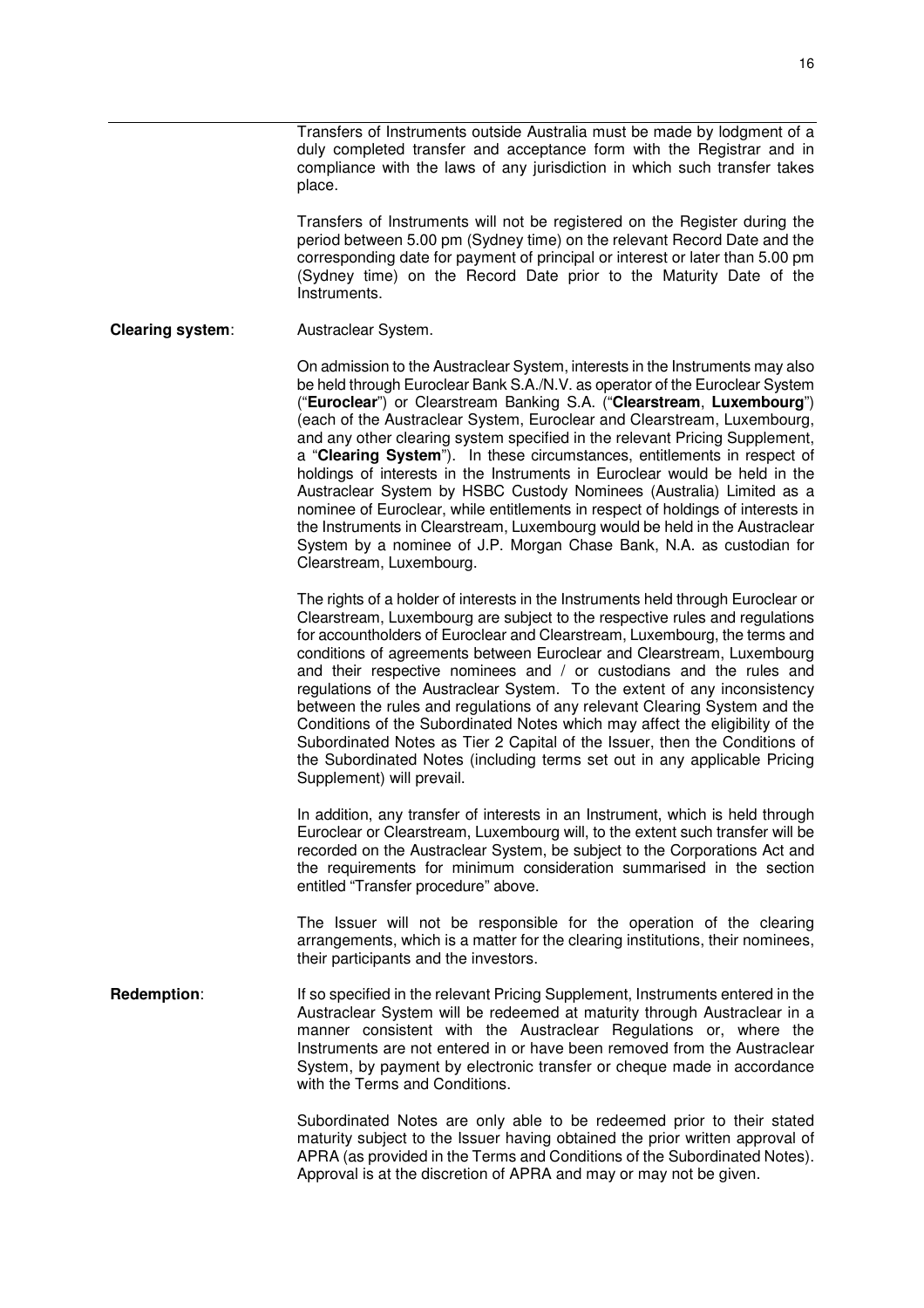| <b>Redemption for</b><br>taxation or regulatory<br>reasons: | If so specified in the relevant Pricing Supplement, Subordinated Notes may<br>also be redeemed following the occurrence of certain tax events (as provided<br>in the relevant Terms and Conditions).                                                                                                                                                                                                                                                                                                                                                                                                                                |
|-------------------------------------------------------------|-------------------------------------------------------------------------------------------------------------------------------------------------------------------------------------------------------------------------------------------------------------------------------------------------------------------------------------------------------------------------------------------------------------------------------------------------------------------------------------------------------------------------------------------------------------------------------------------------------------------------------------|
|                                                             | Subordinated Notes may also be redeemed if the Issuer is not or will not be<br>entitled to treat all of the Subordinated Notes of a Series as Tier 2 Capital (as<br>provided in the relevant Terms and Conditions).                                                                                                                                                                                                                                                                                                                                                                                                                 |
| Payments:                                                   | Payments of principal and interest under Instruments entered in the<br>Austraclear System will be made in accordance with the Austraclear<br>Regulations. If the Instruments are not entered in or are removed from the<br>Austraclear System, payments will be made to the persons whose names<br>are entered in the Register to an account in Australia previously notified to<br>the Issuer and the Registrar.                                                                                                                                                                                                                   |
|                                                             | If the registered owner of the Instrument has not notified such an account by<br>the relevant time, payment will be made by cheque (drawn on a bank in<br>Australia in favour of the registered owner (or to the first named if joint<br>registered owners)) and mailed to the registered owner (or to the first named<br>of joint registered owners) of such Instrument.                                                                                                                                                                                                                                                           |
| Listing:                                                    | An application may be made by the Issuer to be admitted to the official list<br>of, and/or for one or more Tranches of Instruments to be quoted on the<br>Australian Securities Exchange operated by ASX Limited (ABN 98 008 624<br>691) ("ASX") or on any other stock or securities exchange (in accordance<br>with applicable laws, regulations and directives).                                                                                                                                                                                                                                                                  |
|                                                             | Any Instruments which are quoted on the ASX will not be transferred<br>through, or registered on, the Clearing House Electronic Sub-Register<br>System ("CHESS") operated by ASX Settlement Pty Limited (ABN 49 008<br>504 532) and will not be "Approved Financial Products" for the purposes of<br>that system. Interests in the Instruments will instead be held in, and<br>transferrable through, the Austraclear System.                                                                                                                                                                                                       |
|                                                             | The applicable Pricing Supplement in respect of the issue of any Tranche of<br>Instruments will specify whether or not such Instruments will be quoted on<br>any stock or securities exchange.                                                                                                                                                                                                                                                                                                                                                                                                                                      |
| Selling restrictions:                                       | The offer, sale and delivery of Instruments and the distribution of this<br>Information Memorandum and other material in relation to any Instruments<br>are subject to such restrictions as may apply in any country in connection<br>with the offering and sale of a particular Tranche of Instruments.<br>-In<br>particular, restrictions on the offer or sale of the Instruments in Australia and<br>on the offer or sale of Instruments in the United States of America, the United<br>Kingdom, the European Economic Area, Japan, Singapore and Hong Kong<br>are set out in the section entitled "Selling Restrictions" below. |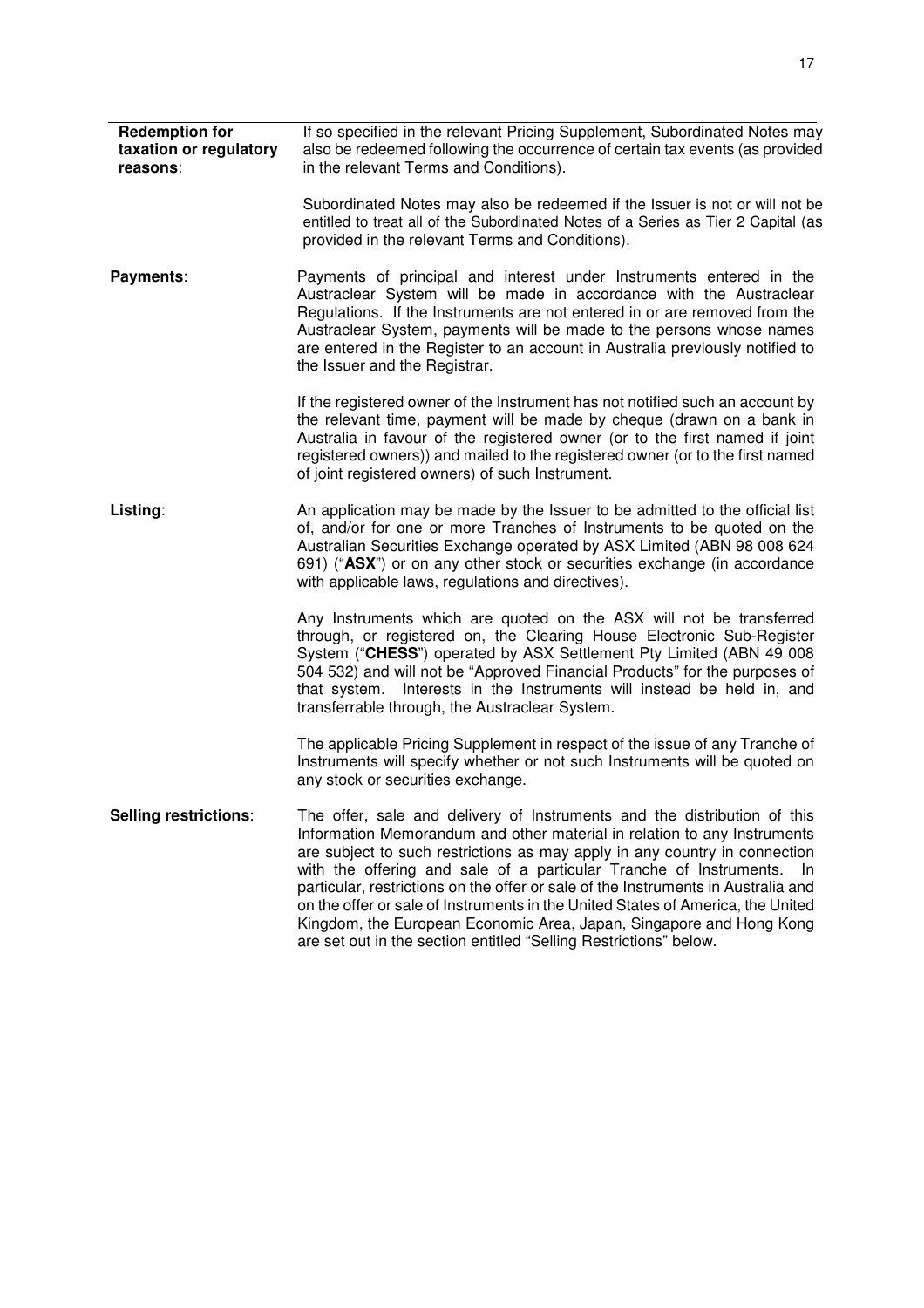# **A. Short Term Instrument Summary**

| Form:                   | Short Term Instruments will take the form of either TDs or Senior Notes.<br>They will be constituted either by the acceptance of the amount deposited<br>on the terms and conditions of the Second Note and TD Deed Poll dated 18<br>April 2016 ("Deed Poll"). They will take the form of entries on a register<br>("Register") maintained by the Registrar. No certificate or other evidence of<br>title will be issued. There is no trustee for the holders of Short Term<br>Instruments. |
|-------------------------|---------------------------------------------------------------------------------------------------------------------------------------------------------------------------------------------------------------------------------------------------------------------------------------------------------------------------------------------------------------------------------------------------------------------------------------------------------------------------------------------|
| Austraclear:            | The Issuer will apply to Austraclear Limited ("Austraclear") for approval of<br>the Short Term Instruments of each Series to be traded on the settlement<br>system operated by Austraclear ("Austraclear System"). Such approval of<br>Short Term Instruments by Austraclear is not a recommendation or<br>endorsement by Austraclear of the Short Term Instruments.                                                                                                                        |
| Tenor:                  | Short Term Instruments will be issued with a minimum tenor of seven days<br>and a tenor of less than 365 days.                                                                                                                                                                                                                                                                                                                                                                              |
| <b>Purchase price:</b>  | The purchase price for Short Term Instruments will be the amount agreed<br>between the Issuer and the Dealer purchasing the Short Term Instruments,<br>as specified in the relevant Pricing Supplement.                                                                                                                                                                                                                                                                                     |
| Interest:               | Short Term Instruments may be interest bearing or non-interest bearing.<br>Interest (if any) may accrue at a fixed or floating rate.                                                                                                                                                                                                                                                                                                                                                        |
| Interest payment dates: | Interest (if any) payable on Short Term Instruments is payable on the date<br>or dates specified in the relevant Pricing Supplement.                                                                                                                                                                                                                                                                                                                                                        |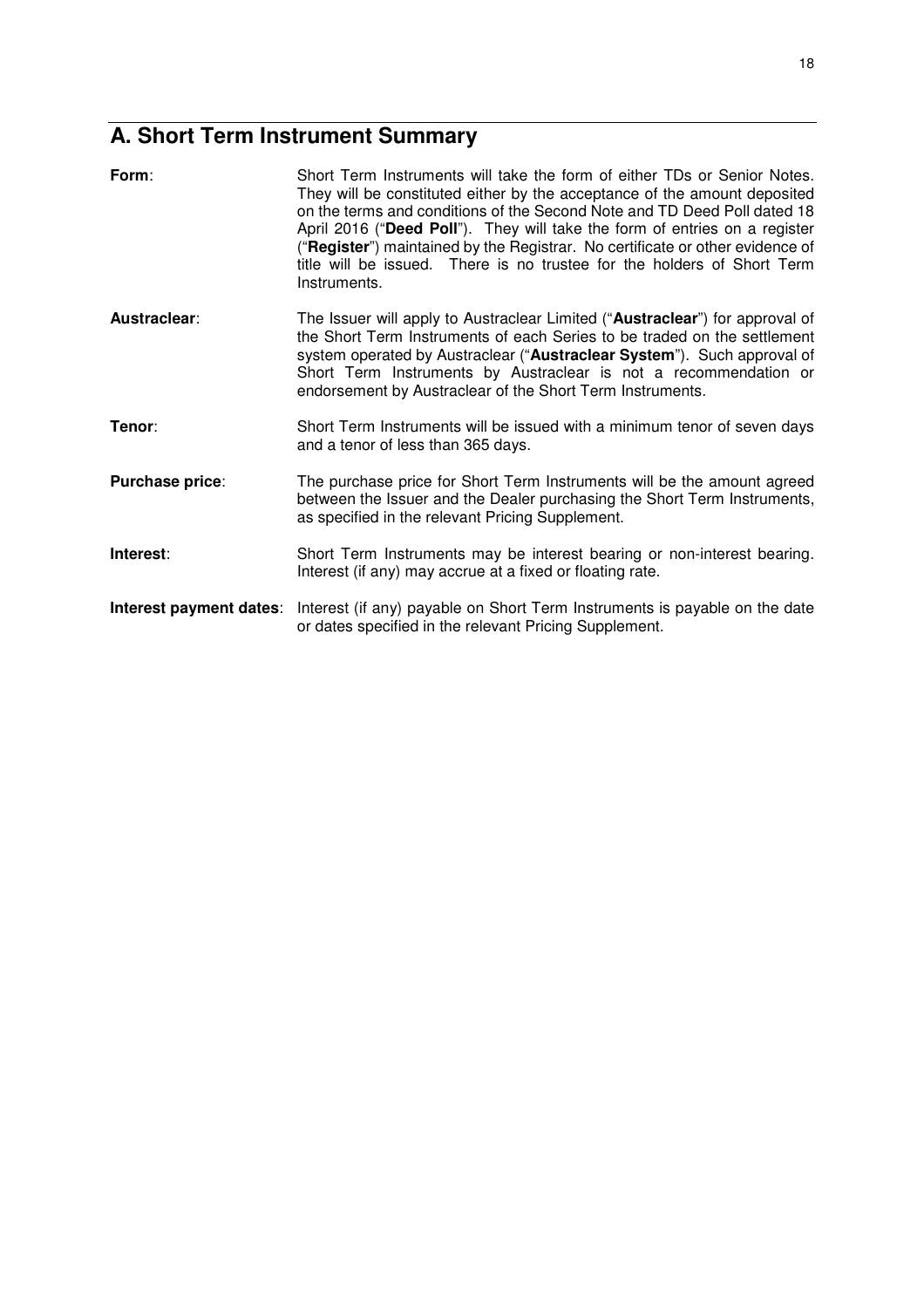# **B. Term Instrument Summary**

| Form:                      | Term Instruments will take the form of either TDs or Notes. They will be<br>constituted either by the acceptance of the amount deposited on the terms<br>and conditions of the Deed Poll. They will take the form of entries on a<br>register ("Register") maintained by the Registrar. No certificate or other<br>evidence of title will be issued. The Term Instruments of any Series may be<br>described as "Notes", "Senior Notes", "Subordinated Notes", "Bonds",<br>"Instruments", "Transferable Deposits", "TDs" or by any other marketing<br>name specified in the relevant Pricing Supplement. There is no trustee for<br>the holders of Term Instruments. |
|----------------------------|---------------------------------------------------------------------------------------------------------------------------------------------------------------------------------------------------------------------------------------------------------------------------------------------------------------------------------------------------------------------------------------------------------------------------------------------------------------------------------------------------------------------------------------------------------------------------------------------------------------------------------------------------------------------|
| <b>Issuance in Series:</b> | Term Instruments will be issued in Series. Each Series may comprise one<br>or more Tranches issued on different issue dates. The Term Instruments of<br>each Series will all be subject to identical terms, except that the issue date<br>and the amount of the first payment of interest may be different in respect of<br>different Tranches of a Series and a Tranche or Series may comprise Term<br>Instruments in more than one denomination.                                                                                                                                                                                                                  |
| Austraclear:               | The Issuer will apply to Austraclear Limited ("Austraclear") for approval of<br>the Term Instruments of each Series to be traded on the settlement system<br>operated by Austraclear ("Austraclear System"). Such approval of Term<br>Instruments by Austraclear is not a recommendation or endorsement by<br>Austraclear of the Term Instruments.                                                                                                                                                                                                                                                                                                                  |
| Tenor:                     | Term Instruments will be issued with a tenor as specified in the relevant<br>Pricing Supplement, but not less than 365 days.                                                                                                                                                                                                                                                                                                                                                                                                                                                                                                                                        |
| Purchase price:            | The purchase price for Term Instruments will be the amount agreed between<br>the Issuer and the Dealer purchasing the Term Instruments, as specified in<br>the relevant Pricing Supplement.                                                                                                                                                                                                                                                                                                                                                                                                                                                                         |
| Interest:                  | Term Instruments may be interest bearing or non-interest bearing. Interest<br>(if any) may accrue at a fixed or floating rate.                                                                                                                                                                                                                                                                                                                                                                                                                                                                                                                                      |
| Interest payment dates:    | Interest (if any) payable on Term Instruments is payable on the date or dates<br>specified in the relevant Pricing Supplement.                                                                                                                                                                                                                                                                                                                                                                                                                                                                                                                                      |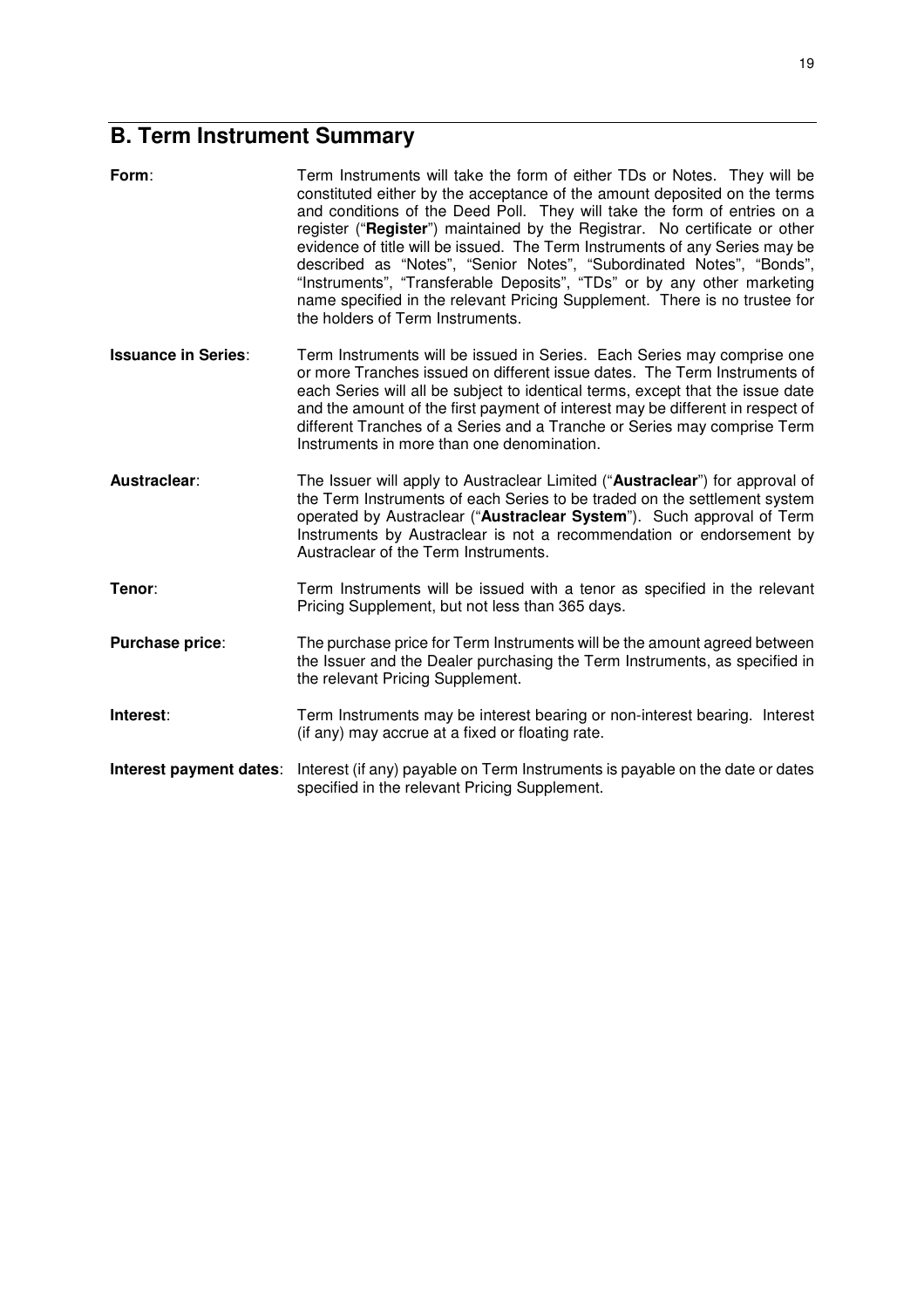## **Terms and Conditions of Senior Notes**

*The following are the Terms and Conditions of the Senior Notes which, as supplemented, modified or replaced in relation to any Senior Notes by the relevant Pricing Supplement, will be applicable to each Series of Senior Notes.* 

*Each Tranche will be the subject of a Pricing Supplement. References in the Terms and Conditions to a Pricing Supplement are references to the Pricing Supplement applicable to the relevant Tranche of Senior Notes.* 

*Each Noteholder and any person claiming through or under a Noteholder is deemed to have notice of and is bound by these Terms and Conditions, the Deed Poll, the Information Memorandum, and the relevant Pricing Supplement. Copies of each of these documents (to the extent they relate to a Tranche of Senior Notes) are available for inspection by the holder of any Senior Note of such Tranche at the offices of the Issuer at its address specified in the Information Memorandum.* 

#### **1 Interpretation**

#### **1.1 Definitions**

The following words have these meanings in these terms and conditions unless the contrary intention appears:

**Additional Amounts** has the meaning given in Condition 8.6;

**Alternate Currency** means a currency (other than Australian Dollars) which is specified in the Pricing Supplement;

**Amortised Face Amount** means in relation to a Senior Note, an amount equal to the sum of:

- (a) the Purchase Price specified in the Pricing Supplement; and
- (b) the product of the Amortisation Yield specified in the Pricing Supplement (compounded annually) being applied to the Purchase Price (as specified in the Pricing Supplement) from (and including) the Issue Date specified in the Pricing Supplement to (but excluding) the date fixed for redemption or (as the case may be) the date upon which the Senior Note becomes due and repayable.

Where such calculation is to be made for a period which is not a whole number of years, the calculation in respect of the period of less than a full year shall be made on the basis of the Day Count Fraction specified in the Pricing Supplement;

**Applicable Business Day Convention** means the Business Day Convention specified in the Pricing Supplement as applicable to any date in respect of the Senior Note or, if none is specified, the Applicable Business Day Convention for such purpose is the Following Business Day Convention. Different Business Day Conventions may apply, or be specified in relation to, the Interest Payment Dates and any other date or dates in respect of any Senior Notes;

**APRA** means the Australian Prudential Regulation Authority;

**Austraclear** means Austraclear Ltd (ABN 94 002 060 773);

**Austraclear Regulations** means the regulations known as the "Austraclear Regulations" together with any instructions or directions (as amended or replaced from time to time), established by Austraclear to govern the use of the Austraclear System and binding on the participants in that system;

**Austraclear System** means the clearing and settlement system operated by Austraclear for holding securities and electronic recording and settling of transactions in those securities between the participants of that system;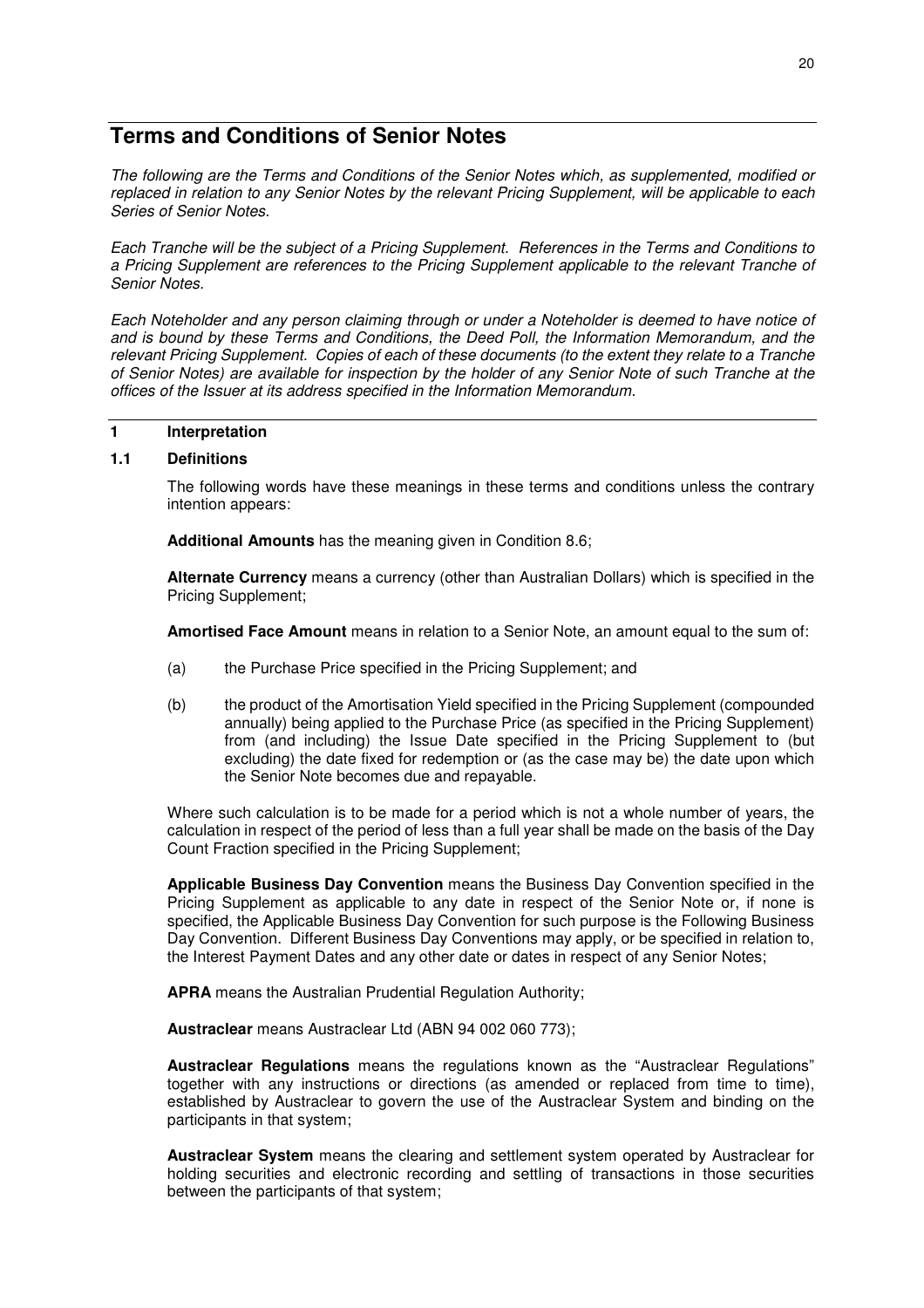**Australian Dollar Equivalent** means for an amount denominated in an Alternate Currency, the Australian Dollar Equivalent of that amount determined on the basis of the spot rate of exchange for the sale of Australian Dollars against the purchase of the relevant Alternate Currency in the Sydney foreign exchange market quoted by any leading bank selected by the Issuer on the relevant calculation date. The calculation date is, at the discretion of the Issuer, either the date of the relevant Pricing Supplement for such Senior Notes or the preceding day on which commercial banks and foreign exchange markets are open for business in Sydney;

#### **Business Day** means:

- (a) a day (other than a Saturday, Sunday or public holiday) on which commercial banks are open for general banking business in the place specified in the Pricing Supplement, or, if no such place is specified, Sydney and Brisbane; and
- (b) if a Senior Note is to be issued or paid on such Business Day, a day on which commercial banks settle payments in the relevant currency in Sydney and Brisbane and a day on which the Austraclear System is operating;

**Business Day Convention** means a convention for adjusting any date if it would otherwise fall on a day that is not a Business Day and the following Business Day Conventions, where specified in the Pricing Supplement in relation to any date applicable to any Senior Note, have the following meanings:

- (a) **Floating Rate Convention** means that the date is postponed to the next following day which is a Business Day unless that day falls in the next calendar month, in which event:
	- (i) such date is brought forward to the first preceding day that is a Business Day; and
	- (ii) each subsequent Interest Payment Date is the last Business Day in the month which falls the number of months or other period specified as the Interest Period in the applicable Pricing Supplement after the preceding applicable Interest Payment Date occurred;
- (b) **Following Business Day Convention** means that the date is postponed to the first following day that is a Business Day;
- (c) **Modified Following Business Day Convention** or Modified Business Day Convention means that the date is postponed to the first following day that is a Business Day unless that day falls in the next calendar month in which case that date is the first preceding day that is a Business Day; and
- (d) **Preceding Business Day Convention** means that the date is brought forward to the first preceding day that is a Business Day;

**Calculation Agent** means, in respect of a Tranche, the person (if any) specified as such in the relevant Pricing Supplement. The Calculation Agent must be the same for all Senior Notes in a Series;

**Code** means the United States of America Internal Revenue Code of 1986.

**Condition** means the correspondingly numbered condition in these Terms and Conditions;

**Corporations Act** means the Corporations Act 2001 of Australia;

**Costs** includes costs, charges and expenses, including those incurred in connection with advisers;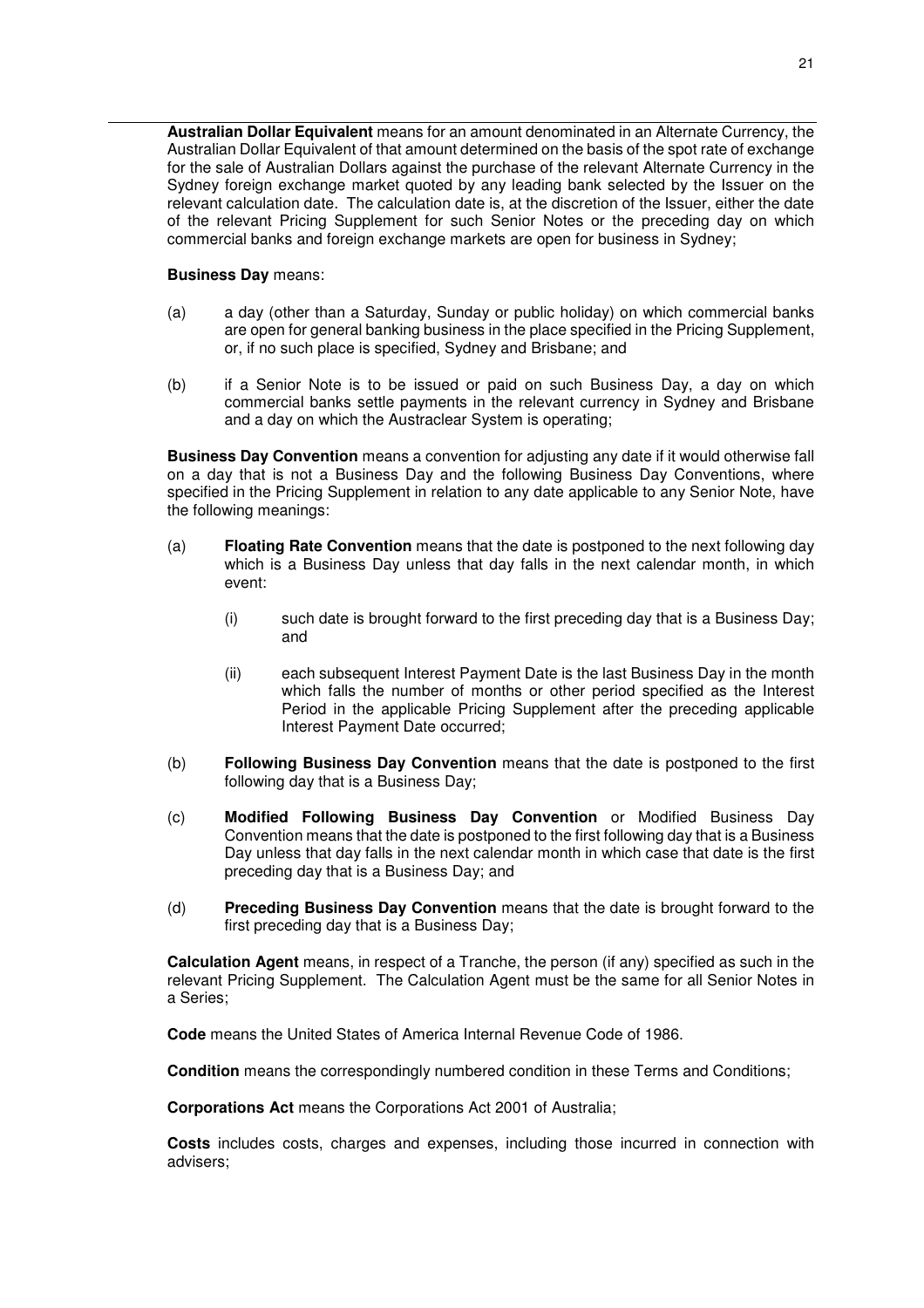**Day Count Fraction** means, in respect of the calculation of an amount for any period of time ("**Calculation Period**"), the day count fraction specified in the Pricing Supplement and:

- (a) if "**Actual/Actual (ICMA)**" is so specified, means:
	- (i) where the Calculation Period is equal to or shorter than the Regular Period during which it falls, the actual number of days in the Calculation Period divided by the product of (1) the actual number of days in such Regular Period, and (2) the number of Regular Periods normally ending in any year; and
	- (ii) where the Calculation Period is longer than one Regular Period, the sum of:
		- (A) the actual number of days in such Calculation Period falling in the Regular Period in which it begins divided by the product of (1) the actual number of days in such Regular Period and (2) the number of Regular Periods in any year; and
		- (B) the actual number of days in such Calculation Period falling in the next Regular Period divided by the product of (1) the actual number of days in such Regular Period, and (2) the number of Regular Periods normally ending in any year;
- (b) if "**Actual/Actual**" or "**Actual/Actual (ISDA)**" is so specified, means the actual number of days in the Calculation Period divided by 365 (or, if any portion of the Calculation Period falls in a leap year, the sum of:
	- (i) the actual number of days in that portion of the Calculation Period falling in a leap year divided by 366; and
	- (ii) the actual number of days in that portion of the Calculation Period falling in a non-leap year divided by 365);
- (c) if "**Actual/365 (Fixed)**" is so specified, means the actual number of days in the Calculation Period divided by 365;
- (d) if "**Actual/360**" is so specified, means the actual number of days in the Calculation Period divided by 360;
- (e) if "**30/360**", "**360/360**" or "**Bond Basis**" is so specified, means the number of days in the Calculation Period divided by 360 calculated on a formula basis as follows:

| Day Count Fraction | $\overline{\phantom{0}}$ | $[360 \times (Y_2 - Y_1)] + [30 \times (M_2 - M_1)] + (D_2 - D_1)$ |
|--------------------|--------------------------|--------------------------------------------------------------------|
|                    |                          | 360                                                                |

where:

- "**Y1**" is the year, expressed as a number, in which the first day of the Calculation Period falls;
- "**Y2**" is the year, expressed as a number, in which the day immediately following the last day included in the Calculation Period falls;
- "**M1**" is the calendar month, expressed as a number, in which the first day of the Calculation Period falls;
- "**M2**" is the calendar month, expressed as a number, in which the day immediately following the last day included in the Calculation Period falls;
- "**D1**" is the first calendar day, expressed as a number, of the Calculation Period, unless such number would be 31, in which case  $D_1$  will be 30; and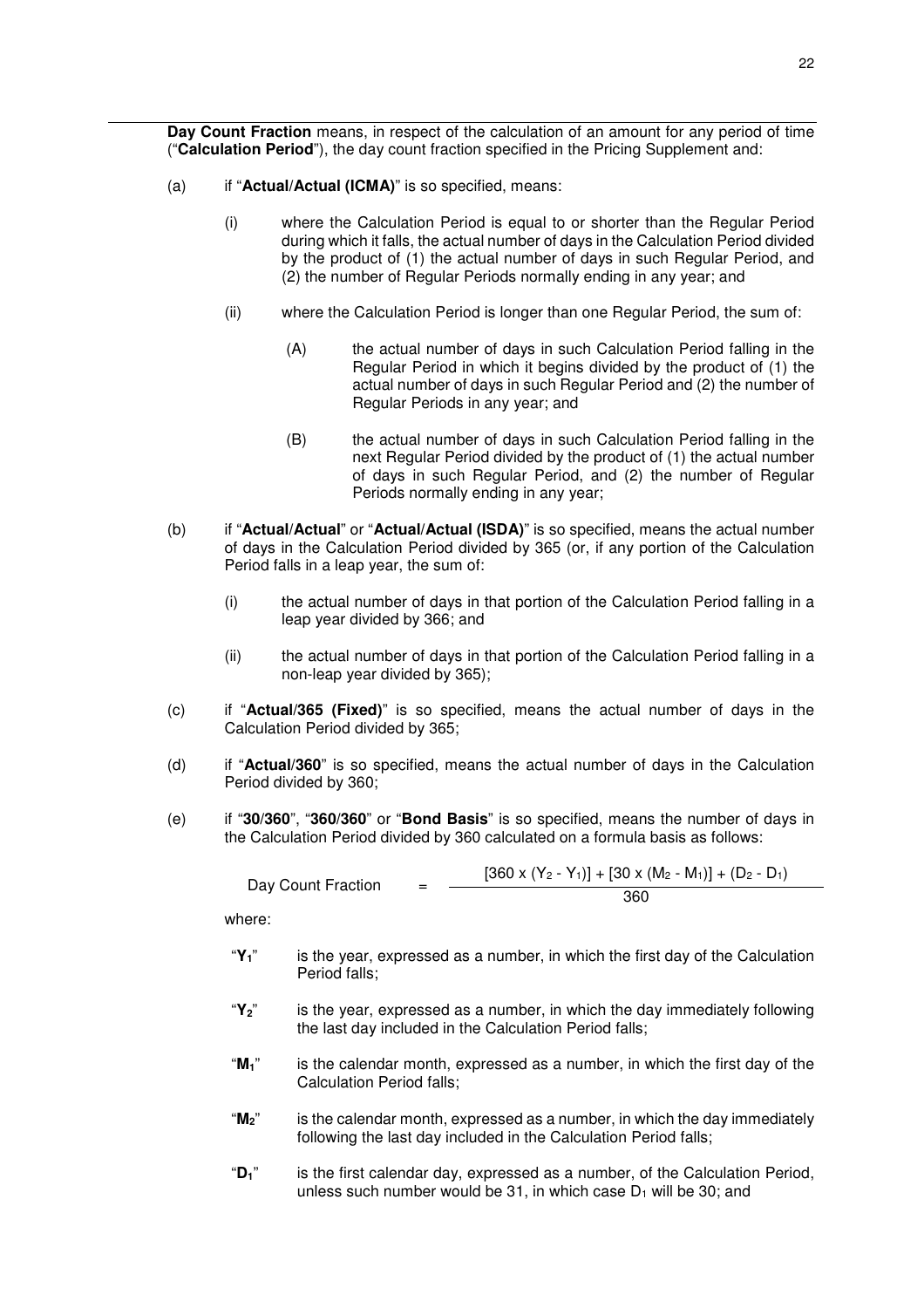- "**D2**" is the calendar day, expressed as a number, immediately following the last day included in the Calculation Period, unless such number would be 31 and  $D_1$  is greater than 29, in which case  $D_2$  will be 30;
- (f) if "**30E/360**" or "**Eurobond Basis**" is so specified means, the number of days in the Interest Period divided by 360 calculated on a formula basis as follows:

Day Count Fraction  $[360 \times (Y_2 - Y_1)] + [30 \times (M_2 - M_1)] + (D_2 - D_1)$ 360

where:

- "**Y1**" is the year, expressed as a number, in which the first day of the Calculation Period falls;
- "**Y2**" is the year, expressed as a number, in which the day immediately following the last day included in the Calculation Period falls;
- "**M1**" is the calendar month, expressed as a number, in which the first day of the Calculation Period falls;
- "**M2**" is the calendar month, expressed as a number, in which the day immediately following the last day included in the Calculation Period falls;
- "**D1**" is the first calendar day, expressed as a number, of the Calculation Period, unless such number would be  $31$ , in which case  $D_1$  will be  $30$ ; and
- "**D2**" is the calendar day, expressed as a number, immediately following the last day included in the Calculation Period, unless such number would be 31, in which case  $D_2$  will be 30:
- (g) if "**30E/360 (ISDA)**" is so specified means, the number of days in the Calculation Period divided by 360, calculated on a formula basis as follows:

| Day Count Fraction | $[360 \times (Y_2 - Y_1)] + [30 \times (M_2 - M_1)] + (D_2 - D_1)$ |
|--------------------|--------------------------------------------------------------------|
|                    | 360                                                                |

where:

- "**Y1**" is the year, expressed as a number, in which the first day of the Calculation Period falls;
- "**Y2**" is the year, expressed as a number, in which the day immediately following the last day included in the Calculation Period falls;
- "**M1**" is the calendar month, expressed as a number, in which the first day of the Calculation Period falls;
- "**M2**" is the calendar month, expressed as a number, in which the day immediately following the last day included in the Calculation Period falls;
- "**D1**" is the first calendar day, expressed as a number, of the Calculation Period, unless (i) that day is the last day of February or (ii) such number would be 31, in which case  $D_1$  will be 30; and
- "**D2**" is the calendar day, expressed as a number, immediately following the last day included in the Calculation Period, unless (i) that day is the last day of February but not the Maturity Date or (ii) such number would be 31, in which case  $D_2$  will be 30: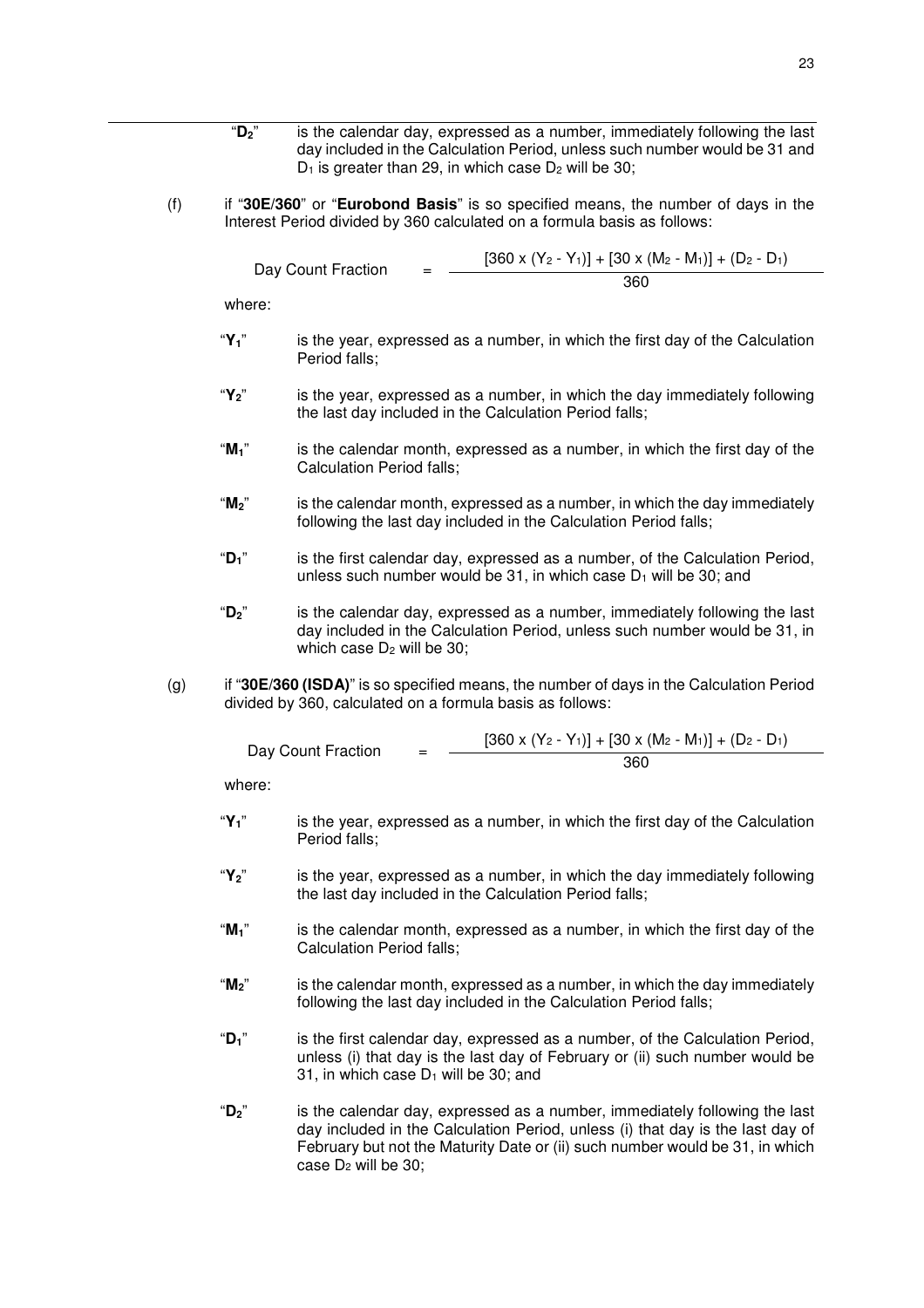- (h) if "**RBA Bond Basis**" "**Australian Bond Basis**" is so specified, means one divided by the number of Interest Payment Dates in a year (or where the Calculation Period does not constitute an Interest Period, the actual number of days in the Calculation Period divided by 365 (or, if any portion of the Calculation Period falls in a leap year, the sum of:
	- (i) the actual number of days in that portion of the Calculation Period falling in a leap year divided by 366; and
	- (ii) the actual number of days in that portion of the Calculation Period falling in a non-leap year divided by 365)); and
	- (i) any other day count fraction specified in the Pricing Supplement;

**Dealer Agreement** means the agreement dated 26 May 2000 as amended and restated on 8 November 2005 between the Issuer and the institutions named in it as Arrangers and Dealers;

**Deed Poll** means:

- (a) the Second Note and TD Deed Poll dated 18 April 2016; and
- (b) such other deed poll that supplements, amends, amends and restates, modifies or replaces the deed referred to above, or which is otherwise acknowledged in writing to be a deed poll for the purposes of the Programme,

in each case executed by the Issuer;

**Denomination** means the notional face value of a Senior Note as specified in the relevant Pricing Supplement;

**Early Termination Amount** means in relation to a Senior Note, the Outstanding Principal Amount or, if the Senior Note is non-interest bearing, the Amortised Face Amount or such other redemption amount as may be specified in, or determined in accordance with the provisions of, the Pricing Supplement;

**Event of Default** in relation to a Senior Note has the meaning given to it in Condition 7.1;

**Extraordinary Resolution** has the same meaning as in the Meetings Provisions;

**FATCA** means:

- (a) sections 1471 to 1474 of the Code or any associated regulations;
- (b) any treaty, law or regulation of any other jurisdiction, or relating to an intergovernmental agreement between the U.S. and any other jurisdiction, which (in either case) facilitates the implementation of any law or regulation referred to in paragraph (a) above; or
- (c) any agreement pursuant to the implementation of any treaty, law or regulation referred to in paragraphs (a) or (b) above with the U.S. Internal Revenue Service, the U.S. government or any governmental or taxation authority in any other jurisdiction.

**Final Broken Amount** has the meaning given to it in the Pricing Supplement;

**Government Agency** means any government or any governmental, semi-governmental, administrative, fiscal or judicial body, department, commission, authority, tribunal, agency or entity;

**Information Memorandum** means, in respect of a Senior Note: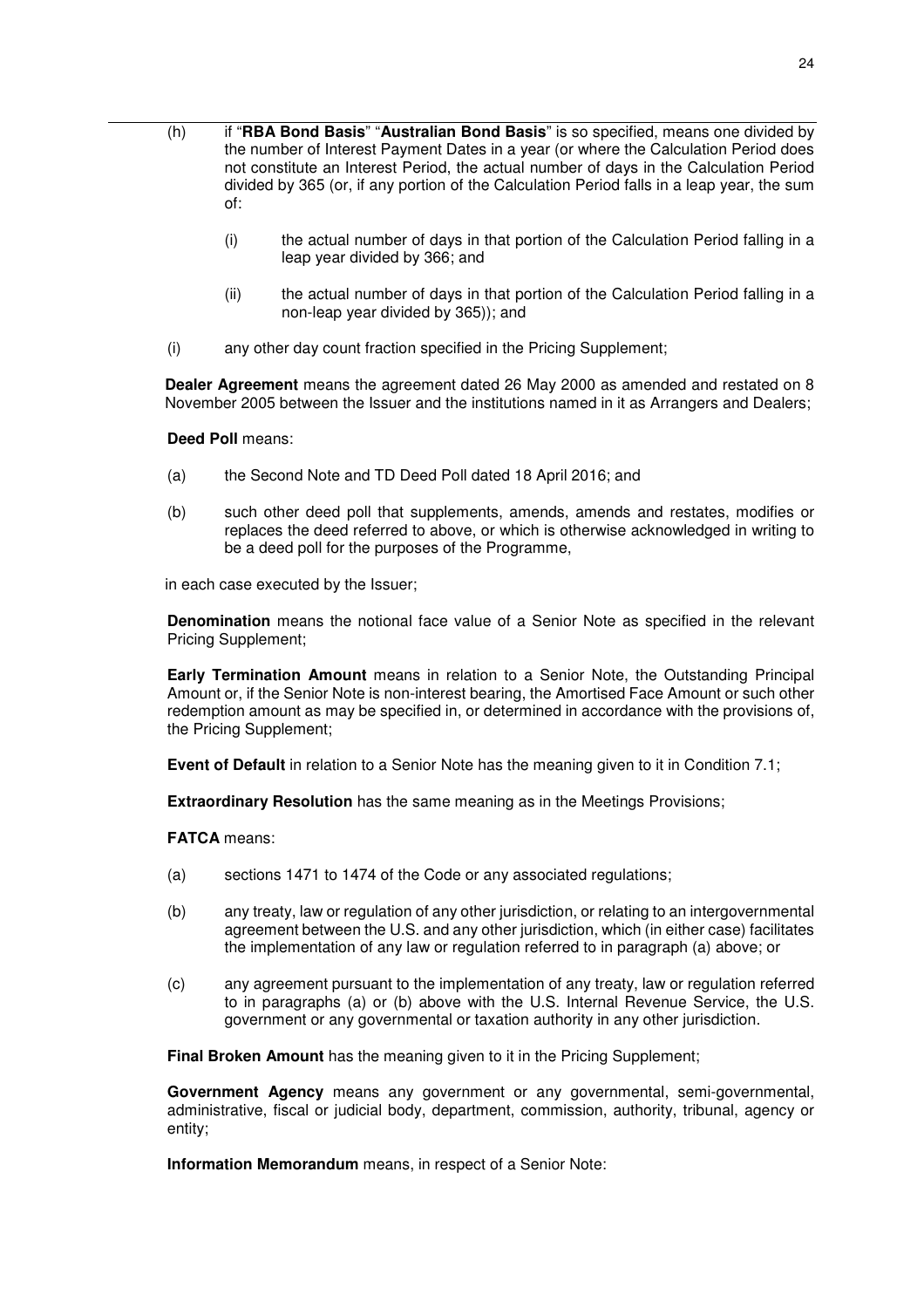- (a) the Information Memorandum dated 18 April 2016 or the then latest information memorandum which replaces that document; or
- (b) the information memorandum or other offering document referred to in the Pricing Supplement,

in each case prepared by, or on behalf of, and approved in writing by, the Issuer in connection with the issue of that Senior Note and all other documents incorporated by reference in it, including any applicable Pricing Supplement and any other applicable amendments or supplements to it;

**Initial Broken Amount** has the meaning given to it in the Pricing Supplement;

**Interest Accrual Period** means, in respect of an Interest Period, each successive period beginning on and including an Interest Period End Date and ending on but excluding the next succeeding Interest Period End Date during that Interest Period provided that the first Interest Accrual Period commences on and includes the Interest Commencement Date and the final Interest Accrual Period ends on but excludes the Maturity Date;

**Interest Commencement Date** means the Issue Date or such other date as may be specified as such in the Pricing Supplement;

**Interest Determination Date** means the date so specified in, or determined in accordance with, the Pricing Supplement;

**Interest Payment Date** means the date or dates specified as such in, or determined in accordance with the provisions of, the Pricing Supplement and adjusted, if necessary, in accordance with the Applicable Business Day Convention;

**Interest Period** means each successive period beginning on and including an Interest Payment Date and ending on but excluding the next succeeding Interest Payment Date provided that the first Interest Period commences on and includes the Interest Commencement Date and the final Interest Period ends on but excludes the Maturity Date;

**Interest Period End Date** means the dates specified as such in, or determined in accordance with the provisions of, the Pricing Supplement as adjusted, if necessary, in accordance with the Applicable Business Day Convention or, if no date or dates are specified in the Pricing Supplement, means the dates which correspond with the Interest Payment Dates in respect of the Senior Notes;

**Interest Rate** means the rate or rates (expressed as a percentage per annum) or amount or amounts (expressed as a price per unit of relevant currency) of interest payable in respect of the Senior Notes specified in, or calculated or determined in accordance with the provisions of, the Pricing Supplement and in the case of Floating Rate Senior Notes, the rate determined in accordance with Condition 5.3;

**Issue Date** means the day on which any Senior Note is or is to be issued as specified in or determined in accordance with the provisions of the Pricing Supplement;

**Issuer** means Bank of Queensland Limited (ABN 32 009 656 740);

**Margin** means the margin specified in, or determined in accordance with the provisions of, the Pricing Supplement;

**Maturity Date** means the date for redemption of a Senior Note or, in the case of an amortising Senior Note, the date on which the last instalment of principal is payable, in each case, as specified in the Pricing Supplement;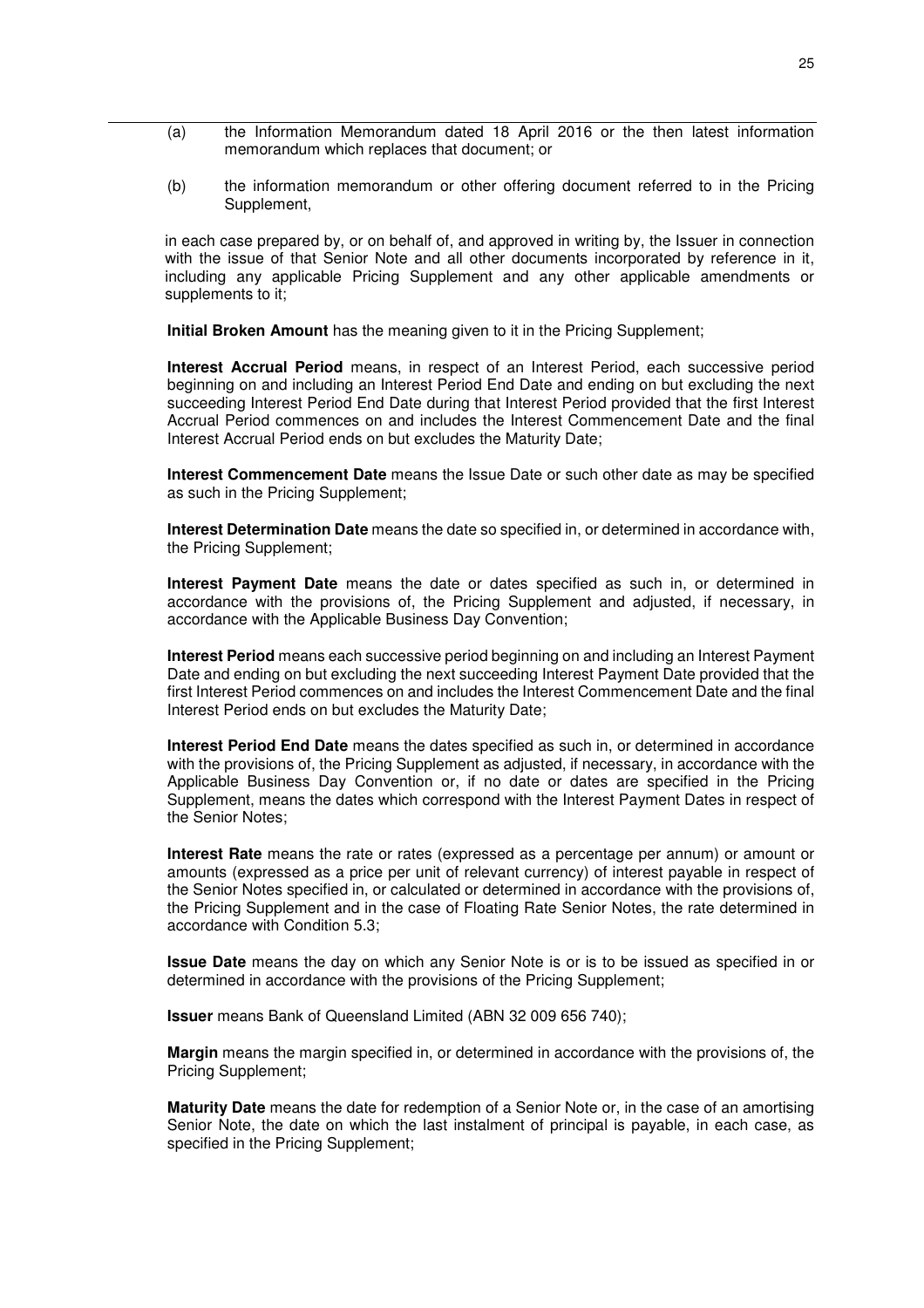**Maturity Redemption Amount** means in relation to a Senior Note, the Outstanding Principal Amount or such other redemption amount as may be specified in, or calculated or determined in accordance with the provisions of, the Pricing Supplement;

**Maximum Interest Rate** means the Maximum Interest Rate specified in, or calculated or determined in accordance with the provisions of, the Pricing Supplement;

**Meetings Provisions** means the provisions for the convening of meetings of, and passing of resolutions by, Noteholders set out in the schedule to the Deed Poll;

**Minimum Interest Rate** means the Minimum Interest Rate specified in, or calculated or determined in accordance with the provisions of, the Pricing Supplement;

**Noteholder** means a means a person whose name is for the time being entered in the Register as the holder of a Senior Note or, where a Senior Note is owned jointly by two or more persons, the persons whose names appear in the Register as the joint owners of that Senior Note;

**Ordinary Resolution** has the same meaning as in the Meetings Provisions;

**Outstanding** means, on any date, Senior Notes which have not been redeemed or satisfied in full by the Issuer;

**Outstanding Principal Amount** means in respect of an Senior Note which is Outstanding at any time, the Denomination of the Senior Note less the aggregate of any part of the principal amount of that Senior Note that has been paid or otherwise satisfied by the Issuer and for such purposes:

- (a) the premium of a Senior Note issued or to be redeemed at a premium is to be taken to be added to the principal amount;
- (b) the principal amount of a Senior Note issued at a discount is to be taken as at any time to equal its Denomination or, if provided for in its terms and conditions, its amortised principal amount at that time;
- (c) the principal amount of a partly paid Senior Note is to be taken to equal its outstanding principal amount; and
- (d) if an amount is required to be determined in Australian Dollars, the Australian Dollar equivalent of the Alternate Currency is to be determined on the basis of the spot rate of exchange for the sale of Australian Dollars against the purchase of such relevant Alternate Currency in the Sydney foreign exchange market quoted by any leading bank selected by the Issuer on the relevant calculation date. The calculation date is, at the discretion of the Issuer, either the date of the Pricing Supplement for such Senior Notes or the preceding day on which commercial banks and foreign exchange markets are open for business in Sydney or such other date as may be specified by the Issuer in the Pricing Supplement:

**Payment Date** means, in respect of a Senior Note, an Interest Payment Date, the Maturity Date or other relevant payment date (including an early payment date);

#### **Pricing Supplement** means:

- (a) in the case of Term Instruments, a pricing supplement prepared and issued in relation to Term Instruments of a relevant Tranche or Series confirmed in writing by the Issuer; or
- (b) in the case of Short Term Instruments, a confirmation of acceptance of an offer for Short Term Instruments confirmed in writing by the Issuer;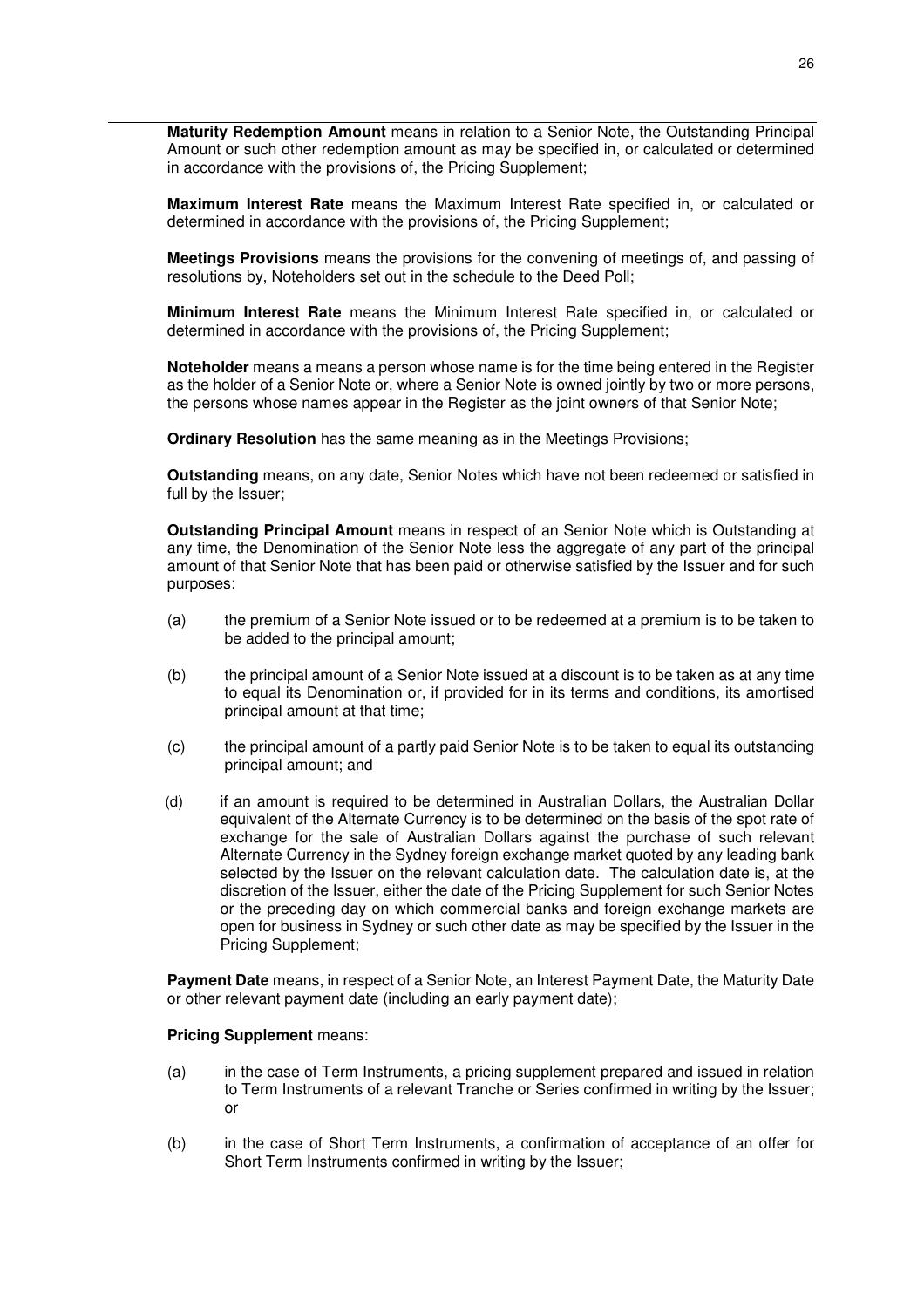**Programme** means the Issuer's uncommitted revolving programme for the issuance of Senior Notes and other debt instruments under the Transaction Documents;

**Purchase Price** means, in respect of a Senior Note, the purchase price so specified in the relevant Pricing Supplement;

**Record Date** means, in the case of payments of interest or principal, the eighth calendar day before the relevant date for payment or such date that may be specified in the relevant Pricing Supplement;

**Reference Banks** means the institutions specified as such in the Pricing Supplement or, if none, four major banks selected by the Calculation Agent in the inter-bank market that is most closely connected with the Reference Rate;

**Reference Rate** means, in relation to a Senior Note, the rate so specified in the relevant Pricing Supplement**;**

**Register** means a register, including any branch register, of Noteholders established and maintained by the Issuer in which is entered the names and addresses of Noteholders whose Senior Notes are carried on that register, the amount of Senior Notes held by each Noteholder and the Tranche, Series and date of issue and transfer of those Senior Notes, and any other particulars which the Issuer sees fit;

**Registrar** means Computershare Investor Services Pty Limited (ABN 48 078 279 277) or such other person appointed by the Issuer pursuant to the Registry Services Agreement to establish and maintain the Register on the Issuer's behalf from time to time;

**Registry Services Agreement** means the agreement entitled "Registrar and Paying Agency Agreement" dated 8 November 2005 between the Issuer and Computershare Investor Services Limited;

#### **Regular Period** means:

- (a) in the case of Senior Notes where interest is scheduled to be paid only by means of regular payments, each Interest Period;
- (b) in the case of Senior Notes where, apart from the first Interest Period, interest is scheduled to be paid only by means of regular payments, each period from and including a Regular Date falling in any year to but excluding the next Regular Date, where "**Regular Date**" means the day and month (but not the year) on which any Interest Payment Date falls; and
- (c) in the case of Senior Notes where, apart from one Interest Period other than the first Interest Period, interest is scheduled to be paid only by means of regular payments, each period from and including a Regular Date falling in any year to but excluding the next Regular Date, where "**Regular Date**" means the day and month (but not the year) on which any Interest Payment Date falls other than the Interest Payment Date falling at the end of the irregular Interest Period;

**Relevant Date** means the date on which a payment in respect of the Senior Notes just becomes due, except that if the full amount payable has not been received by the Registrar on or before the due date, it means the date on which, the full amount having been so received, notice to that effect is given to the Noteholders in accordance with Condition 11;

**Resolution** means an Extraordinary Resolution or Ordinary Resolution, as the context requires;

**Security Interest** includes any mortgage, pledge, lien or charge or any security or preferential interest or arrangement of any kind (including, without limitation, retention of title and any deposit of money by way of security), but excluding: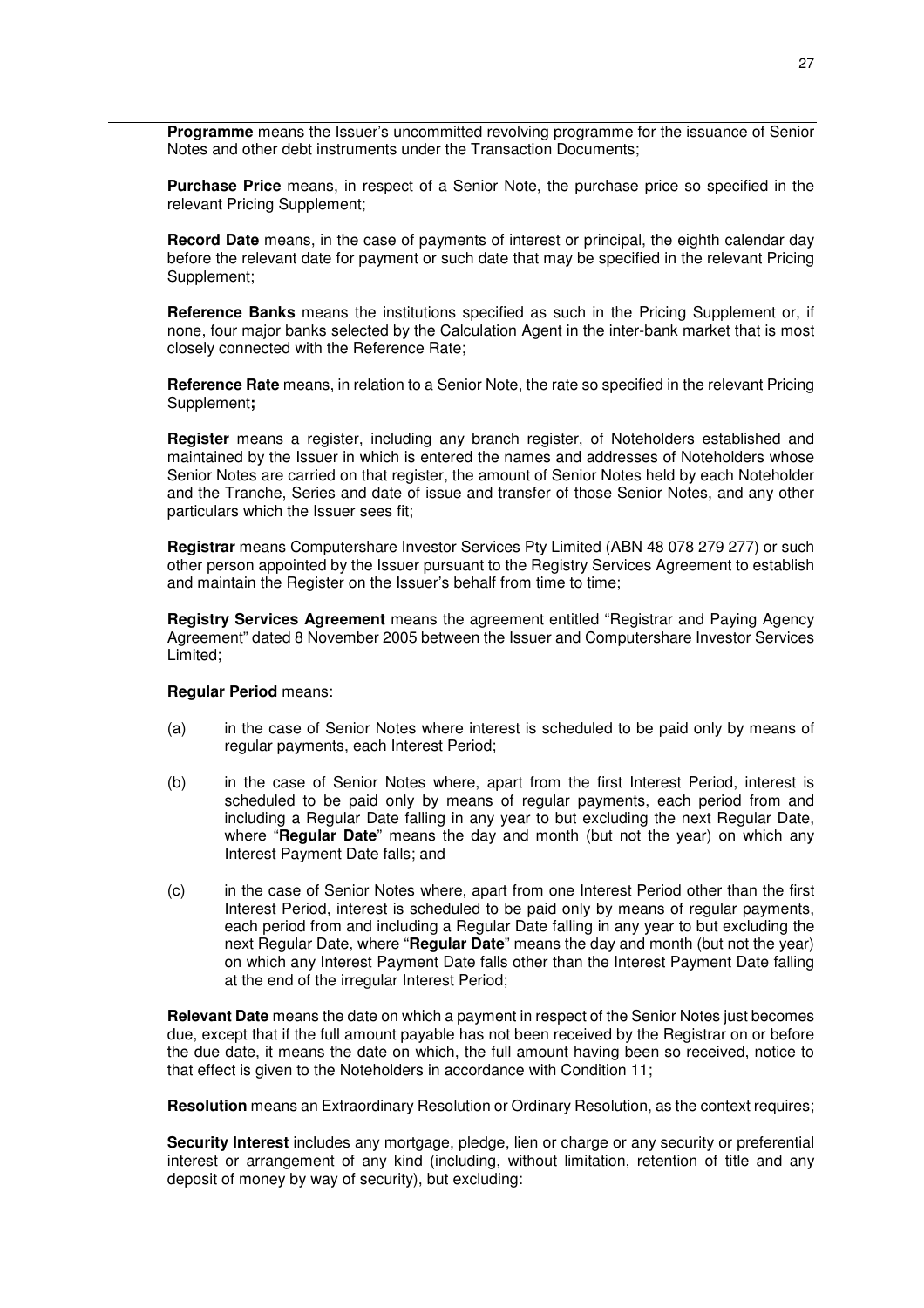- (a) any charge or lien arising in favour of any Government Agency by operation of statute (provided there is no default in payment of moneys owing under such charge or lien);
- (b) a right of title retention in connection with the acquisition of goods in the ordinary course of business on the terms of sale of the supplier (provided there is no default in connection with the relevant acquisition); and
- (c) any security or preferential interest or arrangement arising under or created pursuant to any right of set-off;

**Senior Note** means a note being a debt obligation of the Issuer constituted by and owing under the Deed Poll to a Noteholder, the details of which are recorded in, and evidenced by, inscription in the Register. References to a particular type of "Senior Note" shall be read and construed accordingly and all references to "Senior Notes" must, unless the context otherwise requires, be read and construed as references to the Senior Notes of a particular Series;

**Series** means a Tranche or Tranches of Senior Notes which are identical, except that:

- (a) the Issue Date and the amount of the first payment of interest may be different in respect of different Tranches of a Series; and
- (b) a Series may comprise Senior Notes in more than one Denomination;

**Short Term Instrument** means a Senior Note which has a Tenor of less than 365 days;

**Subsidiary** of an entity means another entity which is a subsidiary of the first within the meaning of part 1.2 division 6 of the Corporations Act;

**Tax Act** means the Income Tax Assessment Act 1936 of Australia and where applicable, the Income Tax Assessment Act 1997 of Australia;

**Taxes** has the meaning given to that term in Condition 8.6;

**Tenor** of a Senior Note means the number of days from and including its Issue Date to, and excluding, its Maturity Date;

**Term Instrument** means a Senior Note which will have a Tenor of not less than 365 days;

**Terms and Conditions** means, in respect of a Senior Note, these terms and conditions as amended, supplement, modified or replaced by the Pricing Supplement applicable to such Senior Note;

**Tranche** means Senior Notes which are issued on the same Issue Date and the terms of which are identical in all respects (except that a Tranche may comprise Senior Notes in more than one denomination); and

**Transaction Documents** means each of the Deed Poll, each Senior Note, each Pricing Supplement, and the Registry Services Agreement.

#### **1.2 References to certain general terms**

Unless the contrary intention appears, a reference in these Terms and Conditions to:

- (a) these Terms and Conditions is a reference to these terms and conditions as modified, supplemented or replaced by the Pricing Supplement;
- (b) "**Australian Dollars**", "**A\$**" or "**dollars**" is a reference to the lawful currency of the Commonwealth of Australia;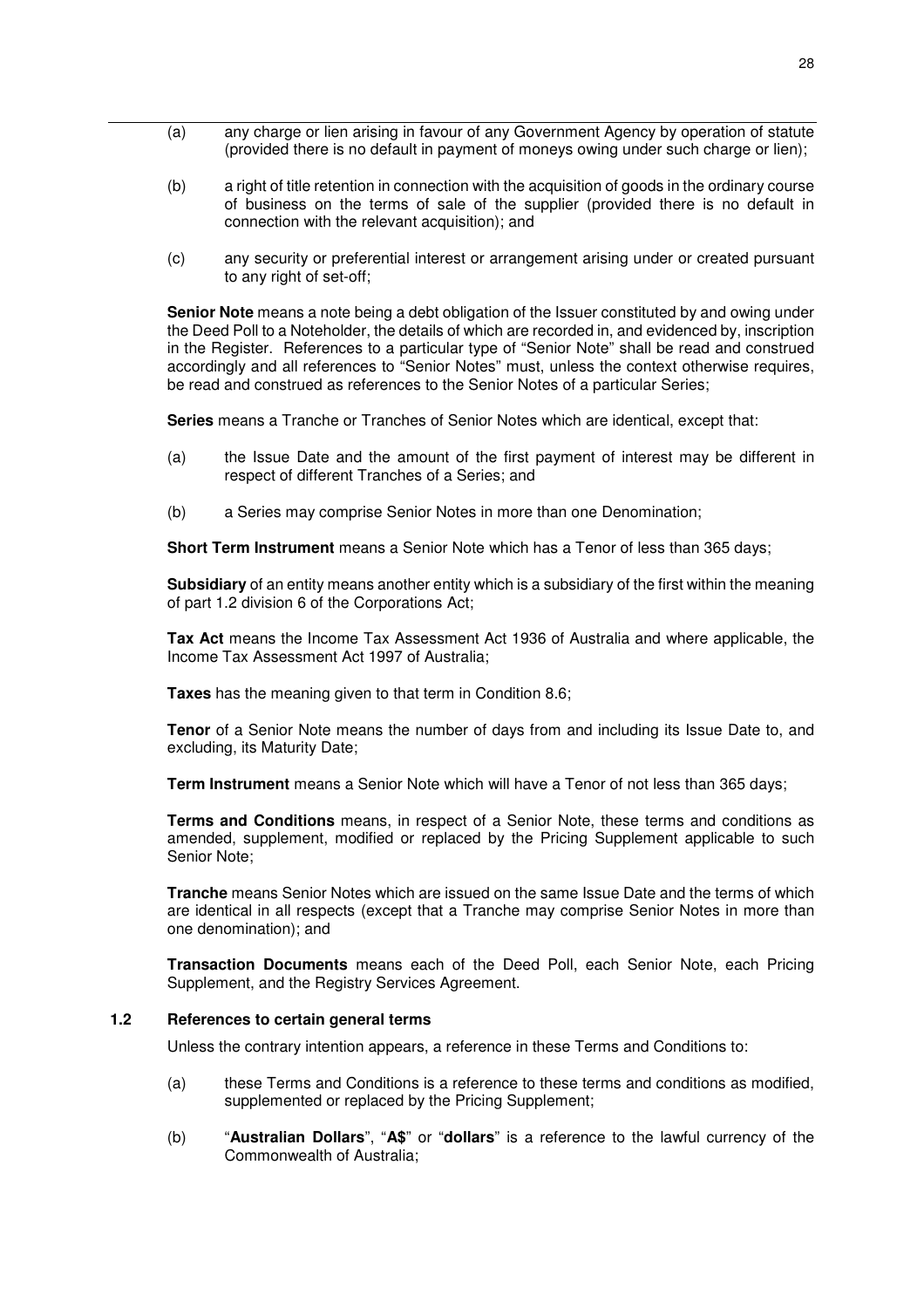- (c) a statute, ordinance, code or other law includes regulations and other instruments under it and consolidations, amendments, re-enactments or replacements of any of them;
- (d) a document (including these Terms and Conditions) includes any variation or replacement of it;
- (e) the singular includes the plural and vice versa;
- (f) the word "**person**" includes a firm, body corporate, an unincorporated association or an authority;
- (g) a particular person includes a reference to the person's executors, administrators, successors, substitutes (including, without limitation, persons taking by novation) and assigns;
- (h) anything (including, without limitation, any amount) is a reference to the whole and each part of it and a reference to a group of persons is a reference to all of them collectively and to each of them individually;
- (i) a time of day is a reference to Sydney time;
- (j) an agreement, representation or warranty in favour of two or more persons is for the benefit of them jointly and each of them individually; and
- (k) the words "**including**", "**for example**" or "**such as**" when introducing an example, do not limit the meaning of the words to which the example relates to that example or examples of a similar kind.
- (l) a reference to the Issuer, the Registrar, the Calculation Agent or another Agent is a reference to the person so specified in the Pricing Supplement;
- (m) if the Senior Notes are Zero Coupon Senior Notes which do not bear interest, references to interest are not applicable; and
- (n) a reference to a particular date is a reference to that date adjusted in accordance with the applicable Business Day Convention.

#### **1.3 References to principal and interest**

Unless the contrary intention appears, in these Terms and Conditions:

- (a) any reference to "**principal**" is taken to include the Maturity Redemption Amount, any premium payable in respect of a Senior Note, and any other amount in the nature of principal payable in respect of the Senior Notes under these Terms and Conditions;
- (b) the principal amount of a Senior Note issued at a discount is to be taken as at any time to equal the lesser of:
	- (i) its denomination; and
	- (ii) if specified in the Pricing Supplement, its Amortised Face Amount at that time;
- (c) the principal amount of a Senior Note which is to vary by reference to a schedule or formula (where such determination has been previously made in accordance with these Terms and Conditions) is to be taken as at any time to equal its varied amount;
- (d) the principal amount of a partly paid Senior Note is to be taken to equal its paid up principal amount; and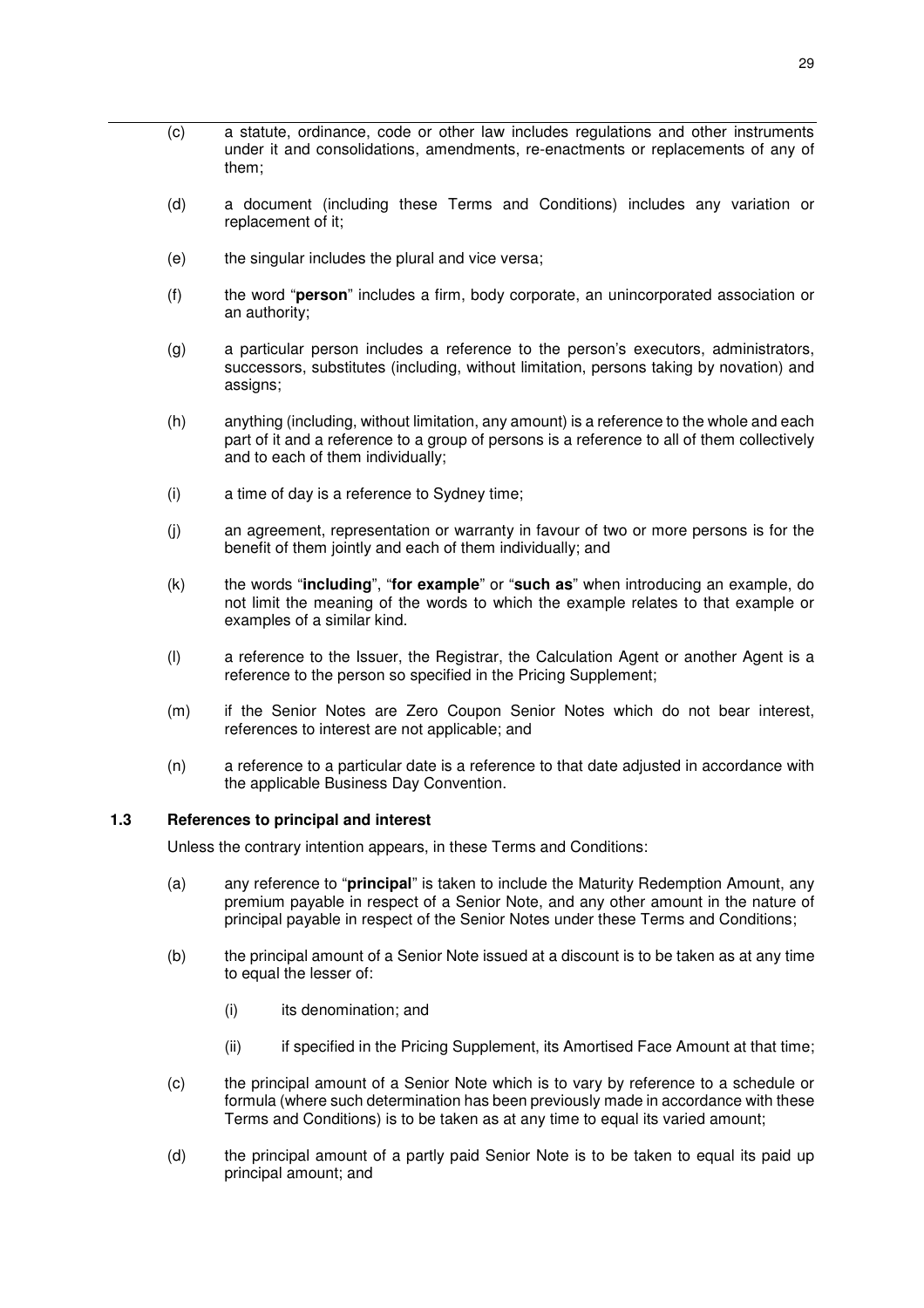(e) any reference to "**interest**" is taken to include any Additional Amounts and any other amount in the nature of interest payable in respect of the Senior Notes under these Terms and Conditions.

#### **1.4 Headings**

Headings (including those in brackets at the beginning of paragraphs) are for convenience only and do not affect the interpretation of these Terms and Conditions.

#### **1.5 Terms defined in Pricing Supplement**

Terms which are defined in the Pricing Supplement as having a defined meaning have the same meaning when used in these Terms and Conditions but if the Pricing Supplement gives no meaning or specifies that the definition is "Not Applicable", then that definition is not applicable to the Senior Notes.

#### **2 Form, denomination and title**

#### **2.1 Constitution under Deed Poll**

The Senior Notes are registered debt obligations of the Issuer constituted by, and owing under, the Deed Poll and take the form of entries in the Register. Each entry in the Register constitutes a separate and individual acknowledgment to the Noteholder of the indebtedness of the Issuer to the Noteholder.

#### **2.2 Independent obligations**

The obligations of the Issuer in respect of each Senior Note constitute separate and independent obligations which the Noteholder to whom those obligations are owed is entitled to enforce without having to join any other Noteholder or any predecessor in title of a Noteholder.

#### **2.3 Currency**

Senior Notes may be denominated in Australian Dollars or an Alternate Currency specified in the Pricing Supplement.

#### **2.4 Denomination**

Unless otherwise specified in the Pricing Supplement, Senior Notes are issued in the denominations of A\$10,000.

#### **2.5 Register conclusive**

Entries in the Register in relation to a Senior Note constitute conclusive evidence that the person so entered is the registered owner of the Senior Note subject to rectification for fraud or error. No Senior Note will be registered in the name of more than 4 persons. A Senior Note registered in the name of more than one person is held by those persons as joint tenants. Senior Notes will be registered by name only without reference to any trusteeship. The person registered in the Register as a Noteholder of a Senior Note will be treated by the Issuer and the Registrar as absolute owner of that Senior Note and neither the Issuer nor the Registrar is, except as ordered by a court or as required by statute, obliged to take notice of any other claim to a Senior Note.

#### **2.6 Holder absolutely entitled**

Upon a person acquiring title to any Senior Note by virtue of becoming registered as the owner of that Senior Note, all rights and entitlements arising by virtue of the Deed Poll in respect of that Senior Note vest absolutely in the registered owner of the Senior Note, such that no person who has previously been registered as the owner of the Senior Note has or is entitled to assert against the Issuer or the Registrar or the registered owner of the Senior Note for the time being and from time to time any rights, benefits or entitlements in respect of the Senior Note.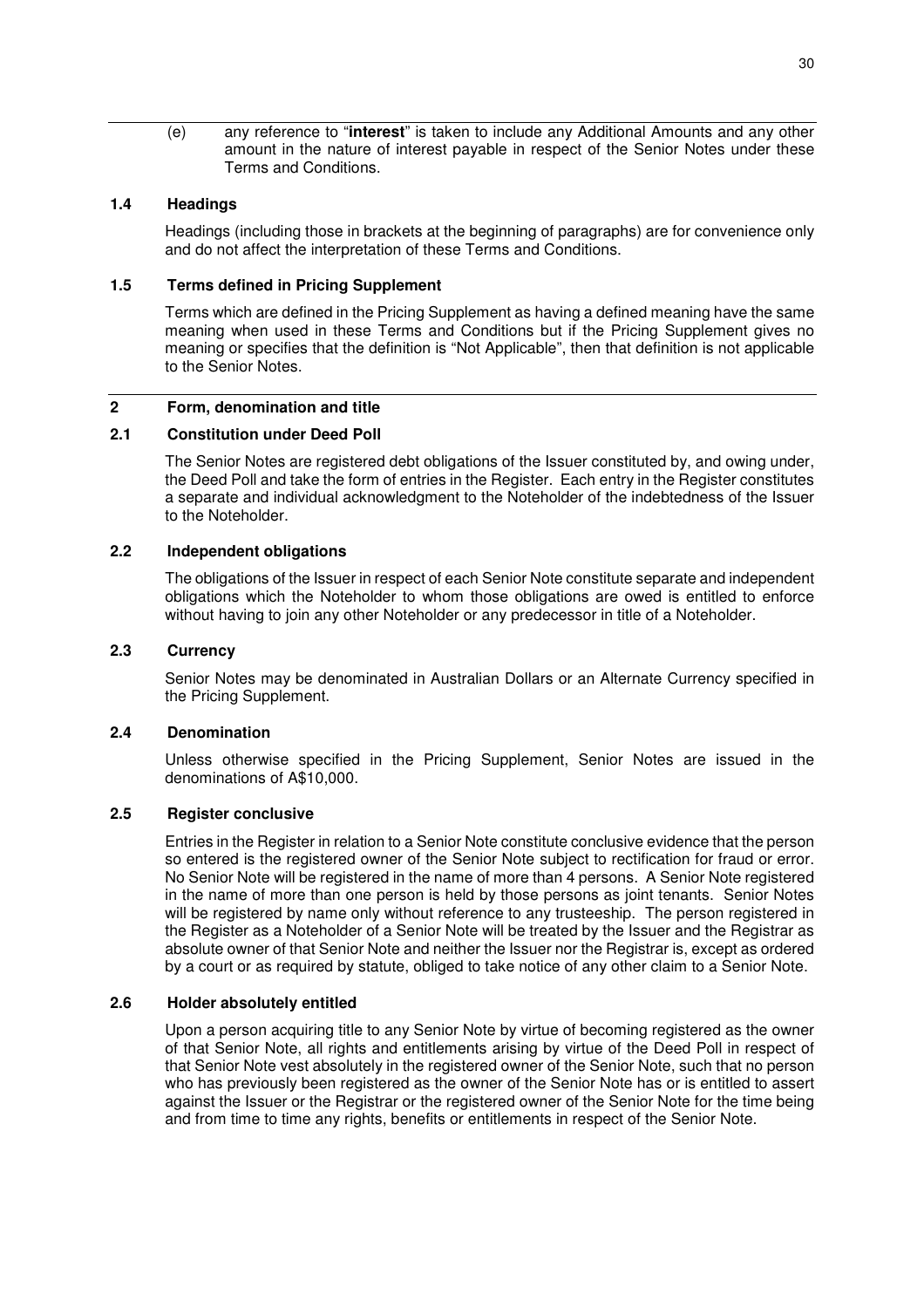#### **2.7 Location of Register**

The Register will be established and maintained in New South Wales unless otherwise agreed with the Registrar.

#### **2.8 Certificates**

The Senior Notes are issued in registered form. No certificate or other evidence of title will be issued by or on behalf of the Issuer to evidence title to a Senior Note unless the Issuer determines that certificates should be made available or it is required to do so pursuant to any applicable law or regulation.

#### **2.9 Acknowledgment**

Where the Austraclear System is recorded in the Register as the Noteholder, each person in whose account that Senior Note is recorded is deemed to acknowledge in favour of the Registrar and Austraclear that:

- (a) the Registrar's decision to act as the Registrar of the Senior Note does not constitute a recommendation or endorsement by the Registrar or Austraclear in relation to the Senior Note but only indicates that such Senior Note is considered by the Registrar to be compatible with the performance by it of its obligations as Registrar under its agreement with the Issuer to act as Registrar of the Senior Note; and
- (b) the Noteholder does not rely on any fact, matter or circumstance contrary to Condition 2.9(a).

#### **3 Transfers**

#### **3.1 Limit on transfer**

Senior Notes may only be transferred in whole.

#### **3.2 Compliance with law**

Unless otherwise specified in the Pricing Supplement, Senior Notes may only be transferred if:

- (a) in the case of Senior Notes to be transferred in or into Australia:
	- (i) the offer or invitation giving rise to the transfer of the Senior Notes is for an aggregate consideration of at least A\$500,000 (or its equivalent in an alternative currency and either case, disregarding monies lent by the transferor or its associates to the transferee) or transfer does not require disclosure to investors under Parts 6D.2 or 7.9 of the Corporations Act; and
	- (ii) the transfer is not to a "retail client" for the purposes of section 761G of the Corporations Act; and
- (b) at all times, the transfer complies with all applicable laws or directives of the jurisdiction where the transfer takes place.

#### **3.3 Transfer procedures**

Unless Senior Notes are lodged in the Austraclear System, application for the transfer of Senior Notes must be made by the lodgement of a transfer form with the Registrar. Transfer forms are available from the Registrar. Each transfer form must be duly completed, signed by both the transferor and transferee, and accompanied by such evidence (if any) as the Registrar may require to prove the title of the transferor or the transferor's right to transfer the Senior Note.

Senior Notes entered in the Austraclear System will be transferable only in accordance with the Austraclear Regulations.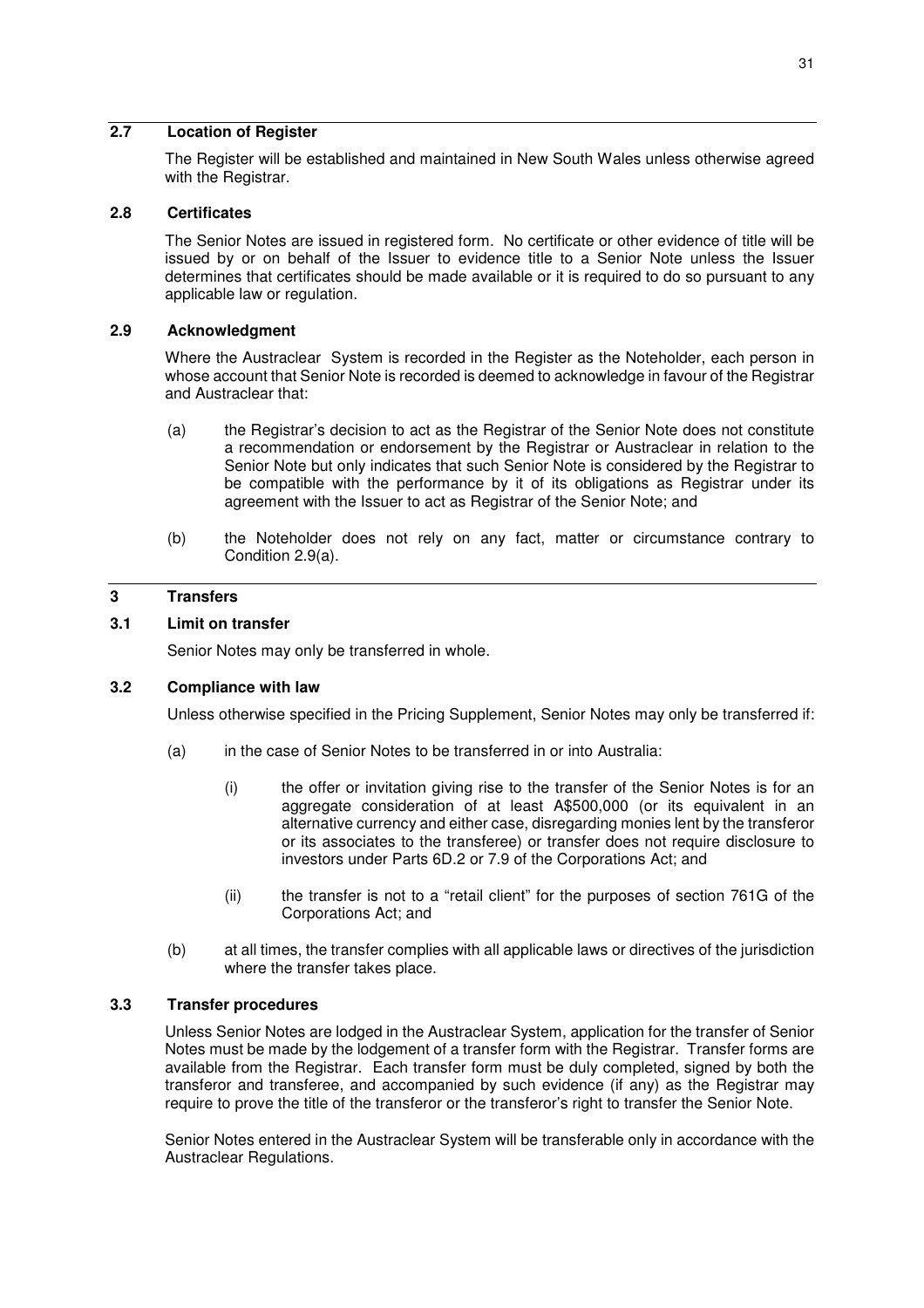#### **3.4 Registration of transfer**

The transferor of a Senior Note is deemed to remain the holder of that Senior Note until the name of the transferee is entered in the Register in respect of that Senior Note. Transfers will not be registered during the period between 5.00 pm (Sydney time) on the relevant Record Date and the corresponding date for payment of principal or interest or later than 5.00 pm (Sydney time) on the Record Date prior to the Maturity Date of the Senior Note.

#### **3.5 No charge on transfer**

Transfers will be registered without charge provided taxes, duties or other governmental charges (if any) imposed in relation to the transfer have been paid.

#### **3.6 Estates**

A person becoming entitled to a Senior Note as a consequence of the death or bankruptcy of a Noteholder or of a vesting order or a person administering the estate of a Noteholder may, upon producing such evidence as to that entitlement or status as the Registrar considers sufficient, transfer the Senior Note or, if so entitled, become registered as the holder of the Senior Note.

#### **3.7 Unincorporated associations**

A transfer to an unincorporated association is not permitted.

#### **3.8 Transfer of unidentified Senior Notes**

Where the transferor executes a transfer of less than all Senior Notes of the relevant Tranche or Series registered in its name, and the specific Senior Notes to be transferred are not identified, the Registrar may (subject to the limit on minimum holdings) register the transfer in respect of such of the Senior Notes of the relevant Tranche or Series registered in the name of the transferor as the Registrar thinks fit, provided the aggregate principal amount of the Senior Notes registered as having been transferred equals the aggregate principal amount of the Senior Notes expressed to be transferred in the transfer.

#### **3.9 Australian Securities Exchange**

Senior Notes which are listed on the Australian Securities Exchange will not be transferred through or registered on, the Clearing House Electronic Subregister System operated by the Australian Securities Exchange and are not "Approved Financial Products" (as defined for the purposes of that system).

#### **4 Status**

#### **4.1 Nature of obligations**

The Senior Notes will be issued as unsubordinated debt obligations of the Issuer, as specified in the relevant Pricing Supplement.

*The Issuer is an "authorised deposit-taking institution" ("ADI") as that term is defined under the Banking Act 1959 of Australia ("Banking Act").* 

*Section 13A(3) of the Banking Act provides that the assets of an ADI in Australia would, in the event of the ADI becoming unable to meet its obligations or suspending payment, be available to meet certain liabilities in priority to all other liabilities of that ADI. The liabilities which have priority, by virtue of section 13A(3) of the Banking Act, to the claims of holders in respect of the Senior Notes will be substantial, as such liabilities include (but are not limited to) liabilities owed to Australian Prudential Regulation Authority ("APRA") in respect of any payments by APRA to holders of protected accounts held with that ADI under the Banking Act, the costs of APRA in certain circumstances, liabilities in Australia owed to holders of protected accounts held with that ADI, debts due to the Reserve Bank of Australia ("RBA") and liabilities under certified industry support contracts. A "protected account" is an account or covered financial product that is kept by an account-holder (whether along or jointly with one or more other accountholders) with an ADI and either:*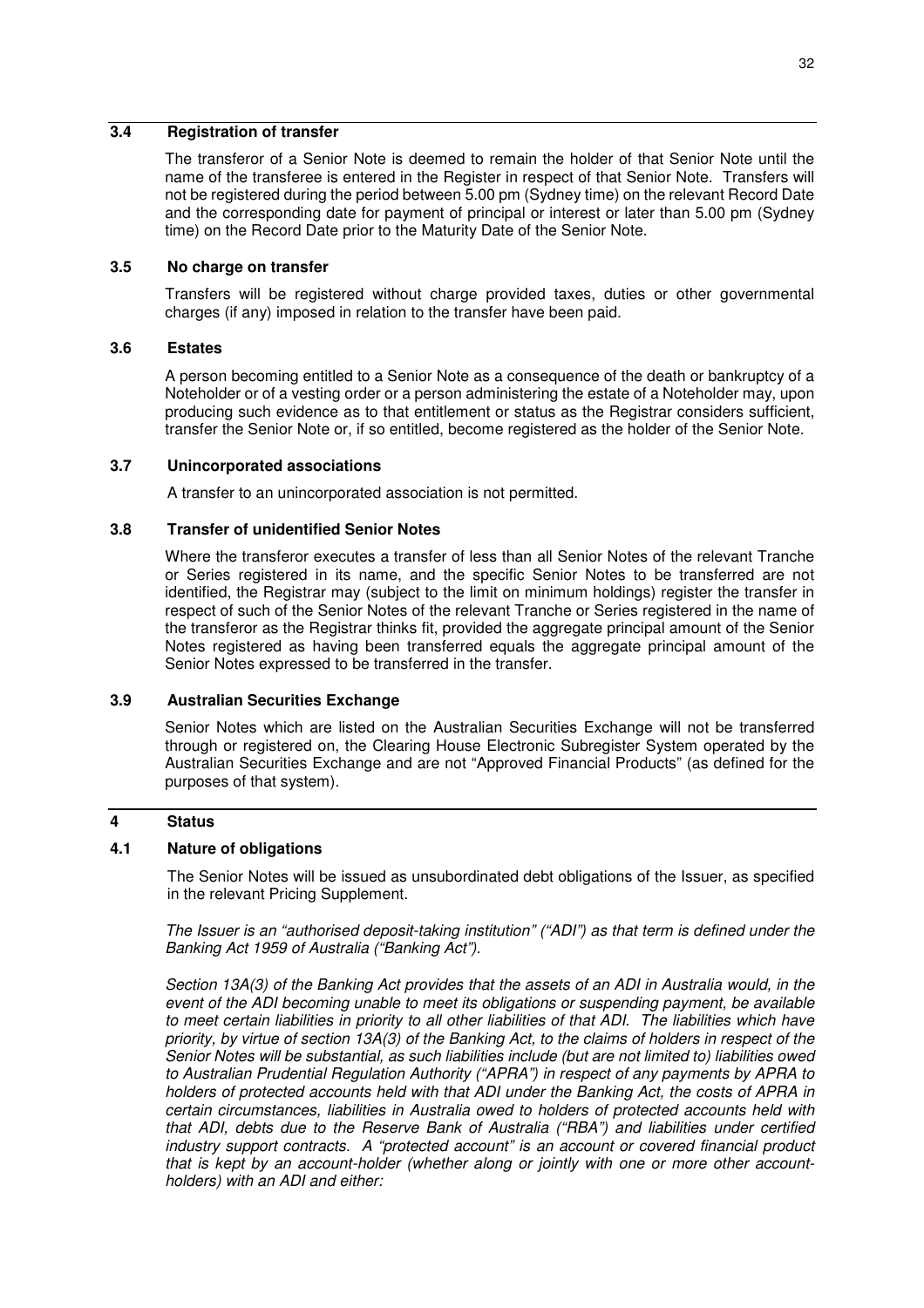- *(a) is an account, or covered financial product that is kept under an agreement between the account-holder and the ADI requiring the ADI to pay the account-holder, on demand by the account-holder or at an agreed time by them, the net credit balance of the account or covered financial product at the time of the demand or the agreed time (as appropriate); or*
- *(b) an account prescribed by regulations for the purposes of section 5(4)(a) of the Banking Act.*

*For the purposes of section 13(A) of the Banking Act, the assets of the ADI do not include any interest in an asset (or part of an asset) in a cover poll (as defined in the Banking Act) that may have been established for the issuance of any covered bonds.* 

*Under Section 16(2) of the Banking Act, certain other debts due to APRA shall in a winding-up of an ADI have, subject to section 13A(3) of the Banking Act, priority over all other unsecured debts of the ADI. Further, under section 86 of the Reserve Bank Act 1959 of Australia ("Reserve Bank Act"), debts due by an ADI to the RBA shall, in a winding-up of that bank, have, subject to sections 13A(3) of the Banking Act, priority over all other debts of that ADI.* 

*The Senior Notes do not constitute protected accounts or deposit liabilities of the Issuer in Australia under such statutory provisions.* 

#### **4.2 Status - Senior Notes**

The Senior Notes are direct, unsubordinated and unsecured obligations of the Issuer and rank equally among themselves and at least equally with all other unsecured and unsubordinated obligations of the Issuer except liabilities mandatorily preferred by law.

The Senior Notes rank senior to the Issuer's subordinated obligations.

#### **5 Interest**

#### **5.1 General**

Senior Notes may be either interest-bearing or non-interest-bearing, as specified in the relevant Pricing Supplement. Interest-bearing Senior Notes may bear interest at either a fixed rate or a floating rate. In relation to any Tranche of Senior Notes, the relevant Pricing Supplement may specify actual amounts of interest payable ("**Interest Amounts**") rather than, or in addition to, a rate or rates at which interest accrues.

The Pricing Supplement in relation to each Tranche of interest-bearing Senior Notes will specify which of Conditions 5.2, 5.3 and 5.4 will be applicable to the Senior Notes. Condition 5.5 will be applicable to each Tranche of interest-bearing Senior Notes save to the extent of any inconsistency with the relevant Pricing Supplement.

#### **5.2 Interest - fixed rate**

Each Senior Note in relation to which this Condition 5.2 is specified in the relevant Pricing Supplement as being applicable ("**Fixed Rate Senior Notes**") will bear interest on its Outstanding Principal Amount at the fixed coupon rate or the fixed rate or rates per annum specified in the relevant Pricing Supplement from the Issue Date of the Senior Notes. Interest will be payable in arrear on the Interest Payment Dates specified in the relevant Pricing Supplement.

Interest which is required to be calculated for a period of other than a full year will be calculated on such basis as is specified as the Day Count Fraction in the relevant Pricing Supplement.

The first payment of interest will be made on the Interest Payment Date next following the Interest Commencement Date and, if the first anniversary of the Interest Commencement Date is not an Interest Payment Date, will amount to the Initial Broken Amount (as defined in the Pricing Supplement).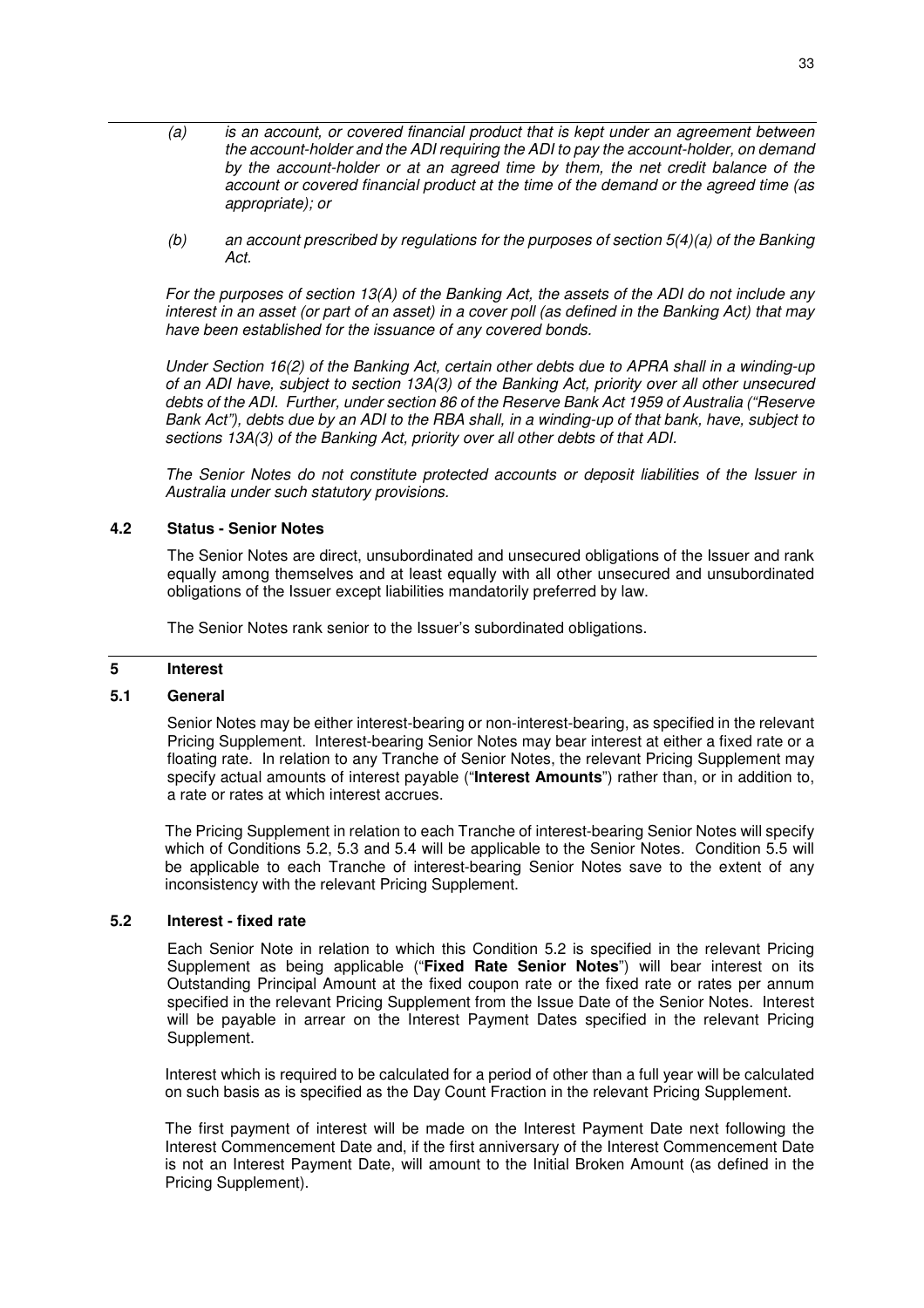If the Maturity Date is not an Interest Payment Date, interest from (and including) the preceding Interest Payment Date (or the Interest Commencement Date, as the case may be) to (but excluding) the Maturity Date will amount to the Final Broken Amount (as defined in the Pricing Supplement).

#### **5.3 Interest - floating rate**

#### *(a) Accrual of interest*

Senior Notes in relation to which this Condition 5.3 is specified in the relevant Pricing Supplement as being applicable ("**Floating Rate Senior Notes**") will bear interest in respect of each Interest Period at the rate or rates per annum determined in accordance with this Condition 5.3.

Each Floating Rate Senior Note will bear interest on its Outstanding Principal Amount at the Interest Rate (as defined below) from the Interest Commencement Date. Interest will be payable in arrear on each Interest Payment Date. If any Interest Payment Date in respect of a Floating Rate Senior Note would otherwise fall on a day which is not a Business Day, such Interest Payment Date shall be determined in accordance with the Business Day Convention specified in the Pricing Supplement.

#### *(b) Interest Rate*

The Interest Rate payable in respect of Floating Rate Senior Notes shall be determined by the Calculation Agent as specified in the relevant Pricing Supplement.

#### *(c) Calculation of interest amount payable*

The Calculation Agent will, as soon as practicable on or after determining the Interest Rate in relation to each Interest Period, calculate the amount of interest payable for the relevant Interest Period in respect of the Outstanding Principal Amount of each Senior Note. The amount of interest payable will be calculated by multiplying the product of the Interest Rate for such Interest Period and the Outstanding Principal Amount by the applicable Day Count Fraction and rounding the resultant figure to the nearest cent (with halves being rounded upwards).

#### **5.4 Interest - other rates**

Senior Notes in relation to which this Condition 5.4 is specified in the relevant Pricing Supplement as being applicable will bear interest at the rate or rates calculated on the basis specified in, and be payable in the amounts and in the manner determined in accordance with, the relevant Pricing Supplement.

#### **5.5 Interest - supplemental provisions**

*(a) Interest Payment Dates* 

Interest on each Senior Note will be payable in arrear at such intervals and on such Interest Payment Dates as are specified in the relevant Pricing Supplement and on the Maturity Date.

*(b) Notification of Interest Rate, interest payable and other items* 

The Calculation Agent will cause each Interest Rate, the amount of interest payable and each other amount, item or date, as the case may be, determined or calculated by it to be notified to the Issuer, the Registrar and to be notified to Noteholders in accordance with Condition 11 as soon as practicable after such determination or calculation but in any event not later than the fourth Business Day thereafter. The Calculation Agent will be entitled to amend any such amount, item or date (or to make appropriate alternative arrangements by way of adjustment) without prior notice in the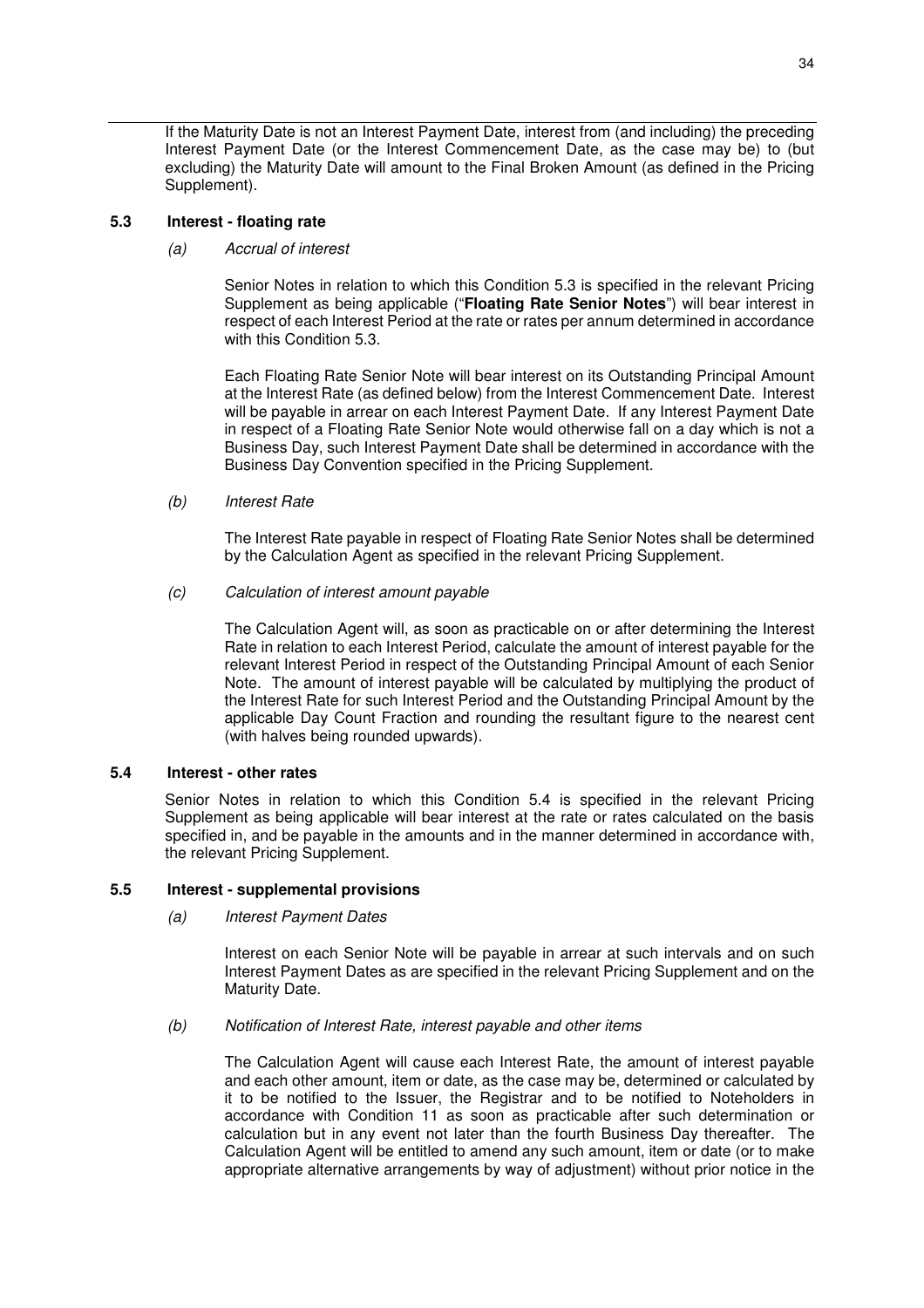event of the extension or abbreviation of any relevant Interest Period or calculation period and such amendment will be notified in accordance with the previous sentence.

#### *(c) Determination final*

The determination by the Calculation Agent of all amounts, rates and dates falling to be determined by it pursuant to these Conditions (including, without limitation, the Interest Rate for any Interest Period and the amount of interest payable for any Interest Period in respect of any Senior Note) is, in the absence of manifest error, final and binding on the Issuer, each Noteholder, the Registrar, and the Calculation Agent.

#### *(d) Accrual of interest*

Interest accrues on the Outstanding Principal Amount of each Senior Note or as otherwise indicated in the relevant Pricing Supplement. Interest ceases to accrue as from the due date for redemption of a Senior Note unless the relevant payment is not made in which case interest will continue to accrue thereon (as well after as before any demand or judgement) at the rate then applicable to the Outstanding Principal Amount of the Senior Note or such other default rate (if any) as may be specified in the relevant Pricing Supplement until the date on which the relevant payment is made or, if earlier, the seventh day after the date on which the Registrar receives the funds required to make such payment (provided that notice of such circumstance is given to the Noteholders in accordance with Condition 11) except to the extent that there is failure in the subsequent payment thereof to the Noteholders.

#### **5.6 Zero Coupon Senior Notes**

If the amount due and payable in respect of a non-interest bearing Senior Note ("**Zero Coupon Senior Note**") on the redemption date is not paid when due, the Interest Rate for any such overdue principal is a rate per annum (expressed as a percentage) equal to the Amortisation Yield specified in the relevant Pricing Supplement.

#### **5.7 Calculations and adjustments**

The amount of interest payable in respect of any Senior Note for any period of less than one year is calculated by multiplying the product of the Interest Rate and the Outstanding Principal Amount by the Day Count Fraction, save that if the Pricing Supplement specifies an amount in respect of such period, the amount of interest payable in respect of such Senior Note for such period is equal to such specified amount. Where any Interest Period comprises two or more Interest Accrual Periods, the amount of interest payable in respect of such Interest Period is the sum of the amounts of interest payable in respect of each of those Interest Accrual Periods.

If any Maximum Interest Rate or Minimum Interest Rate is specified in the Pricing Supplement, then the Interest Rate will not in any event exceed the maximum or be less than the minimum so specified.

For the purposes of any calculations referred to in these terms and conditions and unless otherwise specified in these terms and conditions or the Pricing Supplement:

- (a) all percentages resulting from such calculations will be rounded, if necessary, to the nearest fifth decimal place (with 0.000005% being rounded to 0.00001%); and
- (b) all Australian dollar amounts used in or resulting from such calculations will be rounded to the nearest cent (with one half cent being rounded up).

#### **5.8 Calculation Agent**

As soon as practicable after the relevant time on such date as these terms and conditions or the Pricing Supplement may require: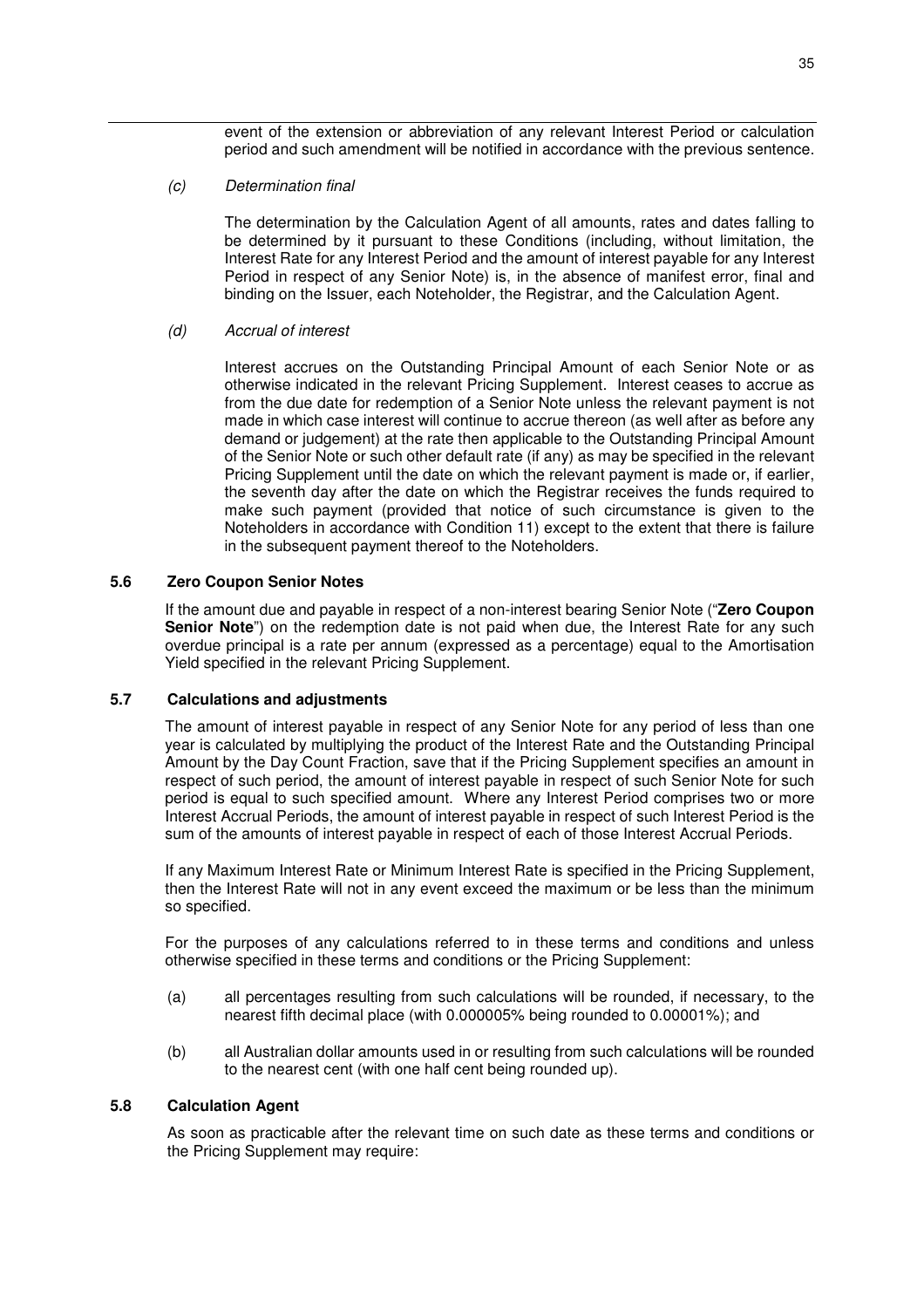- (a) any Amortised Face Amount, Early Termination Amount, Maturity Redemption Amount or any other amount to be calculated; or
- (b) any quote to be obtained or any determination or calculation to be made by the Calculation Agent,

the Calculation Agent will be required to:

- (i) determine the Interest Rate in respect of each Series of the Senior Notes for the relevant Interest Accrual Period, Interest Period or Interest Payment Date:
- (ii) calculate the Amortised Face Amount, Early Termination Amount, Maturity Redemption Amount or other amount; or
- (iii) obtain such quote or make such determination or calculation,

and cause the Interest Rate for each Interest Accrual Period, Interest Period or Interest Payment Date and, if required to be calculated, any Amortised Face Amount, Early Termination Amount, Maturity Redemption Amount or other amount, to be notified to the Registrar and the Issuer as soon as possible after their determination but in no event later than 5.00pm on the Business Day on which such calculation is made.

The Calculation Agent must obtain relevant quotes from appropriate banks or reference agents or obtain information from such other sources as are specified in these terms and conditions or the Pricing Supplement or, failing which, as the Calculation Agent deems appropriate.

The calculations and determinations made by the Calculation Agent shall, in the absence of manifest error, be final and binding on the parties.

### **6 Redemption and purchase**

### **6.1 Redemption on maturity**

Unless previously redeemed, or purchased and cancelled or unless such Senior Note is stated in the Pricing Supplement as having no fixed maturity date, each Senior Note shall be redeemed on maturity at its Maturity Redemption Amount.

### **6.2 Purchase of Senior Notes**

The Issuer or any of its Subsidiaries may at any time purchase Senior Notes in the open market or otherwise and at any price. All unmatured Senior Notes purchased in accordance with this condition may be held, resold or cancelled at the discretion of the Issuer, subject to compliance with all legal and regulatory requirements.

### **6.3 Redemption for taxation reasons**

If, in respect of the Senior Notes of any Series, the Issuer, on the occasion of the next payment due in respect of the Senior Notes, would be required to make payment of any Additional Amounts (as defined in Condition 8.6), then the Issuer may give not more than 30 nor less than 15 days' notice to the Registrar and the Noteholders in accordance with Condition 11, and upon expiry of such notice shall redeem all (but not some only) of the Senior Notes at their early redemption amount applicable for tax redemptions ("**Early Redemption Amount (Tax)**") (which is their Outstanding Principal Amount or such other Early Redemption Amount (Tax) as is specified in the Pricing Supplement) together with (unless otherwise specified in the Pricing Supplement) accrued interest (if any) thereon.

Prior to the giving of any such notice of redemption, the Issuer shall deliver to the Registrar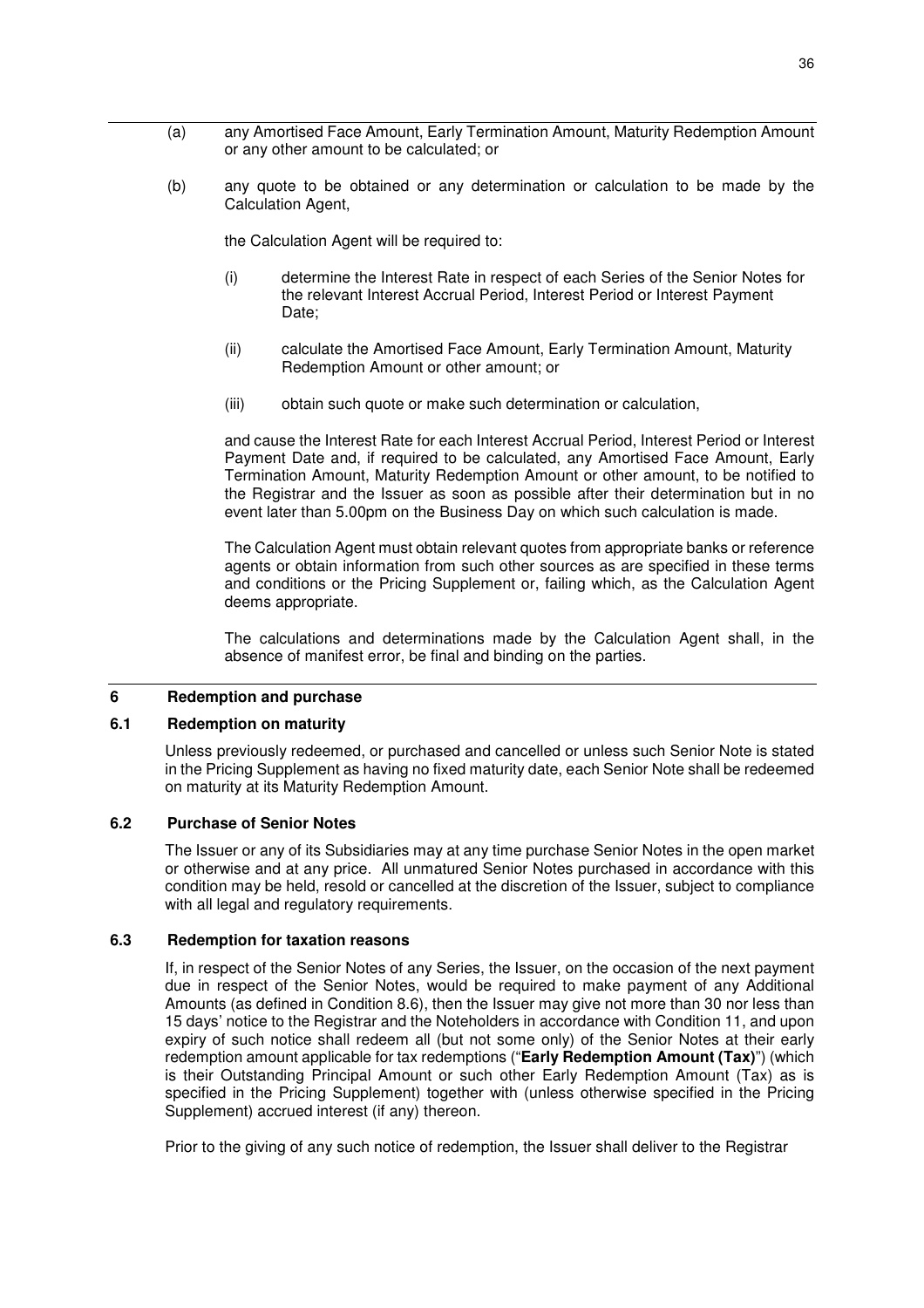- (c) a certificate signed by an authorised person of the Issuer showing that the conditions precedent to the right of the Issuer so to redeem have occurred; and
- (d) an opinion of legal advisers of recognised standing to the Issuer in its jurisdiction of incorporation to the effect that the Issuer would be required to pay Additional Amounts referred to in Condition 8.6 on the occasion of the next payment due in respect of the Senior Notes of that Series.

#### **6.4 Early redemption at the option of the Issuer**

If this Condition 6.4 is specified in the relevant Pricing Supplement as being applicable then the Issuer, having given at least the minimum period (if any) (but not more than the maximum period (if any)) of notice specified in the relevant Pricing Supplement to Noteholders in accordance with Condition 11 (which notice must comply with the following paragraph and shall be irrevocable) and subject to satisfaction of any relevant conditions specified in the relevant Pricing Supplement, may redeem all (but not, unless and to the extent that the relevant Pricing Supplement specifies otherwise, some only) of the Senior Notes on any Business Day (being, in the case of interest-bearing Senior Notes (unless otherwise specified in the relevant Pricing Supplement), an Interest Payment Date) at their early redemption amount applicable for calls by the Issuer ("Early Redemption Amount (Call)") (which is their Outstanding Principal Amount or such other Early Redemption Amount (Call) as is specified in, or determined in accordance with, the relevant Pricing Supplement) together with (unless otherwise specified in the Pricing Supplement) accrued interest (if any) thereon.

The notice referred to in the preceding paragraph shall specify:

- (a) the Series of Senior Notes subject to redemption;
- (b) subject to the Pricing Supplement specifying that a partial redemption is permissible, whether such Series is to be redeemed in whole or in part only and, if in part only, the aggregate principal amount of the Senior Notes of the relevant Series which are to be redeemed;
- (c) the due date for redemption;
- (d) the Early Redemption Amount (Call) at which such Senior Notes are to be redeemed; and
- (e) whether or not accrued interest is to be paid upon redemption and, if so, the amount thereof or the basis or method of calculation thereof, all as provided in the relevant Pricing Supplement.

In the case of a partial redemption of Senior Notes, the Senior Notes to be redeemed will be selected by the Registrar, and notice of the Senior Notes selected for redemption will be given in accordance with Condition 11 not less than 15 days prior to the date fixed for redemption.

Any notice given under this Condition 6.4 is irrevocable and obliges the Issuer to redeem the Senior Notes at the time and in the manner specified in the notice.

#### **6.5 Redemption at the option of Noteholders**

If this Condition 6.5 is specified in the relevant Pricing Supplement as being applicable then, at the option of the Noteholder and provided that any conditions to the exercise of such option as are specified in the relevant Pricing Supplement have been satisfied, the Issuer will redeem the Senior Note on any day (being, in the case of an interest-bearing Senior Note (unless otherwise specified in the relevant Pricing Supplement) an Interest Payment Date) at its early redemption amount applicable for puts ("**Early Redemption Amount (Put)**") (which is its Outstanding Principal Amount or such other Early Redemption Amount (Put) as is specified in, or determined in accordance with, the relevant Pricing Supplement) together with (unless otherwise specified in the Pricing Supplement) accrued interest (if any) thereon.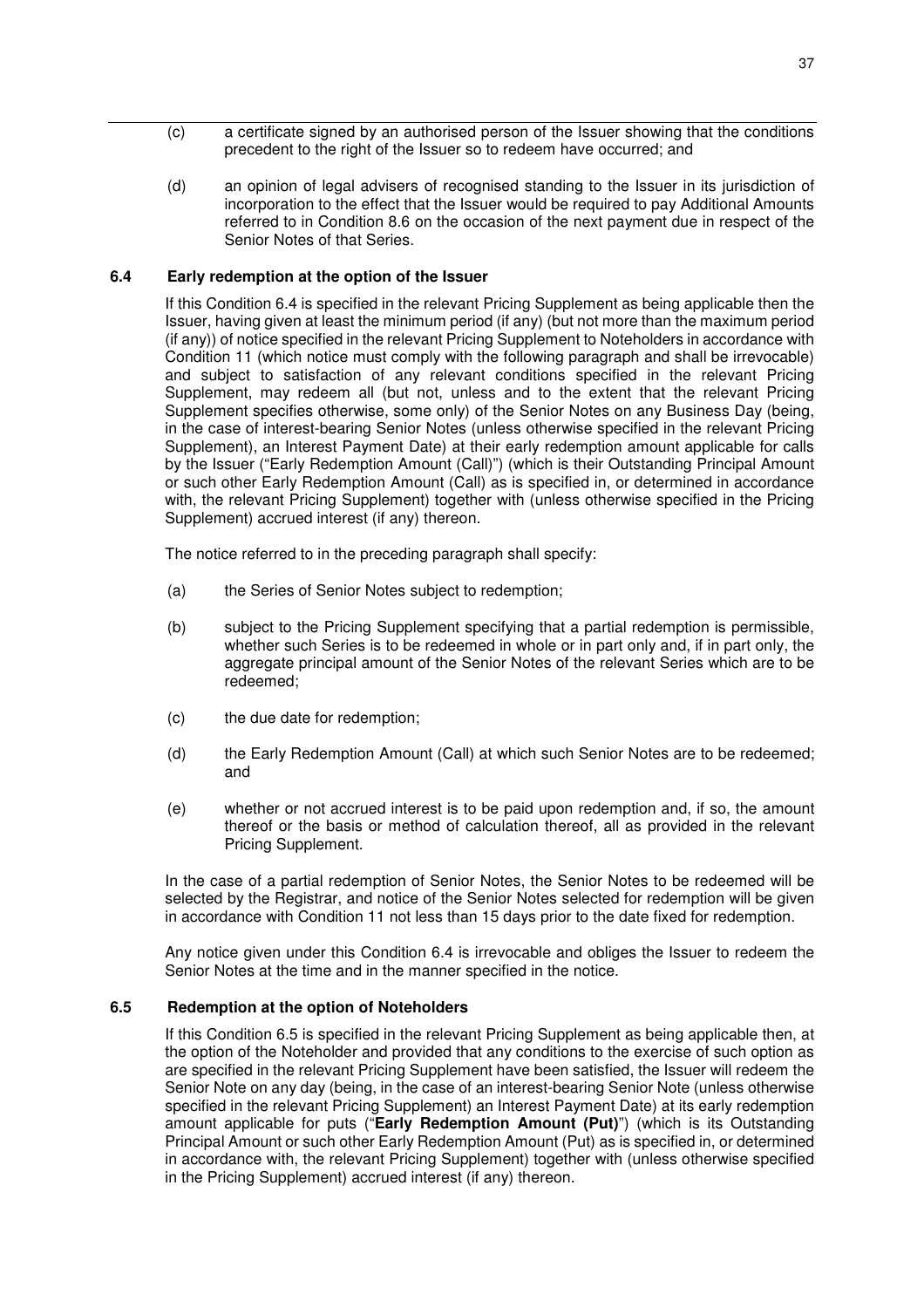To exercise such option, the Noteholder must complete, sign and deliver to the specified office of the Registrar not less than 45 days before the redemption date (or such other period as may be specified in the relevant Pricing Supplement), a redemption notice (in the form obtainable from the Registrar) together with the relevant extract for the Senior Notes.

#### **6.6 Zero Coupon Senior Notes**

In the case of a Zero Coupon Senior Note (unless otherwise specified in the Pricing Supplement), the Early Termination Amount is the Amortised Face Amount or such other amount specified in the Pricing Supplement.

## **7 Events of Default**

## **7.1 Events of Default - Senior Notes**

An Event of Default occurs in relation to the Senior Notes of any Series if:

- (a) the Issuer fails to pay any principal or any interest in respect of the Senior Notes within five Business Days of the relevant due date;
- (b) the Issuer is in default in the performance, or is otherwise in breach, of any covenant or undertaking or other agreement of the Issuer in respect of the Senior Notes (other than any obligation for the payment of any amount due in respect of any of the Senior Notes) and such default or breach continues for a period of 14 days after notice thereof has been given to the Issuer;
- (c) it is or will become unlawful for the Issuer to perform or comply with any one or more of its obligations under the Senior Notes;
- (d) the Issuer:
	- (i) becomes insolvent, is unable to pay its debts as they fall due or fails to comply with a statutory demand (which is still in effect) under Section 459F of the Corporations Act;
	- (ii) stops or suspends or threatens to stop or suspend payment of all or a material part of its debts or appoints an administrator under Section 436A of the Corporations Act; or
	- (iii) begins negotiations or takes any proceeding or other step with a view to readjustment, rescheduling or deferral of all its indebtedness (or any part of its indebtedness which it will or might otherwise be unable to pay when due) or proposes or makes a general assignment or an arrangement or composition with or for the benefit of its creditors, or a moratorium is agreed or declared in respect of or affecting indebtedness of the Issuer,

except in any case referred to in (iii) above for the purposes of a solvent reconstruction or amalgamation the terms of which have previously been approved by an Extraordinary Resolution of the Noteholders;

- (e) an order is made or an effective resolution is passed for the winding-up of the Issuer, except in any such case for the purposes of a solvent reconstruction or amalgamation the terms of which have previously been approved by an Extraordinary Resolution of the Noteholders;
- (f) an administrator is appointed to the Issuer by a provisional liquidator of the Issuer under Section 436B of the Corporations Act;
- (g) a distress, attachment, execution or other legal process is levied, enforced or sued out against or on the Issuer or against all or a material part of the assets of the Issuer and is not stayed, satisfied or discharged within 21 days;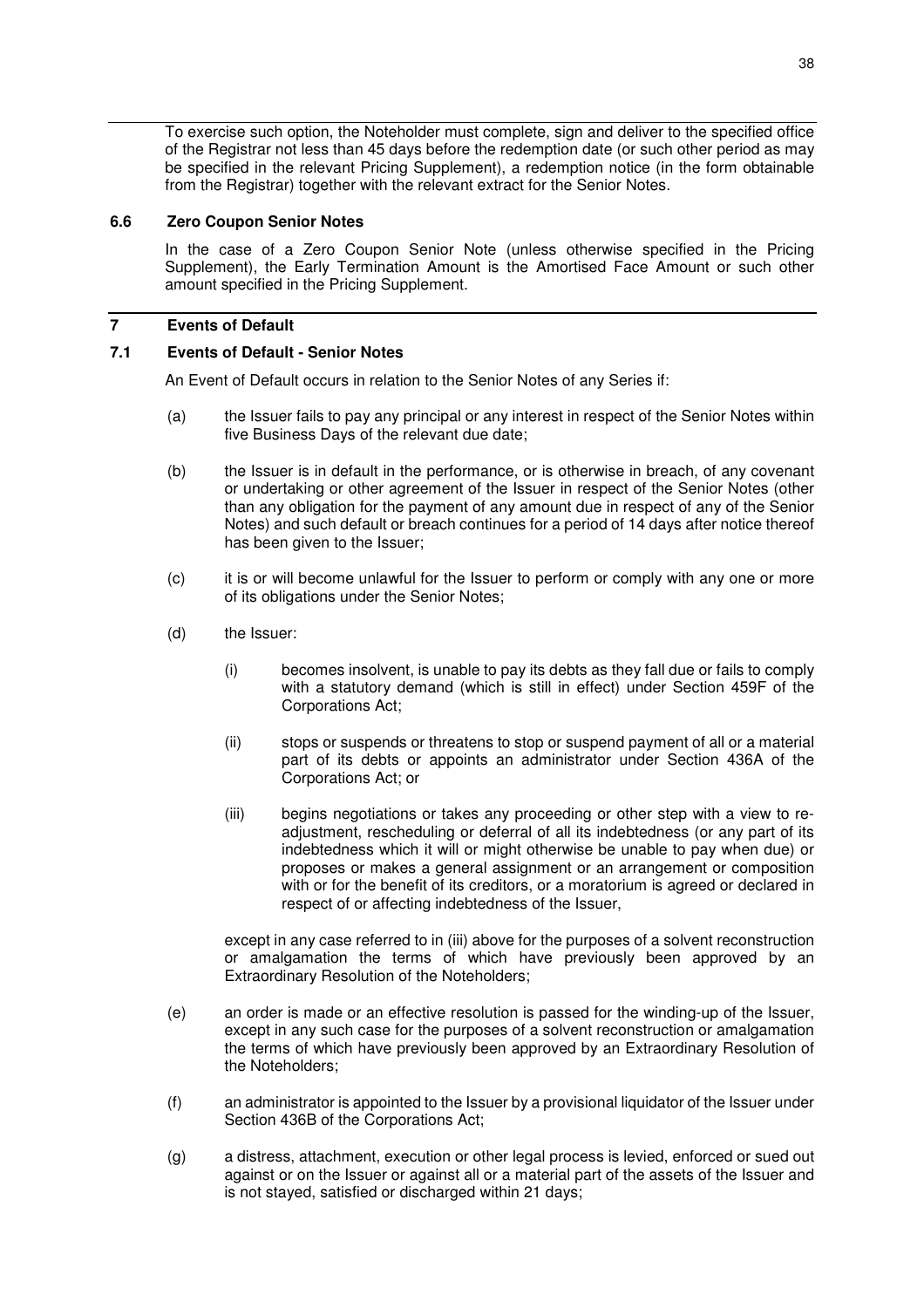- (h) any present or future Security Interest on or over the assets of the Issuer becomes enforceable and any step (including the taking of possession or the appointment of a receiver, manager or similar officer which is not vacated or discharged within 14 days) is taken to enforce that Security Interest be reason of a default or event of default (howsoever described) having occurred; or
- (i) any event occurs which, under the law of any relevant jurisdiction, has an analogous or equivalent effect to any of the events mentioned in this Condition,

then any Noteholder may, by written notice to the Issuer, effective upon the date of receipt thereof by the Issuer, declare the Senior Note held by the holder to be forthwith due and payable whereupon the same shall become forthwith due and payable at the Early Termination Amount, together with accrued interest (if any) to the date of repayment, without presentment, demand, protest or other notice of any kind.

No Event of Default in respect of the Senior Notes shall occur solely on account of any failure by the Issuer to perform or observe any of its obligations in relation to, the agreement or declaration of any moratorium with respect to, the suspension of any payments on or the taking of any proceeding in respect of, any share, note or other security or instrument constituting Tier 1 Capital or Tier 2 Capital (as defined by APRA from time to time).

### **7.2 Consequences of an Event of Default - Senior Notes**

Subject to Condition 7.3, if any Event of Default occurs in relation to the Senior Notes of any Series or any of them, then a Noteholder in that Series may by written notice to the Issuer (with a copy to the Registrar) declare the Early Termination Amount (together with all accrued interest (if any)) applicable to each Senior Note held by the Noteholder to be due and payable immediately or on such other date specified in the notice.

### **7.3 Rectification**

A Noteholder's right to declare Senior Notes due terminates if the situation giving cause to it has been cured before such right is exercised.

### **7.4 Notification**

If an Event of Default occurs, the Issuer must promptly after becoming aware of it notify the Registrar of the occurrence of the Event of Default (specifying details of it) and procure that the Registrar promptly notifies the Noteholders of the occurrence of the Event of Default by registered post to the address of the Noteholder recorded in the Register.

### **7.5 Events of Default not applicable to Short Term Instruments.**

This Condition 7 is not applicable to Short Term Instruments.

### **8 Payments**

### **8.1 Record Date**

Payments to Noteholders will be made according to the particulars recorded in the Register at 5.00 pm (Sydney time) on the relevant Record Date.

### **8.2 Joint holders**

When a Senior Note is held jointly, payment will be made to the holders in their joint names unless requested otherwise.

### **8.3 Method of payments**

Payments in respect of each Senior Note will be made: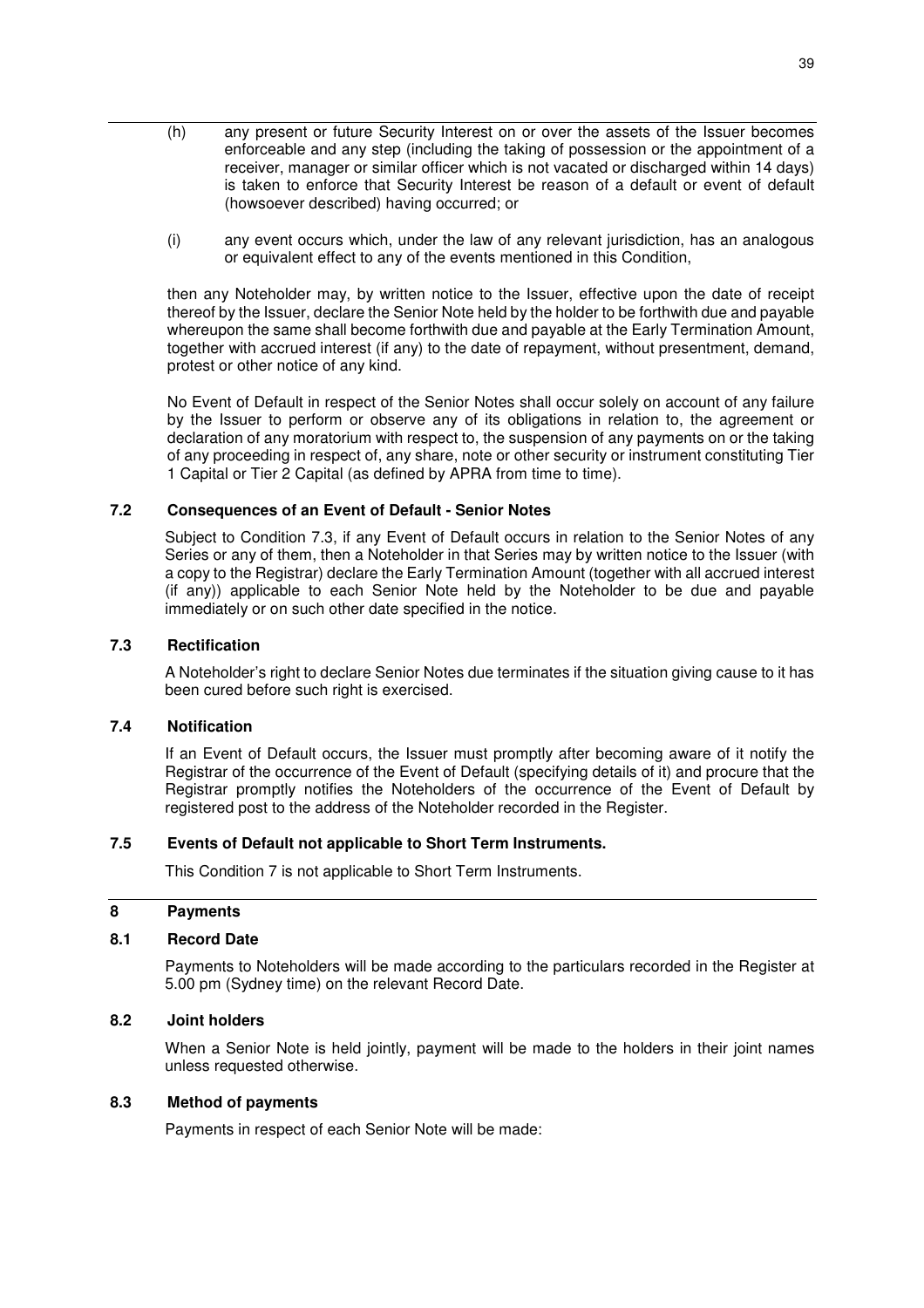- (a) if the Senior Notes are in the Austraclear System, by crediting on the relevant Payment Date the amount then due to the account of the Noteholder in accordance with the Austraclear Regulations; or
- (b) if the Senior Notes are not in the Austraclear System, by crediting on the Payment Date the amount then due to an account previously notified by the registered owner of the Senior Note to the Issuer and the Registrar. If the registered owner of the Senior Note has not notified the Issuer and the Registrar of such an account by close of business on the relevant Record Date or upon application by the registered owner of the Senior Note to the Issuer and the Registrar no later than close of business on the relevant Record Date, payments in respect of the relevant Senior Note will be made by cheque, mailed on the Business Day immediately preceding the relevant Interest Payment Date in the case of payments of interest or on the due date for redemption or repayment, in the case of payments of principal, at the Noteholder's risk to the registered owner (or to the first named of joint registered owners) of such Senior Note at the address appearing in the Register as at the Record Date. Cheques to be despatched to the nominated address of a Noteholder will in such cases be deemed to have been received by the Noteholder on the relevant Payment Date and no further amount will be payable by the Issuer in respect of the relevant Senior Note as a result of payment not being received by the Noteholder on the due date.

## **8.4 Business Days**

All payments must be made in accordance with the Applicable Business Day Convention.

### **8.5 Payment subject to fiscal laws**

Payments (whether in respect of principal, redemption amount, interest or otherwise) in respect of the Senior Notes are subject in all cases to:

- (a) applicable provisions of fiscal and other laws, regulations and directives; and
- (b) any withholding or deduction required pursuant to an agreement described in Section 1471(b) of the U.S. Internal Revenue Code of 1986 (the "**Code**") or otherwise imposed pursuant to Sections 1471 through 1474 of the Code ("**FATCA**"), any regulations or agreements thereunder, official interpretations thereof, or law implementing any intergovernmental approach thereto.

## **8.6 Taxation**

Unless this Condition 8.6 is specified in the Pricing Supplement as not being applicable, all payments (whether in respect of principal redemption amount, interest or otherwise) in respect of the Senior Notes will be made without set-off or counterclaim and free and clear of, and without withholding or deduction for or on account of any taxes, levies, duties, charges, deductions or withholding of any nature (together, "**Taxes**") now or hereafter imposed, levied, collected, withheld or assessed, unless such withholding or deduction is made under or in connection with, or in order to ensure compliance with FATCA or is required by law. In the event that any such Taxes are imposed, levied, collected, withheld or assessed by the Commonwealth of Australia or any political subdivision therein or thereof, the Issuer will pay such additional amounts ("**Additional Amounts**") as may be necessary in order that the net amount received by the Noteholders after such withholding or deduction equals the respective amounts which would otherwise have been receivable in respect of the Senior Notes in the absence of such withholding or deduction, except that no Additional Amounts are payable in relation to any payments in respect of any Senior Note:

- (a) in respect of any Tax imposed on, or calculated having regard to, the net income of a Noteholder;
- (b) to, or to a third party on behalf of, a Noteholder who is liable to such Taxes in respect of such Senior Note by reason of the Noteholders having some connection with the Commonwealth of Australia (or any political subdivision therein or thereof) other than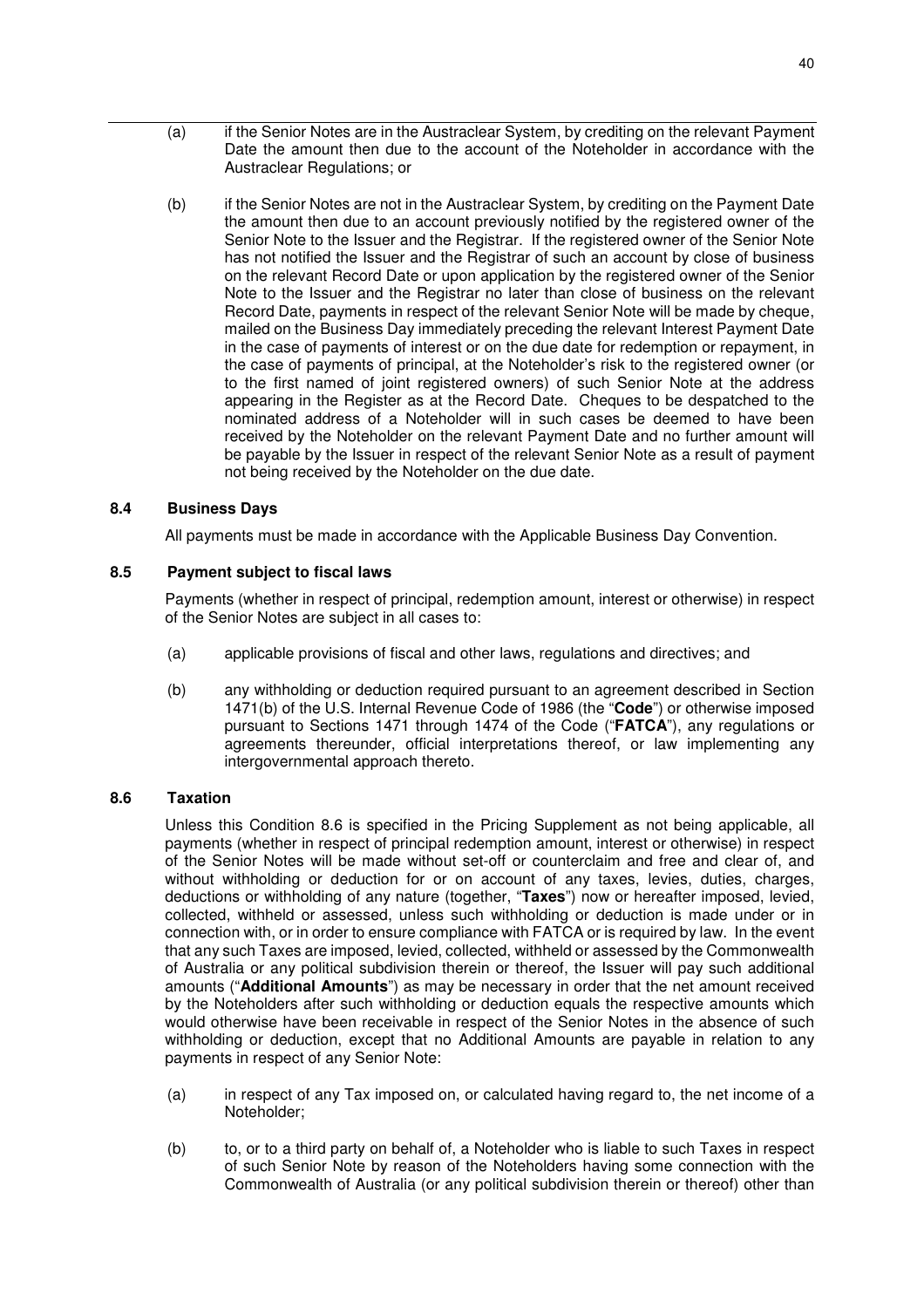the mere holding of such Senior Note or receipt of payment (whether in respect of principal, redemption amount, interest or otherwise) in respect of it;

- (c) to, or to a third party on behalf of, a Noteholder who could lawfully avoid (but has not so avoided) such deduction or withholding by complying or procuring that any third party complies with any statutory requirements or by making or procuring that any third party makes a declaration of non-residence or similar claim for exemption to any relevant tax authority or other person in the place where payment under the Senior Note is made;
- (d) to, or to a third party on behalf of, a Noteholder who is liable to the Taxes in respect of the Senior Note by reason of the Noteholder being an associate of the Issuer within the meaning of section 128F(9) of the Tax Act;
- (e) to, or to a third party on behalf of, a Noteholder where such withholding or deduction is required to be made pursuant to a notice or direction issued by the Commissioner of Taxation under section 255 of the Tax Act or section 260-5 of Schedule 1 to the Taxation Administration Act 1953 of the Commonwealth of Australia or any similar law;
- (f) to, or to a third party on behalf of an Australian resident Noteholder or a non-resident Noteholder carrying on business in Australia at or through a permanent establishment of the non-resident in Australia, if that person has not supplied a tax file number, (if applicable) an Australian business number or exemption details as may be necessary to enable the payment to be made without such withholding or deduction; or
- (g) in such other circumstances as may be specified in the Pricing Supplement.

Notwithstanding any other provision of these Terms and Conditions, if the Issuer, or any other person through whom payments on the Senior Notes are made, is required to withhold or deduct amounts under or in connection with, or in order to ensure compliance with FATCA, the Issuer shall be entitled to make such withholding or deduction and shall have no obligation to gross up any payment under these Terms and Conditions or to pay any Additional Amount or other amount for such withholding or deduction.

### **8.7 Currency indemnity**

The Issuer waives any right it has in any jurisdiction to pay an amount other than in the currency in which it is due. However, if a Noteholder receives an amount in a currency other than that in which it is due:

- (a) it may convert the amount received into the due currency (even though it may be necessary to convert through a third currency to do so) on the day and at such rates (including spot rate, same day value rate or value tomorrow rate) as it reasonably considers appropriate. It may deduct its usual Costs in connection with the conversion; and
- (b) the Issuer satisfies its obligation to pay in the due currency only to the extent of the amount of the due currency obtained from the conversion after deducting the Costs of the conversion.

## **9 Further issues**

The Issuer may from time to time, without the consent of any Noteholder, issue further Senior Notes having the same terms and conditions as the Senior Notes of any Series in all respects (or in all respects except for the first payment of interest, if any, on them and/or their denomination) so as to form a single Series with the Senior Notes of that Series. References in these Terms and Conditions to the Senior Notes include (unless the context requires otherwise) any other Senior Notes issued under this Condition and forming a single Series with the Senior Notes.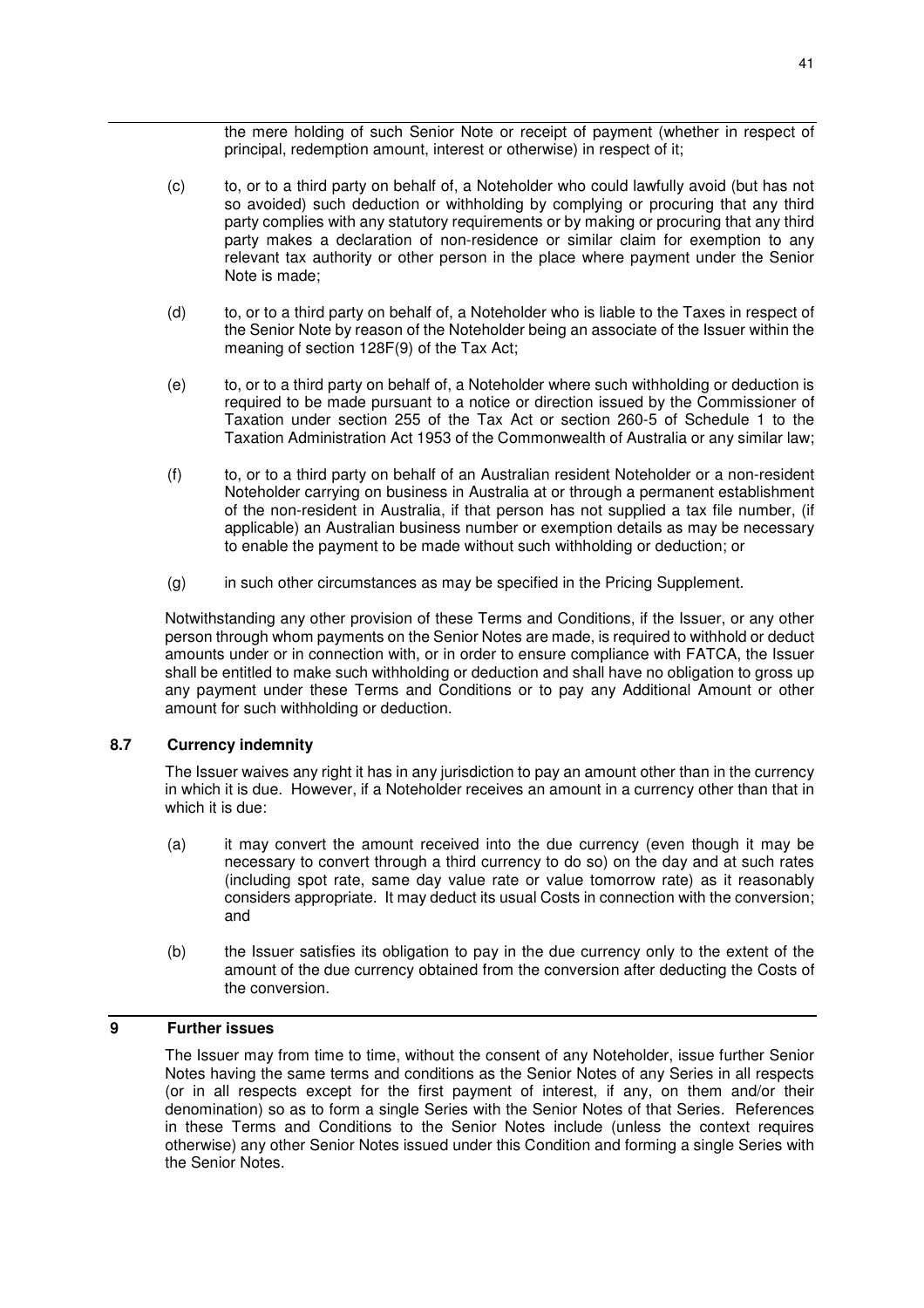## **10 Time limit for claims**

A claim against the Issuer for a payment under a Senior Note is void unless such claim is made within 5 years from the Relevant Date of payment.

#### **11 Notices**

### **11.1 To the Issuer and the Registrar**

A notice or other communication in connection with a Senior Note to the Issuer, or the Registrar must be in writing and may be given by prepaid post or delivery to the address of the addressee or by facsimile to the facsimile number of the addressee specified:

- (a) in the Information Memorandum; or
- (b) as otherwise agreed between those parties from time to time and notified to the Noteholders.

### **11.2 To Noteholders**

A notice or other communication in connection with a Senior Note to the Noteholder must be in writing and may be given by:

- (a) an advertisement published in The Australian Financial Review or any other newspaper or newspapers circulating in Australia generally; or
- (b) if an additional or alternate newspaper is specified in the Pricing Supplement, that newspaper; or
- (c) prepaid post (airmail if posted to or from a place outside Australia) or delivery to the address of each Noteholder or any relevant Noteholder as shown in the Register at the close of business 3 Business Days prior to the dispatch of the relevant notice or communication.

### **11.3 Effective on receipt**

Unless a later time is specified in it a notice, approval, consent or other communication takes effect from the time it is received, except that if it is received after 5.00pm in the place of receipt or on a non-business day in that place, it is to be taken to be received at 9.00am on the next succeeding Business Day in that place.

### **11.4 Proof of receipt**

Subject to Condition 11.3, proof of posting of a letter or of publication of a notice is proof of receipt:

- (a) in the case of a letter, on the third (seventh, if outside Australia) day after posting; and
- (b) in the case of publication, on the date of such publication.

#### **12 Meetings of Noteholders**

Meetings of Noteholders may be convened in accordance with the Meeting Provisions. Any such meeting may consider any matters affecting the interests of Noteholders, including, without limitation, the variation of the terms of the Senior Notes by the Issuer and the granting of approvals, consents and waivers, and the declaration of an Event of Default.

## **13 Amendments**

## **13.1 To cure ambiguities**

The Terms and Conditions and the Pricing Supplement may be amended by the Issuer, and the Registry Services Agreement may be amended by the parties to such document, without the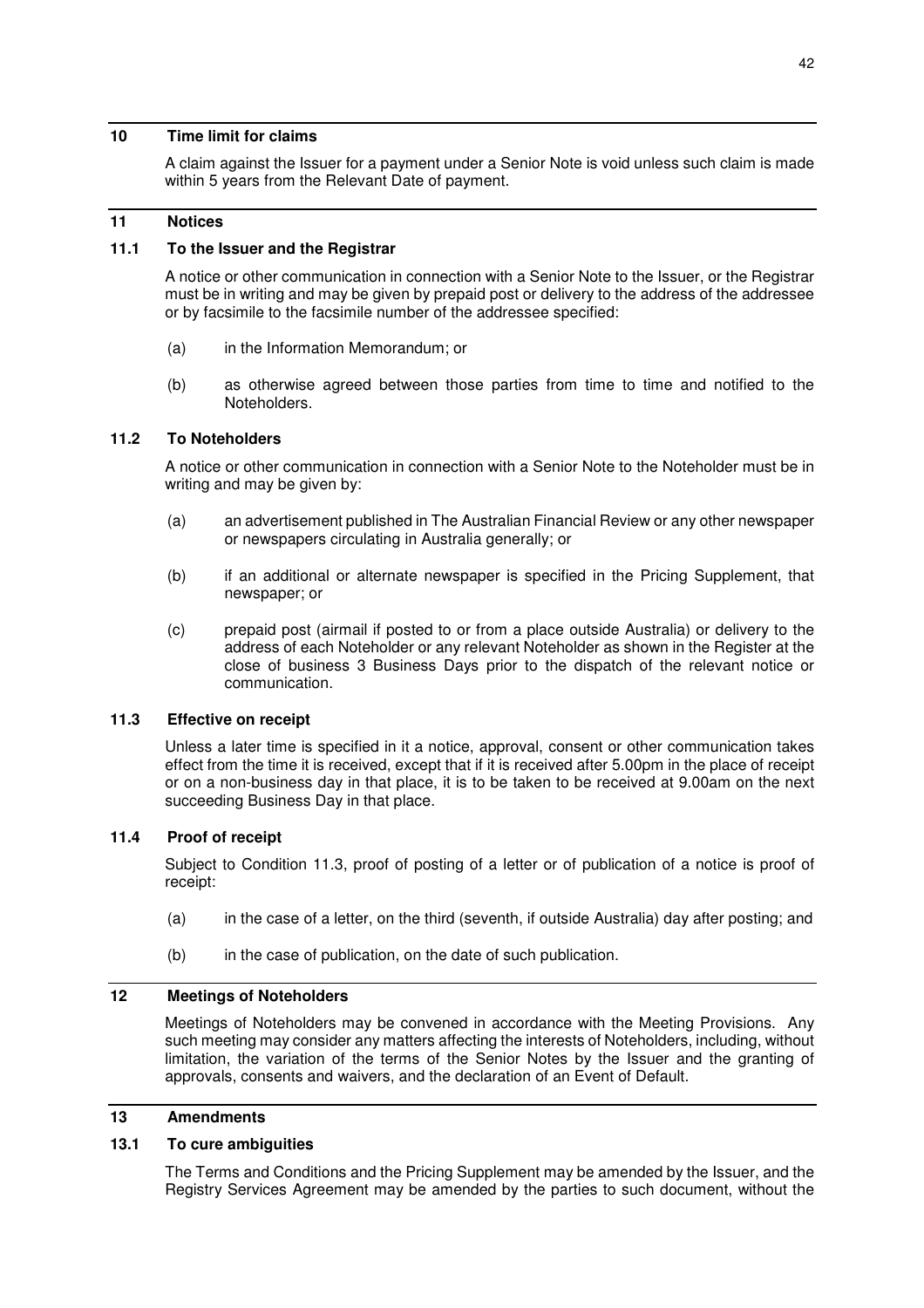consent of any Noteholder for the purposes of curing any ambiguity, or correcting or supplementing any defective or inconsistent provisions therein and such amendment does not adversely affect the interests of the Noteholders.

### **13.2 Approval by Noteholders**

The Terms and Conditions, Pricing Supplement and Registry Services Agreement may otherwise be varied by the Issuer with the approval of the Noteholders by Extraordinary Resolution. No other variation to the Terms and Conditions has effect in relation to the Noteholders who hold Senior Notes at the date of any amending deed, unless they otherwise agree in writing. A variation will take effect in relation to all subsequent Noteholders. A variation which affects only a particular Series or Tranche of Senior Notes may be approved solely by the Noteholders of such Series or Tranche.

## **14 Registrar**

### **14.1 Role of the Registrar**

In acting under the Registry Services Agreement in connection with the Senior Notes, the Registrar acts solely as agent of the Issuer and does not assume any obligations towards or relationship of agency or trust for or with any of the Noteholders save insofar as that any funds received by the Registrar in accordance with the Registry Services Agreement shall, pending their application in accordance with the Registry Services Agreement, be held by it in a segregated account for the persons entitled thereto.

### **14.2 Change of Registrar**

The Issuer reserves the right at any time to terminate the appointment of the Registrar in accordance with the Registry Services Agreement and to appoint a successor or additional registrars, provided, however, that the Issuer must at all times maintain the appointment of a registrar. Notice of any such termination of appointment will be given to the Noteholders in accordance with Condition 11.

### **14.3 Appointment of replacement Registrar**

If the then current Registrar ceases to be Registrar (whether as a result of termination under Condition 14.2, resignation as a result of the Senior Notes ceasing to be lodged in the Austraclear System or otherwise), the Issuer must ensure that a replacement Registrar is appointed with effect from the relevant date.

### **15 Calculation Agent**

The Calculation Agent and its initial specified officers are as set out in the relevant Pricing Supplement for the Senior Notes issued by the Issuer. The Issuer reserves the right at any time to terminate the appointment of the Calculation Agent or to appoint additional or other Calculation Agents, provided that it will ensure that at all times for so long as any Senior Notes are outstanding the Calculation Agent acts in respect of Senior Notes for which these Conditions require a Calculation Agent to make calculations.

### **16 Governing law and jurisdiction**

### **16.1 Governing law**

The Senior Notes are governed by the law in force in the State of Queensland.

### **16.2 Jurisdiction**

The Issuer irrevocably and unconditionally submits to the non-exclusive jurisdiction of the courts of the State of Queensland and courts of appeal from them.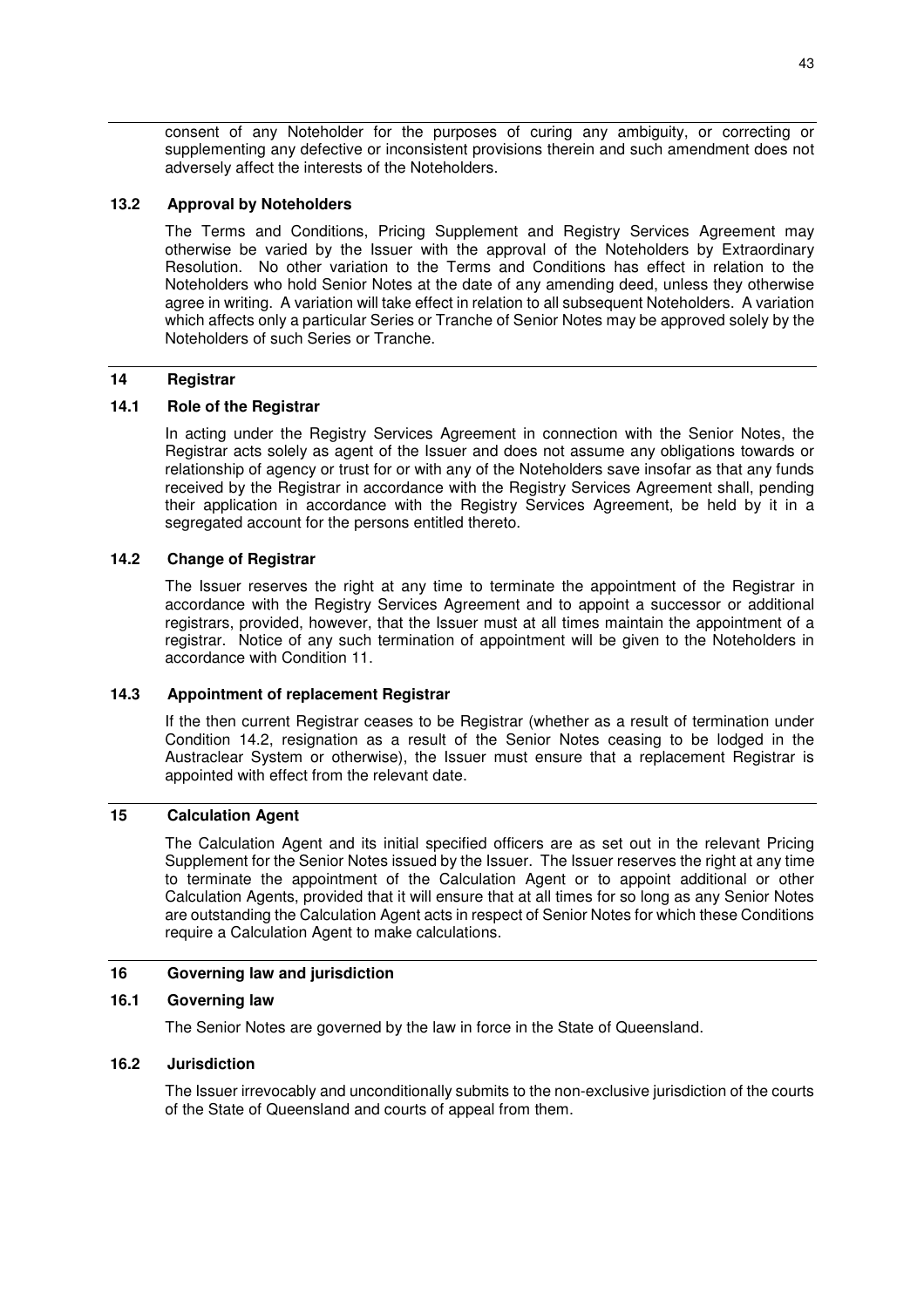# **Terms and Conditions of TDs**

*The following are the Terms and Conditions of the TDs which, as supplemented, modified or replaced in relation to any TDs by the relevant Pricing Supplement, will be applicable to each Series of TDs.*

*Each Tranche will be the subject of a Pricing Supplement. References in the Terms and Conditions to a Pricing Supplement are references to the Pricing Supplement applicable to the relevant Tranche of TDs.* 

*Each TD Holder and any person claiming through or under a TD Holder is deemed to have notice of and is bound by these Terms and Conditions, the Deed Poll, the Information Memorandum and the relevant Pricing Supplement. Copies of each of these documents (to the extent they relate to a Tranche of TDs) are available for inspection by the holder of any TD of such Tranche at the offices of the Issuer at its address specified in the Information Memorandum.* 

### **1 Interpretation**

## **1.1 Definitions**

The following words have these meanings in these terms and conditions unless the contrary intention appears:

**Additional Amounts** has the meaning given in Condition 8.6;

**Alternate Currency** means a currency (other than Australian Dollars) which is specified in the Pricing Supplement;

**Amortised Face Amount** means in relation to a TD, an amount equal to the sum of:

- (a) the Purchase Price specified in the Pricing Supplement; and
- (b) the product of the Amortisation Yield specified in the Pricing Supplement (compounded annually) being applied to the Purchase Price (as specified in the Pricing Supplement) from (and including) the Issue Date specified in the Pricing Supplement to (but excluding) the date fixed for redemption or (as the case may be) the date upon which the TD becomes due and repayable.

Where such calculation is to be made for a period which is not a whole number of years, the calculation in respect of the period of less than a full year shall be made on the basis of the Day Count Fraction specified in the Pricing Supplement;

**Applicable Business Day Convention** means the Business Day Convention specified in the Pricing Supplement as applicable to any date in respect of the TD or, if none is specified, the Applicable Business Day Convention for such purpose is the Following Business Day Convention. Different Business Day Conventions may apply, or be specified in relation to, the Interest Payment Dates and any other date or dates in respect of any TDs;

**Austraclear** means Austraclear Ltd (ABN 94 002 060 773);

**Austraclear Regulations** means the regulations known as the "Austraclear Regulations" together with any instructions or directions (as amended or replaced from time to time), established by Austraclear to govern the use of the Austraclear System and binding on the participants in that system;

**Austraclear System** means the clearing and settlement system operated by Austraclear in Australia for holding securities and electronic recording and settling of transactions in those securities between the participants of that system;

**Australian Dollar Equivalent** means for an amount denominated in an Alternate Currency, the Australian Dollar Equivalent of that amount determined on the basis of the spot rate of exchange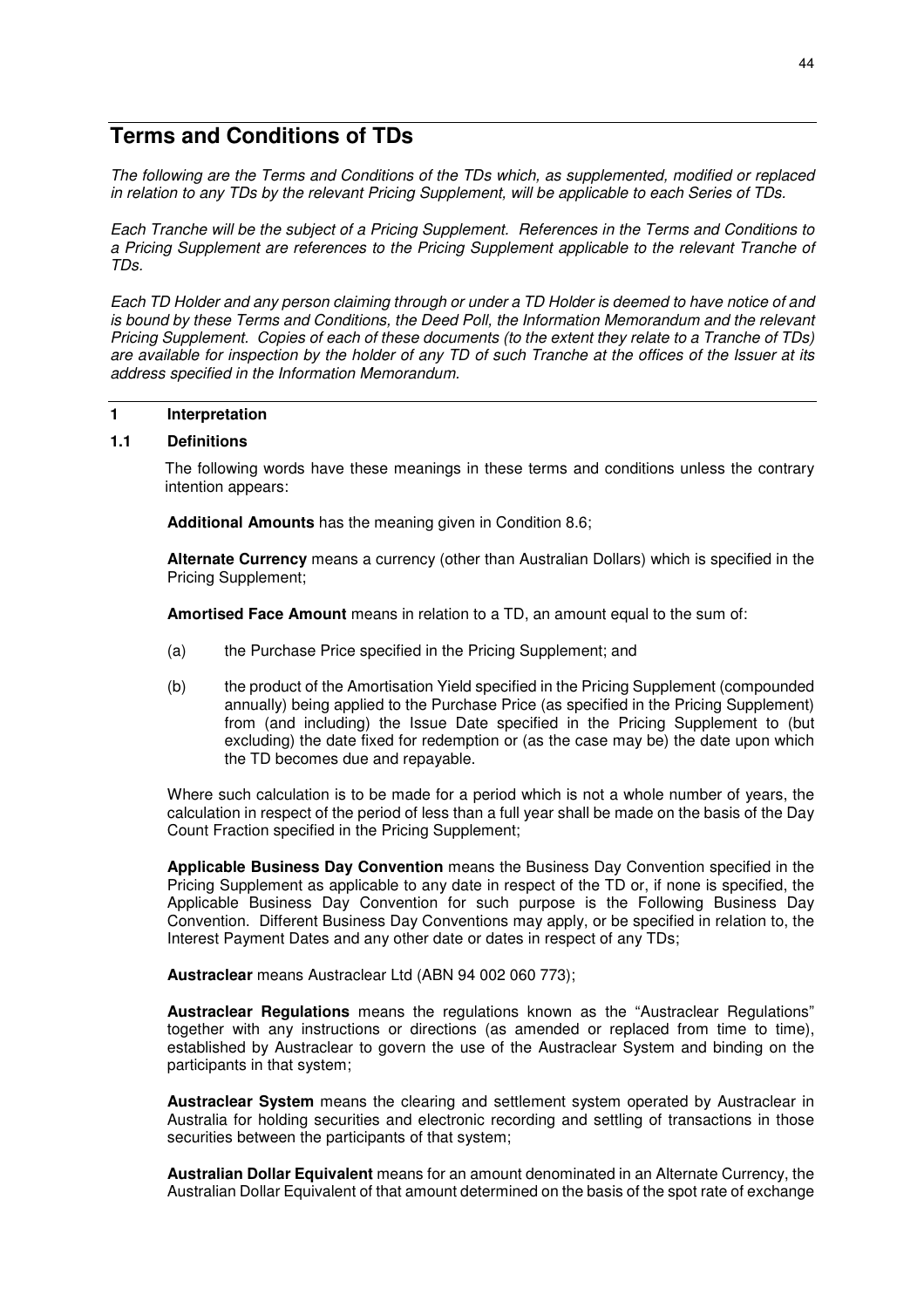for the sale of Australian Dollars against the purchase of the relevant Alternate Currency in the Sydney foreign exchange market quoted by any leading bank selected by the Issuer on the relevant calculation date. The calculation date is, at the discretion of the Issuer, either the date of the relevant Pricing Supplement for such Notes or the preceding day on which commercial banks and foreign exchange markets are open for business in Sydney;

### **Business Day** means:

- (a) a day (other than a Saturday, Sunday or public holiday) on which commercial banks are open for general banking business in the place specified in the Pricing Supplement, or, if no such place is specified, Sydney and Brisbane; and
- (b) if a TD is to be issued or paid on such Business Day, a day on which commercial banks settle payments in the relevant currency in Sydney and Brisbane and a day on which the Austraclear System is operating;

**Business Day Convention** means a convention for adjusting any date if it would otherwise fall on a day that is not a Business Day and the following Business Day Conventions, where specified in the Pricing Supplement in relation to any date applicable to any TD, have the following meanings:

- (a) **Floating Rate Convention** means that the date is postponed to the next following day which is a Business Day unless that day falls in the next calendar month, in which event:
	- (i) such date is brought forward to the first preceding day that is a Business Day; and
	- (ii) each subsequent Interest Payment Date is the last Business Day in the month which falls the number of months or other period specified as the Interest Period in the applicable Pricing Supplement after the preceding applicable Interest Payment Date occurred;
- (b) **Following Business Day Convention** means that the date is postponed to the first following day that is a Business Day;
- (c) **Modified Following Business Day Convention** or Modified Business Day Convention means that the date is postponed to the first following day that is a Business Day unless that day falls in the next calendar month in which case that date is the first preceding day that is a Business Day; and
- (d) **Preceding Business Day Convention** means that the date is brought forward to the first preceding day that is a Business Day;

**Calculation Agent** means, in respect of a Tranche, the person (if any) specified as such in the relevant Pricing Supplement. The Calculation Agent must be the same for all TDs in a Series;

**Code** means the United States of America Internal Revenue Code of 1986.

**Condition** means the correspondingly numbered condition in these Terms and Conditions;

**Corporations Act** means the Corporations Act 2001 of Australia;

**Costs** includes costs, charges and expenses, including those incurred in connection with advisers;

**Day Count Fraction** means, in respect of the calculation of an amount for any period of time ("**Calculation Period**"), the day count fraction specified in the Pricing Supplement and:

(a) if "**Actual/Actual (ICMA)**" is so specified, means: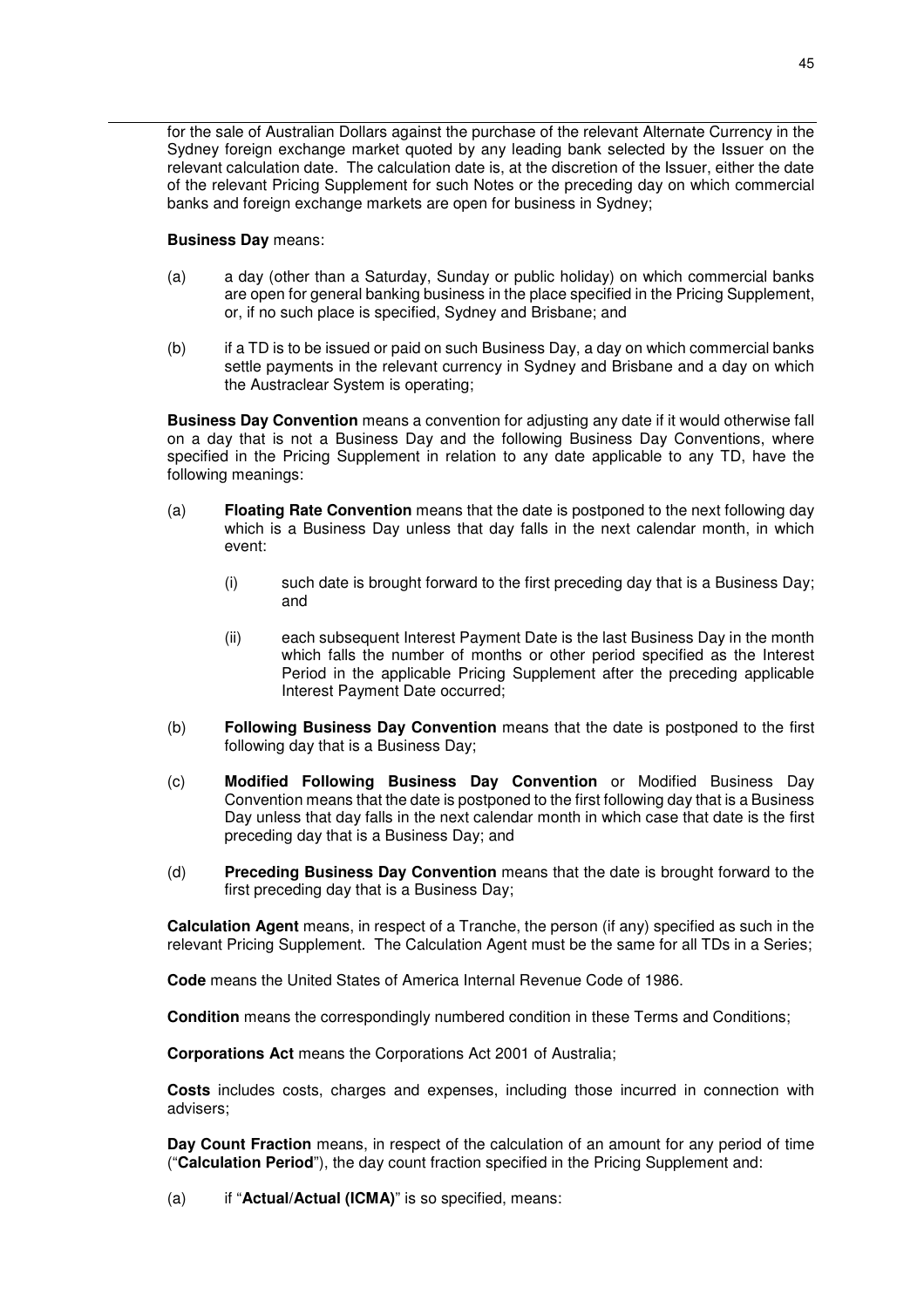- (i) where the Calculation Period is equal to or shorter than the Regular Period during which it falls, the actual number of days in the Calculation Period divided by the product of (1) the actual number of days in such Regular Period, and (2) the number of Regular Periods normally ending in any year; and
- (ii) where the Calculation Period is longer than one Regular Period, the sum of:
	- (A) the actual number of days in such Calculation Period falling in the Regular Period in which it begins divided by the product of (1) the actual number of days in such Regular Period and (2) the number of Regular Periods in any year; and
	- (B) the actual number of days in such Calculation Period falling in the next Regular Period divided by the product of (1) the actual number of days in such Regular Period, and (2) the number of Regular Periods normally ending in any year;
- (b) if "**Actual/Actual**" or "**Actual/Actual (ISDA)**" is so specified, means the actual number of days in the Calculation Period divided by 365 (or, if any portion of the Calculation Period falls in a leap year, the sum of:
	- (i) the actual number of days in that portion of the Calculation Period falling in a leap year divided by 366; and
	- (ii) the actual number of days in that portion of the Calculation Period falling in a non-leap year divided by 365);
- (c) if **Actual/365 (Fixed)** is so specified, means the actual number of days in the Calculation Period divided by 365;
- (d) if **Actual/360** is so specified, means the actual number of days in the Calculation Period divided by 360;
- (e) if "**30/360**", "**360/360**" or "**Bond Basis**" is specified in the relevant Pricing Supplement, the number of days in the Interest Period divided by 360 calculated on a formula basis as follows:

Day Count Fraction = 
$$
[360 \times (Y_2 - Y_1)] + [30 \times (M_2 - M_1)] + (D_2 - D_1)
$$

$$
360
$$

where:

- "**Y1**" is the year, expressed as a number, in which the first day of the Calculation Period falls;
- "**Y2**" is the year, expressed as a number, in which the day immediately following the last day included in the Calculation Period falls;
- "**M1**" is the calendar month, expressed as a number, in which the first day of the Calculation Period falls;
- "**M2**" is the calendar month, expressed as a number, in which the day immediately following the last day included in the Calculation Period falls;
- "**D1**" is the first calendar day, expressed as a number, of the Calculation Period, unless such number would be 31, in which case  $D_1$  will be 30; and
- "**D2**" is the calendar day, expressed as a number, immediately following the last day included in the Calculation Period, unless such number would be  $31$  and  $D_1$  is greater than 29, in which case  $D_2$  will be 30;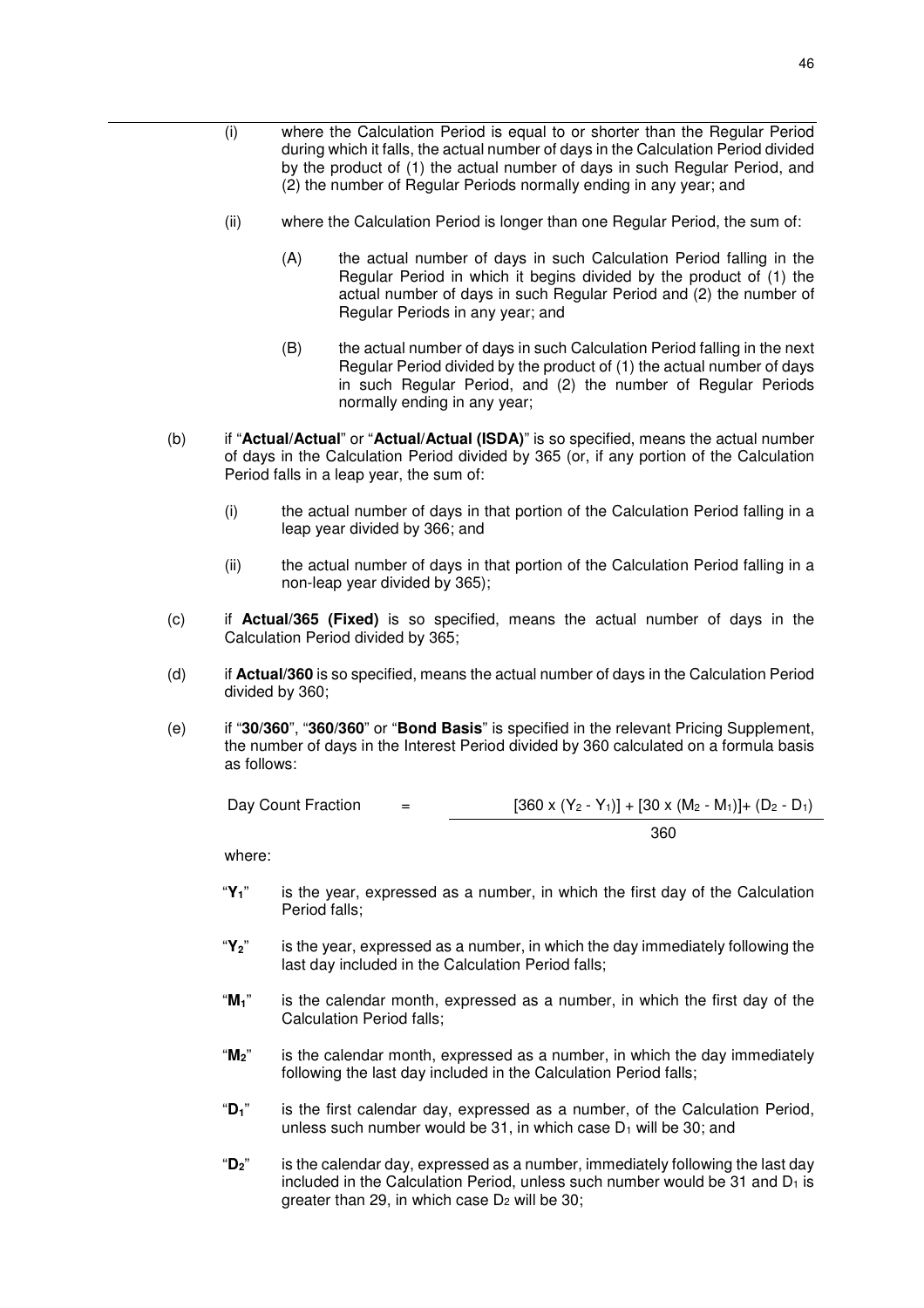(f) if **30E/360** or **Eurobond Basis** is specified in the relevant Pricing Supplement, the number of days in the Interest Period divided by 360 calculated on a formula basis as follows:

Day Count Fraction  $=$  [360 x (Y<sub>2</sub> - Y<sub>1</sub>)] + [30 x (M<sub>2</sub> - M<sub>1</sub>)] + (D<sub>2</sub> - D<sub>1</sub>) 360

where:

- "**Y1**" is the year, expressed as a number, in which the first day of the Calculation Period falls;
- "**Y2**" is the year, expressed as a number, in which the day immediately following the last day included in the Calculation Period falls;
- "**M1**" is the calendar month, expressed as a number, in which the first day of the Calculation Period falls;
- "**M2**" is the calendar month, expressed as a number, in which the day immediately following the last day included in the Calculation Period falls;
- "**D1**" is the first calendar day, expressed as a number, of the Calculation Period, unless such number would be 31, in which case  $D_1$  will be 30; and
- "**D2**" is the calendar day, expressed as a number, immediately following the last day included in the Calculation Period, unless such number would be 31, in which case  $D_2$  will be 30:
- (g) if "**30E/360 (ISDA)**" is specified hereon, means the number of days in the Calculation Period divided by 360, calculated on a formula basis as follows:

| Day Count Fraction | $=$ | $[360 \times (Y_2 - Y_1)] + [30 \times (M_2 - M_1)] + (D_2 - D_1)$ |
|--------------------|-----|--------------------------------------------------------------------|
|                    |     | 360                                                                |

where:

- "**Y1**" is the year, expressed as a number, in which the first day of the Calculation Period falls;
- "**Y2**" is the year, expressed as a number, in which the day immediately following the last day included in the Calculation Period falls;
- "**M1**" is the calendar month, expressed as a number, in which the first day of the Calculation Period falls;
- "**M2**" is the calendar month, expressed as a number, in which the day immediately following the last day included in the Calculation Period falls;
- "**D1**" is the first calendar day, expressed as a number, of the Calculation Period, unless (i) that day is the last day of February or (ii) such number would be 31, in which case  $D_1$  will be 30; and
- "**D2**" is the calendar day, expressed as a number, immediately following the last day included in the Calculation Period, unless (i) that day is the last day of February but not the Maturity Date or (ii) such number would be 31, in which case  $D_2$  will be 30;
- (h) if "**RBA Bond Basis**" or "**Australian Bond Basis**" is so specified, means one divided by the number of Interest Payment Dates in a year (or where the Calculation Period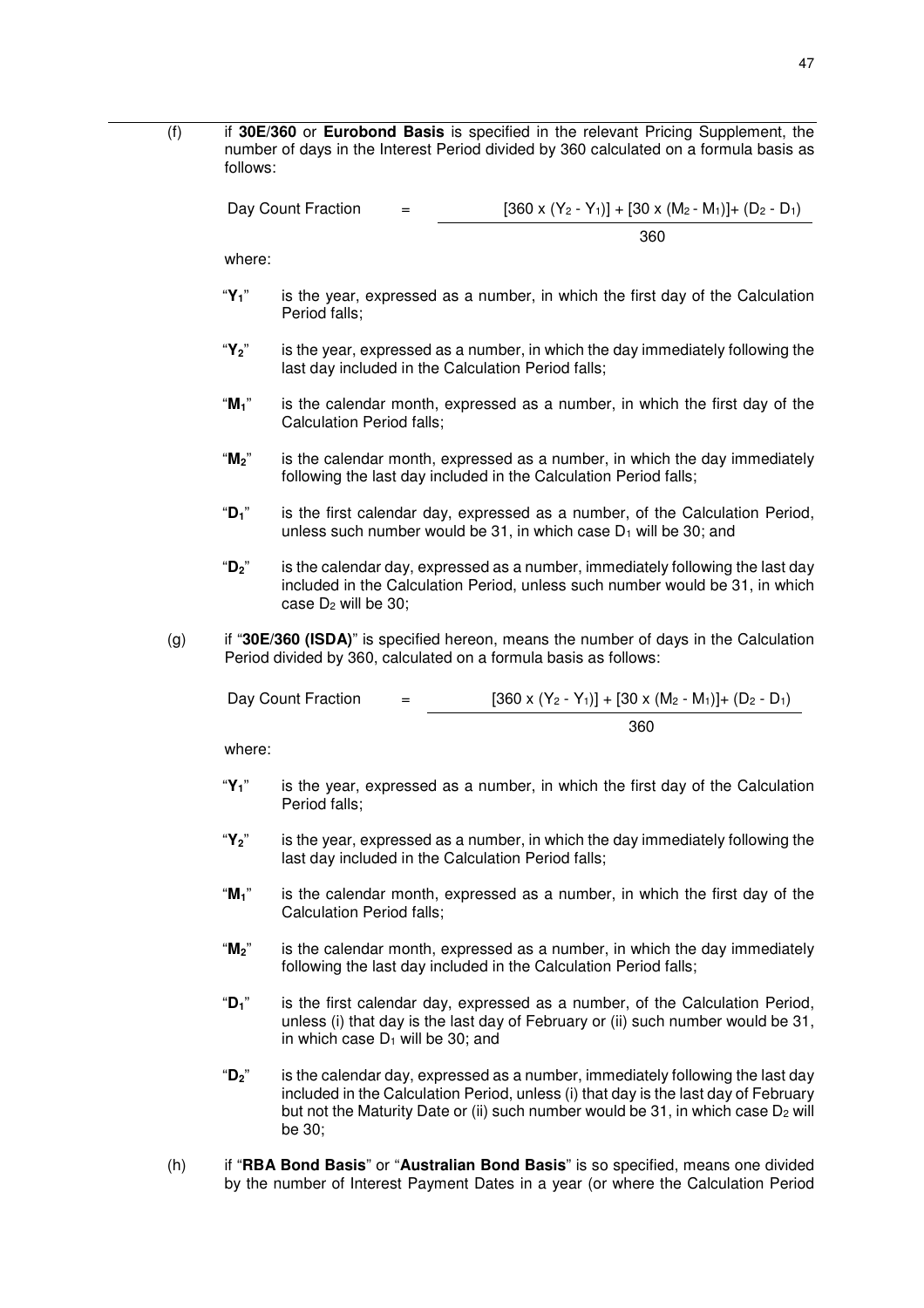does not constitute an Interest Period, the actual number of days in the Calculation Period divided by 365 (or, if any portion of the Calculation Period falls in a leap year, the sum of:

- (i) the actual number of days in that portion of the Calculation Period falling in a leap year divided by 366; and
- (ii) the actual number of days in that portion of the Calculation Period falling in a non-leap year divided by 365)); and
- (i) any other day count fraction specified in the Pricing Supplement;

**Dealer Agreement** means the agreement dated 26 May 2000 (as amended and restated on 8 November 2005) between the Issuer and the institutions named in it as Arrangers and Dealers;

### **Deed Poll** means:

- (a) the Second Note and TD Deed Poll dated 18 April 2016; and
- (b) such other deed poll that supplements, amends, amends and restates, modifies or replaces the deed referred to above, or which is otherwise acknowledged in writing to be a deed poll for the purposes of the Programme,

in each case executed by the Issuer;

**Denomination** means the notional face value of a TD as specified in the relevant Pricing Supplement;

**Early Termination Amount** means in relation to a TD, the Outstanding Principal Amount or, if the TD is non-interest bearing, the Amortised Face Amount or such other redemption amount as may be specified in, or determined in accordance with the provisions of, the Pricing Supplement;

**Event of Default** has the meaning given to it in Condition 7;

**Extraordinary Resolution** has the same meaning as in the Meetings Provisions;

**FATCA** means:

- (a) sections 1471 to 1474 of the Code or any associated regulations;
- (b) any treaty, law or regulation of any other jurisdiction, or relating to an intergovernmental agreement between the U.S. and any other jurisdiction, which (in either case) facilitates the implementation of any law or regulation referred to in paragraph (a) above; or
- (c) any agreement pursuant to the implementation of any treaty, law or regulation referred to in paragraphs (a) or (b) above with the U.S. Internal Revenue Service, the U.S. government or any governmental or taxation authority in any other jurisdiction.

**Final Broken Amount** has the meaning given to it in the Pricing Supplement;

**Government Agency** means any government or any governmental, semi-governmental, administrative, fiscal or judicial body, department, commission, authority, tribunal, agency or entity;

**Information Memorandum** means, in respect of a TD:

(a) the Information Memorandum dated 18 April 2016 or the then latest information memorandum which replaces that document; or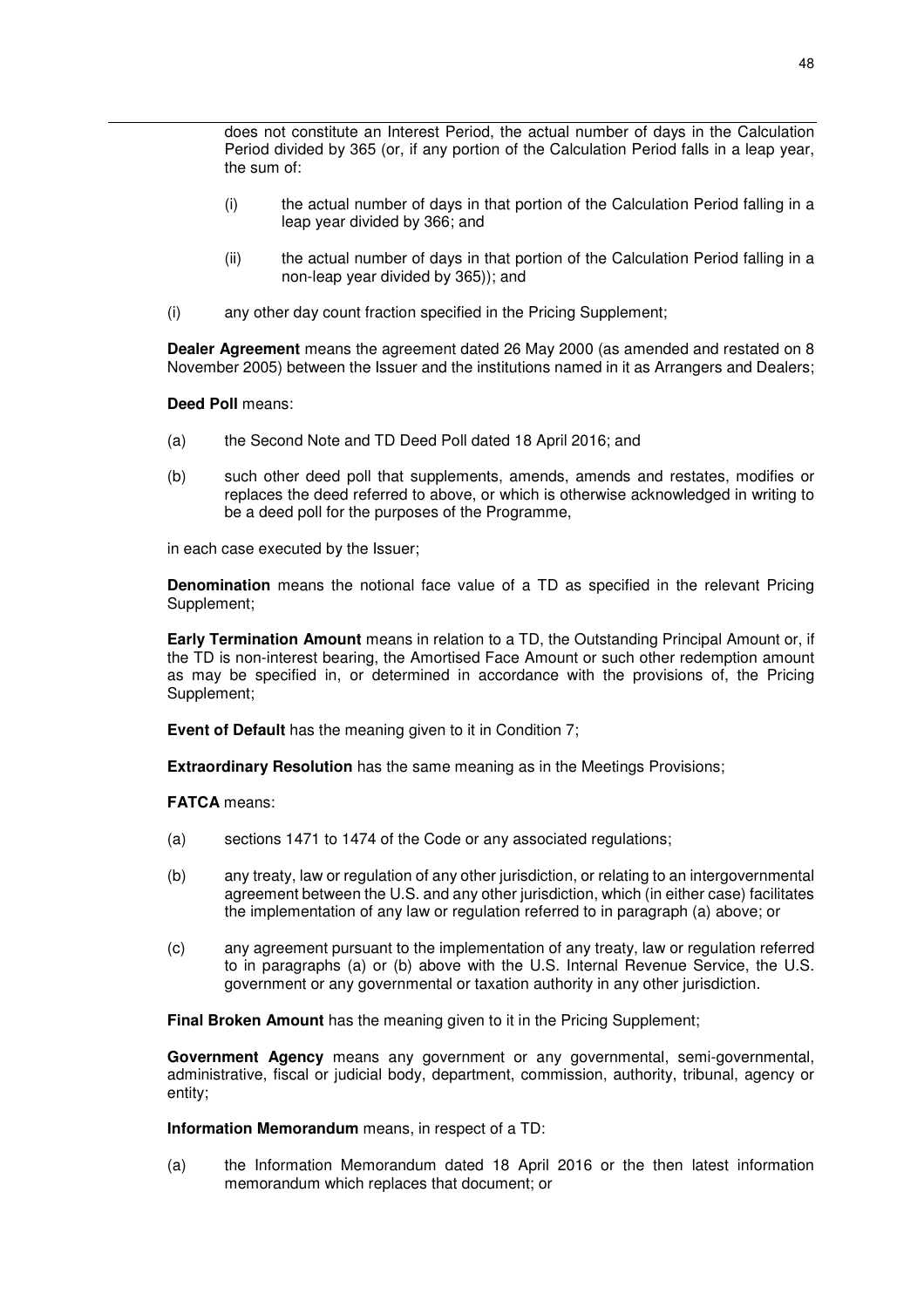(b) the information memorandum or other offering document referred to in the Pricing Supplement,

in each case prepared by, or on behalf of, and approved in writing by, the Issuer in connection with the issue of that TD and all other documents incorporated by reference in it, including any applicable Pricing Supplement and any other applicable amendments or supplements to it;

**Initial Broken Amount** has the meaning given to it in the Pricing Supplement;

**Interest Accrual Period** means, in respect of an Interest Period, each successive period beginning on and including an Interest Period End Date and ending on but excluding the next succeeding Interest Period End Date during that Interest Period provided that the first Interest Accrual Period commences on and includes the Interest Commencement Date and the final Interest Accrual Period ends on but excludes the Maturity Date;

**Interest Commencement Date** means the Issue Date or such other date as may be specified as such in the Pricing Supplement;

**Interest Determination Date** means the date so specified in, or determined in accordance with, the Pricing Supplement.

**Interest Payment Date** means the date or dates specified as such in, or determined in accordance with the provisions of, the Pricing Supplement and adjusted, if necessary, in accordance with the Applicable Business Day Convention;

**Interest Period** means each successive period beginning on and including an Interest Payment Date and ending on but excluding the next succeeding Interest Payment Date provided that the first Interest Period commences on and includes the Interest Commencement Date and the final Interest Period ends on but excludes the Maturity Date;

**Interest Period End Date** means the dates specified as such in, or determined in accordance with the provisions of, the Pricing Supplement as adjusted, if necessary, in accordance with the Applicable Business Day Convention or, if no date or dates are specified in the Pricing Supplement, means the dates which correspond with the Interest Payment Dates in respect of the TDs;

**Interest Rate** means the rate or rates (expressed as a percentage per annum) or amount or amounts (expressed as a price per unit of relevant currency) of interest payable in respect of the TDs specified in, or calculated or determined in accordance with the provisions of, the Pricing Supplement and in the case of floating rate notes, the rate determined in accordance with Condition 5.3;

**Issue Date** means the day on which any TD is or is to be accepted as specified in or determined in accordance with the provisions of the Pricing Supplement;

**Issuer** means Bank of Queensland Limited (ABN 32 009 656 740);

**Margin** means the margin specified in, or determined in accordance with the provisions of, the Pricing Supplement;

**Maturity Date** means the date for redemption of a TD or, in the case of an amortising TD, the date on which the last instalment of principal is payable, in each case, as specified in the Pricing Supplement;

**Maturity Redemption Amount** means in relation to a TD, the Outstanding Principal Amount or such other redemption amount as may be specified in, or calculated or determined in accordance with the provisions of, the Pricing Supplement;

**Maximum Interest Rate** means the Maximum Interest Rate specified in, or calculated or determined in accordance with the provisions of, the Pricing Supplement;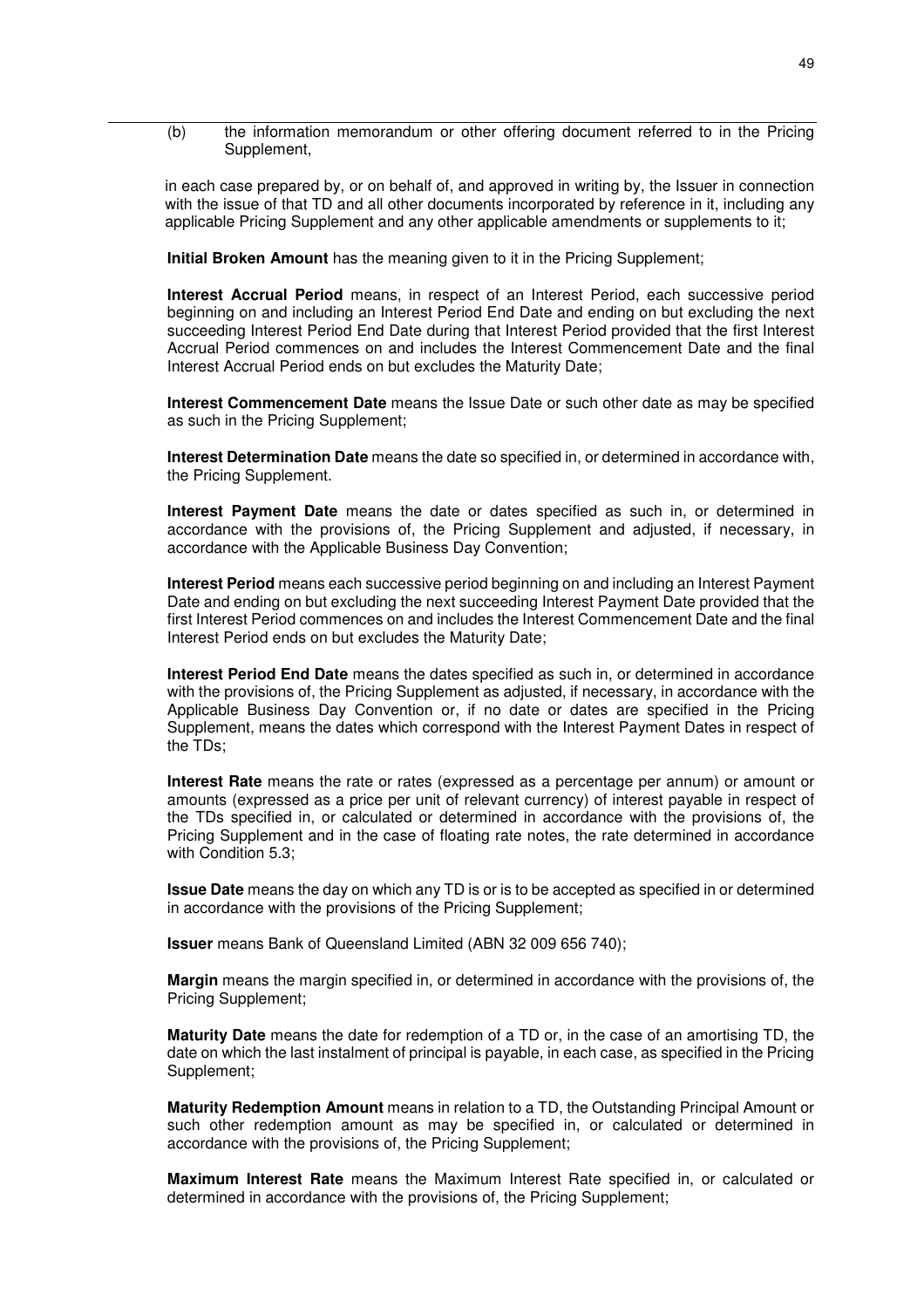**Meetings Provisions** means the provisions for the convening of meetings of, and passing of resolutions by, TD Holders set out in the schedule to the Deed Poll;

**Minimum Interest Rate** means the Minimum Interest Rate specified in, or calculated or determined in accordance with the provisions of, the Pricing Supplement;

**Note** means a note being a debt obligation of the Issuer constituted by and owing under the Deed Poll to the holder of the note, the details of which are recorded in and evidenced by, inscription in the Register;

**Ordinary Resolution** has the same meaning as in the Meetings Provisions;

**Outstanding** means, on any date, TDs which have not been redeemed or satisfied in full by the Issuer;

**Outstanding Principal Amount** means in respect of a TD which is Outstanding at any time, the Denomination of the TD less the aggregate of any part of the principal amount of that TD that has been paid or otherwise satisfied by the Issuer and for such purposes:

- (a) the premium of a TD issued or to be redeemed at a premium is to be taken to be added to the principal amount;
- (b) the principal amount of a TD issued at a discount is to be taken as at any time to equal its Denomination or, if provided for in its terms and conditions, its amortised principal amount at that time;
- (c) the principal amount of a partly paid TD is to be taken to equal its Denomination; and
- (d) if an amount is required to be determined in Australian Dollars, the Australian Dollar equivalent of the Alternate Currency is to be determined on the basis of the spot rate of exchange for the sale of Australian Dollars against the purchase of such relevant Alternate Currency in the Sydney foreign exchange market quoted by any leading bank selected by the Issuer on the relevant calculation date. The calculation date is, at the discretion of the Issuer, either the date of the Pricing Supplement for such TDs or the preceding day on which commercial banks and foreign exchange markets are open for business in Sydney or such other date as may be specified by the Issuer in the Pricing Supplement;

**Payment Date** means, in respect of a TD, an Interest Payment Date, the Maturity Date or other relevant payment date (including an early payment date);

#### **Pricing Supplement** means:

- (a) in the case of Term Instruments, a pricing supplement prepared and issued in relation to Term Instruments of a relevant Tranche or Series confirmed in writing by the Issuer; or
- (b) in the case of Short Term Instruments, a confirmation of acceptance of an offer for Short Term Instruments confirmed in writing by the Issuer;

**Programme** means the Issuer's uncommitted revolving programme for the issuance of TDs and other debt instruments under the Transaction Documents;

**Purchase Price** means, in respect of a TD, the purchase price so specified in the relevant Pricing Supplement;

**Record Date** means, in the case of payments of interest or principal, the eighth calendar day before the relevant date for payment or such date that may be specified in the relevant Pricing Supplement;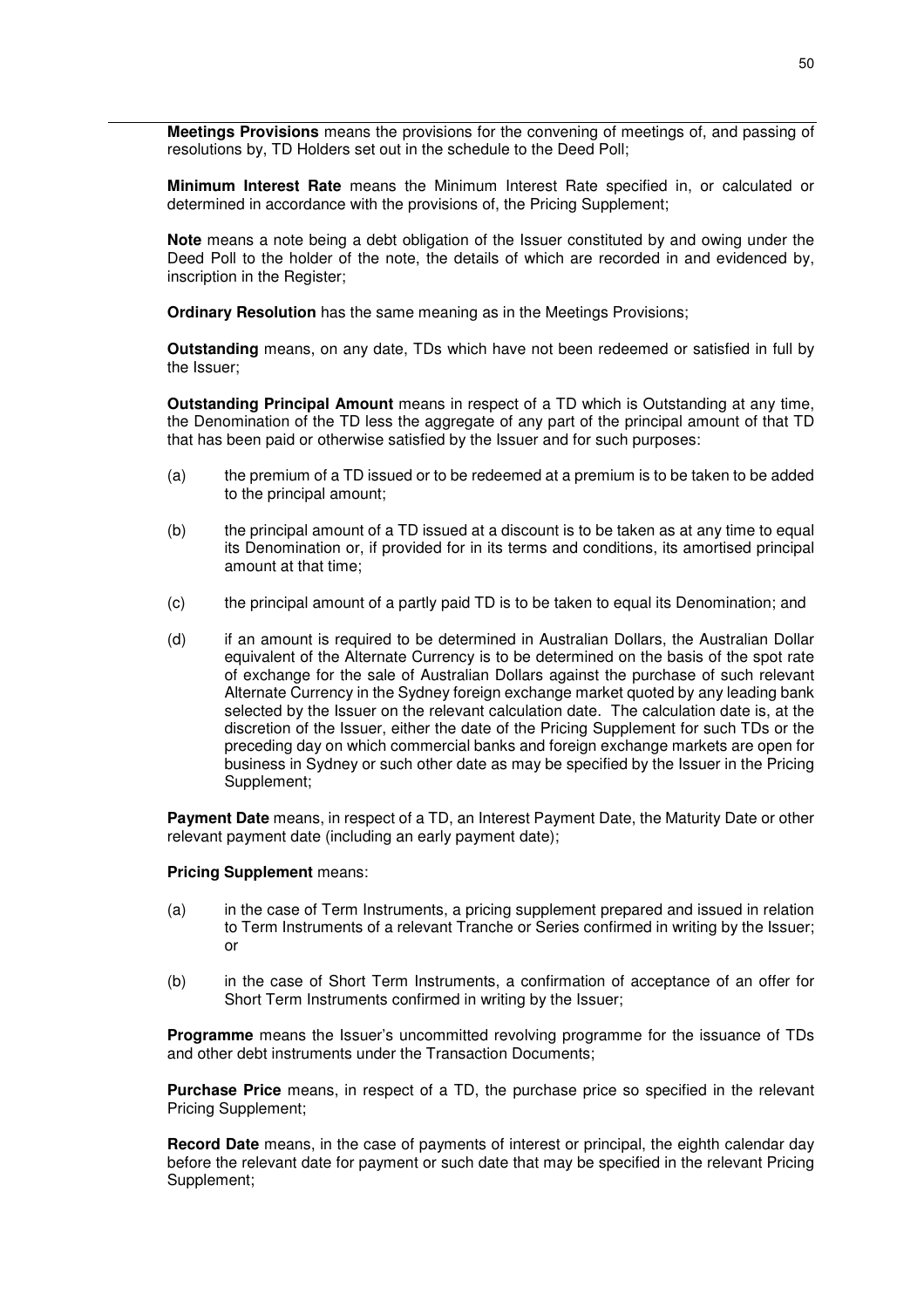**Reference Banks** means the institutions specified as such in the Pricing Supplement or, if none, four major banks selected by the Calculation Agent in the inter-bank market that is most closely connected with the Reference Rate;

**Reference Rate** means, in relation to a TD, the rate so specified in the relevant Pricing Supplement;

**Register** means a register, including any branch register, of TD Holders established and maintained by the Issuer in which is entered the names and addresses of TD Holders whose TDs are carried on that register, the amount of TDs held by each TD Holder and the Tranche, Series and date of issue and transfer of those TDs, and any other particulars which the Issuer sees fit;

**Registrar** means Computershare Investor Services Pty Limited (ABN 48 078 279 277) or such other person appointed by the Issuer pursuant to the Registry Services Agreement to establish and maintain the Register on the Issuer's behalf from time to time;

**Registry Services Agreement** means the agreement entitled "Registrar and Paying Agency Agreement" dated 8 November 2005 between the Issuer and Computershare Investor Services Limited;

### **Regular Period** means:

- (a) in the case of Notes where interest is scheduled to be paid only by means of regular payments, each Interest Period;
- (b) in the case of Notes where, apart from the first Interest Period, interest is scheduled to be paid only by means of regular payments, each period from and including a Regular Date falling in any year to but excluding the next Regular Date, where "**Regular Date**" means the day and month (but not the year) on which any Interest Payment Date falls; and
- (c) in the case of Notes where, apart from one Interest Period other than the first Interest Period, interest is scheduled to be paid only by means of regular payments, each period from and including a Regular Date falling in any year to but excluding the next Regular Date, where "**Regular Date**" means the day and month (but not the year) on which any Interest Payment Date falls other than the Interest Payment Date falling at the end of the irregular Interest Period;

**Relevant Date** means the date on which a payment in respect of the TDs just becomes due, except that if the full amount payable has not been received by the Registrar on or before the due date, it means the date on which, the full amount having been so received, notice to that effect is given to the TD Holders in accordance with Condition 11;

**Resolution** means an Extraordinary Resolution or Ordinary Resolution, as the context requires;

**Security Interest** includes any mortgage, pledge, lien or charge or any security or preferential interest or arrangement of any kind (**including**, without limitation, retention of title and any deposit of money by way of security), but excluding:

- (a) any charge or lien arising in favour of any Government Agency by operation of statute (provided there is no default in payment of moneys owing under such charge or lien);
- (b) a right of title retention in connection with the acquisition of goods in the ordinary course of business on the terms of sale of the supplier (provided there is no default in connection with the relevant acquisition); and
- (c) any security or preferential interest or arrangement arising under or created pursuant to any right of set-off;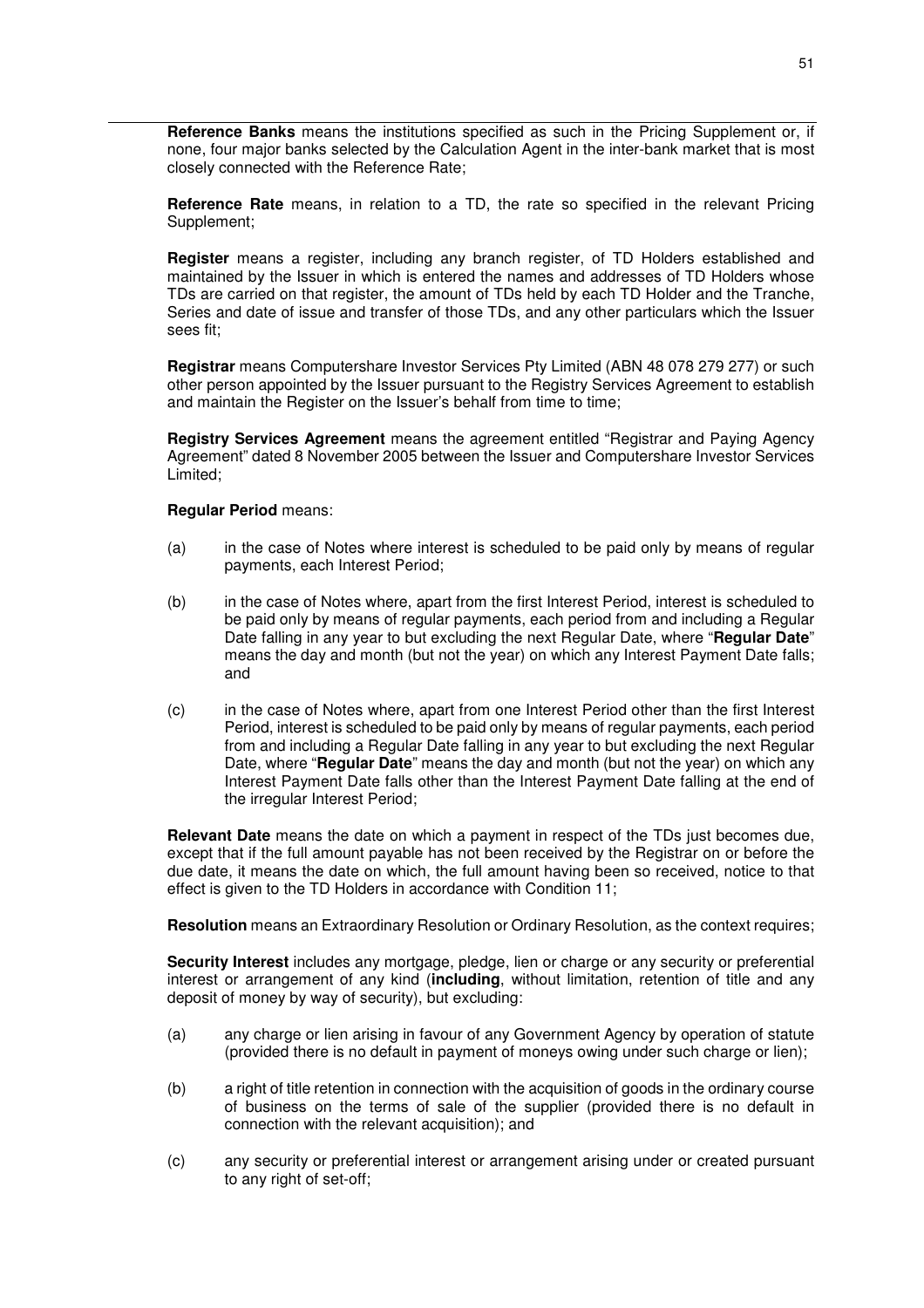**Series** means a Tranche or Tranches of TDs which are identical, except that:

- (a) the Issue Date and the amount of the first payment of interest may be different in respect of different Tranches of a Series; and
- (b) a Series may comprise TDs in more than one Denomination;

**Short Term Instrument** means a TD which has a Tenor of less than 365 days;

**Subsidiary** of an entity means another entity which is a subsidiary of the first within the meaning of part 1.2 division 6 of the Corporations Act;

**Tax Act** means the Income Tax Assessment Act 1936 of Australia and where applicable, the Income Tax Assessment Act 1997 of Australia;

**Taxes** has the meaning given to that term in Condition 8.6;

**Tenor** of a TD means the number of days from and including its Issue Date to, and excluding, its Maturity Date;

**Term Instrument** means a TD which will have a Tenor of not less than 365 days;

**Terms and Conditions** means, in respect of a TD, these terms and conditions as amended, supplement, modified or replaced by the Pricing Supplement applicable to such TD;

**Tranche** means TDs which are issued on the same Issue Date and the terms of which are identical in all respects (except that a Tranche may comprise TDs in more than one denomination);

**TD** means each transferable deposit obligation of the Issuer owing under the Deed Poll to a holder of the deposit obligation, the details of which are recorded in, and evidenced by, inscription in the Register and TDs means the aggregate of all such rights;

**TD Holder** means a person whose name is for the time being entered in the Register as the holder of a TD or, where a TD is owned jointly by two or more persons, the persons whose names appear in the Register as the joint owners of that TD; and

**Transaction Documents** means each of the Deed Poll, each TD, each Pricing Supplement, and the Registry Services Agreement.

### **1.2 References to certain general terms**

Unless the contrary intention appears, a reference in these Terms and Conditions to:

- (a) these Terms and Conditions is a reference to these terms and conditions as modified, supplemented or replaced by the Pricing Supplement;
- (b) "**Australian Dollars**", "**A\$**" or "**dollars**" is a reference to the lawful currency of the Commonwealth of Australia;
- (c) a statute, ordinance, code or other law includes regulations and other instruments under it and consolidations, amendments, re-enactments or replacements of any of them;
- (d) a document (including these Terms and Conditions) includes any variation or replacement of it;
- (e) the singular includes the plural and vice versa;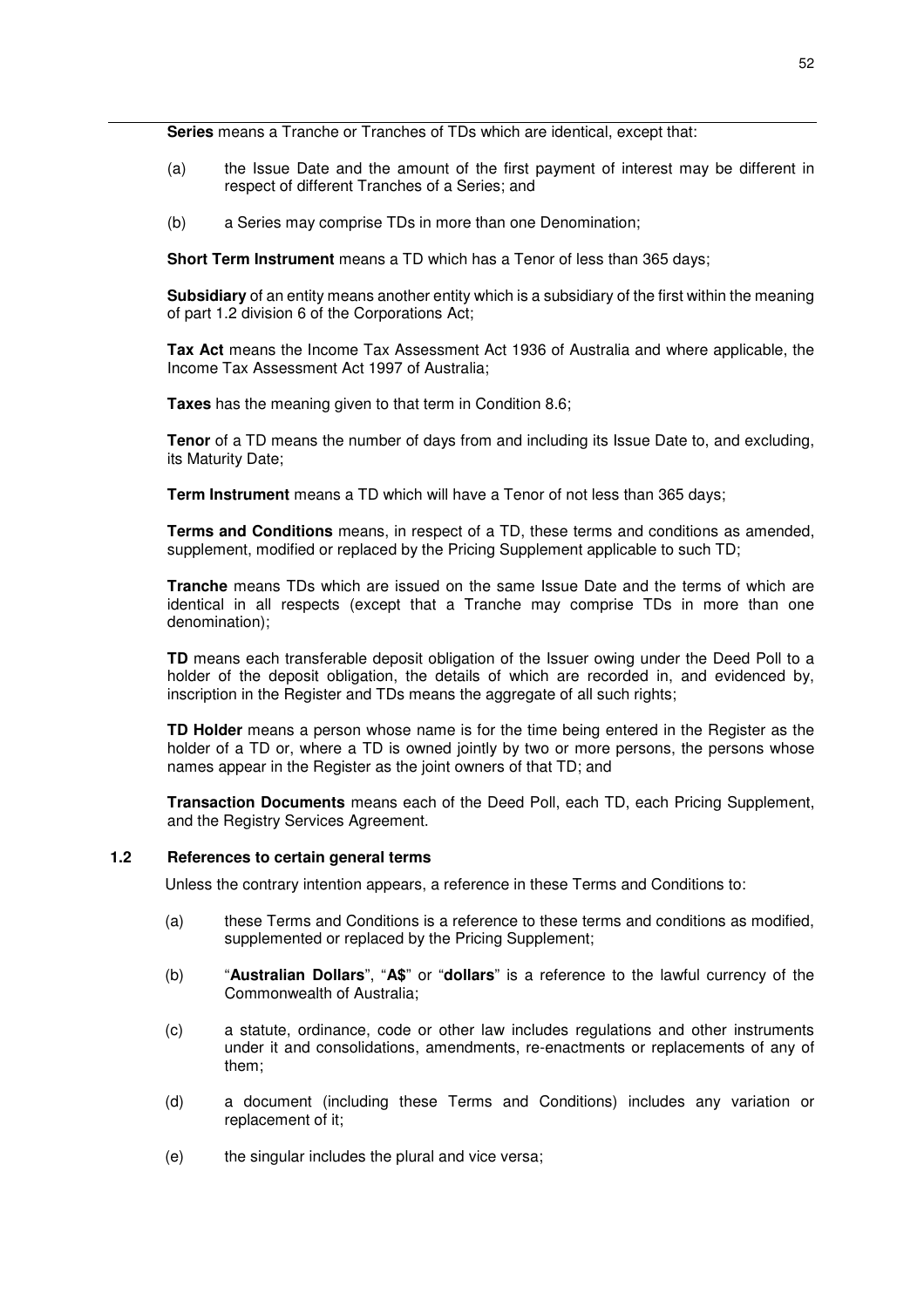- (f) the word "**person***"* includes a firm, body corporate, an unincorporated association or an authority;
- (g) a particular person includes a reference to the person's executors, administrators, successors, substitutes (including, without limitation, persons taking by novation) and assigns;
- (h) a reference to anything (including, without limitation, any amount) is a reference to the whole and each part of it and a reference to a group of persons is a reference to all of them collectively and to each of them individually;
- (h) a reference to an issue or purchase of TDs will be construed as an acceptance of TDs by the Issuer as a deposit obligation of the Issuer to the relevant TD Holder;
- (i) a time of day is a reference to Sydney time;
- (j) an agreement, representation or warranty in favour of two or more persons is for the benefit of them jointly and each of them individually; and
- (k) "**including**", "**for example**" or "**such as**" when introducing an example, do not limit the meaning of the words to which the example relates to that example or examples of a similar kind.

## **1.3 References to particular terms**

Unless the contrary intention appears, in these Terms and Conditions:

- (a) a reference to the Issuer, the Registrar, the Calculation Agent or another Agent is a reference to the person so specified in the Pricing Supplement;
- (b) a reference to a TD Holder is a reference to the holder of TDs of a particular Series;
- (c) if the TDs are Zero Coupon TDs which do not bear interest, references to interest are not applicable; and
- (d) a reference to a particular date is a reference to that date adjusted in accordance with the applicable Business Day Convention.

### **1.4 References to principal and interest**

Unless the contrary intention appears, in these Terms and Conditions:

- (a) any reference to "**principal**" is taken to include the Maturity Redemption Amount, any premium payable in respect of a TD, and any other amount in the nature of principal payable in respect of the TDs under these Terms and Conditions;
- (b) the principal amount of a TD issued at a discount is to be taken as at any time to equal the lesser of:
	- (i) its denomination; and
	- (ii) if specified in the Pricing Supplement, its Amortised Face Amount at that time;
- (c) the principal amount of a TD which is to vary by reference to a schedule or formula (where such determination has been previously made in accordance with these Terms and Conditions) is to be taken as at any time to equal its varied amount;
- (d) the principal amount of a partly paid TD is to be taken to equal its paid up principal amount; and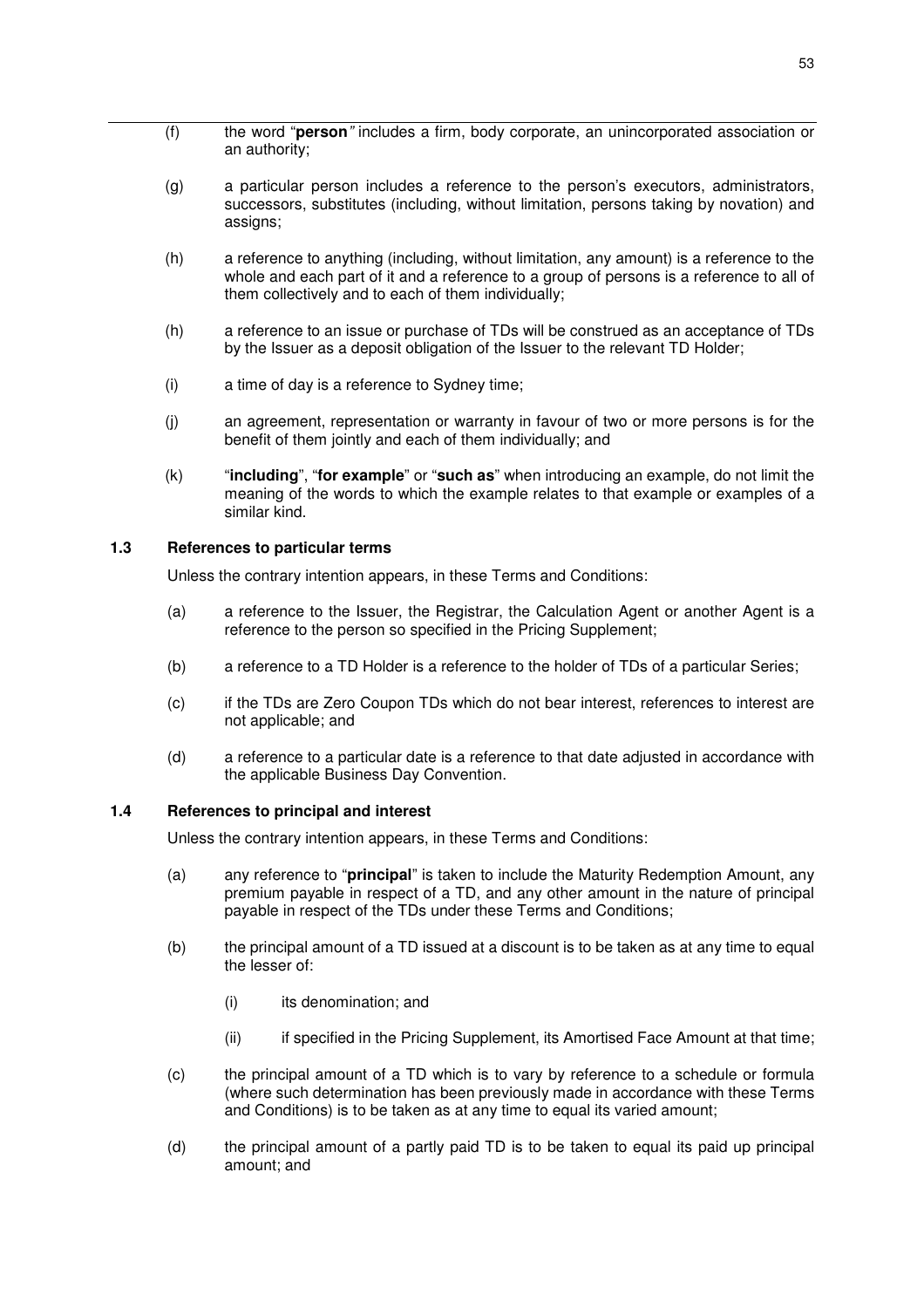(e) any reference to "**interest**" is taken to include any Additional Amounts and any other amount in the nature of interest payable in respect of the TDs under these Terms and Conditions.

### **1.5 Headings**

Headings (including those in brackets at the beginning of paragraphs) are for convenience only and do not affect the interpretation of these Terms and Conditions.

### **1.6 Terms defined in Pricing Supplement**

Terms which are defined in the Pricing Supplement as having a defined meaning have the same meaning when used in these Terms and Conditions but if the Pricing Supplement gives no meaning or specifies that the definition is "Not Applicable", then that definition is not applicable to the TDs.

### **2 Form, denomination and title**

## **2.1 Constitution**

The TDs are registered deposit obligations of the Issuer arising on the acceptance by the Issuer of the principal amount deposited and take the form of entries in the Register. Each entry in the Register constitutes a separate and individual acknowledgment to the relevant TD Holder of the indebtedness of the Issuer to the relevant TD Holder.

## **2.2 Independent obligations**

The obligations of the Issuer in respect of each TD constitute separate and independent obligations which the TD Holder to whom those obligations are owed is entitled to enforce without having to join any other TD Holder or any predecessor in title of a TD Holder.

### **2.3 Currency**

TDs may be denominated in Australian Dollars or an Alternate Currency specified in the Pricing Supplement.

### **2.4 Denomination**

Unless otherwise specified in the Pricing Supplement TDs are issued in the denomination of A\$10,000.

### **2.5 Register conclusive**

Entries in the Register in relation to a TD constitute conclusive evidence that the person so entered is the registered owner of the TD subject to rectification for fraud or error. No TD will be registered in the name of more than 4 persons. A TD registered in the name of more than one person is held by those persons as joint tenants. TDs will be registered by name only without reference to any trusteeship. The person registered in the Register as a TD Holder of a TD will be treated by the Issuer and the Registrar as absolute owner of that TD and neither the Issuer nor the Registrar is, except as ordered by a court or as required by statute, obliged to take notice of any other claim to a TD.

### **2.6 Holder absolutely entitled**

Upon a person acquiring title to any TD by virtue of becoming registered as the owner of that TD, all rights and entitlements arising by virtue of the Deed Poll in respect of that TD vest absolutely in the registered owner of the TD, such that no person who has previously been registered as the owner of the TD has or is entitled to assert against the Issuer or the Registrar or the registered owner of the TD for the time being and from time to time any rights, benefits or entitlements in respect of the TD.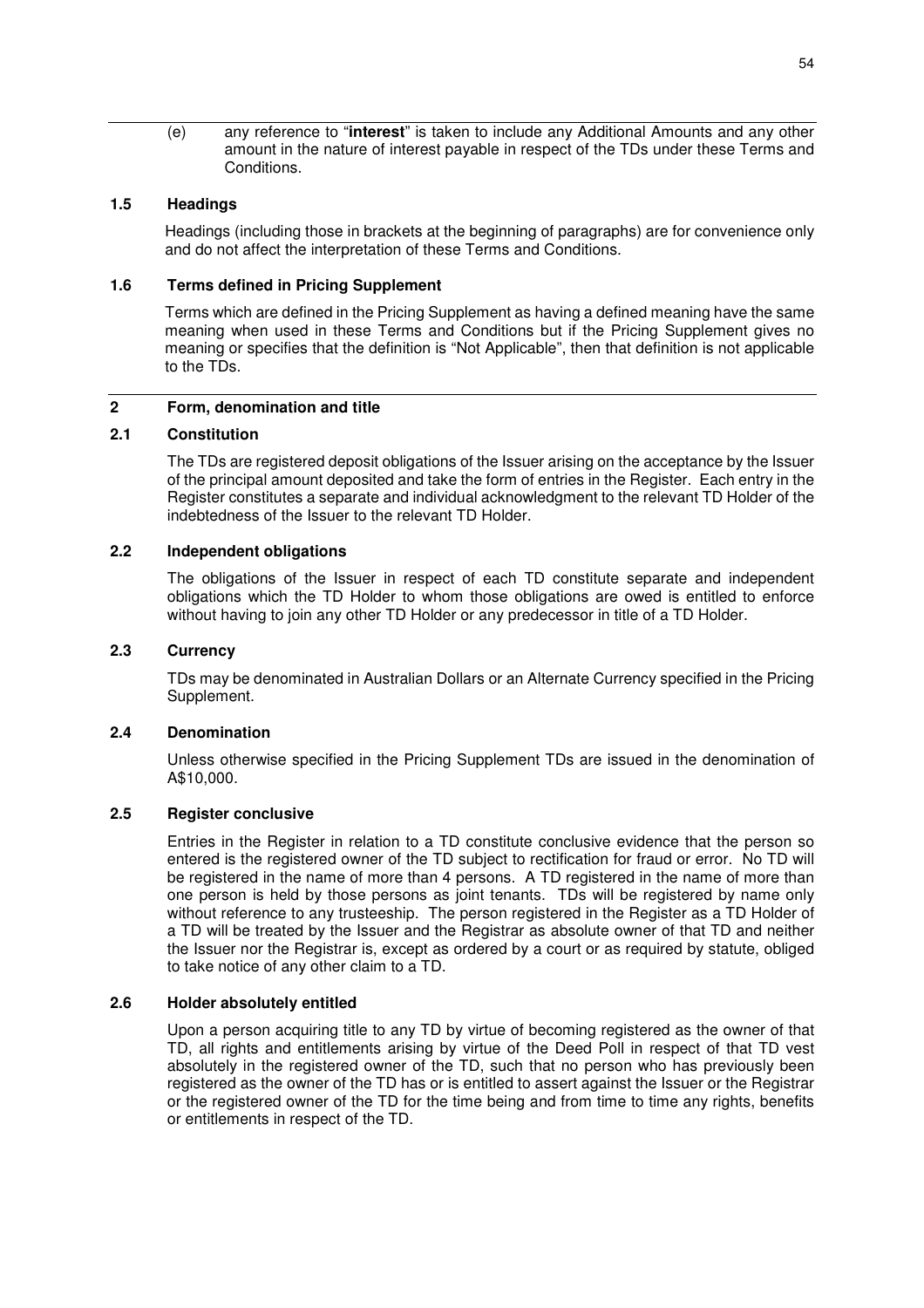## **2.7 Location of Register**

The Register will be established and maintained in New South Wales unless otherwise agreed with the Registrar.

### **2.8 Certificates**

The TDs are issued in registered form. No certificate or other evidence of title will be issued by or on behalf of the Issuer to evidence title to a TD unless the Issuer determines that certificates should be made available or it is required to do so pursuant to any applicable law or regulation.

## **2.9 Acknowledgment**

Where the Austraclear System is recorded in the Register as the TD Holder, each person in whose account that TD is recorded is deemed to acknowledge in favour of the Registrar and Austraclear that:

- (a) the Registrar's decision to act as the Registrar of the TD does not constitute a recommendation or endorsement by the Registrar or Austraclear in relation to the TD but only indicates that such TD is considered by the Registrar to be compatible with the performance by it of its obligations as Registrar under its agreement with the Issuer to act as Registrar of the TD; and
- (b) the TD Holder does not rely on any fact, matter or circumstance contrary to Condition 2.9(a).

### **3 Transfers**

### **3.1 Limit on transfer**

- (a) TDs may only be transferred in whole.
- (b) Unless otherwise specified in the Pricing Supplement, TDs may only be transferred within Australia if:
	- (i) the consideration payable at the time of transfer is a minimum amount of A\$500,000 (or Australian Dollar Equivalent) (disregarding any moneys lent by the transferor or its associates to the transferee) or the offer or invitation giving rise to the transfer otherwise does not require disclosure to be made to investors under Parts 6D.2 or 7.9 of the Corporations Act;
	- (ii) the transfer is not to a "retail client" for the purposes of section 761G of the Corporations Act; and
	- (iii) the transfer is in compliance with the laws of the jurisdiction in which the transfer takes place.

### **3.2 Transfer procedures**

Unless TDs are lodged in the Austraclear System, application for the transfer of TDs must be made by the lodgement of a transfer form with the Registrar. Transfer forms are available from the Registrar. Each transfer form must be duly completed, signed by both the transferor and the transferee, and be accompanied by such evidence (if any) as the Registrar may require to prove the title of the transferor or the transferor's right to transfer the TD.

TDs entered in the Austraclear System will be transferable only in accordance with the Austraclear Regulations.

## **3.3 Registration of transfer**

The transferor of a TD is deemed to remain the holder of that TD until the name of the transferee is entered in the Register in respect of that TD. Transfers will not be registered during the period between 5.00 pm (Sydney time) on the relevant Record Date and the corresponding date for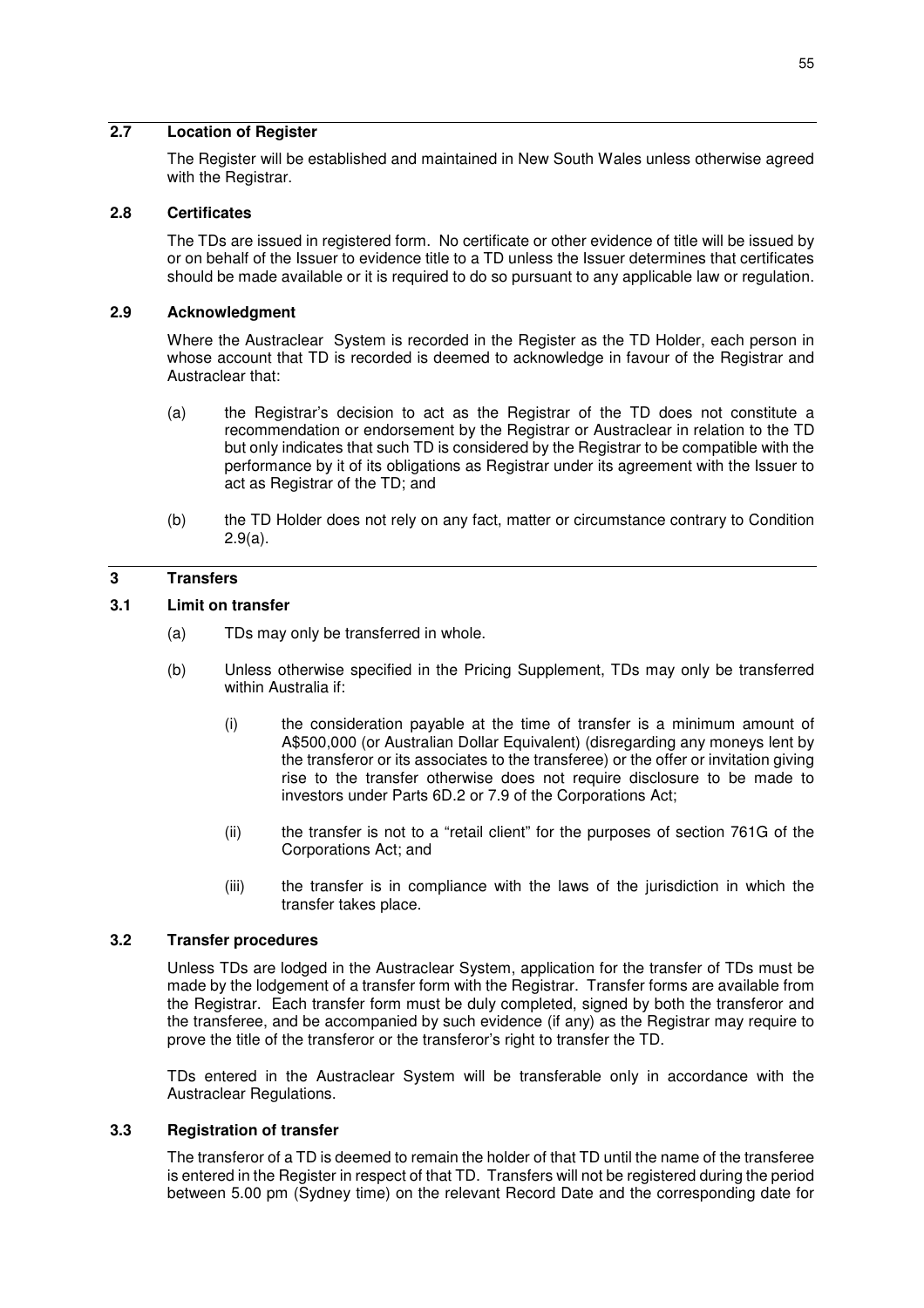payment of principal or interest or later than 5.00 pm (Sydney time) on the Record Date prior to the Maturity Date of the TD.

#### **3.4 No charge on transfer**

Transfers will be registered without charge provided taxes, duties or other governmental charges (if any) imposed in relation to the transfer have been paid.

### **3.5 Estates**

A person becoming entitled to a TD as a consequence of the death or bankruptcy of a TD Holder or of a vesting order or a person administering the estate of a TD Holder may, upon producing such evidence as to that entitlement or status as the Registrar considers sufficient, transfer the TD or, if so entitled, become registered as the holder of the TD.

## **3.6 Unincorporated associations**

A transfer to an unincorporated association is not permitted.

#### **3.7 Transfer of unidentified TDs**

Where the transferor executes a transfer of less than all TDs of the relevant Tranche or Series registered in its name, and the specific TDs to be transferred are not identified, the Registrar may (subject to the limit on minimum holdings) register the transfer in respect of such of the TDs of the relevant Tranche or Series registered in the name of the transferor as the Registrar thinks fit, provided the aggregate principal amount of the TDs registered as having been transferred equals the aggregate principal amount of the TDs expressed to be transferred in the transfer.

### **3.8 Australian Securities Exchange**

TDs which are listed on the Australian Securities Exchange will not be transferred through or registered on, the Clearing House Electronic Subregister System operated by the Australian Securities Exchange and are not "Approved Financial Products" (as defined for the purposes of that system).

### **4 Status**

#### **4.1 Status**

The TDs:

- (a) constitute direct, unsubordinated and unsecured deposit liabilities of the Issuer (within the meaning of section 13A(3) of the Banking Act, 1959 (Commonwealth) ranking *pari passu* amongst themselves and with all other deposit liabilities of the Issuer; and
- (b) rank at least *pari passu* with all other unsecured and unsubordinated obligations of the Issuer except liabilities mandatorily preferred by law.

*The Issuer is an "authorised deposit-taking institution" ("ADI") as that term is defined under the Banking Act 1959 of Australia ("Banking Act").*

*Section 13A(3) of the Banking Act provides that the assets of an ADI in Australia would, in the event of the ADI becoming unable to meet its obligations or suspending payment, be available to meet certain liabilities in priority to all other liabilities of that ADI. The liabilities which have priority, by virtue of section 13A(3) of the Banking Act, to the claims of holders in respect of the TDs will be substantial, as such liabilities include (but are not limited to) liabilities owed to Australian Prudential Regulation Authority ("APRA") in respect of any payments by APRA to holders of protected accounts held with that ADI under the Banking Act, the costs of APRA in certain circumstances, liabilities in Australia owed to holders of protected accounts, debts due to the Reserve Bank of Australia ("RBA") and liabilities under certified industry support contracts. A "protected account" is an account or covered financial product that is kept by an*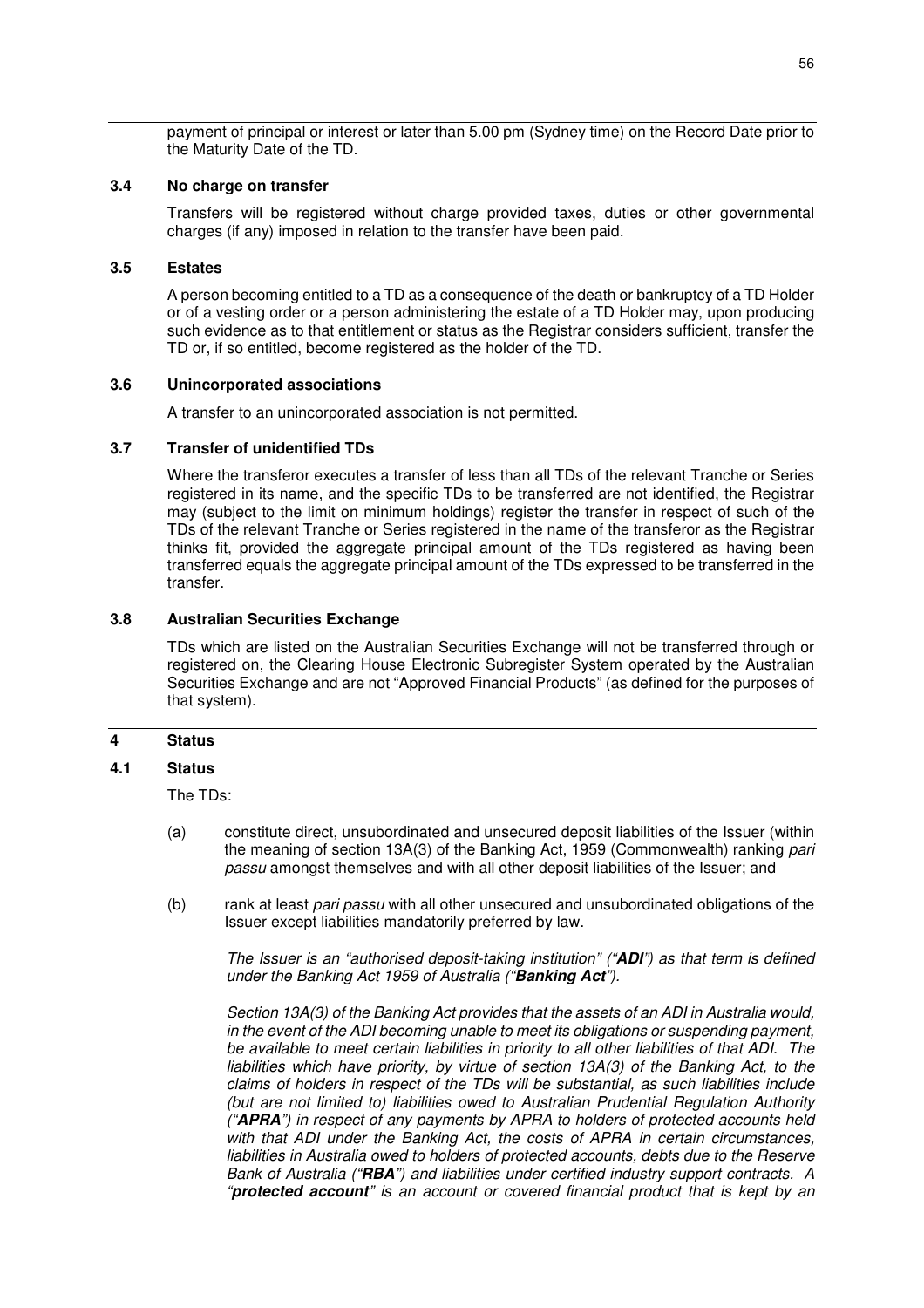*account-holder (whether alone or jointly with one or more other account-holders) with an ADI and either:* 

- *(i) is an account, or covered financial product, that is kept under an agreement between the account-holder and the ADI requiring the ADI to pay the accountholder, on demand by the account-holder or at an agreed time by them, the net credit balance of the account or covered financial product at the time of the demand or the agreed time (as appropriate); or*
- *(ii) an account prescribed by regulations for the purposes of section 5(4)(a) of the Banking Act.*

*For the purposes of section 13(A) of the Banking Act, the assets of the ADI do not include any interest in an asset (or part of an asset) in a cover pool (as defined in the Banking Act) that may have been established for the issuance of any covered bonds.* 

*Under Section 16(2) of the Banking Act, certain other debts due to APRA shall in a winding-up of an ADI have, subject to section 13A(3) of the Banking Act, priority over all other unsecured debts of the ADI. Further, under section 86 of the Reserve Bank Act 1959 of Australia ("Reserve Bank Act"), debts due by an ADI to the RBA shall, in a winding-up of that ADI, have, subject to sections 13A(3) of the Banking Act, priority over all other debts of that ADI.*

*The TDs do not constitute protected accounts of the Issuer in Australia under such statutory provisions.* 

## **5 Interest**

## **5.1 General**

TDs may be either interest-bearing or non-interest-bearing, as specified in the relevant Pricing Supplement. Interest-bearing TDs may bear interest at either a fixed rate or a floating rate. In relation to any Tranche of TDs, the relevant Pricing Supplement may specify actual amounts of interest payable ("**Interest Amounts**") rather than, or in addition to, a rate or rates at which interest accrues.

The Pricing Supplement in relation to each Tranche of interest-bearing TDs will specify which of Conditions 5.2, 5.3 and 5.4 will be applicable to the TDs. Condition 5.5 will be applicable to each Tranche of interest-bearing TDs save to the extent of any inconsistency with the relevant Pricing Supplement.

## **5.2 Interest - fixed rate**

Each TD in relation to which this Condition 5.2 is specified in the relevant Pricing Supplement as being applicable ("**Fixed Rate TDs**") will bear interest on its Outstanding Principal Amount at the fixed coupon rate or the fixed rate or rates per annum specified in the relevant Pricing Supplement from the Issue Date of the TDs. Interest will be payable in arrear on the Interest Payment Dates specified in the relevant Pricing Supplement.

Interest which is required to be calculated for a period of other than a full year will be calculated on such basis as is specified as the Day Count Fraction in the relevant Pricing Supplement.

The first payment of interest will be made on the Interest Payment Date next following the Interest Commencement Date and, if the first anniversary of the Interest Commencement Date is not an Interest Payment Date, will amount to the Initial Broken Amount (as defined in the Pricing Supplement).

If the Maturity Date is not an Interest Payment Date, interest from (and including) the preceding Interest Payment Date (or the Interest Commencement Date, as the case may be) to (but excluding) the Maturity Date will amount to the Final Broken Amount (as defined in the Pricing Supplement).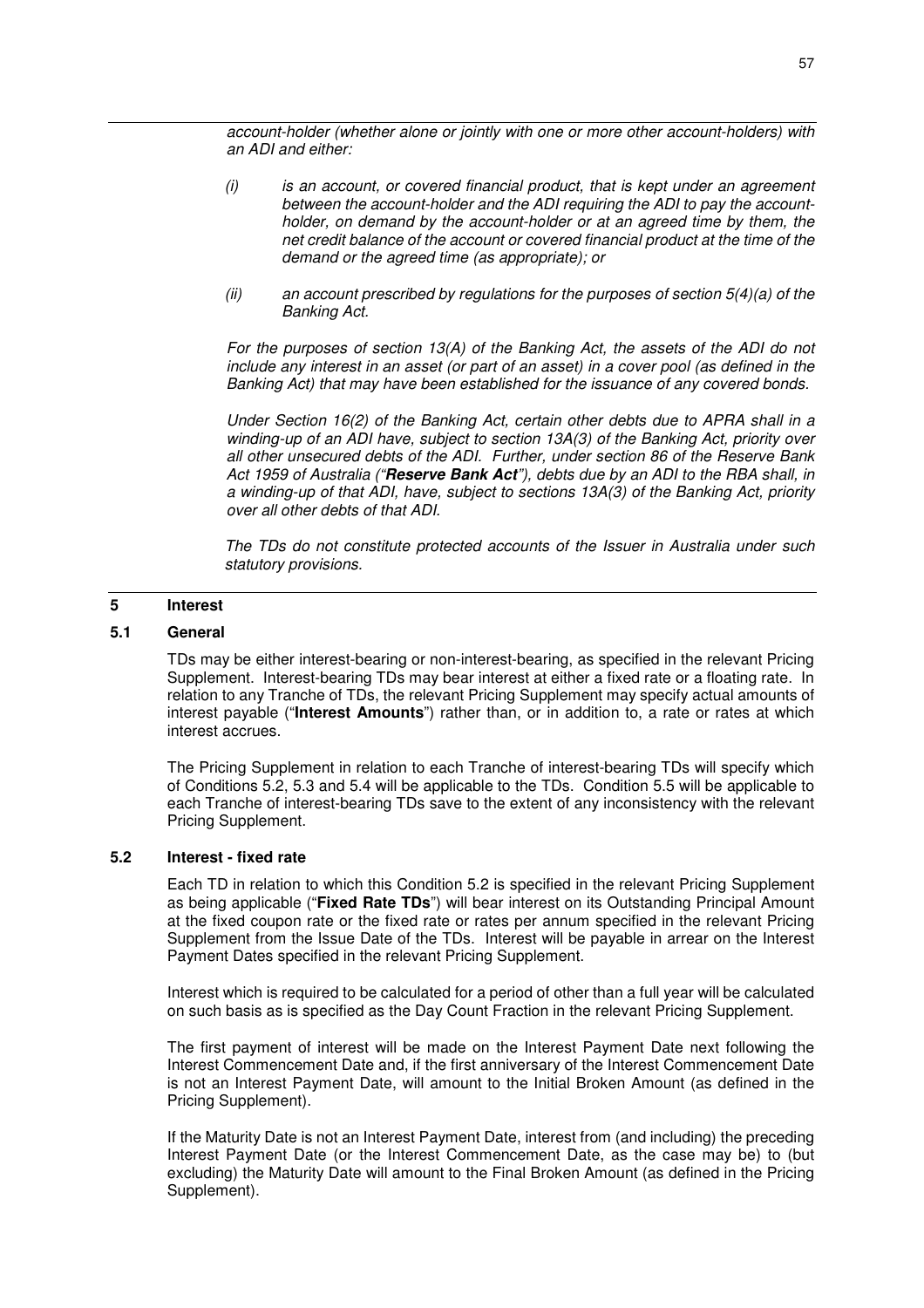## **5.3 Interest - floating rate**

#### (a) *Accrual of interest*

TDs in relation to which this Condition 5.3 is specified in the relevant Pricing Supplement as being applicable ("**Floating Rate TDs**") will bear interest in respect of each Interest Period at the rate or rates per annum determined in accordance with this Condition 5.3.

Each Floating Rate TD will bear interest on its Outstanding Principal Amount at the Interest Rate (as defined below) from the Interest Commencement Date. Interest will be payable in arrear on each Interest Payment Date. If any Interest Payment Date in respect of a Floating Rate TD would otherwise fall on a day which is not a Business Day, such Interest Payment Date shall be determined in accordance with the Business Day Convention specified in the Pricing Supplement.

### (b) *Interest Rate*

The Interest Rate payable in respect of Floating Rate TDs shall be determined by the Calculation Agent as specified in the relevant Pricing Supplement.

#### (c) *Calculation of interest amount payable*

The Calculation Agent will, as soon as practicable on or after determining the Interest Rate in relation to each Interest Period, calculate the amount of interest payable for the relevant Interest Period in respect of the Outstanding Principal Amount of each TD. The amount of interest payable will be calculated by multiplying the product of the Interest Rate for such Interest Period and the Outstanding Principal Amount by the applicable Day Count Fraction and rounding the resultant figure to the nearest cent (with halves being rounded upwards).

### **5.4 Interest - other rates**

TDs in relation to which this Condition 5.4 is specified in the relevant Pricing Supplement as being applicable will bear interest at the rate or rates calculated on the basis specified in, and be payable in the amounts and in the manner determined in accordance with, the relevant Pricing Supplement.

### **5.5 Interest - supplemental provisions**

### (a) *Interest Payment Dates*

Interest on each TD will be payable in arrear at such intervals and on such Interest Payment Dates as are specified in the relevant Pricing Supplement and on the Maturity Date.

#### (b) *Notification of Interest Rate, interest payable and other items*

The Calculation Agent will cause each Interest Rate, the amount of interest payable and each other amount, item or date, as the case may be, determined or calculated by it to be notified to the Issuer, the Registrar and to be notified to TD Holders in accordance with Condition 11 as soon as practicable after such determination or calculation but in any event not later than the fourth Business Day thereafter. The Calculation Agent will be entitled to amend any such amount, item or date (or to make appropriate alternative arrangements by way of adjustment) without prior notice in the event of the extension or abbreviation of any relevant Interest Period or calculation period and such amendment will be notified in accordance with the previous sentence.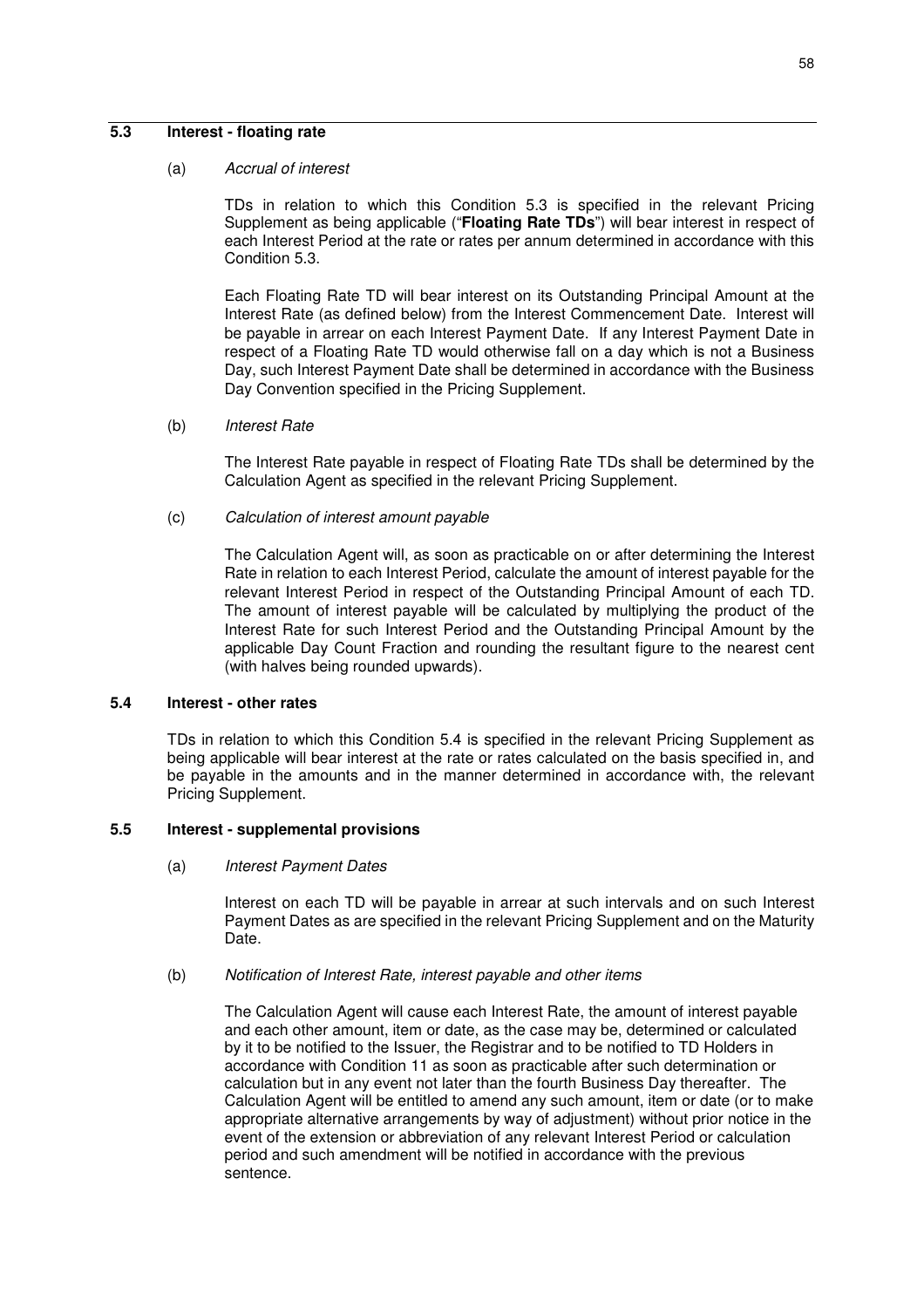### (c) *Determination final*

The determination by the Calculation Agent of all amounts, rates and dates falling to be determined by it pursuant to these Conditions (including, without limitation, the Interest Rate for any Interest Period and the amount of interest payable for any Interest Period in respect of any TD) is, in the absence of manifest error, final and binding on the Issuer, each TD Holder, the Registrar, and the Calculation Agent.

(d) *Accrual of interest*

Interest accrues on the Outstanding Principal Amount of each TD or as otherwise indicated in the relevant Pricing Supplement. Interest ceases to accrue as from the due date for redemption of a TD unless the relevant payment is not made in which case interest will continue to accrue thereon (as well after as before any demand or judgement) at the rate then applicable to the Outstanding Principal Amount of the TD or such other default rate (if any) as may be specified in the relevant Pricing Supplement until the date on which the relevant payment is made or, if earlier, the seventh day after the date on which the Registrar receives the funds required to make such payment (provided that notice of such circumstance is given to the TD Holders in accordance with Condition 11) except to the extent that there is failure in the subsequent payment thereof to the relevant TD Holders.

### **5.6 Zero Coupon TDs**

If the amount due and payable in respect of a non-interest bearing TD ("**Zero Coupon TD**") on the redemption date is not paid when due, the Interest Rate for any such overdue principal is a rate per annum (expressed as a percentage) equal to the Amortisation Yield specified in the relevant Pricing Supplement.

### **5.7 Calculations and adjustments**

The amount of interest payable in respect of any TD for any period of less than one year is calculated by multiplying the product of the Interest Rate and the Outstanding Principal Amount by the Day Count Fraction, save that if the Pricing Supplement specifies an amount in respect of such period, the amount of interest payable in respect of such TD for such period is equal to such specified amount. Where any Interest Period comprises two or more Interest Accrual Periods, the amount of interest payable in respect of such Interest Period is the sum of the amounts of interest payable in respect of each of those Interest Accrual Periods.

If any Maximum Interest Rate or Minimum Interest Rate is specified in the Pricing Supplement, then the Interest Rate will not in any event exceed the maximum or be less than the minimum so specified.

For the purposes of any calculations referred to in these terms and conditions and unless otherwise specified in these terms and conditions or the Pricing Supplement:

- (a) all percentages resulting from such calculations will be rounded, if necessary, to the nearest fifth decimal place (with 0.000005% being rounded to 0.00001%); and
- (b) all Australian dollar amounts used in or resulting from such calculations will be rounded to the nearest cent (with one half cent being rounded up).

### **5.8 Calculation Agent**

As soon as practicable after the relevant time on such date as these terms and conditions or the Pricing Supplement may require:

(a) any Amortised Face Amount, Early Termination Amount, Maturity Redemption Amount or any other amount to be calculated; or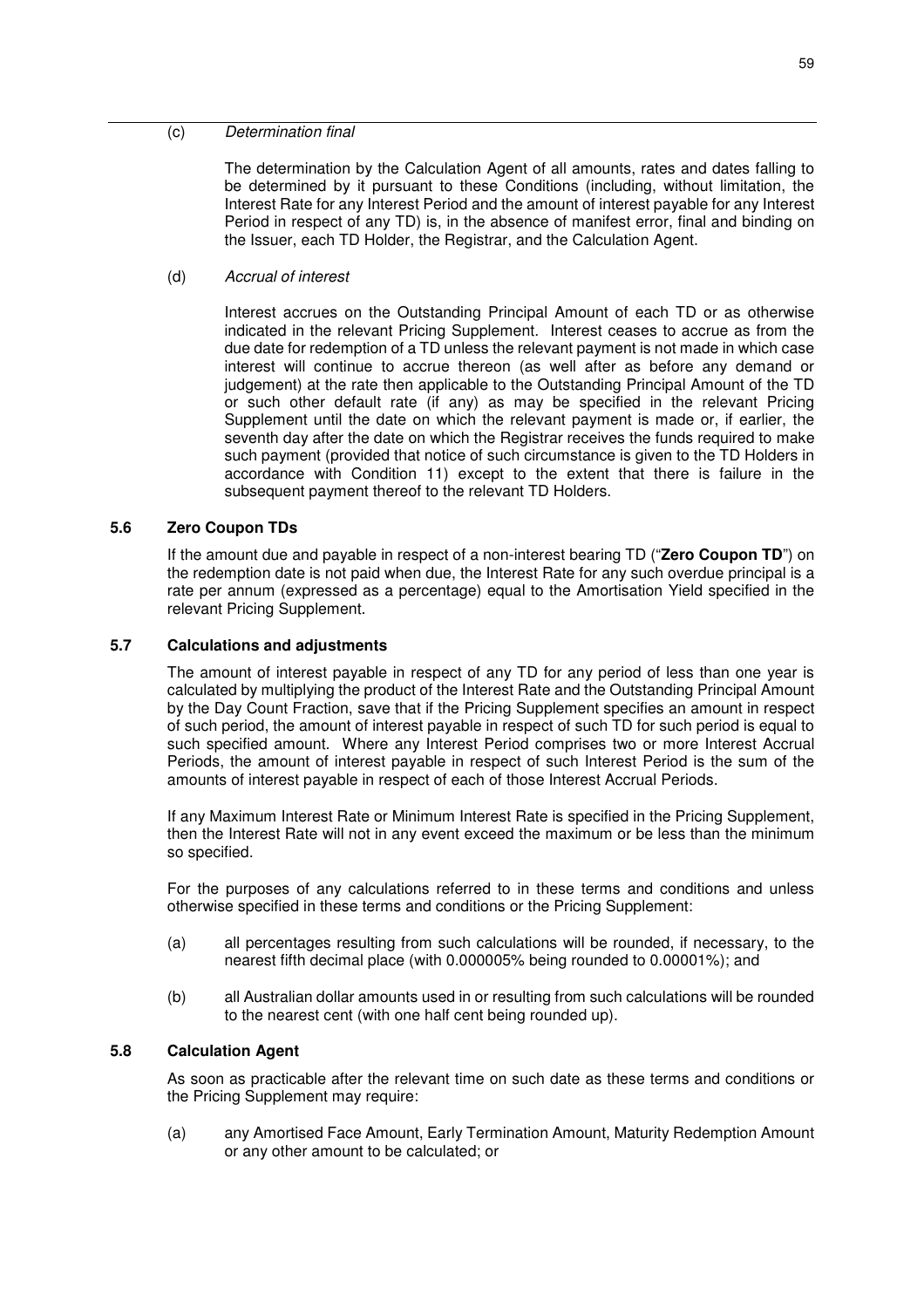(b) any quote to be obtained or any determination or calculation to be made by the Calculation Agent,

the Calculation Agent will be required to:

- (c) determine the Interest Rate in respect of each Series of the TDs for the relevant Interest Accrual Period, Interest Period or Interest Payment Date;
- (d) calculate the Amortised Face Amount, Early Termination Amount, Maturity Redemption Amount or other amount; or
- (e) obtain such quote or make such determination or calculation,

and cause the Interest Rate for each Interest Accrual Period, Interest Period or Interest Payment Date and, if required to be calculated, any Amortised Face Amount, Early Termination Amount, Maturity Redemption Amount or other amount, to be notified to the Registrar and the Issuer as soon as possible after their determination but in no event later than 5.00pm on the Business Day on which such calculation is made.

The Calculation Agent must obtain relevant quotes from appropriate banks or reference agents or obtain information from such other sources as are specified in these terms and conditions or the Pricing Supplement or, failing which, as the Calculation Agent deems appropriate.

The calculations and determinations made by the Calculation Agent shall, in the absence of manifest error, be final and binding on the parties.

## **6 Redemption and purchase**

### **6.1 Redemption on maturity**

Unless previously redeemed, or purchased and cancelled or unless such TD is stated in the Pricing Supplement as having no fixed maturity date, each TD shall be redeemed on maturity at its Maturity Redemption Amount.

#### **6.2 Purchase of TDs**

The Issuer or any of its Subsidiaries may at any time purchase TDs in the open market or otherwise and at any price. All unmatured TDs purchased in accordance with this condition may be held, resold or cancelled at the discretion of the Issuer, subject to compliance with all legal and regulatory requirements.

#### **6.3 Redemption for taxation reasons**

If, in respect of the TDs of any Series, the Issuer, on the occasion of the next payment due in respect of the TDs, would be required to make payment of any Additional Amounts (as defined in Condition 8.6), then the Issuer may give not more than 30 nor less than 15 days' notice to the Registrar and the TD Holders in accordance with Condition 11, and upon expiry of such notice shall redeem all (but not some only) of the TDs at their early redemption amount applicable for tax redemptions ("**Early Redemption Amount (Tax)**") (which is their Outstanding Principal Amount or such other Early Redemption Amount (Tax) as is specified in the Pricing Supplement) together with (unless otherwise specified in the Pricing Supplement) accrued interest (if any) thereon.

Prior to publication of any such notice of redemption, the Issuer shall deliver to the Registrar a certificate signed by an authorised person of the Issuer showing that the conditions precedent to the right of the Issuer so to redeem have occurred and an opinion of legal advisers of recognised standing to the Issuer in its jurisdiction of incorporation to the effect that the Issuer would be required to pay Additional Amounts referred to in Condition 8.6 on the occasion of the next payment due in respect of the TDs of that Series.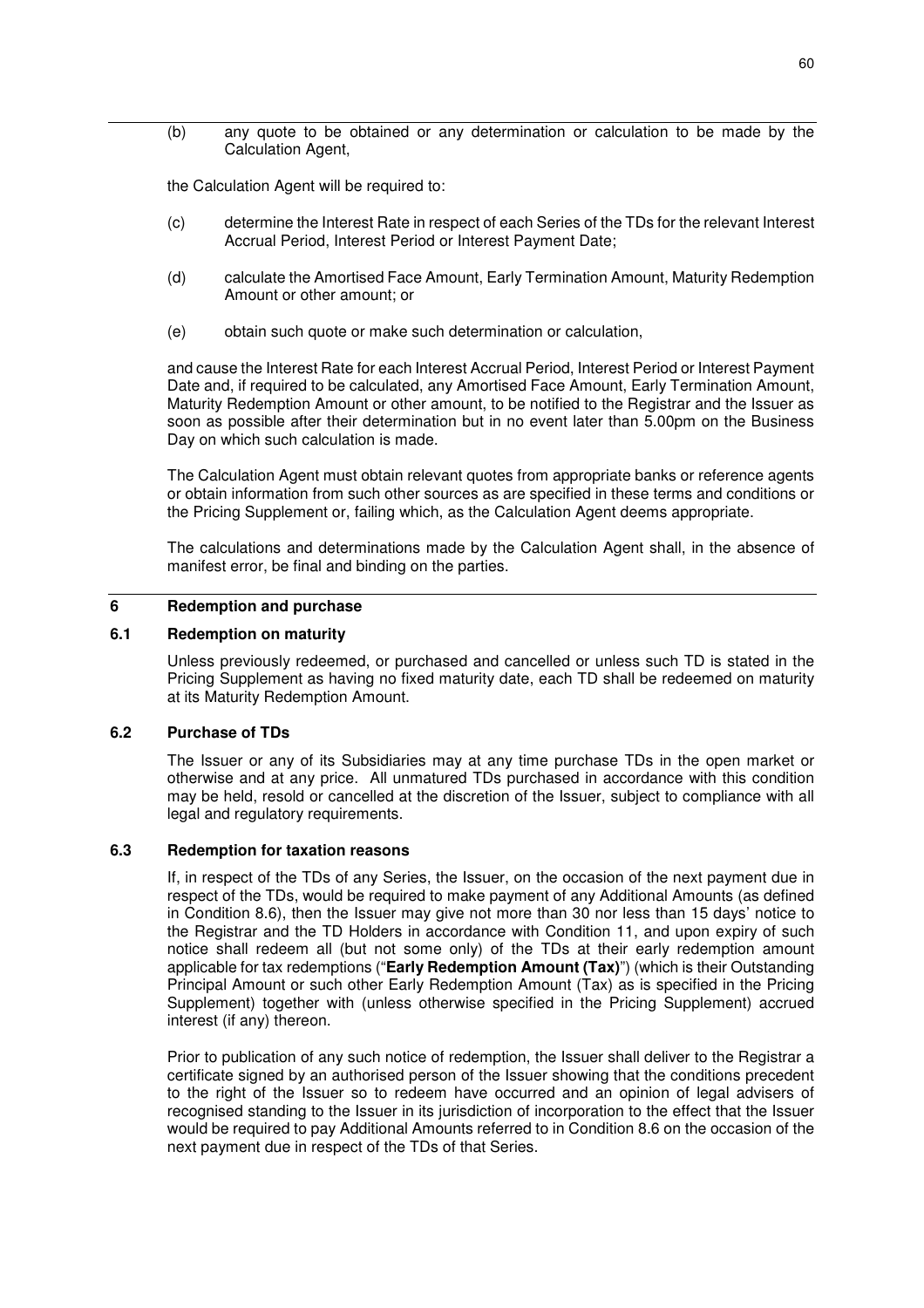## **6.4 Early redemption at the option of the Issuer**

If this Condition 6.4 is specified in the relevant Pricing Supplement as being applicable then the Issuer, having given at least the minimum period (if any) (but not more than the maximum period (if any)) of notice specified in the relevant Pricing Supplement to TD Holders in accordance with Condition 11 (which notice must comply with the following paragraph and shall be irrevocable) and subject to satisfaction of any relevant conditions specified in the relevant Pricing Supplement, may redeem all (but not, unless and to the extent that the relevant Pricing Supplement specifies otherwise, some only) of the TDs on any Business Day (being, in the case of interest-bearing TDs (unless otherwise specified in the relevant Pricing Supplement), an Interest Payment Date) at their early redemption amount applicable for calls by the Issuer ("**Early Redemption Amount (Call)**") (which is their Outstanding Principal Amount or such other Early Redemption Amount (Call) as is specified in, or determined in accordance with, the relevant Pricing Supplement) together with (unless otherwise specified in the Pricing Supplement) accrued interest (if any) thereon.

The notice referred to in the preceding paragraph shall specify:

- (a) the Series of TDs subject to redemption;
- (b) subject to the Pricing Supplement specifying that a partial redemption is permissible, whether such Series is to be redeemed in whole or in part only and, if in part only, the aggregate principal amount of the TDs of the relevant Series which are to be redeemed;
- (c) the due date for redemption;
- (d) the Early Redemption Amount (Call) at which such TDs are to be redeemed; and
- (e) whether or not accrued interest is to be paid upon redemption and, if so, the amount thereof or the basis or method of calculation thereof, all as provided in the relevant Pricing Supplement.

In the case of a partial redemption of TDs, the TDs to be redeemed will be selected by the Registrar, and notice of the TDs selected for redemption will be given in accordance with Condition 11 not less than 15 days prior to the date fixed for redemption.

Any notice given under this Condition 6.4 is irrevocable and obliges the Issuer to redeem the TDs at the time and in the manner specified in the notice.

## **6.5 Redemption at the option of TD Holders**

If this Condition 6.5 is specified in the relevant Pricing Supplement as being applicable then, at the option of the TD Holder and provided that any conditions to the exercise of such option as are specified in the relevant Pricing Supplement have been satisfied, the Issuer will redeem the TD on any day (being, in the case of an interest-bearing TD (unless otherwise specified in the relevant Pricing Supplement) an Interest Payment Date) at its early redemption amount applicable for puts ("**Early Redemption Amount (Put)**") (which is its Outstanding Principal Amount or such other Early Redemption Amount (Put) as is specified in, or determined in accordance with, the relevant Pricing Supplement) together with (unless otherwise specified in the Pricing Supplement) accrued interest (if any) thereon.

To exercise such option, the TD Holder must complete, sign and deliver to the specified office of the Registrar not less than 45 days before the redemption date (or such other period as may be specified in the relevant Pricing Supplement), a redemption notice (in the form obtainable from the Registrar) together with the relevant extract for the TDs.

## **6.6 Zero Coupon TDs**

In the case of a Zero Coupon TD (unless otherwise specified in the Pricing Supplement), the Early Termination Amount is the Amortised Face Amount or such other amount specified in the Pricing Supplement.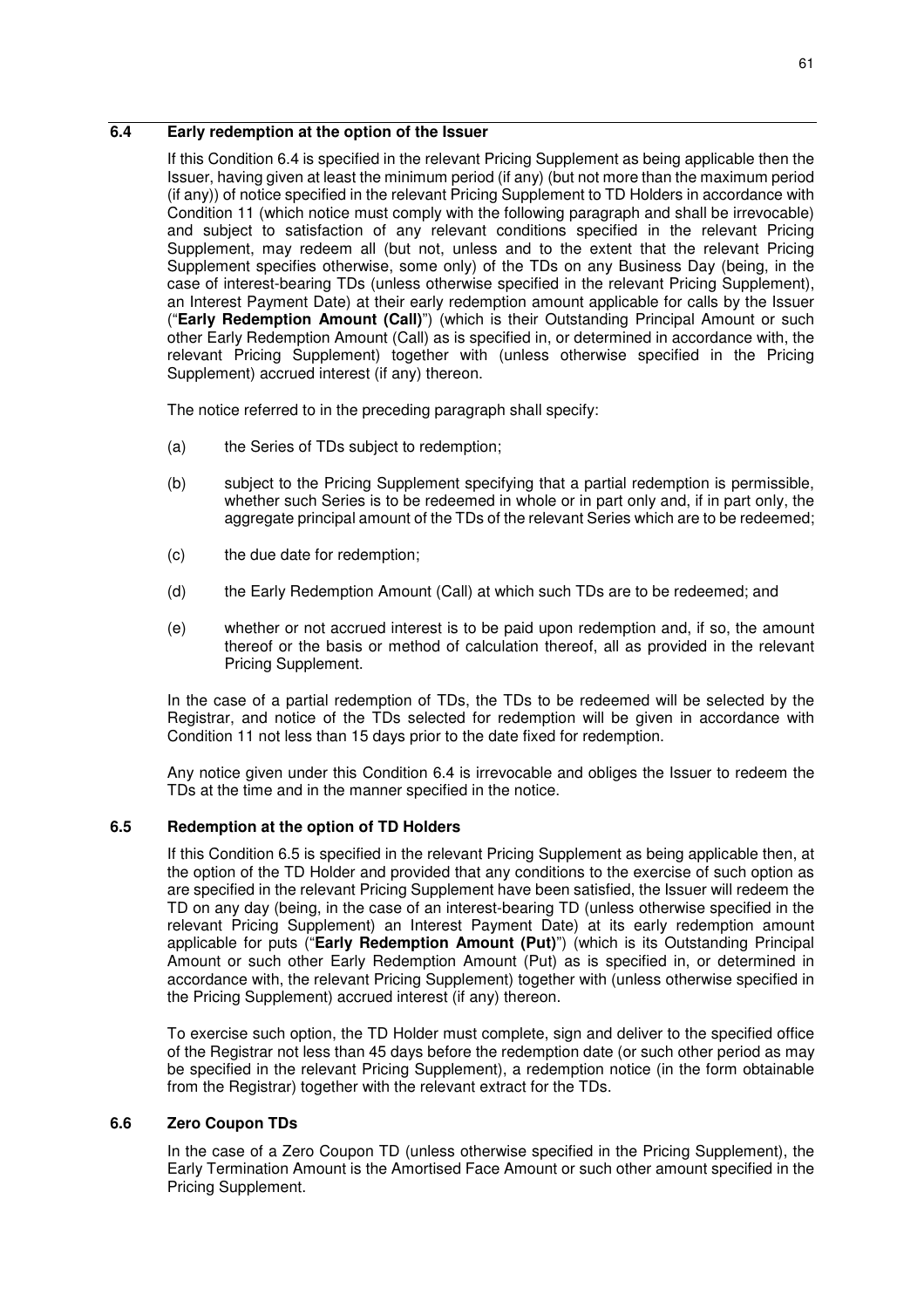## **7 Events of Default**

## **7.1 Events of Default**

An Event of Default occurs in relation to the TDs of any Series if:

- (a) if the Issuer fails to pay any principal or any interest in respect of the TDs within five Business Days of the relevant due date;
- (b) if the Issuer is in default in the performance, or is otherwise in breach, of any covenant or undertaking or other agreement of the Issuer in respect of the TDs (other than any obligation for the payment of any amount due in respect of any of the TDs) and such default or breach continues for a period of 14 days after notice thereof has been given to the Issuer;
- (c) if it is or will become unlawful for the Issuer to perform or comply with any one or more of its obligations under the TDs;
- (d) if the Issuer:
	- (i) becomes insolvent, is unable to pay its debts as they fall due or fails to comply with a statutory demand (which is still in effect) under Section 459F of the Corporations Act; or
	- (ii) stops or suspends or threats to stop or suspend payment of all or a material part of its debts or appoints an administrator under Section 436A of the Corporations Act; or
	- (iii) begins negotiations or takes any proceeding or other step with a view to readjustment, rescheduling or deferral of all its indebtedness (or any part of its indebtedness which it will or might otherwise be unable to pay when due) or proposes or makes a general assignment or an arrangement or composition with or for the benefit of its creditors, or a moratorium is agreed or declared in respect of or affecting indebtedness of the Issuer,

 except in any case referred to in (iii) above for the purposes of a solvent reconstruction or amalgamation the terms of which have previously been approved by an Extraordinary Resolution of the TD Holders;

- (e) if an order is made or an effective resolution is passed for the winding-up of the Issuer, except in any such case for the purposes of a solvent reconstruction of amalgamation the terms of which have previously been approved by an Extraordinary Resolution of the TD Holders;
- (f) an administrator is appointed to the Issuer by a provisional liquidator of the Issuer under Section 436B of the Corporations Act;
- (g) if a distress, attachment, execution or other legal process is levied, enforced or sued out against or on the Issuer or against all or a material part of the assets of the Issuer and is not stayed, satisfied or discharged within 21 days;
- (h) if any present or future Security Interest on or over the assets of the Issuer becomes enforceable and any step (including the taking of possession or the appointment of a receiver, manager or similar officer which is not vacated or discharged within 14 days) is taken to enforce that Security Interest be reason of a default or event of default (howsoever described) having occurred; or
- (i) if any event occurs which, under the law of any relevant jurisdiction, has an analogous or equivalent effect to any of the events mentioned in this Condition,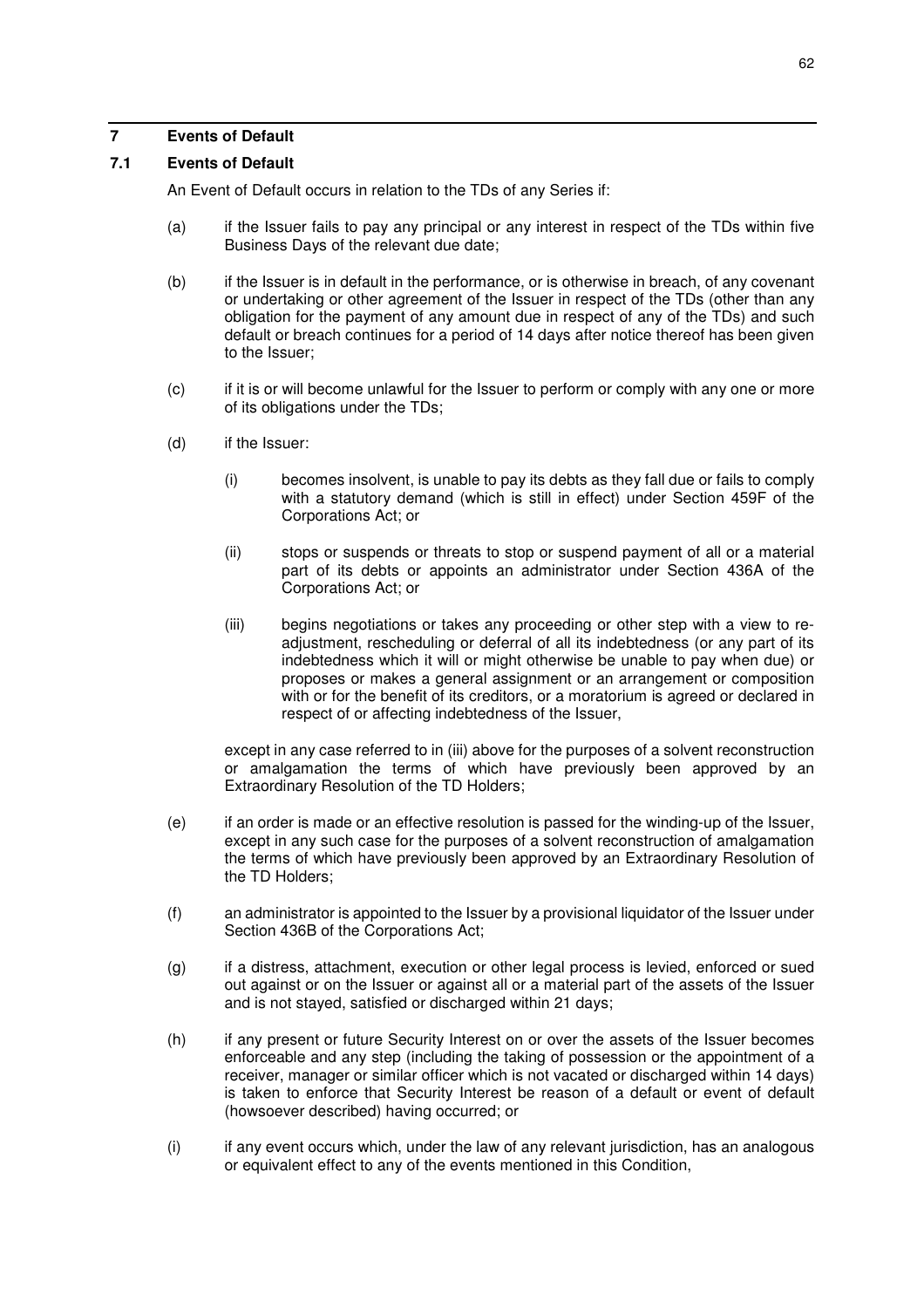then any TD Holder may, by written notice to the Issuer, effective upon the date of receipt thereof by the Issuer, declare the TD held by the holder to be forthwith due and repayable whereupon the same shall become forthwith due and payable at the Early Termination Amount, together with accrued interest (if any) to the date of repayment, without presentment, demand, protest or other notice of any kind.

No Event of Default in respect of the TDs shall occur solely on account of any failure by the Issuer to perform or observe any of its obligations in relation to, the agreement or declaration of any moratorium with respect to, the suspension of any payments on or the taking of any proceeding in respect of, any share, note or other security or instrument constituting Tier 1 Capital or Tier 2 Capital (as defined by APRA from time to time).

### **7.2 Consequences of an Event of Default**

Subject to Condition 7.3, if any Event of Default occurs in relation to the TDs of any Series or any of them, then a TD Holder in that Series may by written notice to the Issuer (with a copy to the Registrar) declare the Early Termination Amount (together with all accrued interest (if any)) applicable to each TD held by the TD Holder to be due and payable immediately or on such other date specified in the notice.

#### **7.3 Rectification**

A TD Holder's right to declare TDs due terminates if the situation giving cause to it has been cured before such right is exercised.

#### **7.4 Notification**

If an Event of Default occurs, the Issuer must promptly after becoming aware of it notify the Registrar of the occurrence of the Event of Default (specifying details of it) and procure that the Registrar promptly notifies TD Holders of the occurrence of the Event of Default by registered post to the address of the TD Holder recorded in the Register.

#### **7.5 Events of Default not applicable to Short Term Instruments**

This Condition 7 is not applicable to a TD which is a Short Term Instrument.

### **8 Payments**

#### **8.1 Record Date**

Payments to TD Holders will be made according to the particulars recorded in the Register at 5.00 pm (Sydney time) on the relevant Record Date.

### **8.2 Joint holders**

When a TD is held jointly, payment will be made to the holders in their joint names unless requested otherwise.

#### **8.3 Method of payments**

Payments in respect of each TD will be made:

- (a) if the TDs are in the Austraclear System, by crediting on the relevant Payment Date the amount then due to the account of the TD Holder in accordance with the Austraclear Regulations; or
- (b) if the TDs are not in the Austraclear System, by crediting on the Payment Date the amount then due to an account previously notified by the registered owner of the TD to the Issuer and the Registrar. If the registered owner of the TD has not notified the Issuer and the Registrar of such an account by close of business on the relevant Record Date or upon application by the registered owner of the TD to the Issuer and the Registrar no later than close of business on the relevant Record Date, payments in respect of the relevant TD will be made by cheque, mailed on the Business Day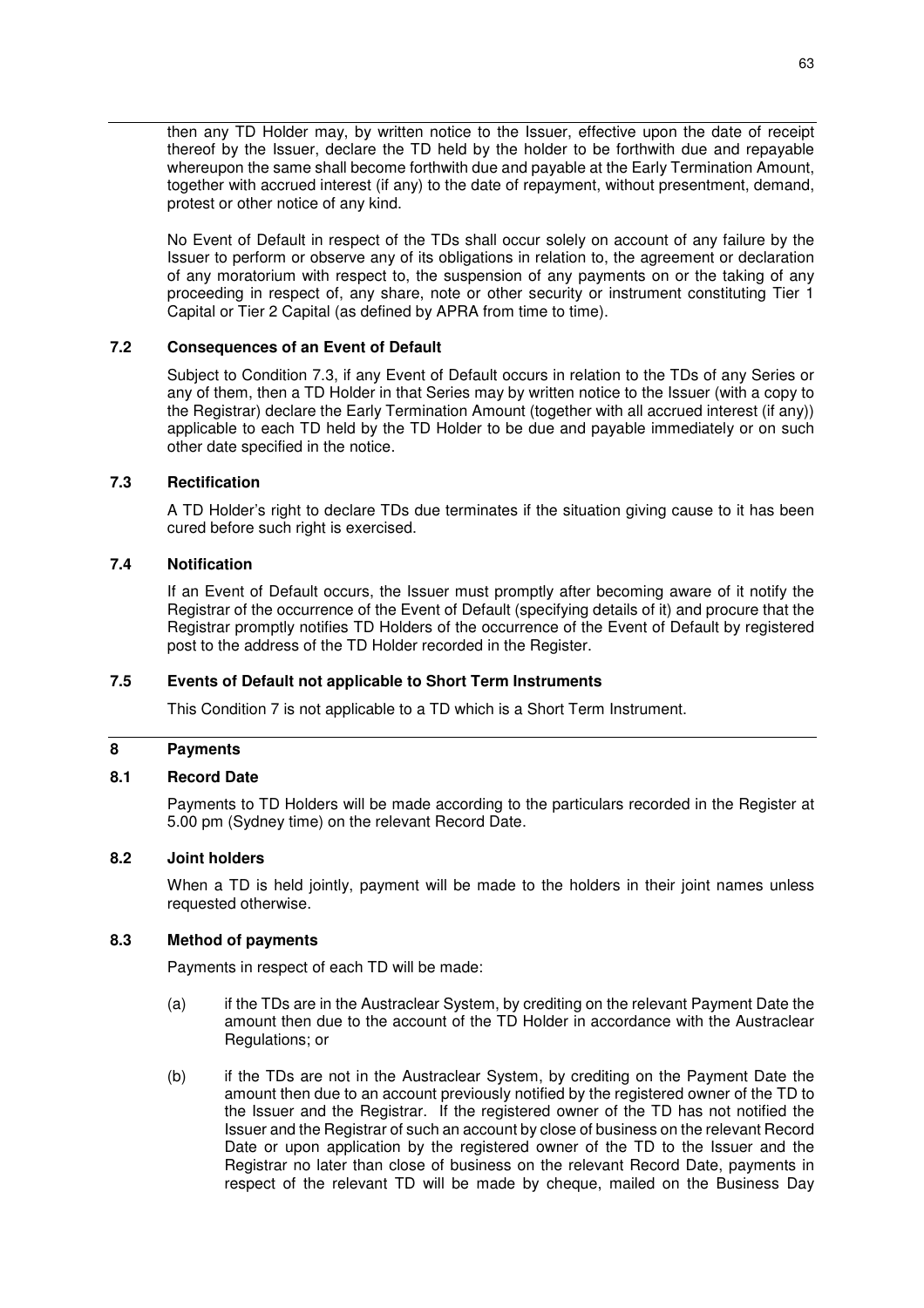immediately preceding the relevant Interest Payment Date in the case of payments of interest or on the due date for redemption or repayment, in the case of payments of principal, at the TD Holder's risk to the registered owner (or to the first named of joint registered owners) of such TD at the address appearing in the Register as at the Record Date. Cheques to be despatched to the nominated address of a TD Holder will in such cases be deemed to have been received by the TD Holder on the relevant Payment Date and no further amount will be payable by the Issuer in respect of the relevant TD as a result of payment not being received by the TD Holder on the due date.

### **8.4 Business Days**

All payments must be made in accordance with the Applicable Business Day Convention.

### **8.5 Payment subject to fiscal laws**

Payments (whether in respect of principal, redemption amount, interest or otherwise) in respect of the TDs are subject in all cases to:

- (a) applicable provisions of fiscal and other laws, regulations and directives; and
- (b) any withholding or deduction required pursuant to an agreement described in Section 1471(b) of the U.S. Internal Revenue Code of 1986 (the "**Code**") or otherwise imposed pursuant to Sections 1471 through 1474 of the Code ("**FATCA**"), any regulations or agreements thereunder, official interpretations thereof, or law implementing any intergovernmental approach thereto.

### **8.6 Taxation**

Unless this Condition 8.6 is specified in the Pricing Supplement as not being applicable, all payments (whether in respect of principal redemption amount, interest or otherwise) in respect of the TDs will be made without set-off or counterclaim and free and clear of, and without withholding or deduction for or on account of any taxes, levies, duties, charges, deductions or withholding of any nature (together, "**Taxes**") now or hereafter imposed, levied, collected, withheld or assessed, unless such withholding or deduction is made under or in connection with, or in order to ensure compliance with FATCA or is required by law. In the event that any such Taxes are imposed, levied, collected, withheld or assessed by the Commonwealth of Australia or any political subdivision therein or thereof, the Issuer will pay such additional amounts ("**Additional Amounts**") as may be necessary in order that the net amount received by the TD Holders after such withholding or deduction equals the respective amounts which would otherwise have been receivable in respect of the TDs in the absence of such withholding or deduction, except that no Additional Amounts are payable in relation to any payments in respect of any TD:

- (a) in respect of any tax imposed on, or calculated having regard to, the net income of a TD Holder;
- (b) to, or to a third party on behalf of, a TD Holder who is liable to such Taxes in respect of such TD by reason of the TD Holders having some connection with the Commonwealth of Australia (or any political subdivision therein or thereof) other than the mere holding of such TD or receipt of payment (whether in respect of principal, redemption amount, interest or otherwise) in respect of it;
- (c) to, or to a third party on behalf of, a TD Holder who could lawfully avoid (but has not so avoided) such deduction or withholding by complying or procuring that any third party complies with any statutory requirements or by making or procuring that any third party makes a declaration of non-residence or similar claim for exemption to any relevant tax authority or other person in the place where payment under the TD is made;
- (d) presented for payment more than 30 days after the Relevant Date except to the extent that a TD Holder would have been entitled to Additional Amounts on presenting the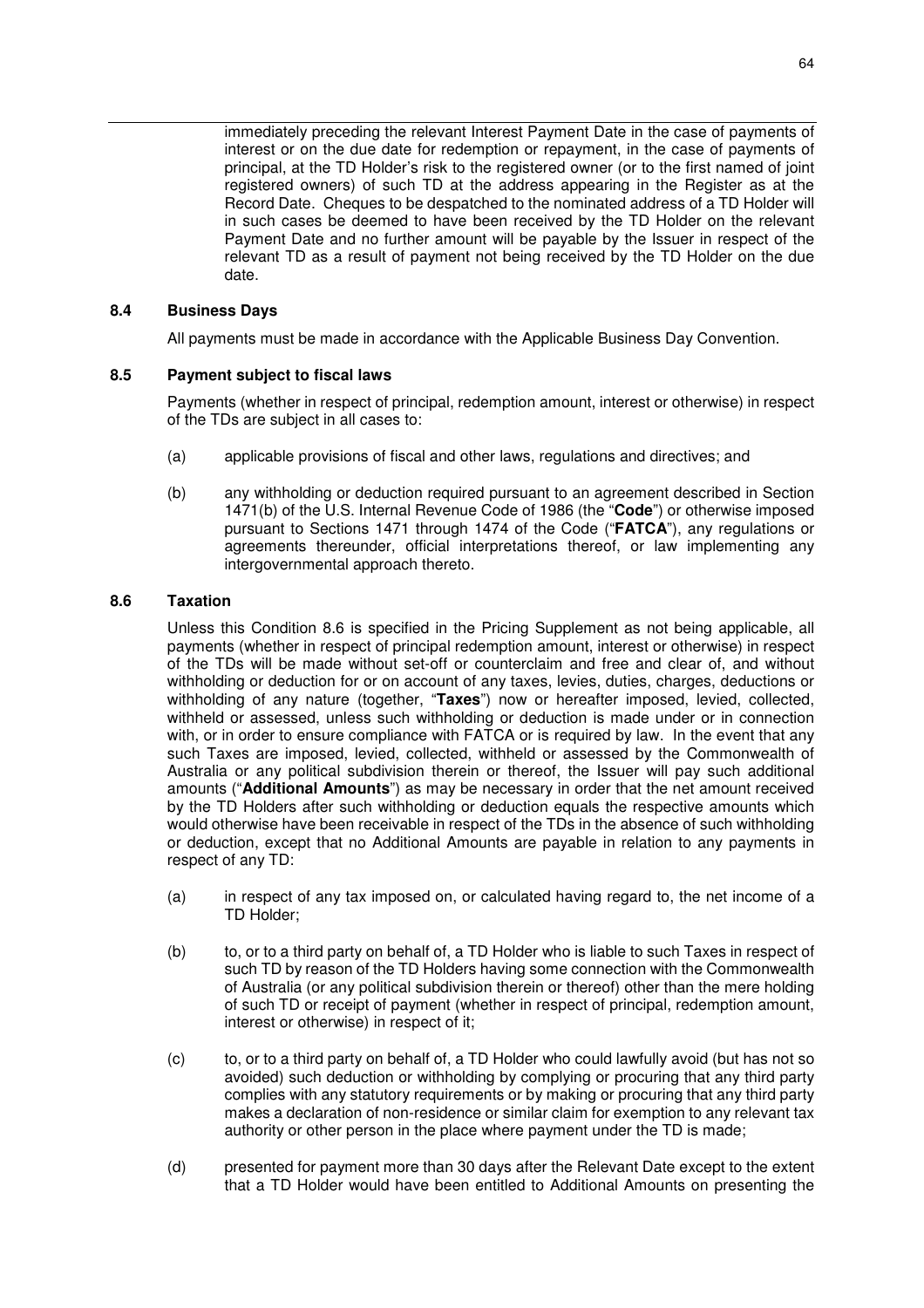same for payment on the last day of the period of 30 days assuming, whether or not such is in fact the case, that day to have been a Business Day;

- (e) to, or to a third party on behalf of, a TD Holder who is liable to the Taxes in respect of the TD by reason of the TD Holder being an *associate* of the Issuer within the meaning of section 128F(9) of the Tax Act;
- (f) to, or to a third party on behalf of, a TD Holder where such withholding or deduction is required to be made pursuant to a notice or direction issued by the Commissioner of Taxation under section 255 of the Tax Act or section 260-5 of Schedule 1 to the Taxation Administration Act 1953 of the Commonwealth of Australia or any similar law;
- (g) to, or to a third party on behalf of an Australian resident TD Holder, if that person has not supplied a tax file number, (if applicable) an Australian number or exemption details as may be necessary to enable the payment to be made without such withholding or deduction; or
- (h) in such other circumstances as may be specified in the Pricing Supplement.

Notwithstanding anything to the contrary in these Terms and Conditions, if the Issuer, or any other person through whom payments on the TDs are made, is required to withhold or deduct amounts under or in connection with, or in order to ensure compliance with FATCA, the Issuer shall be entitled to make such withholding or deduction and shall have no obligation to gross up any payment under these Terms and Conditions or to pay any Additional Amount or other amount for such withholding or deduction.

## **8.7 Currency indemnity**

The Issuer waives any right it has in any jurisdiction to pay an amount other than in the currency in which it is due. However, if a TD Holder receives an amount in a currency other than that in which it is due:

- (a) it may convert the amount received into the due currency (even though it may be necessary to convert through a third currency to do so) on the day and at such rates (including spot rate, same day value rate or value tomorrow rate) as it reasonably considers appropriate. It may deduct its usual Costs in connection with the conversion; and
- (b) the Issuer satisfies its obligation to pay in the due currency only to the extent of the amount of the due currency obtained from the conversion after deducting the Costs of the conversion.

### **9 Further issues**

The Issuer may from time to time, without the consent of any TD Holder, issue further TDs having the same terms and conditions as the TDs of any Series in all respects (or in all respects except for the first payment of interest, if any, on them and/or their denomination) so as to form a single Series with the TDs of that Series. References in these Terms and Conditions to the TDs include (unless the context requires otherwise) any other TDs issued under this Condition and forming a single Series with the TDs.

### **10 Time limit for claims**

A claim against the Issuer for a payment under a TD is void unless such claim is made within 5 years from the Relevant Date of payment.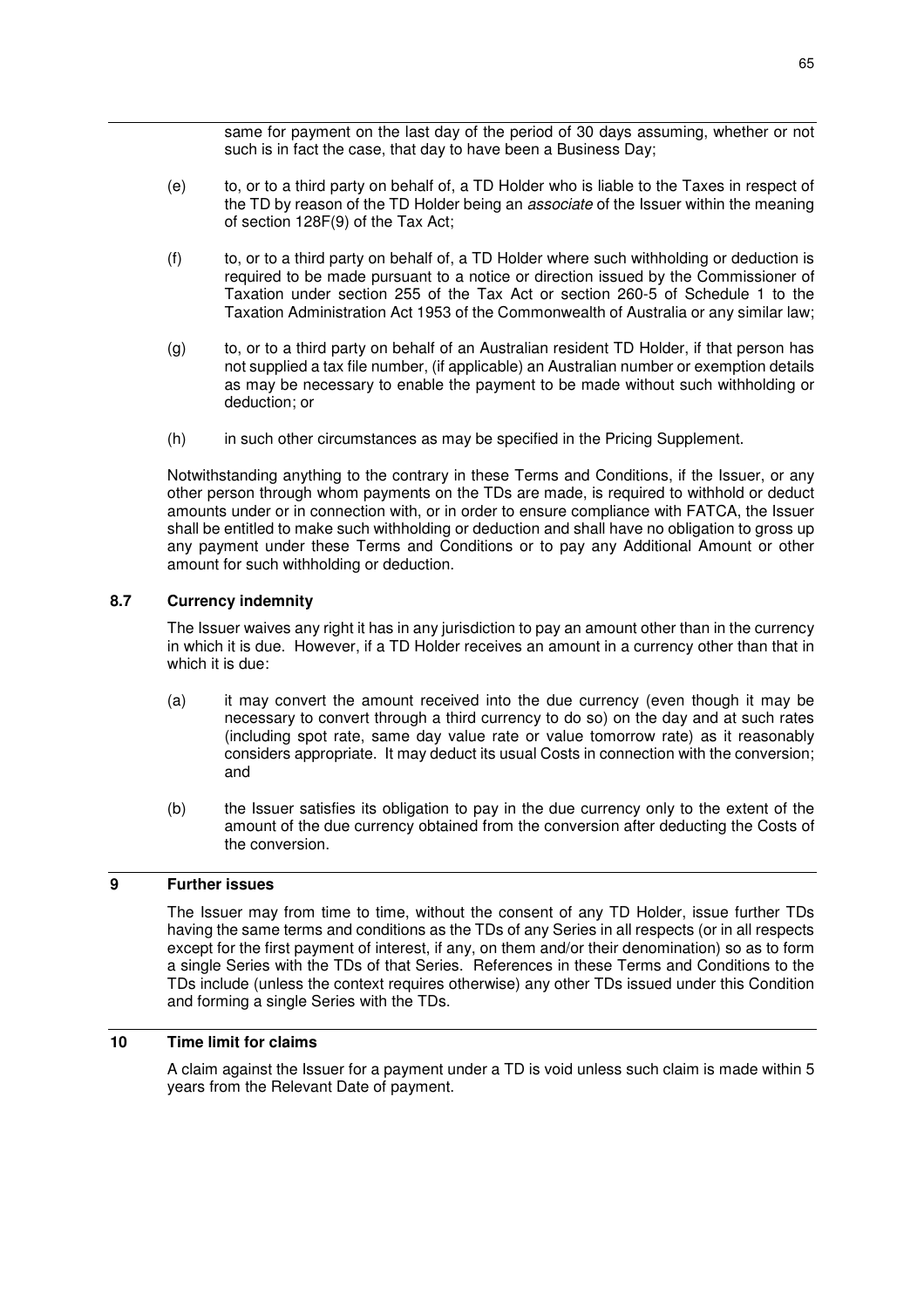### **11 Notices**

## **11.1 To the Issuer and the Registrar**

A notice or other communication in connection with a TD to the Issuer, or the Registrar must be in writing and may be given by prepaid post or delivery to the address of the addressee or by facsimile to the facsimile number of the addressee specified:

- (a) in the Information Memorandum; or
- (b) as otherwise agreed between those parties from time to time and notified to the TD Holders.

## **11.2 To TD Holders**

A notice or other communication in connection with a TD to the TD Holder must be in writing and may be given by:

- (a) an advertisement published in The Australian Financial Review or any other newspaper or newspapers circulating in Australia generally; or
- (b) if an additional or alternate newspaper is specified in the Pricing Supplement, that newspaper; or
- (c) prepaid post (airmail if posted to or from a place outside Australia) or delivery to the address of each TD Holder or any relevant TD Holder as shown in the Register at the close of business 3 Business Days prior to the dispatch of the relevant notice or communication.

### **11.3 Effective on receipt**

Unless a later time is specified in it a notice, approval, consent or other communication takes effect from the time it is received, except that if it is received after 5.00pm in the place of receipt or on a non-business day in that place, it is to be taken to be received at 9.00am on the next succeeding Business Day in that place.

## **11.4 Proof of receipt**

Subject to Condition 11.3, proof of posting of a letter or of publication of a notice is proof of receipt:

- (a) in the case of a letter, on the third (seventh, if outside Australia) day after posting; and
- (b) in the case of publication, on the date of such publication.

## **12 Meetings of TD Holders**

Meetings of TD Holders may be convened in accordance with the Meeting Provisions. Any such meeting may consider any matters affecting the interests of TD Holders, including, without limitation, the variation of the terms of the TDs by the Issuer and the granting of approvals, consents and waivers, and the declaration of an Event of Default.

## **13 Amendments**

### **13.1 To cure ambiguities**

The Terms and Conditions and the Pricing Supplement may be amended by the Issuer, and the Registry Services Agreement may be amended by the parties to such document, without the consent of any TD Holder for the purposes of curing any ambiguity, or correcting or supplementing any defective or inconsistent provisions therein and such amendment does not adversely affect the interests of the TD Holders.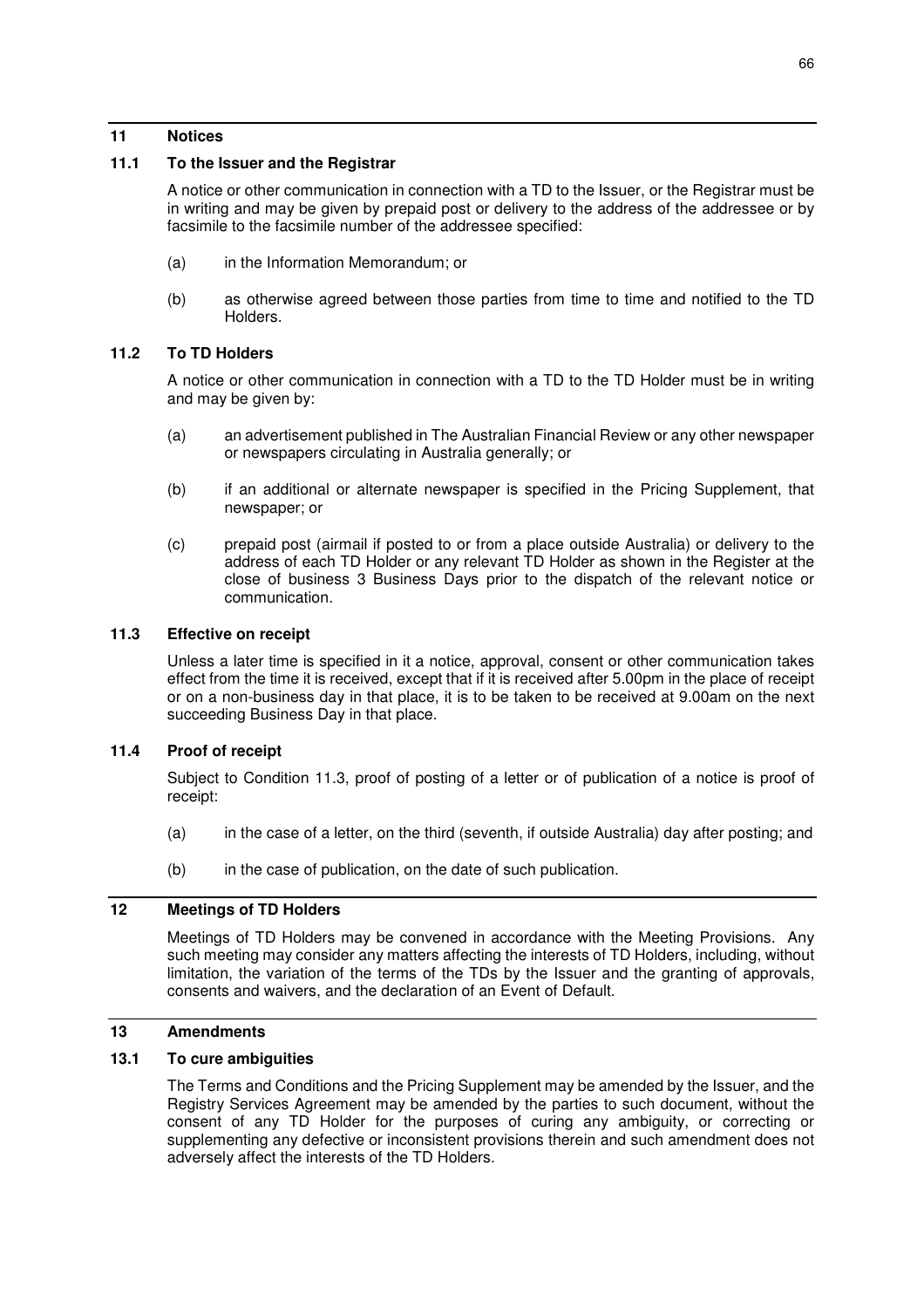## **13.2 Approval by TD Holders**

The Terms and Conditions, Pricing Supplement and Registry Services Agreement may otherwise be varied by the Issuer with the approval of the TD Holders by Extraordinary Resolution. No other variation to the Terms and Conditions has effect in relation to the TD Holders who hold TDs at the date of any amending deed, unless they otherwise agree in writing. A variation will take effect in relation to all subsequent TD Holders. A variation which affects only a particular Series or Tranche of TDs may be approved solely by the TD Holders of such Series or Tranche.

### **14 Registrar**

## **14.1 Role of the Registrar**

In acting under the Registry Services Agreement in connection with the TDs, the Registrar acts solely as agent of the Issuer and does not assume any obligations towards or relationship of agency or trust for or with any of the TD Holders save insofar as that any funds received by the Registrar in accordance with the Registry Services Agreement shall, pending their application in accordance with the Registry Services Agreement, be held by it in a segregated account for the persons entitled thereto.

### **14.2 Change of Registrar**

The Issuer reserves the right at any time to terminate the appointment of the Registrar in accordance with the Registry Services Agreement and to appoint a successor or additional registrars, provided, however, that the Issuer must at all times maintain the appointment of a registrar. Notice of any such termination of appointment will be given to the TD Holders in accordance with Condition 11.

## **14.3 Appointment of replacement Registrar**

If the then current Registrar ceases to be Registrar (whether as a result of termination under Condition 14.2, resignation as a result of the TDs ceasing to be lodged in the Austraclear System or otherwise), the Issuer must ensure that a replacement Registrar is appointed with effect from the relevant date.

## **15 Calculation Agent**

The Calculation Agent and its initial specified officers are as set out in the relevant Pricing Supplement for the TDs issued by the Issuer. The Issuer reserves the right at any time to terminate the appointment of the Calculation Agent or to appoint additional or other Calculation Agents, provided that it will ensure that at all times for so long as any TDs are outstanding the Calculation Agent acts in respect of TDs for which these Conditions require a Calculation Agent to make calculations.

## **16 Governing law and jurisdiction**

## **16.1 Governing law**

The TDs are governed by the law in force in the State of Queensland.

### **16.2 Jurisdiction**

The Issuer irrevocably and unconditionally submits to the non-exclusive jurisdiction of the courts of the State of Queensland and courts of appeal from them.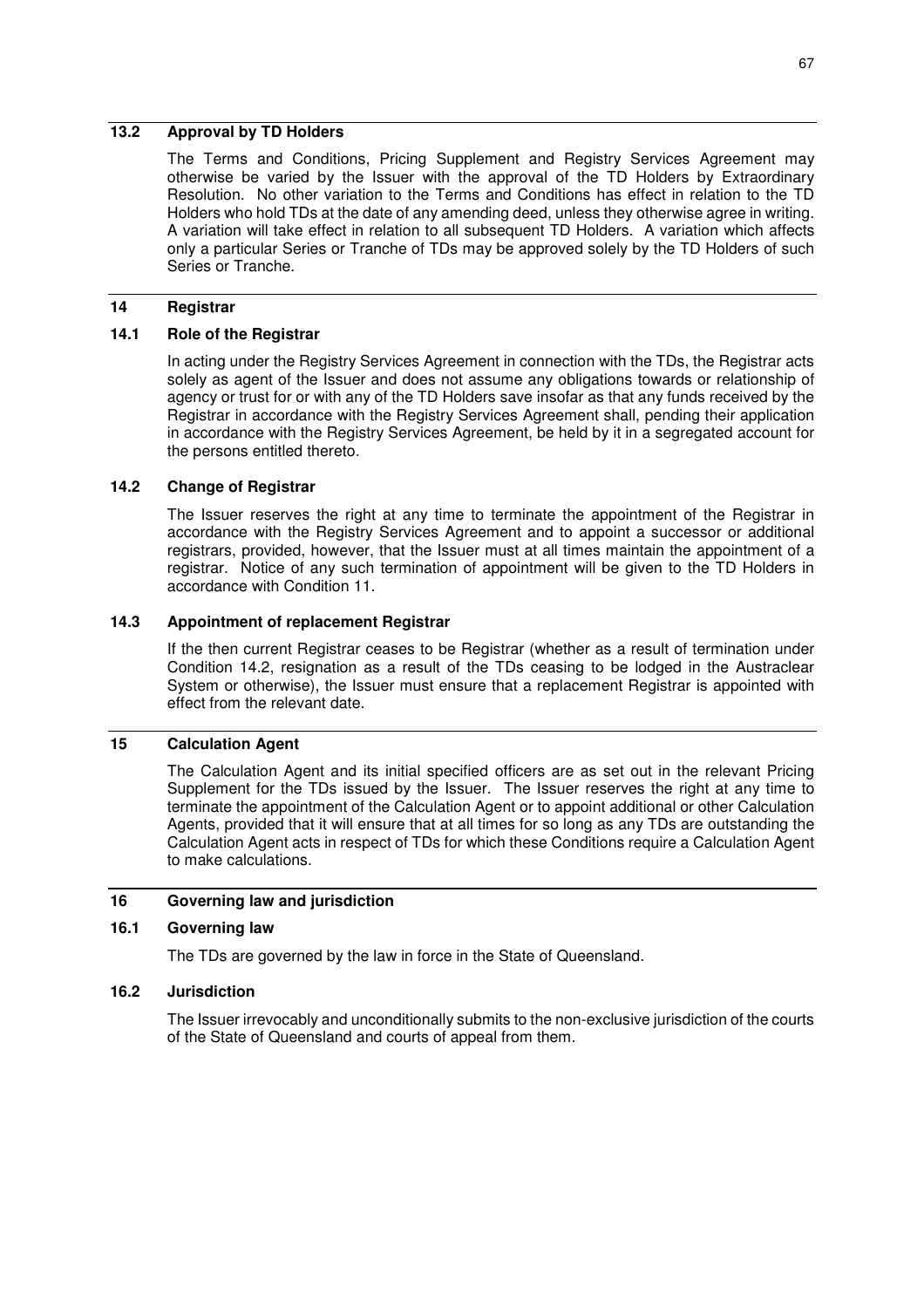# **Terms and Conditions of Subordinated Notes**

*The following are the Terms and Conditions of the Subordinated Notes which, as supplemented, modified or replaced in relation to any Subordinated Notes by the relevant Pricing Supplement, will be applicable to each Series of Subordinated Notes.* 

*Each Tranche will be the subject of a Pricing Supplement. References in the Terms and Conditions to a Pricing Supplement are references to the Pricing Supplement applicable to the relevant Tranche of Subordinated Notes.* 

*Each Noteholder and any person claiming through or under a Noteholder is deemed to have notice of and is bound by these Terms and Conditions, the Deed Poll, the Information Memorandum, and the relevant Pricing Supplement. Copies of each of these documents (to the extent they relate to a Tranche of Subordinated Notes) are available for inspection by the holder of any Subordinated Note of such Tranche at the offices of the Issuer at its address specified in the Information Memorandum.* 

## **1 Interpretation**

## **1.1 Definitions**

The following words have these meanings in these terms and conditions unless the contrary intention appears:

**Additional Amounts** has the meaning given in Condition 10.6;

**Additional Tier 1 Capital** has the meaning given to it in the Prudential Standards;

**Alternate Currency** means a currency (other than Australian Dollars) which is specified in the Pricing Supplement (in the case of Subordinated Notes) or in the terms of issue (in the case of Relevant Tier 2 Securities);

**Applicable Business Day Convention** means the Business Day Convention specified in the Pricing Supplement as applicable to any date in respect of the Subordinated Note or, if none is specified, the Applicable Business Day Convention for such purpose is the Following Business Day Convention. Different Business Day Conventions may apply, or be specified in relation to, the Interest Payment Dates and any other date or dates in respect of any Subordinated Notes;

**Approved Successor** means a holding company that replaces, or is proposed to replace, the Issuer as the ultimate holding company of the Bank of Queensland Group and that satisfies the following requirements:

- (a) the proposed successor holding company complies with all applicable legal requirements and obtains any necessary regulatory approvals (including, to the extent required, APRA's prior written approval);
- (b) the proposed successor holding company agrees to take any necessary action to give effect to an amendment to the Conditions as contemplated in Condition 6.14 ("Amendment of Terms and Conditions relating to Conversion for Successor Holding Company");
- (c) the ordinary shares of the proposed successor holding company are to be listed on the ASX or any internationally recognised stock exchange;
- (d) the proposed successor holding company has a place of business in Queensland or has appointed a process agent in Queensland to receive service of process on its behalf in relation to any legal proceedings arising out of or in connection with the Subordinated Notes;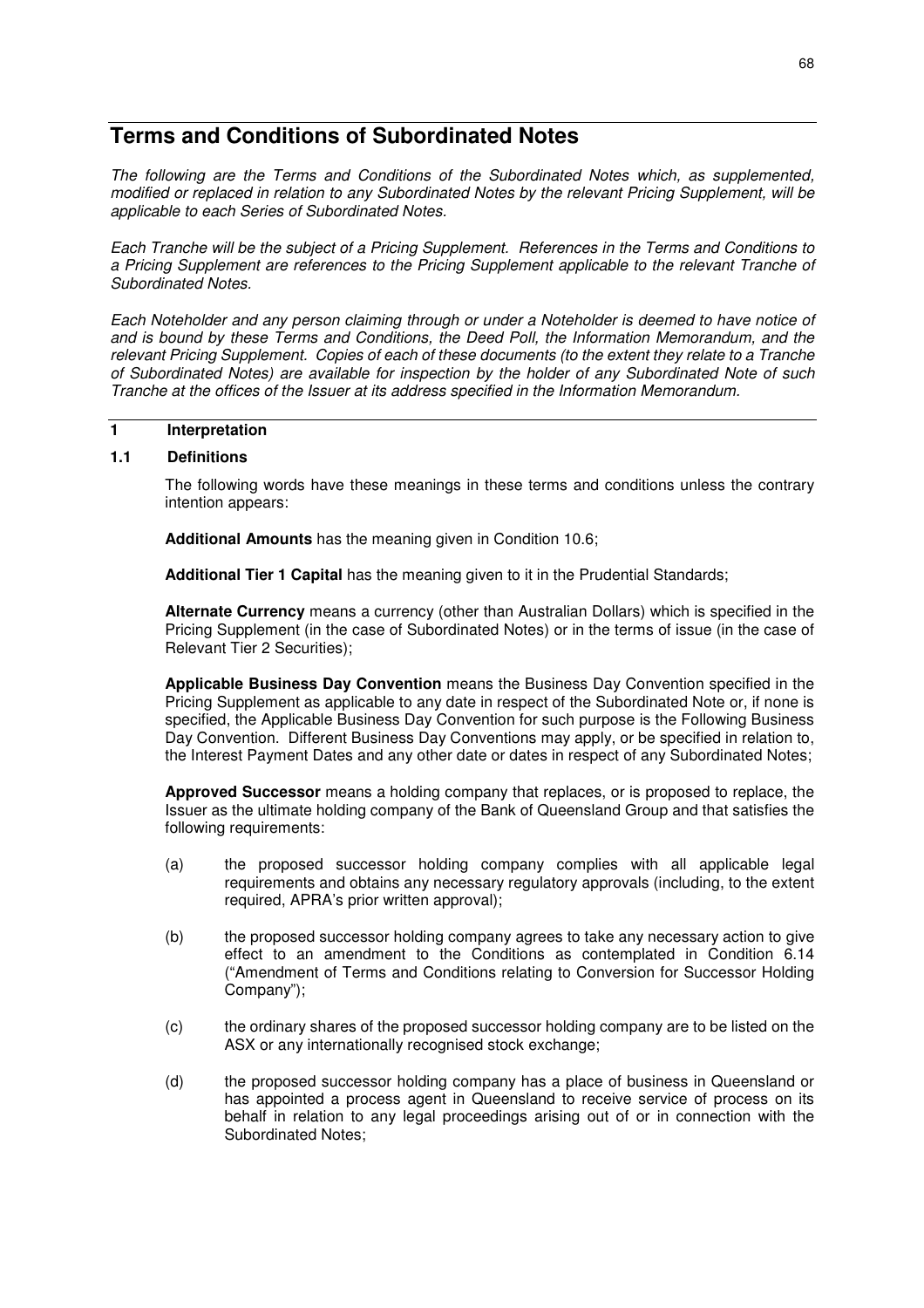- (e) the proposed successor holding company has in the reasonable opinion of the Issuer, the financial capacity to perform the Issuer's obligations under these Conditions and the Deed Poll in respect of the relevant Subordinated Notes; and
- (f) the proposed replacement of the Issuer and the requirements described in paragraphs (a) to (c) would not, in the reasonable opinion of the Issuer, otherwise adversely affect the interests of Noteholders;

**APRA** means the Australian Prudential Regulation Authority;

**ASIC** means the Australian Securities and Investments Commission;

**Assets** means, in respect of the Issuer, its total non-consolidated gross assets as shown by the latest published audited accounts of the Issuer, but adjusted for events subsequent to the date of such accounts in such manner and to such extent as two authorised signatories of the Issuer or, if the Issuer is in Winding-Up, the Liquidator may determine to be appropriate;

**ASX Listing Rules** means the listing rules of ASX from time to time with any modifications or waivers in their application to the Issuer, which ASX may grant;

**Austraclear** means Austraclear Ltd (ABN 94 002 060 773);

**Austraclear Regulations** means the regulations known as the "Austraclear Regulations" together with any instructions or directions (as amended or replaced from time to time), established by Austraclear to govern the use of the Austraclear System and binding on the participants in that system;

**Austraclear System** means the clearing and settlement system operated by Austraclear for holding securities and electronic recording and settling of transactions in those securities between the participants of that system;

**Bank of Queensland Group** means the Bank of Queensland Limited (ABN 32 009 656 740) and its controlled entities;

### **Business Day** means:

- (a) a day (other than a Saturday, Sunday or public holiday) on which commercial banks are open for general banking business in the place specified in the Pricing Supplement, or, if no such place is specified, Sydney and Brisbane; and
- (b) if a Subordinated Note is to be issued or paid on such Business Day, a day on which commercial banks settle payments in the relevant currency in Sydney and Brisbane and a day on which the Austraclear System is operating;

**Business Day Convention** means a convention for adjusting any date if it would otherwise fall on a day that is not a Business Day and the following Business Day Conventions, where specified in the Pricing Supplement in relation to any date applicable to any Subordinated Note, have the following meanings:

- (a) **Floating Rate Convention** means that the date is postponed to the next following day which is a Business Day unless that day falls in the next calendar month, in which event:
	- (i) such date is brought forward to the first preceding day that is a Business Day; and
	- (ii) each subsequent Interest Payment Date is the last Business Day in the month which falls the number of months or other period specified as the Interest Period in the applicable Pricing Supplement after the preceding applicable Interest Payment Date occurred;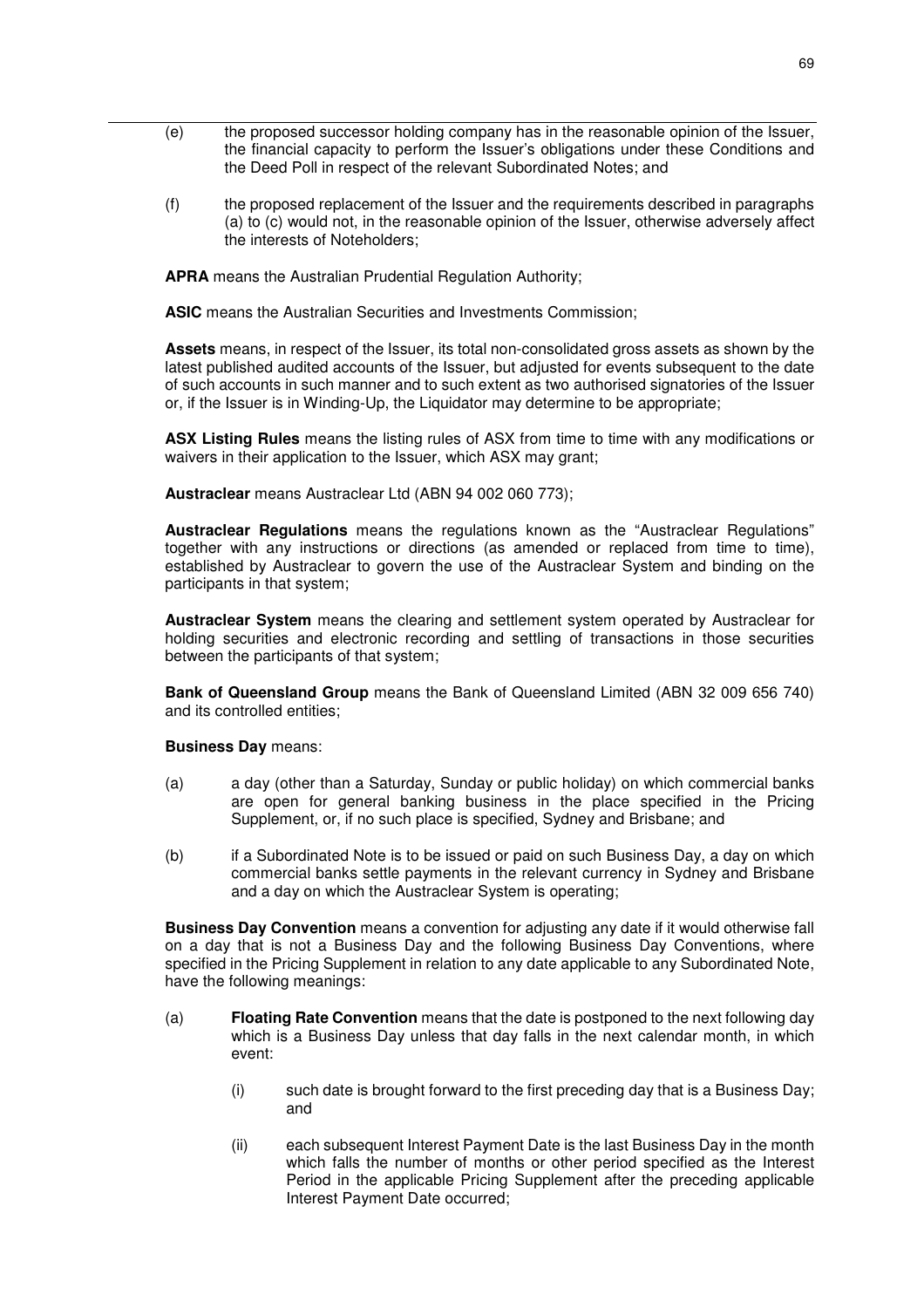- (b) **Following Business Day Convention** means that the date is postponed to the first following day that is a Business Day;
- (c) **Modified Following Business Day Convention** or Modified Business Day Convention means that the date is postponed to the first following day that is a Business Day unless that day falls in the next calendar month in which case that date is the first preceding day that is a Business Day; and
- (d) **Preceding Business Day Convention** means that the date is brought forward to the first preceding day that is a Business Day;

**Calculation Agent** means, in respect of a Tranche, the person (if any) specified as such in the relevant Pricing Supplement. The Calculation Agent must be the same for all Subordinated Notes in a Series;

**CHESS** means the Clearing House Electronic Sub-register System operated by ASX Settlement Pty Limited (ABN 49 008 504 532);

#### **Clearing System** means:

- (a) the Austraclear System; or
- (d) any other clearing system specified in the Pricing Supplement;

**Code** means the United States of America Internal Revenue Code of 1986.

**Common Equity Tier 1 Capital** has the meaning given to it in the Prudential Standards;

**Condition** means the correspondingly numbered condition in these Terms and Conditions;

**Conversion** means, upon the occurrence of a Non-Viability Trigger Event, the conversion of all or some Subordinated Notes (or a percentage of the Outstanding Principal Amount of each Subordinated Note) into Ordinary Shares of the Issuer in accordance with these Terms and Conditions. **Convert** and **Converted** shall have corresponding meanings;

**Conversion Date** means the applicable Non-Viability Trigger Event Date;

**Conversion Number** has the meaning given in Condition 6.1;

**Cum Value** has the meaning given in Condition 6.2(a);

**Corporations Act** means the Corporations Act 2001 of Australia;

**Costs** includes costs, charges and expenses, including those incurred in connection with advisers;

**Day Count Fraction** means, in respect of the calculation of an amount for any period of time ("**Calculation Period**"), the day count fraction specified in the Pricing Supplement and:

- (a) if "**Actual/Actual (ICMA)**" is so specified, means:
	- (i) where the Calculation Period is equal to or shorter than the Regular Period during which it falls, the actual number of days in the Calculation Period divided by the product of (1) the actual number of days in such Regular Period, and (2) the number of Regular Periods normally ending in any year; and
	- (ii) where the Calculation Period is longer than one Regular Period, the sum of: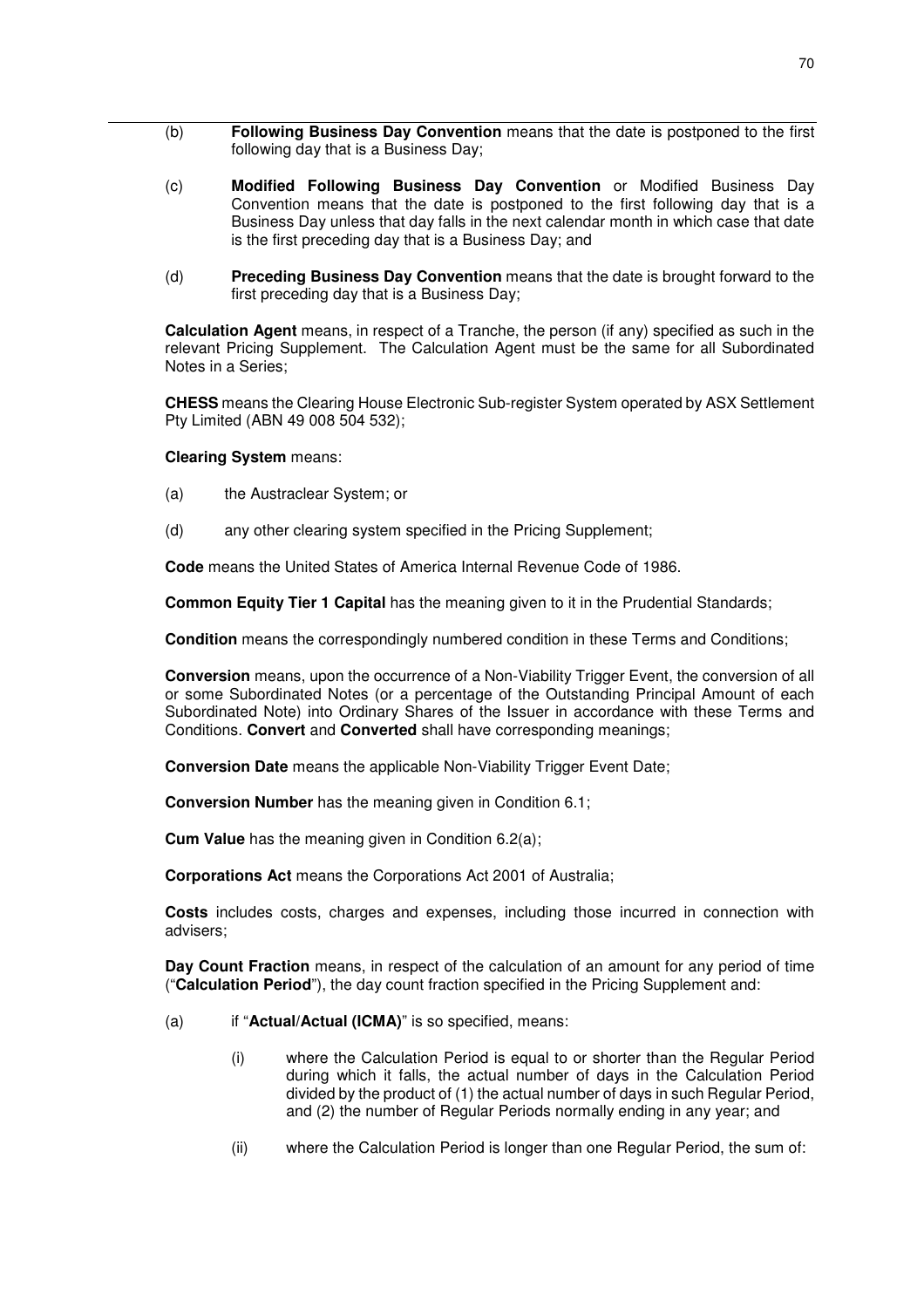- (A) the actual number of days in such Calculation Period falling in the Regular Period in which it begins divided by the product of (1) the actual number of days in such Regular Period and (2) the number of Regular Periods in any year; and
- (B) the actual number of days in such Calculation Period falling in the next Regular Period divided by the product of (1) the actual number of days in such Regular Period, and (2) the number of Regular Periods normally ending in any year;
- (b) if "**Actual/Actual**" or "**Actual/Actual (ISDA)**" is so specified, means the actual number of days in the Calculation Period divided by 365 (or, if any portion of the Calculation Period falls in a leap year, the sum of:
	- (i) the actual number of days in that portion of the Calculation Period falling in a leap year divided by 366; and
	- (ii) the actual number of days in that portion of the Calculation Period falling in a non-leap year divided by 365);
- (c) if "**Actual/365 (Fixed)**" is so specified, means the actual number of days in the Calculation Period divided by 365;
- (d) if "**Actual/360**" is so specified, means the actual number of days in the Calculation Period divided by 360;
- (e) if "**30/360**", "**360/360**" or "**Bond Basis**" is so specified, means the number of days in the Calculation Period divided by 360 calculated on a formula basis as follows:

| Day Count Fraction |     | $[360 \times (Y_2 - Y_1)] + [30 \times (M_2 - M_1)] + (D_2 - D_1)$ |
|--------------------|-----|--------------------------------------------------------------------|
|                    | $=$ | 360                                                                |

where:

- "**Y1**" is the year, expressed as a number, in which the first day of the Calculation Period falls;
- "**Y2**" is the year, expressed as a number, in which the day immediately following the last day included in the Calculation Period falls;
- "**M1**" is the calendar month, expressed as a number, in which the first day of the Calculation Period falls;
- "**M2**" is the calendar month, expressed as a number, in which the day immediately following the last day included in the Calculation Period falls;
- "**D1**" is the first calendar day, expressed as a number, of the Calculation Period, unless such number would be 31, in which case  $D_1$  will be 30; and
- "**D2**" is the calendar day, expressed as a number, immediately following the last day included in the Calculation Period, unless such number would be 31 and  $D_1$  is greater than 29, in which case  $D_2$  will be 30;
- (f) if "**30E/360**" or "**Eurobond Basis**" is so specified means, the number of days in the Interest Period divided by 360 calculated on a formula basis as follows:

|                    | $[360 \times (Y_2 - Y_1)] + [30 \times (M_2 - M_1)] + (D_2 - D_1)$ |
|--------------------|--------------------------------------------------------------------|
| Day Count Fraction | 360                                                                |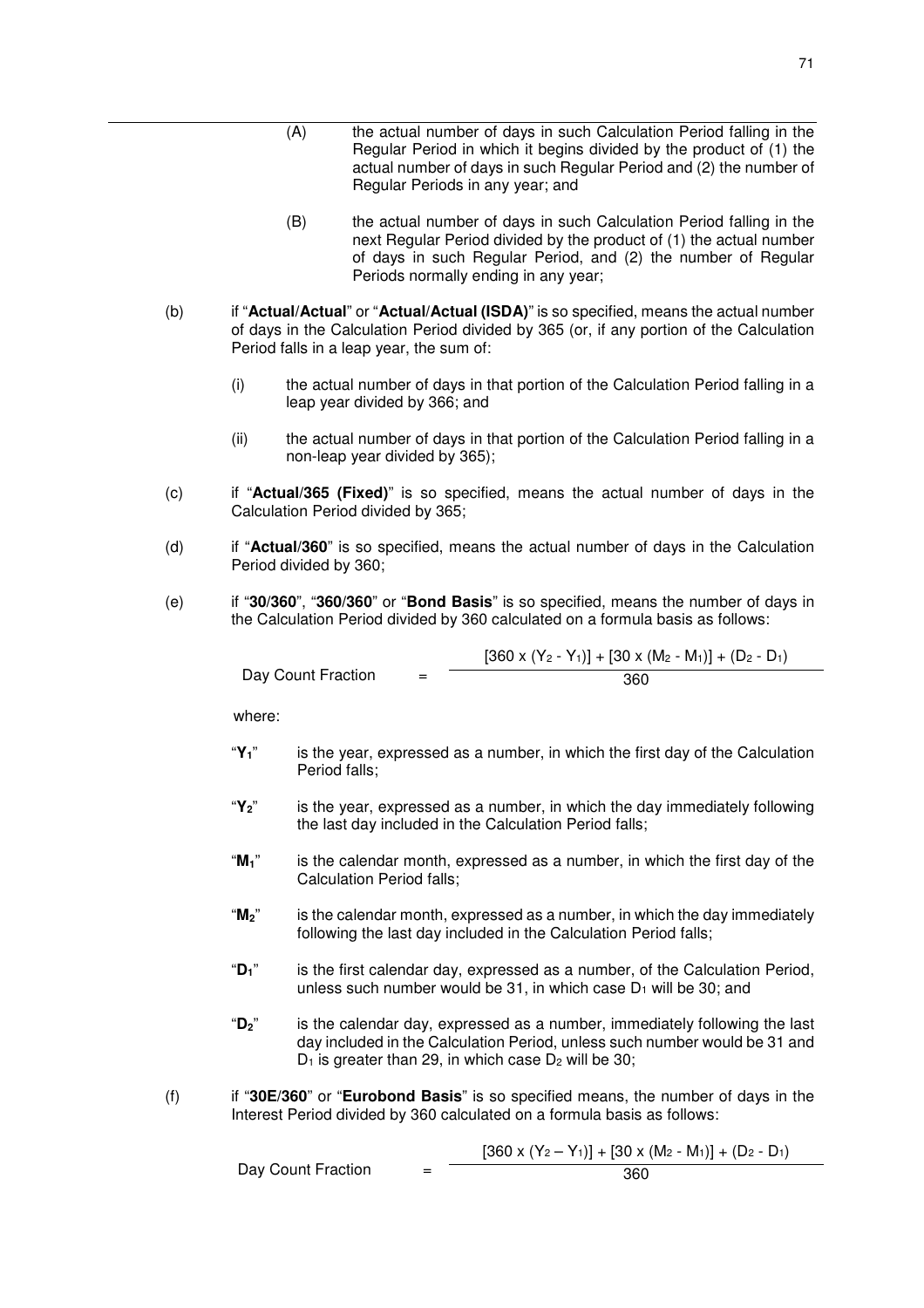|     | where:            |                                                                                                                                                                                                                                                                                 |
|-----|-------------------|---------------------------------------------------------------------------------------------------------------------------------------------------------------------------------------------------------------------------------------------------------------------------------|
|     | " $Y_1$ "         | is the year, expressed as a number, in which the first day of the Calculation<br>Period falls;                                                                                                                                                                                  |
|     | " $Y_2$ "         | is the year, expressed as a number, in which the day immediately following<br>the last day included in the Calculation Period falls;                                                                                                                                            |
|     | " $M_1$ "         | is the calendar month, expressed as a number, in which the first day of the<br><b>Calculation Period falls;</b>                                                                                                                                                                 |
|     | " $M_2$ "         | is the calendar month, expressed as a number, in which the day immediately<br>following the last day included in the Calculation Period falls;                                                                                                                                  |
|     | " $D_1$ "         | is the first calendar day, expressed as a number, of the Calculation Period,<br>unless such number would be 31, in which case D <sub>1</sub> will be 30; and                                                                                                                    |
|     | $"D_2"$           | is the calendar day, expressed as a number, immediately following the last<br>day included in the Calculation Period, unless such number would be 31, in<br>which case $D_2$ will be 30;                                                                                        |
| (g) |                   | if "30E/360 (ISDA)" is so specified means, the number of days in the Calculation<br>Period divided by 360, calculated on a formula basis as follows:                                                                                                                            |
|     |                   | $[360 \times (Y_2 - Y_1)] + [30 \times (M_2 - M_1)] + (D_2 - D_1)$                                                                                                                                                                                                              |
|     |                   | Day Count Fraction<br>$=$<br>360                                                                                                                                                                                                                                                |
|     | where:            |                                                                                                                                                                                                                                                                                 |
|     | "Y <sub>1</sub> " | is the year, expressed as a number, in which the first day of the Calculation<br>Period falls;                                                                                                                                                                                  |
|     | " $Y_2$ "         | is the year, expressed as a number, in which the day immediately following<br>the last day included in the Calculation Period falls;                                                                                                                                            |
|     | " $M_1$ "         | is the calendar month, expressed as a number, in which the first day of the<br><b>Calculation Period falls;</b>                                                                                                                                                                 |
|     | $M_2$ "           | is the calendar month, expressed as a number, in which the day immediately<br>following the last day included in the Calculation Period falls;                                                                                                                                  |
|     | " $D_1$ "         | is the first calendar day, expressed as a number, of the Calculation Period,<br>unless (i) that day is the last day of February or (ii) such number would be<br>31, in which case $D_1$ will be 30; and                                                                         |
|     | $"D_2"$           | is the calendar day, expressed as a number, immediately following the last<br>day included in the Calculation Period, unless (i) that day is the last day of<br>February but not the Maturity Date or (ii) such number would be 31, in which<br>case D <sub>2</sub> will be 30; |
| (h) |                   | if "RBA Bond Basis" "Australian Bond Basis" is so specified, means one divided by                                                                                                                                                                                               |

- (h) if "**RBA Bond Basis**" "**Australian Bond Basis**" is so specified, means one divided by the number of Interest Payment Dates in a year (or where the Calculation Period does not constitute an Interest Period, the actual number of days in the Calculation Period divided by 365 (or, if any portion of the Calculation Period falls in a leap year, the sum of:
	- (i) the actual number of days in that portion of the Calculation Period falling in a leap year divided by 366; and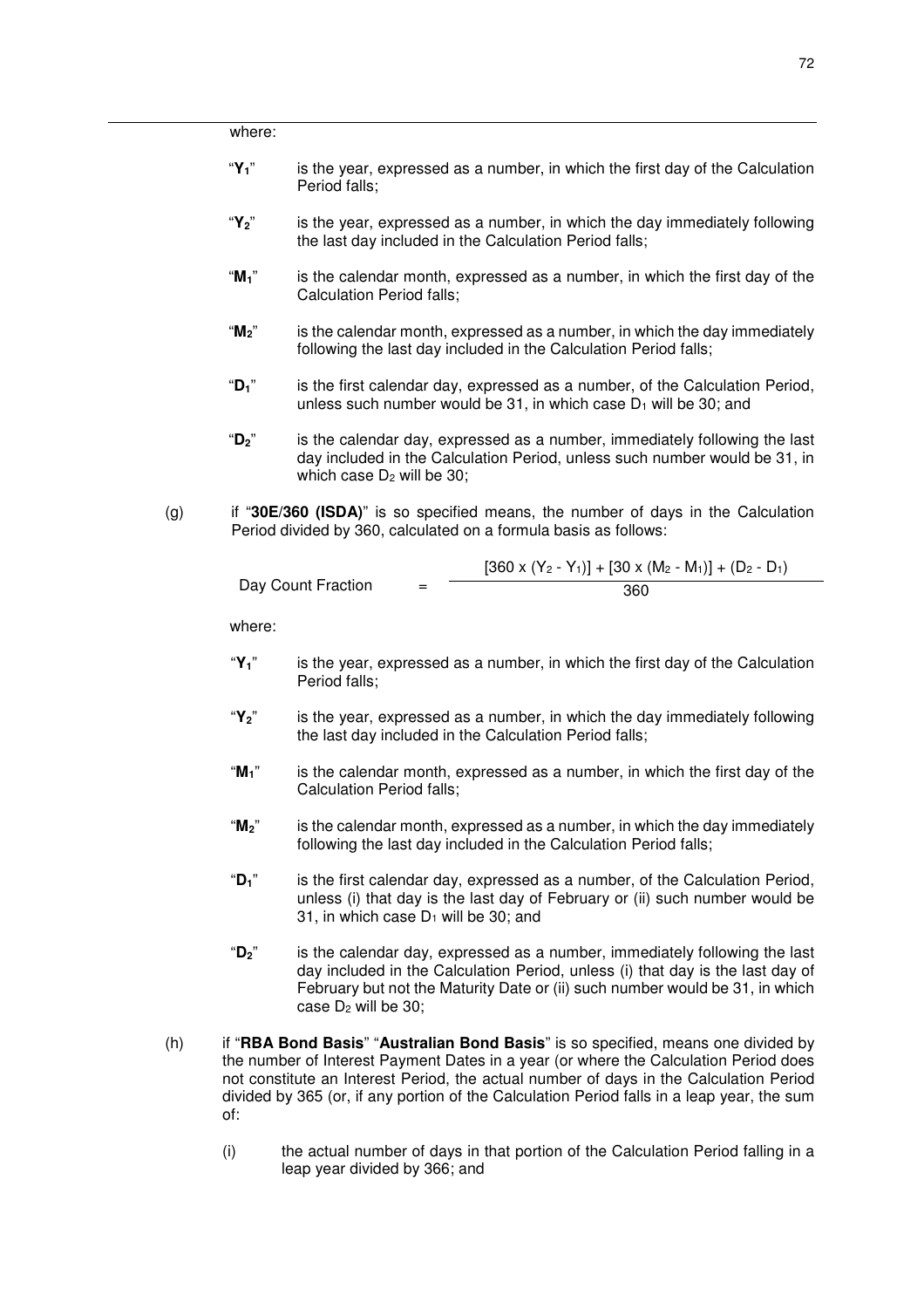- (ii) the actual number of days in that portion of the Calculation Period falling in a non-leap year divided by 365)); and
- (i) any other day count fraction specified in the Pricing Supplement;

**Dealer Agreement** means the agreement dated 26 May 2000 as amended and restated on 8 November 2005 between the Issuer and the institutions named in it as Arrangers and Dealers;

#### **Deed Poll** means:

- (a) the Second Note and TD Deed Poll dated 18 April 2016; and
- (b) such other deed poll that supplements, amends, amends and restates, modifies or replaces the deed referred to above, or which is otherwise acknowledged in writing to be a deed poll for the purposes of the Programme,

in each case executed by the Issuer;

**Denomination** means the notional face value of a Subordinated Note as specified in the relevant Pricing Supplement;

**Early Termination Amount** means in relation to a Subordinated Note, the Outstanding Principal Amount;

**Equal Ranking Instruments** means instruments which satisfy the requirements set out in one of the following paragraphs (a) or (b):

- (a) any instruments, present and future, issued by the Issuer after 1 January 2013 which:
	- (i) by their terms are, or are expressed to be, subordinated in a Winding-Up to the claims of Senior Creditors;
	- (ii) qualify as Tier 2 Capital of the Issuer as described in the Prudential Standards; and
	- (iii) in a Winding-Up rank, or are expressed to rank, prior to, and senior in right of payment to, instruments which constitute Additional Tier 1 Capital or Common Equity Tier 1 Capital of the Issuer; and
- (b) any other instruments, present and future, issued by the Issuer where, the right to repayment ranks, or is expressed to rank, in a Winding-Up equally with the claims of Noteholders (irrespective of whether or not such instruments qualify as Tier 2 Capital of the Issuer as described in the Prudential Standards);

**Event of Default** in relation to a Subordinated Note has the meaning given to it in Condition 9.1;

**Extraordinary Resolution** has the same meaning as in the Meetings Provisions;

**FATCA** means:

- (a) sections 1471 to 1474 of the Code or any associated regulations;
- (b) any treaty, law or regulation of any other jurisdiction, or relating to an intergovernmental agreement between the U.S. and any other jurisdiction, which (in either case) facilitates the implementation of any law or regulation referred to in paragraph (a) above; or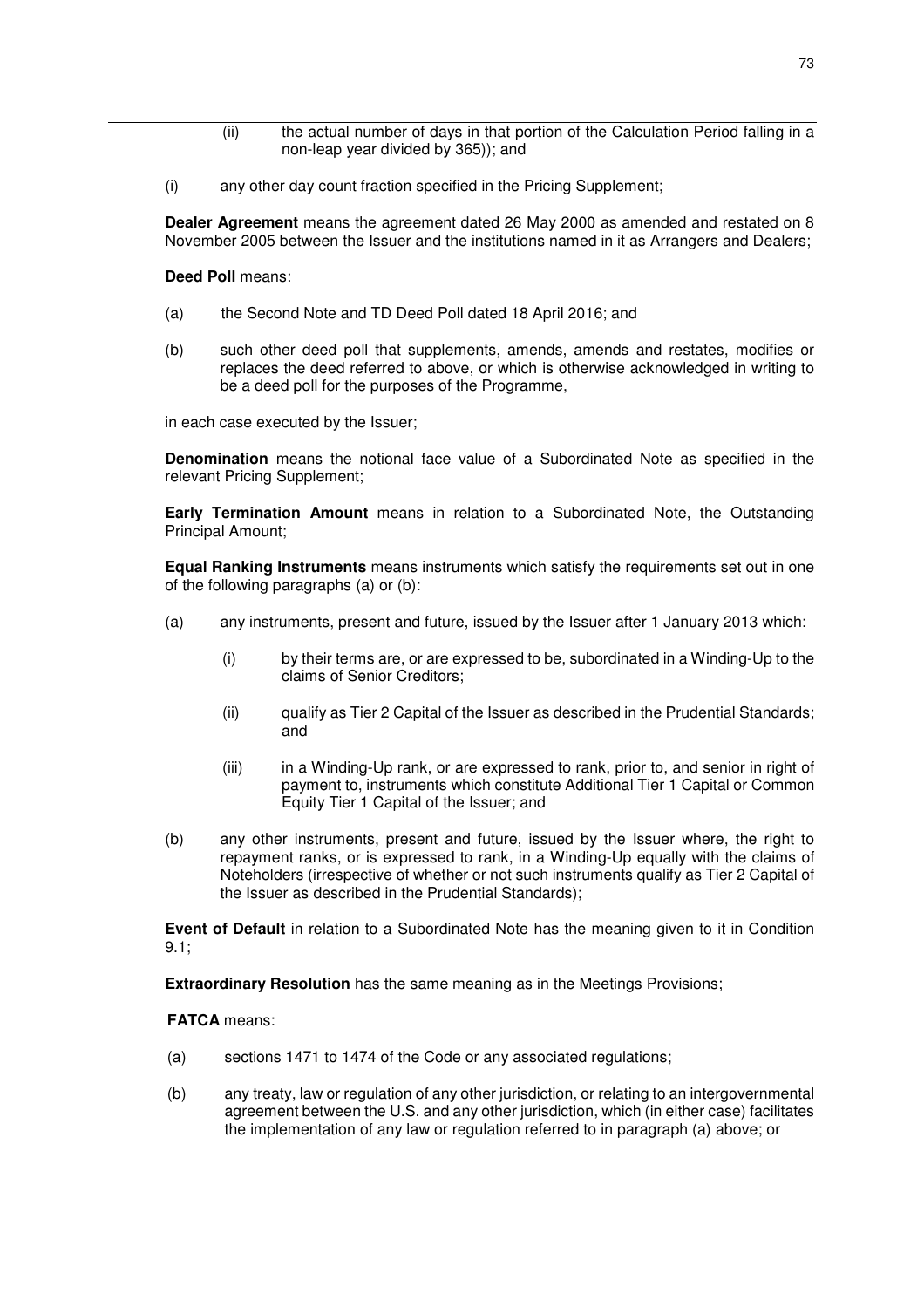(c) any agreement pursuant to the implementation of any treaty, law or regulation referred to in paragraphs (a) or (b) above with the U.S. Internal Revenue Service, the U.S. government or any governmental or taxation authority in any other jurisdiction.

**Final Broken Amount** has the meaning given to it in the Pricing Supplement;

**Foreign Holder** means a Noteholder (a) whose address in the Register is a place outside Australia or (b) who the Issuer otherwise believes may not be a resident of Australia and, in either case, the Issuer is not satisfied that the laws of the Noteholder's country of residence would permit the offer to, or the holding or acquisition of Ordinary Shares by, the Noteholder (but the Issuer will not be bound to enquire into those laws), either unconditionally or after compliance with conditions which the Issuer, in its absolute discretion, regards as acceptable and not unduly onerous;

**Government Agency** means any government or any governmental, semi-governmental, administrative, fiscal or judicial body, department, commission, authority, tribunal, agency or entity;

#### **Ineligible Holder** means:

- (a) a Noteholder who is prohibited or restricted by any applicable law or regulation in force in Australia (including, but not limited to, Chapter 6 of the Corporations Act, the Foreign Acquisitions and Takeovers Act 1975 of Australia, the Financial Sector (Shareholdings) Act 1998 of Australia and Part IV of the Competition and Consumer Act 2010 of Australia) from being offered, holding or acquiring Ordinary Shares (provided that if the relevant prohibition or restriction only applies to the Noteholder in respect of some of its Subordinated Notes, it shall only be treated as an Ineligible Holder in respect of those Subordinated Notes and not in respect of the balance of its Subordinated Notes). The Issuer will be entitled to treat a Noteholder as not being an Ineligible Holder unless the Noteholder has otherwise notified it after the Issue Date and prior to the Non-Viability Trigger Event Date; or
- (b) a Foreign Holder;

**Information Memorandum** means, in respect of a Subordinated Note:

- (a) the Information Memorandum dated 18 April 2016 or the then latest information memorandum which replaces that document; or
- (b) the information memorandum or other offering document referred to in the Pricing Supplement,

in each case prepared by, or on behalf of, and approved in writing by, the Issuer in connection with the issue of that Subordinated Note and all other documents incorporated by reference in it, including any applicable Pricing Supplement and any other applicable amendments or supplements to it;

**Initial Broken Amount** has the meaning given to it in the Pricing Supplement;

**Interest Accrual Period** means, in respect of an Interest Period, each successive period beginning on and including an Interest Period End Date and ending on but excluding the next succeeding Interest Period End Date during that Interest Period provided that the first Interest Accrual Period commences on and includes the Interest Commencement Date and the final Interest Accrual Period ends on but excludes the Maturity Date;

**Interest Commencement Date** means the Issue Date or such other date as may be specified as such in the Pricing Supplement;

**Interest Determination Date** means the date so specified in, or determined in accordance with, the Pricing Supplement;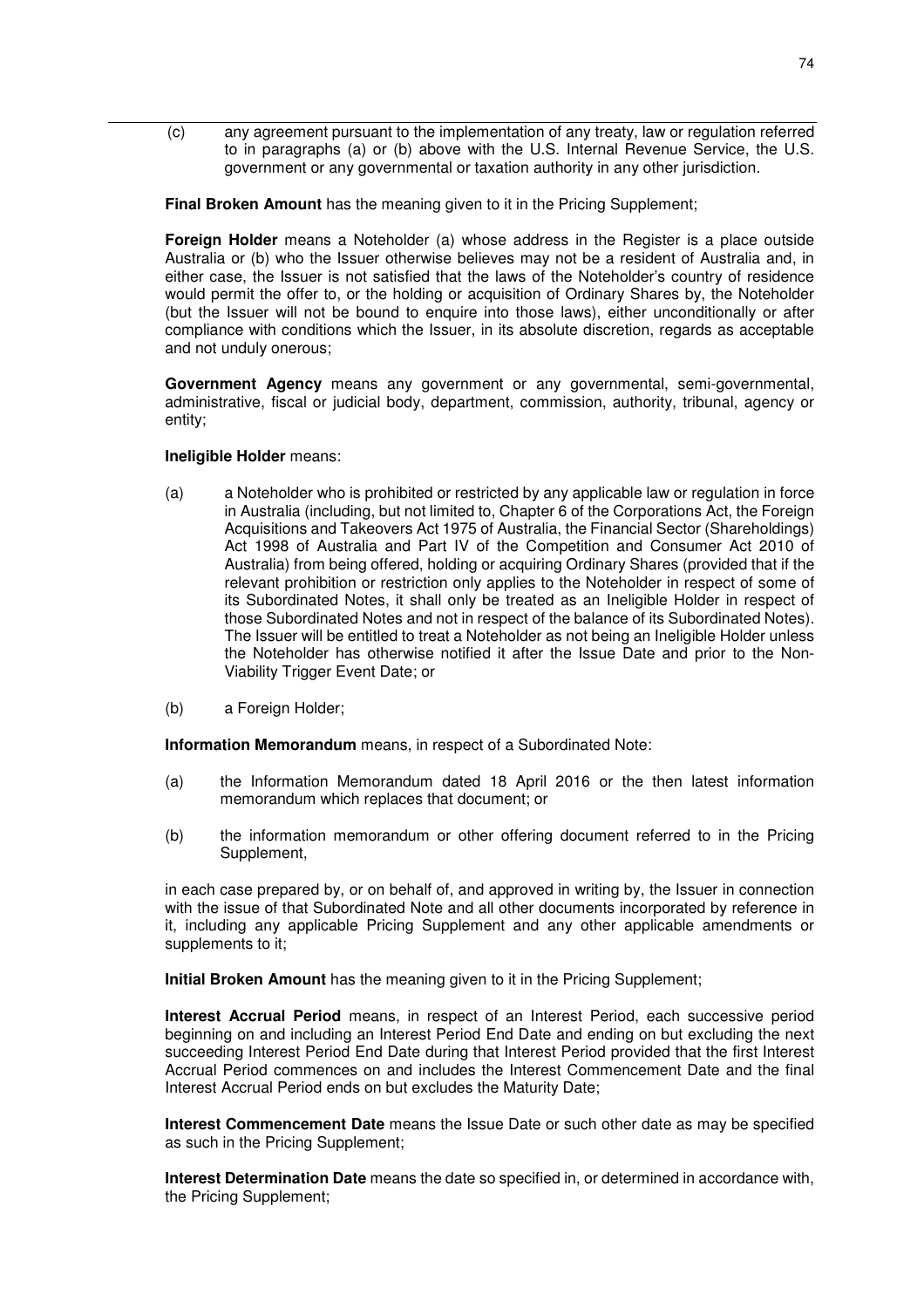**Interest Payment Date** means the date or dates specified as such in, or determined in accordance with the provisions of, the Pricing Supplement and adjusted, if necessary, in accordance with the Applicable Business Day Convention;

**Interest Period** means each successive period beginning on and including an Interest Payment Date and ending on but excluding the next succeeding Interest Payment Date provided that the first Interest Period commences on and includes the Interest Commencement Date and the final Interest Period ends on but excludes the Maturity Date;

**Interest Period End Date** means the dates specified as such in, or determined in accordance with the provisions of, the Pricing Supplement as adjusted, if necessary, in accordance with the Applicable Business Day Convention or, if no date or dates are specified in the Pricing Supplement, means the dates which correspond with the Interest Payment Dates in respect of the Subordinated Notes;

**Interest Rate** means the rate or rates (expressed as a percentage per annum) or amount or amounts (expressed as a price per unit of relevant currency) of interest payable in respect of the Subordinated Notes specified in, or calculated or determined in accordance with the provisions of, the Pricing Supplement and in the case of Floating Rate Subordinated Notes, the rate determined in accordance with Condition 7.3;

**Issue Date** means the day on which any Subordinated Note is or is to be issued as specified in or determined in accordance with the provisions of the Pricing Supplement;

**Issue Date VWAP** means the VWAP during the period of 20 ASX Business Days on which trading in Ordinary Shares took place immediately preceding but not including the Issue Date, as adjusted in accordance with Condition 6;

**Issuer** means Bank of Queensland Limited (ABN 32 009 656 740);

**Junior Ranking Capital Instruments** means instruments, present and future, issued by the Issuer which:

- (a) by their terms are, or are expressed to be, subordinated in a Winding-Up to the claims of Noteholders and other Equal Ranking Instruments; and
- (b) qualify as Additional Tier 1 Capital or Common Equity Tier 1 Capital of the Issuer (or, in the case of any instruments issued prior to 1 January 2013, were treated as constituting Tier 1 Capital in accordance with the Prudential Standards which applied prior to 1 January 2013 irrespective of whether or not such instruments are treated as constituting Tier 1 Capital in accordance with any transitional arrangements approved by APRA);

**Liabilities** means, in respect of the Issuer, its total non-consolidated gross liabilities as shown by its latest published audited accounts, but adjusted for events subsequent to the date of such accounts in such manner and to such extent as two authorised signatories of the Issuer or, if the Issuer is in Winding-Up, the Liquidator may determine to be appropriate;

**Liquidator** means the liquidator or other official responsible for the conduct and administration of a Winding-Up;

**Margin** means the margin specified in, or determined in accordance with the provisions of, the Pricing Supplement;

**Maturity Date** means the date for redemption of a Subordinated Note as specified in the Pricing Supplement;

**Maturity Redemption Amount** means in relation to a Subordinated Note, the Outstanding Principal Amount or such other redemption amount as may be specified in, or calculated or determined in accordance with the provisions of, the Pricing Supplement;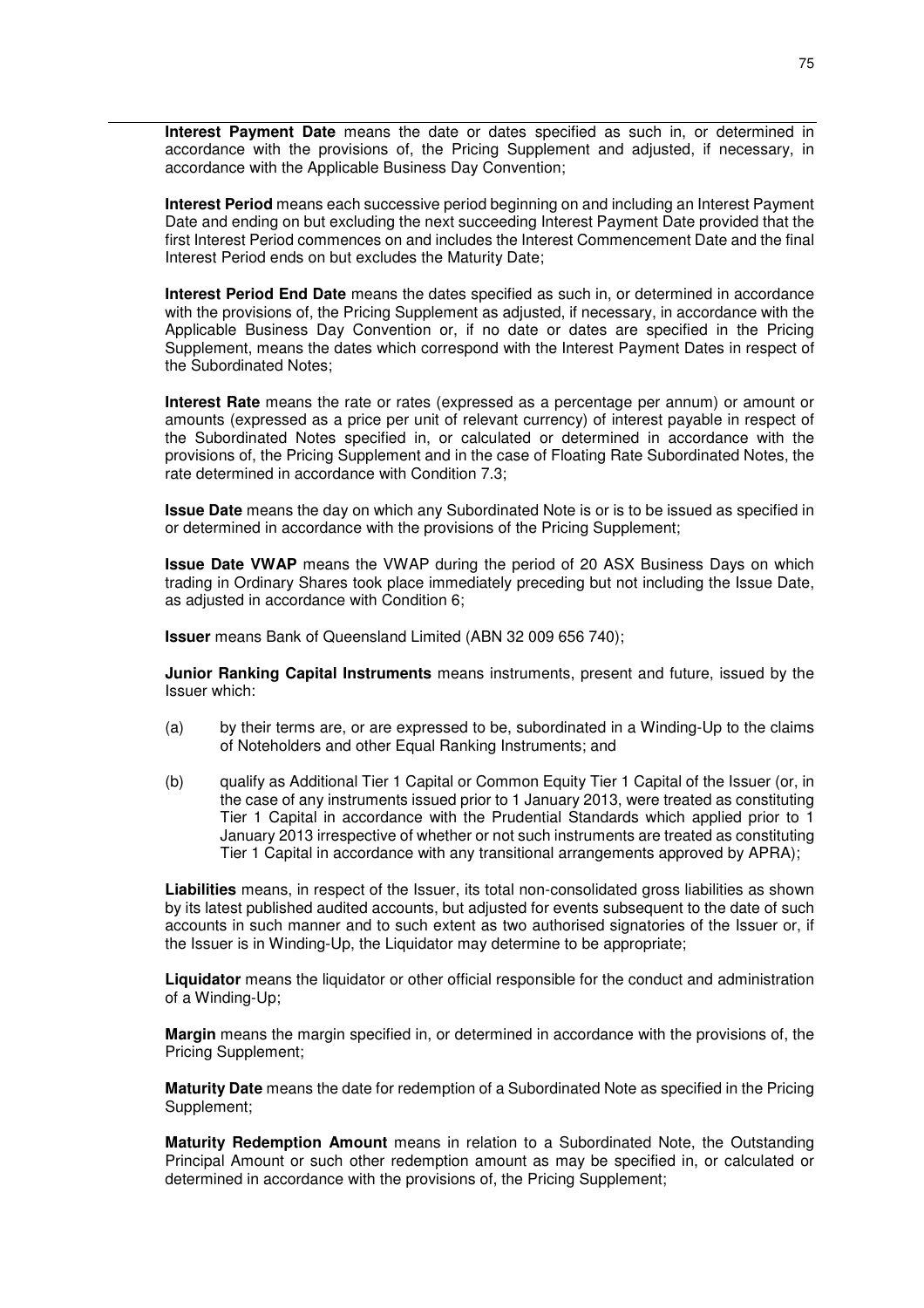**Maximum Conversion Number** has the meaning given in Condition 6.1;

**Meetings Provisions** means the provisions for the convening of meetings of, and passing of resolutions by, Noteholders set out in the schedule to the Deed Poll;

**Non-Viability Trigger Event** occurs when APRA notifies the Issuer in writing that it believes:

- (a) Conversion or Write-off of all or some Subordinated Notes or conversion or write down of all or some of the capital instruments of the Issuer is necessary because, without it, the Issuer would become non-viable; or
- (b) without a public sector injection of capital, or equivalent support, the Issuer would become non-viable;

**Non-Viability Trigger Event Date** has the meaning given in Condition 5.1(c)(iii);

**Noteholder** means a means a person whose name is for the time being entered in the Register as the holder of a Subordinated Note or, where a Subordinated Note is owned jointly by two or more persons, the persons whose names appear in the Register as the joint owners of that Subordinated Note;

**Ordinary Resolution** has the same meaning as in the Meetings Provisions;

**Ordinary Share** means a fully paid ordinary share in the capital of the Issuer;

**Outstanding** means, on any date, Subordinated Notes which have not been redeemed, Converted, Written-off or satisfied in full by the Issuer;

**Outstanding Principal Amount** means in respect of a Subordinated Note which is Outstanding at any time, the Denomination of the Subordinated Note less the aggregate of any part of the principal amount of that Subordinated Note that has been paid or otherwise satisfied by the Issuer and for such purposes:

- (a) if the principal amount of a Subordinated Note has from time to time been Converted or Written-off as described in, and in accordance with, Conditions 5 and 6 the principal amount of the Subordinated Note will be reduced by the principal amount so Converted or Written-off; and
- (b) if an amount is required to be determined in Australian Dollars, the Australian Dollar equivalent of the Alternate Currency is to be determined on the basis of the spot rate of exchange for the sale of Australian Dollars against the purchase of such relevant Alternate Currency in the Sydney foreign exchange market quoted by any leading bank selected by the Issuer on the relevant calculation date. The calculation date is, at the discretion of the Issuer, either the date of the Pricing Supplement for such Subordinated Notes or the preceding day on which commercial banks and foreign exchange markets are open for business in Sydney or such other date as may be specified by the Issuer in the Pricing Supplement;

**Payment Date** means, in respect of a Subordinated Note, an Interest Payment Date, the Maturity Date or other relevant payment date (including an early payment date);

**Pricing Supplement** means a pricing supplement prepared and issued in relation to Subordinated Notes of a relevant Tranche or Series confirmed in writing by the Issuer;

Proaramme means the Issuer's uncommitted revolving programme for the issuance of Subordinated Notes and other debt instruments established under the Transaction Documents;

**Prudential Standards** means the prudential standards and guidelines published by APRA and applicable to the Issuer from time to time;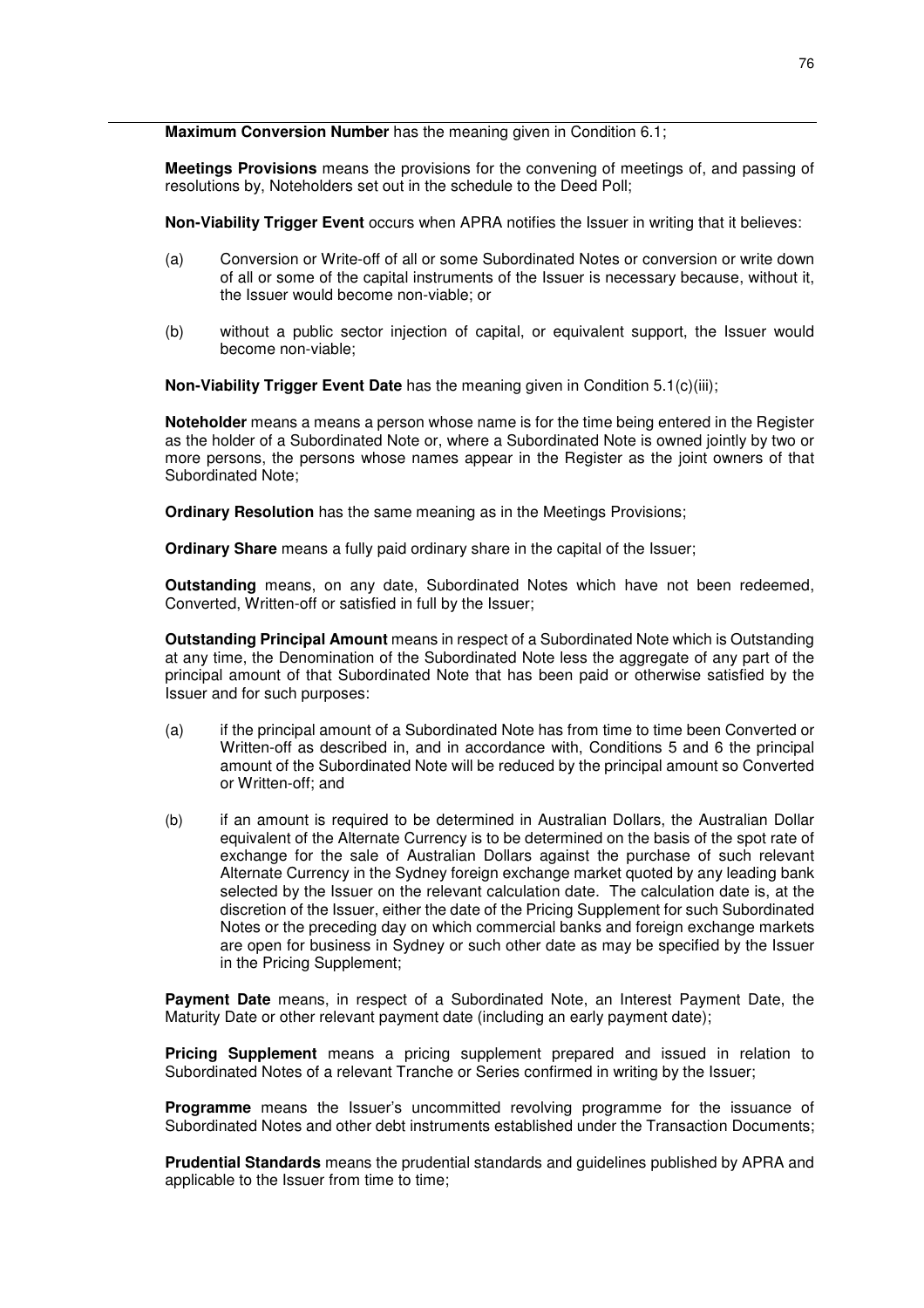**Purchase Price** means, in respect of a Subordinated Note, the purchase price so specified in the relevant Pricing Supplement;

**Reclassification** has the meaning given in Condition 6.3;

**Record Date** means, in the case of payments of interest or principal, the eighth calendar day before the relevant date for payment or such date that may be specified in the relevant Pricing Supplement;

**Reference Banks** means the institutions specified as such in the Pricing Supplement or, if none, four major banks selected by the Calculation Agent in the inter-bank market that is most closely connected with the Reference Rate;

**Reference Rate** means, in relation to a Subordinated Note, the rate so specified in the relevant Pricing Supplement**;**

**Register** means a register, including any branch register, of Noteholders established and maintained by the Issuer in which is entered the names and addresses of Noteholders whose Subordinated Notes are carried on that register, the amount of Subordinated Notes held by each Noteholder and the Tranche, Series and date of issue and transfer of those Subordinated Notes, and any other particulars which the Issuer sees fit;

**Registrar** means Computershare Investor Services Pty Limited (ABN 48 078 279 277) or such other person appointed by the Issuer pursuant to the Registry Services Agreement to establish and maintain the Register on the Issuer's behalf from time to time;

**Registry Services Agreement** means the agreement entitled "Registrar and Paying Agency Agreement" dated 8 November 2005 between the Issuer and Computershare Investor Services Limited;

# **Regular Period** means:

- (a) in the case of Subordinated Notes where interest is scheduled to be paid only by means of regular payments, each Interest Period;
- (b) in the case of Subordinated Notes where, apart from the first Interest Period, interest is scheduled to be paid only by means of regular payments, each period from and including a Regular Date falling in any year to but excluding the next Regular Date, where "**Regular Date**" means the day and month (but not the year) on which any Interest Payment Date falls; and
- (c) in the case of Subordinated Notes where, apart from one Interest Period other than the first Interest Period, interest is scheduled to be paid only by means of regular payments, each period from and including a Regular Date falling in any year to but excluding the next Regular Date, where "**Regular Date**" means the day and month (but not the year) on which any Interest Payment Date falls other than the Interest Payment Date falling at the end of the irregular Interest Period;

**Related Entity** means an entity over which the Issuer or any parent of the Issuer exercises control or significant influence, as determined by APRA from time to time;

**Relevant Date** means the date on which a payment in respect of the Subordinated Notes becomes due, except that if the full amount payable has not been received by the Registrar on or before the due date, it means the date on which, the full amount having been so received, notice to that effect is given to the Noteholders in accordance with Condition 13;

**Relevant Securities** means Relevant Tier 1 Securities and Relevant Tier 2 Securities;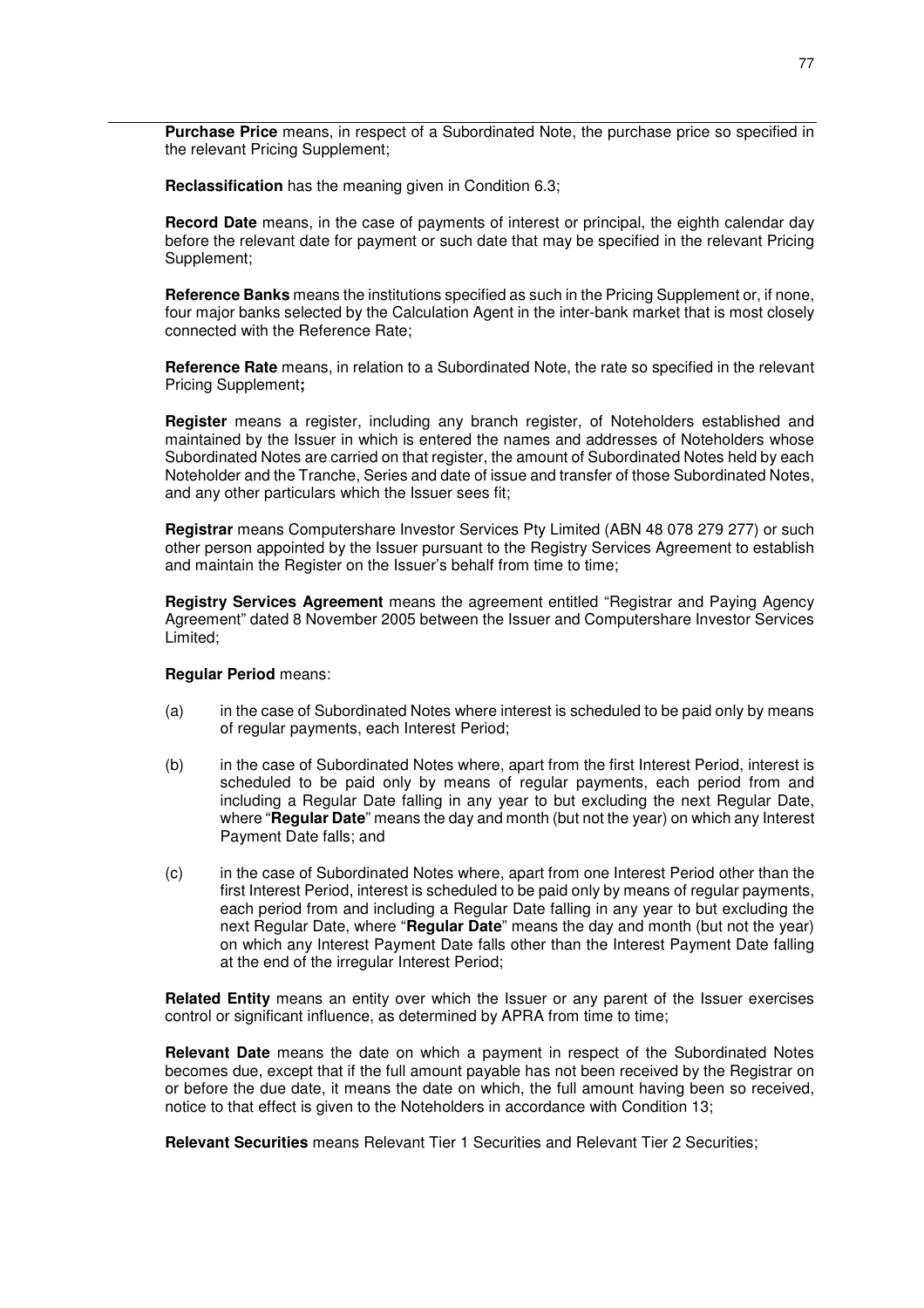**Relevant Tier 1 Security** means a security forming part of the Tier 1 Capital of the Issuer on a "Level 1 basis" or "Level 2 basis" in accordance with the Prudential Standards which, upon the occurrence of a Non-Viability Trigger Event, may be either:

- (a) converted into Ordinary Shares; or
- (b) written-off or written-down (and all rights and claims of the holders in respect of the security shall be written-off or written-down);

**Relevant Tier 2 Security** means a security (other than the Subordinated Notes) forming part of the Tier 2 Capital of the Issuer on a "Level 1 basis" or "Level 2 basis" in accordance with the Prudential Standards which, upon the occurrence of a Non-Viability Trigger Event, may be either:

- (a) converted into Ordinary Shares; or
- (b) written-off or written-down (and all rights and claims of the holders in respect of the security shall be written-off or written-down);

**Replacement** has the meaning given in Condition 6.14(a);

**Resolution** means an Extraordinary Resolution or Ordinary Resolution, as the context requires;

**Retail Issue** means an issue of Subordinated Notes all of which are specified in a Pricing Supplement as being a retail issue. A retail issue is one in respect of which Subordinated Notes are issued pursuant to a prospectus which has been lodged with, and registered by, ASIC;

**Sale and Transfer Agent** means each nominee (who cannot be a Related Entity) appointed by the Issuer under a facility established for the sale or transfer of Ordinary Shares issued on Conversion on behalf of:

- (a) if the Noteholder is the operator of a Clearing System or a nominee for a common depository for any one or more Clearing Systems (such operator or nominee for a common depository acting in such capacity as is specified in the rules and regulations of the relevant Clearing System or Clearing Systems), the participants in the relevant Clearing System or Clearing Systems;
- (b) Noteholders who do not wish to receive Ordinary Shares on Conversion; or
- (c) Noteholders who are Ineligible Holders,

in accordance with Condition 6.10. For the avoidance of doubt, the Issuer may appoint more than one Sale and Transfer Agent in respect of the Conversion of one or more Series of Subordinated Notes;

**Senior Creditors** means all depositors and other creditors (present and future) of the Issuer, including all Noteholders of the Issuer's debt:

- (a) whose claims are admitted in a Winding-Up; and
- (b) whose claims are not made as holders of indebtedness arising under:
	- (i) an Equal Ranking Instrument; or
	- (ii) a Junior Ranking Capital Instrument;

**Series** means a Tranche or Tranches of Subordinated Notes which are identical, except that: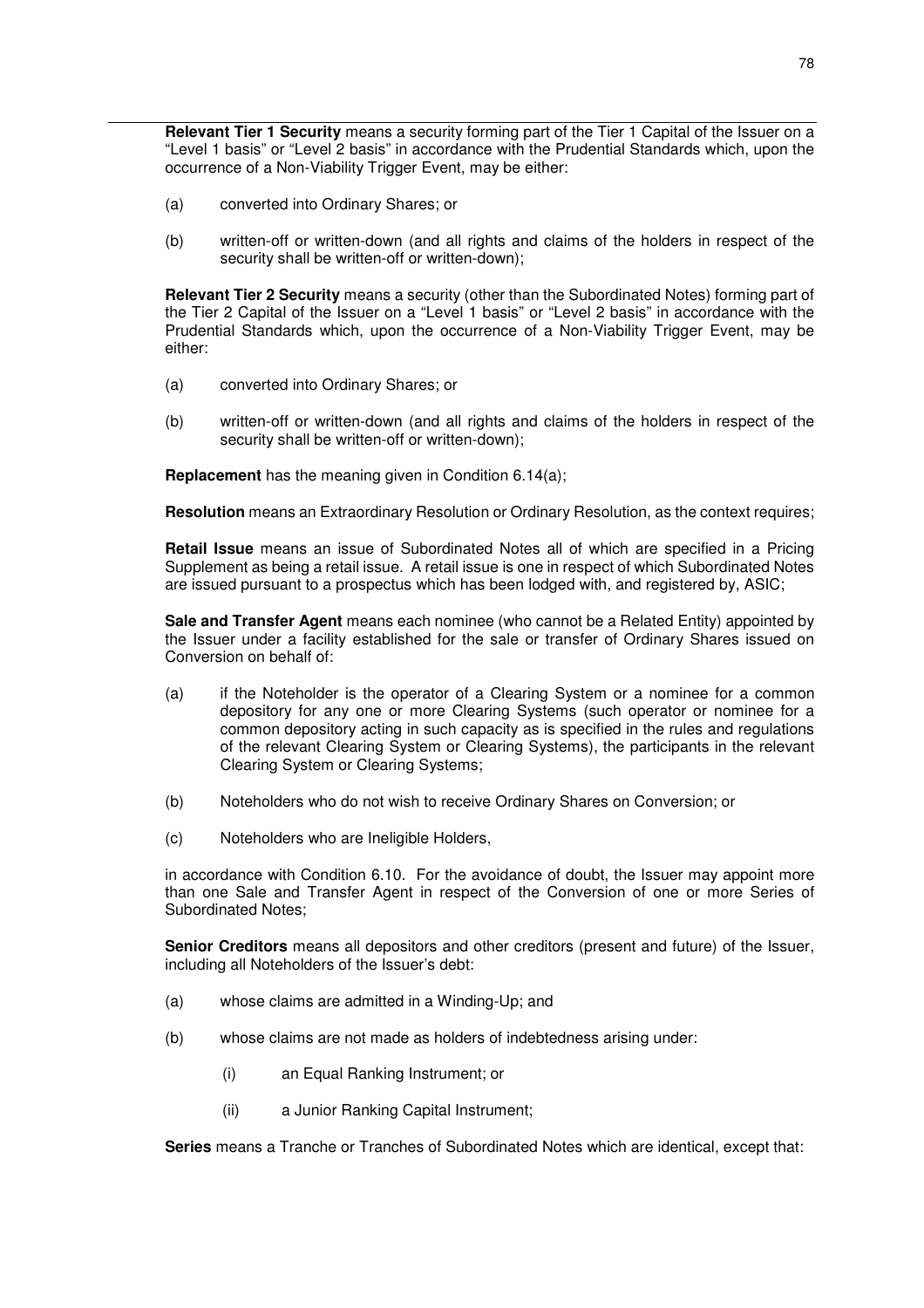- (a) the Issue Date and the amount of the first payment of interest may be different in respect of different Tranches of a Series; and
- (b) a Series may comprise Subordinated Notes in more than one Denomination;

**Solvency Condition** has the meaning given in Condition 4.3;

**Solvent** means that each of the following is satisfied:

- (a) the Issuer is able to pay its debts as they fall due; and
- (b) the Issuer's Assets exceed its Liabilities;

**Solvent Reconstruction** means a scheme of amalgamation or reconstruction, not involving a bankruptcy or insolvency, where the obligations of the Issuer in relation to the outstanding Subordinated Notes are assumed by the successor entity to which all, or substantially all of the property, assets and undertaking of the Issuer are transferred or where an arrangement with similar effect not involving a bankruptcy or insolvency is implemented;

**Subordinated Note** means a note being a debt obligation of the Issuer constituted by and owing under the Deed Poll to a Noteholder, the details of which are recorded in, and evidenced by, inscription in the Register;

**Subsidiary** of an entity means another entity which is a subsidiary of the first within the meaning of part 1.2 division 6 of the Corporations Act;

**Tax Act** means the Income Tax Assessment Act 1936 of Australia and where applicable, the Income Tax Assessment Act 1997 of Australia;

**Tax Legislation** means (a) the Income Tax Assessment Act 1936 of Australia or the Income Tax Assessment Act 1997 of Australia (both as amended from time to time, as the case may be, and a reference to any section of the Income Tax Assessment Act 1936 includes a reference to that section as rewritten in the Income Tax Assessment Act 1997, (b) any other law setting the rate of income tax payable by the Issuer, and (c) any regulation made under such laws;

**Taxes** has the meaning given to that term in Condition 10.6;

**Tenor** of a Subordinated Note means the number of days from and including its Issue Date to, and excluding, its Maturity Date;

**Terms and Conditions** means, in respect of a Subordinated Note, these terms and conditions as amended, supplemented, modified or replaced by the Pricing Supplement applicable to such Subordinated Note;

**Tier 1 Capital** has the meaning given to it in the Prudential Standards;

**Tier 2 Capital** has the meaning given to it in the Prudential Standards;

**Tranche** means Subordinated Notes which are issued on the same Issue Date and the terms of which are identical in all respects (except that a Tranche may comprise Subordinated Notes in more than one denomination);

**Transaction Documents** means each of the Deed Poll, each Subordinated Note, each Pricing Supplement, and the Registry Services Agreement;

**VWAP** means, subject to any adjustments under Conditions 6.2, the average of the daily volume weighted average sale prices (expressed in Australian dollars and cents and rounded to the nearest full cent, with A\$0.005 being rounded upwards) of Ordinary Shares sold on ASX during the relevant period or on the relevant days but does not include any "crossing" transacted outside the "Open Session State" or any "special crossing" transacted at any time, each as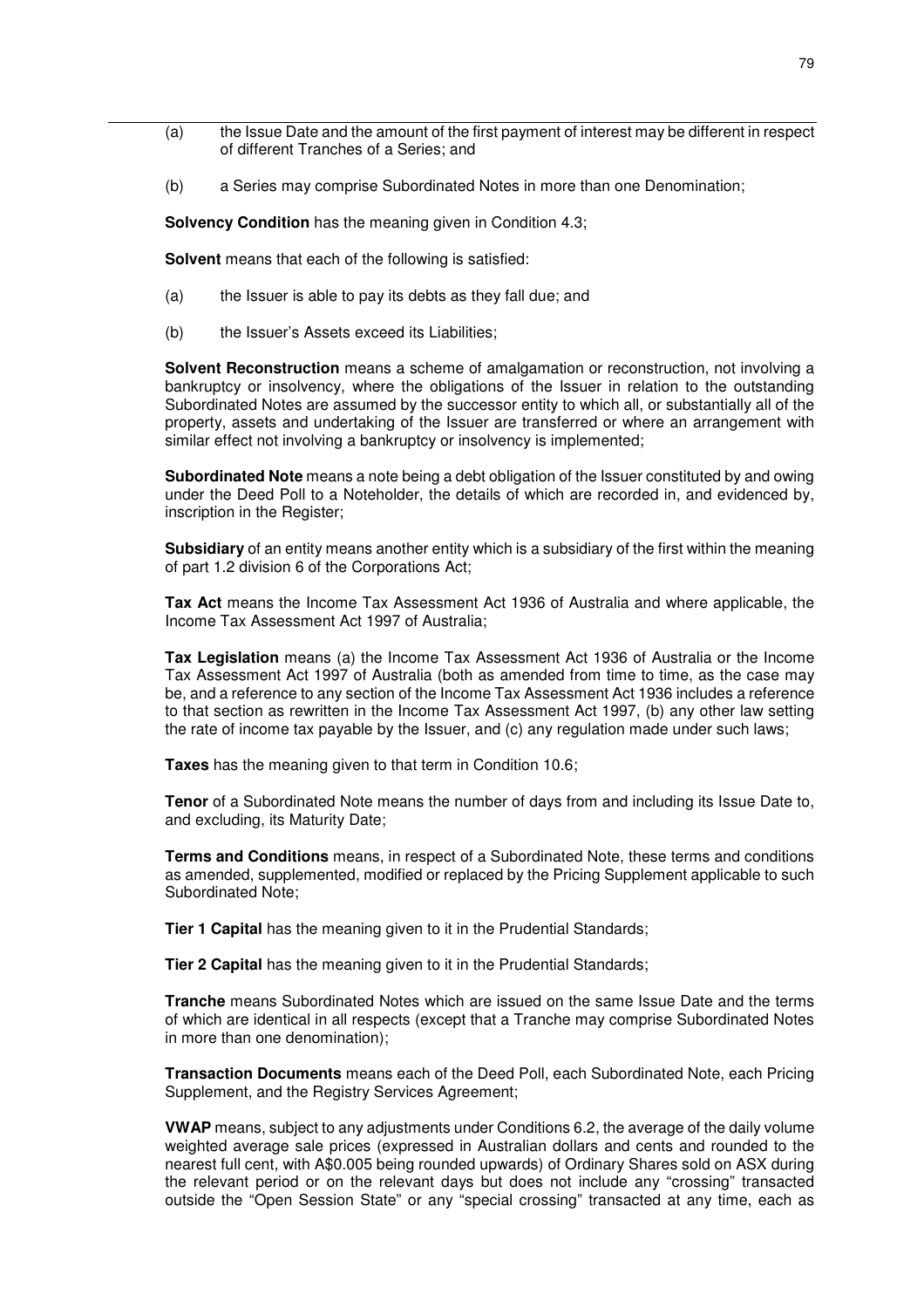defined in the ASX Market Rules or any overseas trades or trades pursuant to the exercise of options over Ordinary Shares;

## **VWAP Period** means:

- (a) in the case of a Conversion resulting from the occurrence of a Non-Viability Trigger Event, the period of 5 ASX Business Days on which trading in Ordinary Shares took place immediately preceding (but not including) the Non-Viability Trigger Event Date; or
- (b) otherwise, the period for which the VWAP is to be calculated in accordance with these Terms and Conditions;

**Winding-Up** means the legal procedure for the liquidation of the Issuer commenced when:

- (a) a court order is made for the winding-up of the Issuer; or
- (b) an effective resolution is passed by shareholders or members for the winding-up of the Issuer,

other than in connection with a Solvent Reconstruction.

*A Winding-Up must be commenced by a court order or an effective resolution of shareholders or members. Neither (i) the making of an application, the filing of a petition, or the taking of any other steps for the winding-up of the Issuer (or any other any procedure whereby the Issuer may be dissolved, liquidated, sequestered or cease to exist as a body corporate), nor (ii) the appointment of a receiver, administrator, administrative receiver, compulsory manager, ADI statutory manager or other similar officer (other than a Liquidator) in respect of the Issuer, constitutes a Winding-Up for the purposes of these Terms and Conditions;* 

**Write-down** means a partial Write-off. **Written-down** shall have a corresponding meaning; and

**Write-off** means termination, reduction and writing off or writing down in accordance with Condition 5.3. **Written-off** shall have a corresponding meaning.

# **1.2 References to certain general terms**

Unless the contrary intention appears, a reference in these Terms and Conditions to:

- (a) these Terms and Conditions is a reference to these terms and conditions as modified, supplemented or replaced by the Pricing Supplement;
- (b) "**Australian Dollars***"*, "**A\$***"* or "**dollars***"* is a reference to the lawful currency of the Commonwealth of Australia;
- (c) a statute, ordinance, code or other law includes regulations and other instruments under it and consolidations, amendments, re-enactments or replacements of any of them;
- (d) a document (including these Terms and Conditions) includes any variation or replacement of it;
- (e) the singular includes the plural and vice versa;
- (f) the word "**person***"* includes a firm, body corporate, an unincorporated association or an authority;
- (g) a particular person includes a reference to the person's executors, administrators, successors, substitutes (including, without limitation, persons taking by novation) and assigns;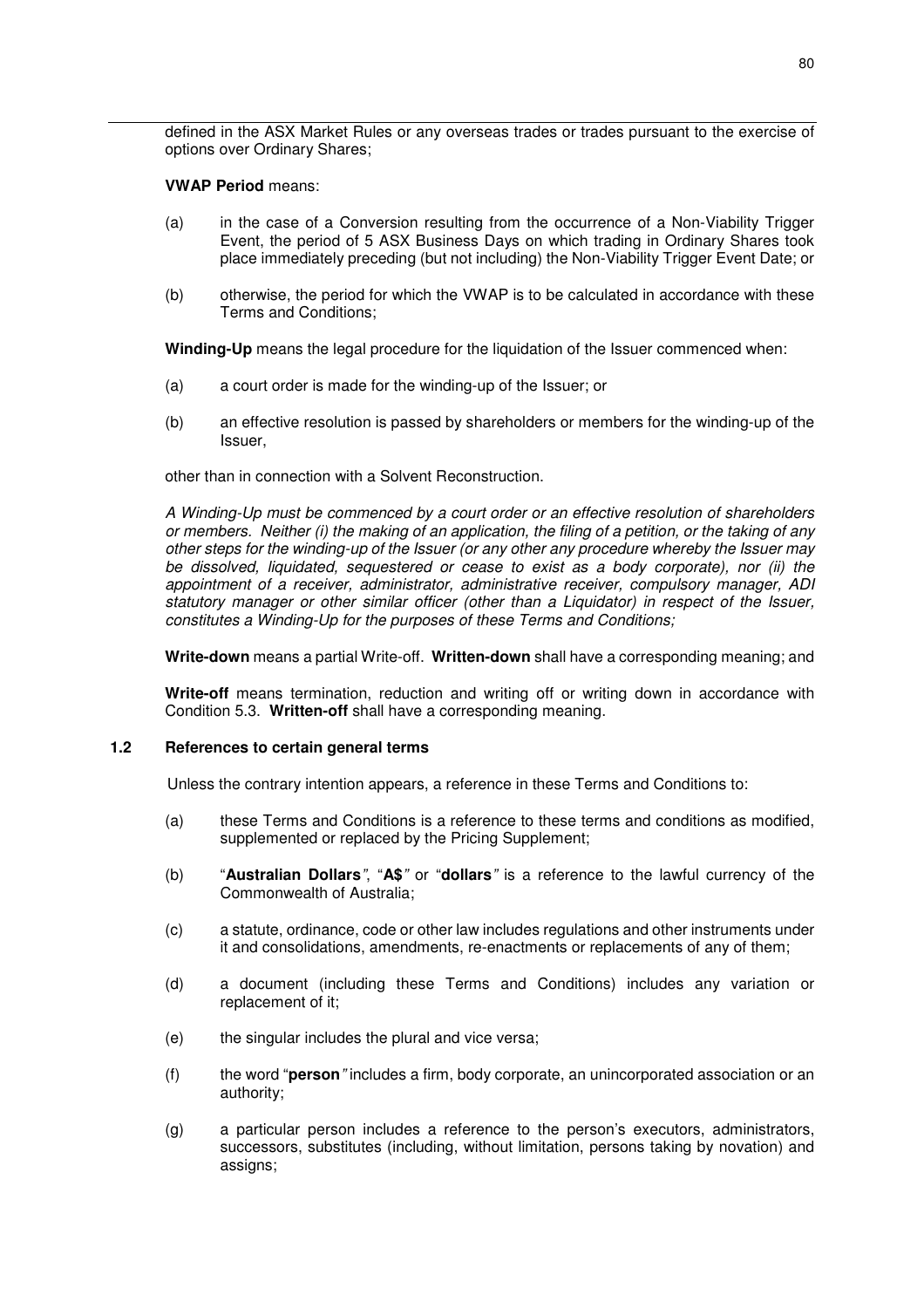- (h) anything (including, without limitation, any amount) is a reference to the whole and each part of it and a reference to a group of persons is a reference to all of them collectively and to each of them individually;
- (j) a time of day is a reference to Sydney time;
- (k) an agreement, representation or warranty in favour of two or more persons is for the benefit of them jointly and each of them individually; and
- (l) the words "**including**", "**for example**" or "**such as**" when introducing an example, do not limit the meaning of the words to which the example relates to that example or examples of a similar kind.

# **1.3 References to particular terms**

Unless the contrary intention appears, in these Terms and Conditions:

- (a) a reference to the Issuer, the Registrar, the Calculation Agent or another Agent is a reference to the person so specified in the Pricing Supplement; and
- (b) a reference to a particular date is a reference to that date adjusted in accordance with the applicable Business Day Convention.

# **1.4 References to principal and interest**

Unless the contrary intention appears, in these Terms and Conditions:

- (a) any reference to "**principal**" is taken to include the Maturity Redemption Amount and any other amount in the nature of principal payable in respect of the Subordinated Notes under these Terms and Conditions;
- (b) the principal amount of a Subordinated Note issued at a discount is to be taken as at any time to equal its denomination;
- (c) any reference to "**interest**" is taken to include any Additional Amounts and any other amount in the nature of interest payable in respect of the Subordinated Notes under these Terms and Conditions.

## **1.5 Headings**

Headings (including those in brackets at the beginning of paragraphs) are for convenience only and do not affect the interpretation of these Terms and Conditions.

## **1.6 Terms defined in Pricing Supplement**

Terms which are defined in the Pricing Supplement as having a defined meaning have the same meaning when used in these Terms and Conditions but if the Pricing Supplement gives no meaning or specifies that the definition is "Not Applicable", then that definition is not applicable to the Subordinated Notes.

# **2 Form, denomination and title**

## **2.1 Constitution under Deed Poll**

The Subordinated Notes are subordinated, registered debt obligations of the Issuer constituted by, and owing under, the Deed Poll and take the form of entries in the Register. Each entry in the Register constitutes a separate and individual acknowledgment to the Noteholder of the indebtedness of the Issuer to the Noteholder.

## **2.2 Independent obligations**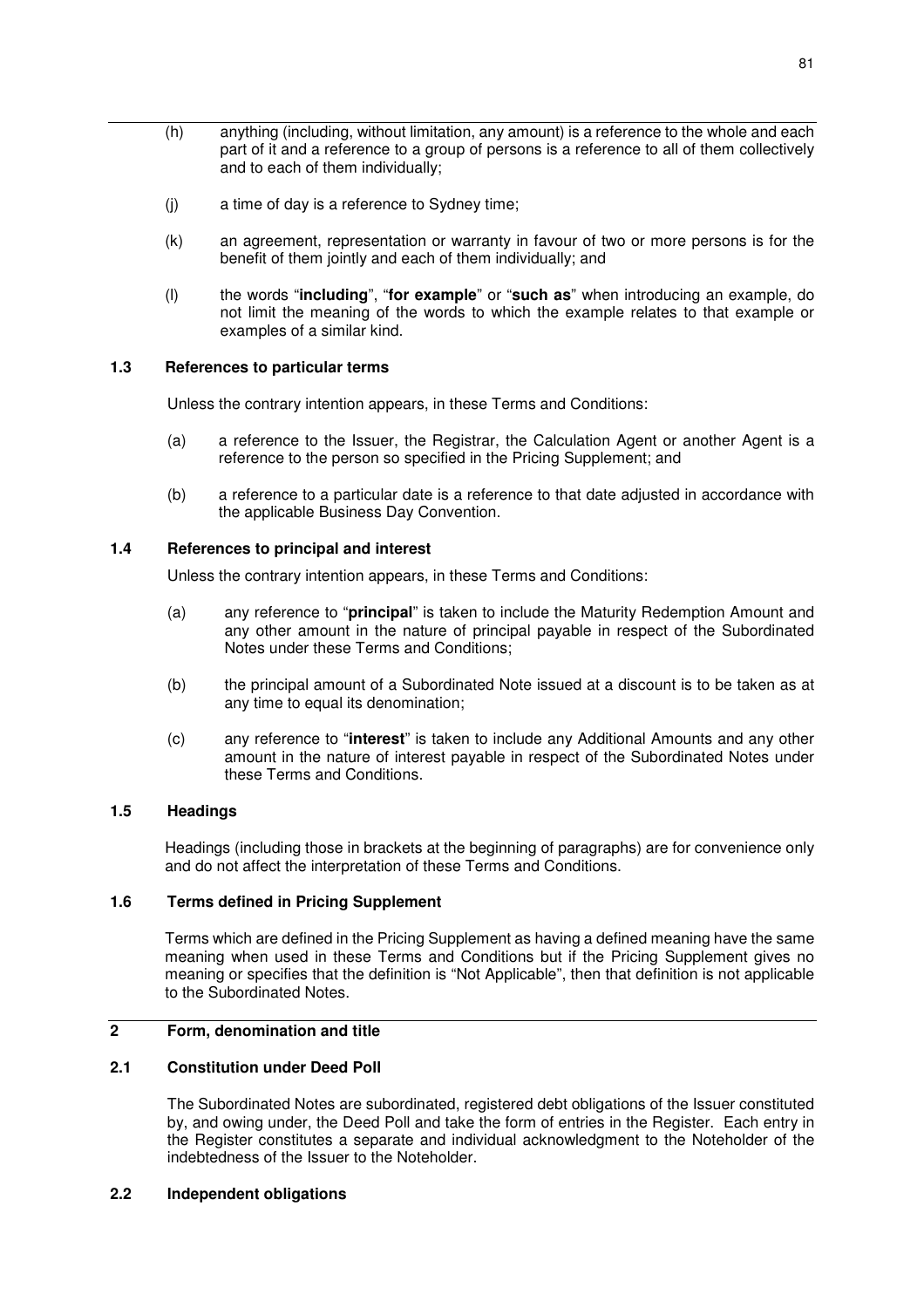The obligations of the Issuer in respect of each Subordinated Note constitute separate and independent obligations which the Noteholder to whom those obligations are owed is entitled to enforce without having to join any other Noteholder or any predecessor in title of a Noteholder.

# **2.3 Currency**

Subordinated Notes may be denominated in Australian Dollars or an Alternate Currency specified in the Pricing Supplement.

# **2.4 Denomination**

Unless otherwise specified in the Pricing Supplement Subordinated Notes are issued in the denomination of A\$100,000. Subordinated Notes may only be issued if:

- (a) the consideration payable to the Issuer by the relevant Noteholder to whom the Subordinated Notes are issued is a minimum of A\$500,000 (or its equivalent in an Alternate Currency, in either case, disregarding any moneys lent by the Issuer or its associates to the Noteholder) or if the Subordinated Notes are otherwise issued in a manner which does not require disclosure to be made under Parts 6D.2 or 7.9 of the Corporations Act;
- (b) the issue is not to a "retail client" as defined for the purposes of section 761G of the Corporations Act;
- (c) such action does not require any document to be lodged with ASIC; and
- (d) the issue complies with all applicable laws and directives of the jurisdiction in which the issue takes place.

# **2.5 Register conclusive**

Entries in the Register in relation to a Subordinated Note constitute conclusive evidence that the person so entered is the registered owner of the Subordinated Note subject to rectification for fraud or error. No Subordinated Note will be registered in the name of more than 4 persons. A Subordinated Note registered in the name of more than one person is held by those persons as joint tenants. Subordinated Notes will be registered by name only without reference to any trusteeship. The person registered in the Register as a Noteholder of a Subordinated Note will be treated by the Issuer and the Registrar as absolute owner of that Subordinated Note and neither the Issuer nor the Registrar is, except as ordered by a court or as required by statute, obliged to take notice of any other claim to a Subordinated Note.

## **2.6 Noteholder absolutely entitled**

Upon a person acquiring title to any Subordinated Note by virtue of becoming registered as the owner of that Subordinated Note, all rights and entitlements arising by virtue of the Deed Poll in respect of that Subordinated Note vest absolutely in the registered owner of the Subordinated Note, such that no person who has previously been registered as the owner of the Subordinated Note has or is entitled to assert against the Issuer or the Registrar or the registered owner of the Subordinated Note for the time being and from time to time any rights, benefits or entitlements in respect of the Subordinated Note.

# **2.7 Location of Register**

The Register will be established and maintained in Queensland unless otherwise agreed with the Registrar.

# **2.8 Certificates**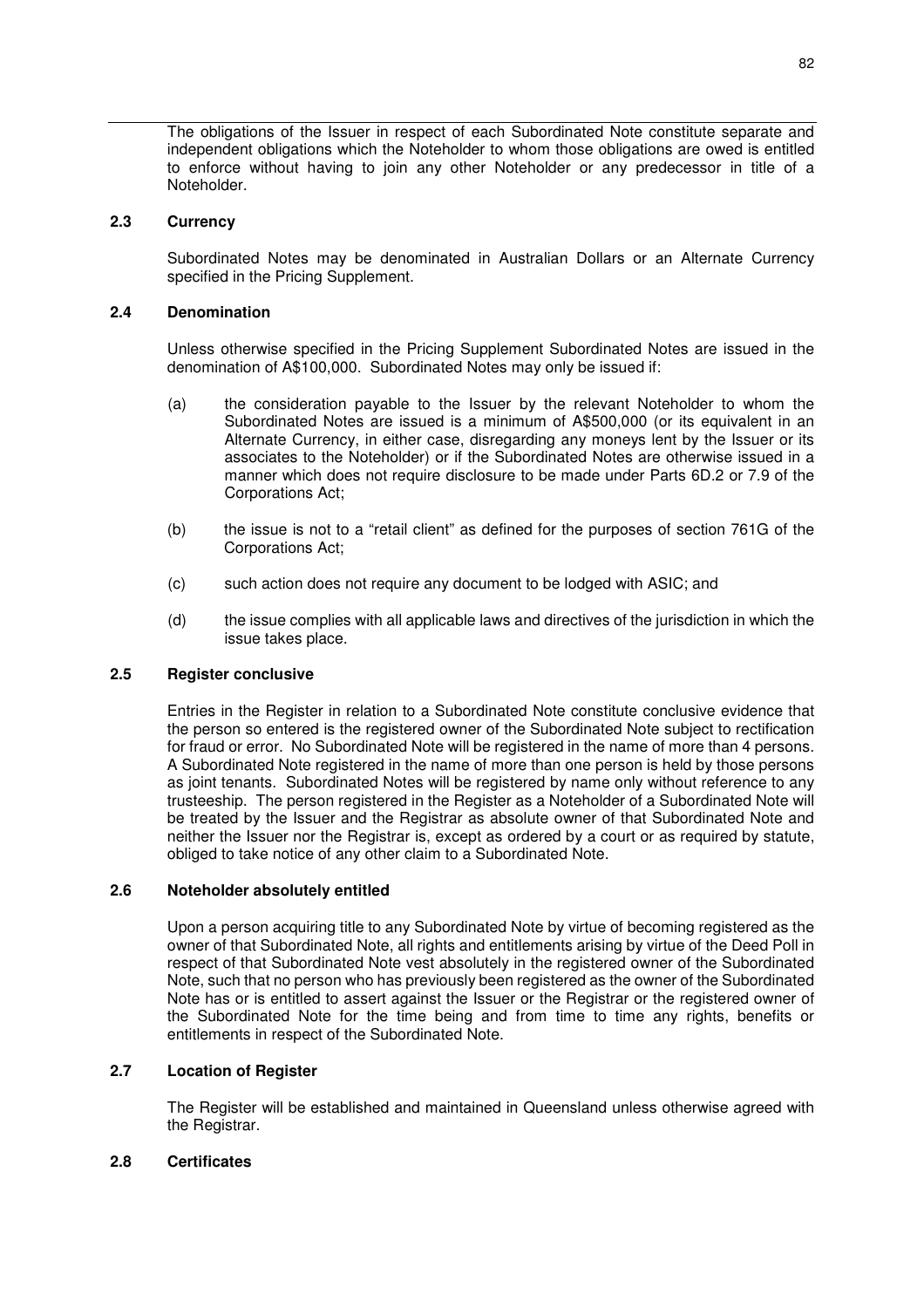The Subordinated Notes are issued in registered form. No certificate or other evidence of title will be issued by or on behalf of the Issuer to evidence title to a Subordinated Note unless the Issuer determines that certificates should be made available or it is required to do so pursuant to any applicable law or regulation.

# **2.9 Acknowledgment**

Where the Austraclear System is recorded in the Register as the Noteholder, each person in whose account that Subordinated Note is recorded is deemed to acknowledge in favour of the Registrar and Austraclear that:

- (a) the Registrar's decision to act as the Registrar of the Subordinated Note does not constitute a recommendation or endorsement by the Registrar or Austraclear in relation to the Subordinated Note but only indicates that such Subordinated Note is considered by the Registrar to be compatible with the performance by it of its obligations as Registrar under its agreement with the Issuer to act as Registrar of the Subordinated Note; and
- (b) the Noteholder does not rely on any fact, matter or circumstance contrary to Condition 2.9(a).

# **3 Transfers**

# **3.1 Limit on transfer**

Subordinated Notes may only be transferred in whole. If the principal amount of a Subordinated Note has from time to time been Converted or Written-off as described in, and in accordance with, Conditions 5 and 6, the residual principal amount of the Subordinated Note is a "whole" Subordinated Note for the purposes of this Condition 3.1.

## **3.2 Compliance with law**

Unless otherwise specified in the Pricing Supplement, Subordinated Notes may only be transferred if:

- (a) in the case of Subordinated Notes to be transferred in or into Australia:
	- (i) the offer or invitation giving rise to the transfer of the Subordinated Notes is for an aggregate consideration of at least A\$500,000 (or its equivalent in an alternative currency and either case, disregarding monies lent by the transferor or its associates to the transferee) or transfer does not require disclosure to investors under Parts 6D.2 and 7.9 of the Corporations Act;
	- (ii) the transfer is not to a "retail client" for the purposes of section 761G of the Corporations Act; and
	- (iii) such action does not require any document to be lodged with ASIC; and
- (b) at all times, the transfer complies with all applicable laws or directives of the jurisdiction where the transfer takes place.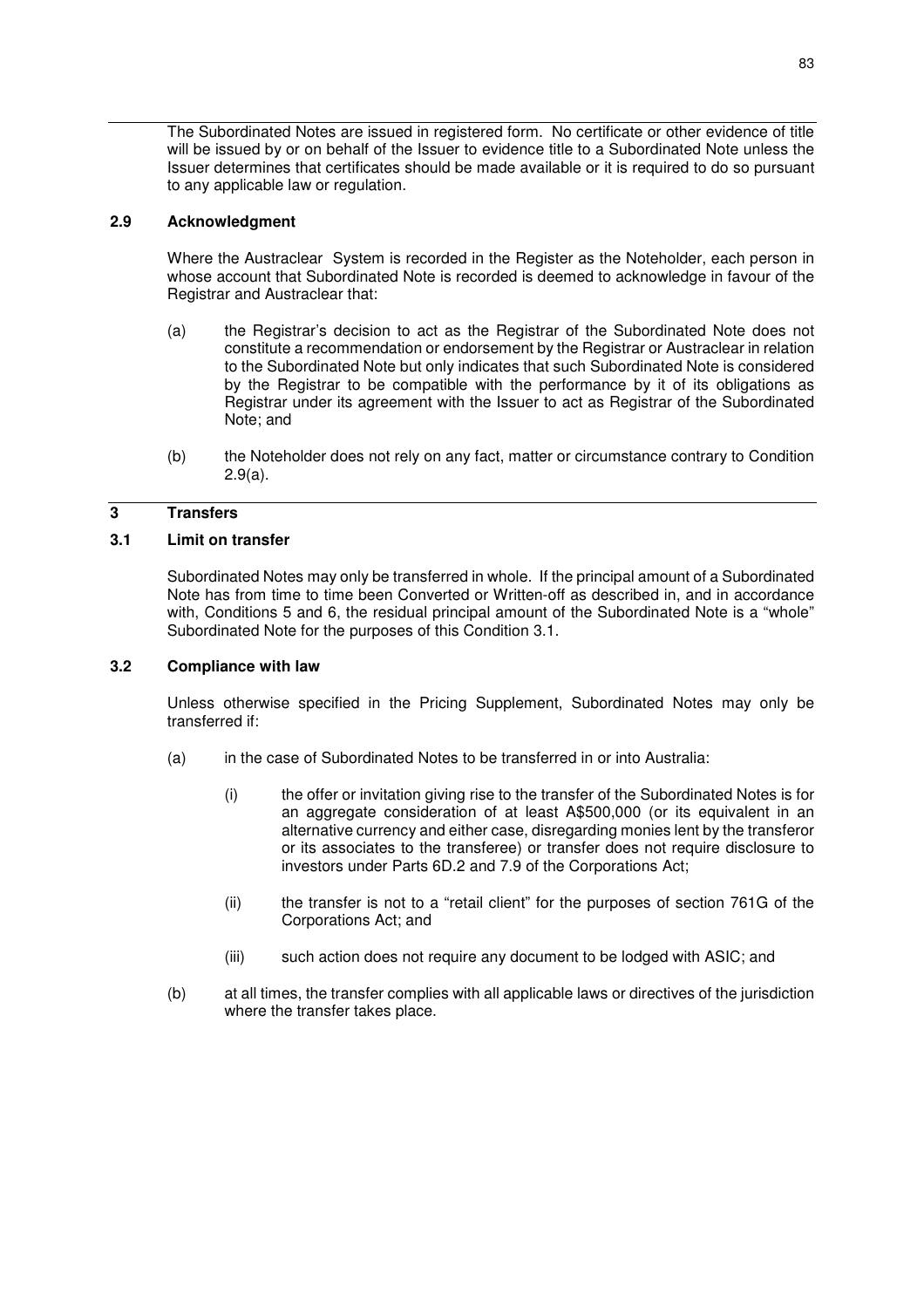# **3.3 Transfer procedures**

Unless Subordinated Notes are lodged in the Austraclear System, application for the transfer of Subordinated Notes must be made by the lodgement of a transfer form with the Registrar. Transfer forms are available from the Registrar. Each transfer form must be duly completed, signed by both the transferor and transferee, and accompanied by such evidence (if any) as the Registrar may require to prove the title of the transferor or the transferor's right to transfer the Subordinated Note.

Subordinated Notes entered in the Austraclear System will be transferable only in accordance with the Austraclear Regulations.

## **3.4 Registration of transfer**

The transferor of a Subordinated Note is deemed to remain the holder of that Subordinated Note until the name of the transferee is entered in the Register in respect of that Subordinated Note. Transfers will not be registered during the period between 5.00 pm (Sydney time) on the relevant Record Date and the corresponding date for payment of principal or interest or later than 5.00 pm (Sydney time) on the Record Date prior to the Maturity Date of the Subordinated Note.

## **3.5 No charge on transfer**

Transfers will be registered without charge provided taxes, duties or other governmental charges (if any) imposed in relation to the transfer have been paid.

## **3.6 Estates**

A person becoming entitled to a Subordinated Note as a consequence of the death or bankruptcy of a Noteholder or of a vesting order or a person administering the estate of a Noteholder may, upon producing such evidence as to that entitlement or status as the Registrar considers sufficient, transfer the Subordinated Note or, if so entitled, become registered as the holder of the Subordinated Note.

## **3.8 Unincorporated associations**

A transfer to an unincorporated association is not permitted.

## **3.8 Transfer of unidentified Subordinated Notes**

Where the transferor executes a transfer of less than all Subordinated Notes of the relevant Tranche or Series registered in its name, and the specific Subordinated Notes to be transferred are not identified, the Registrar may (subject to the limit on minimum holdings) register the transfer in respect of such of the Subordinated Notes of the relevant Tranche or Series registered in the name of the transferor as the Registrar thinks fit, provided the aggregate principal amount of the Subordinated Notes registered as having been transferred equals the aggregate principal amount of the Subordinated Notes expressed to be transferred in the transfer.

## **3.9 Australian Securities Exchange**

Subordinated Notes which are listed on the Australian Securities Exchange will not be transferred through or registered on, CHESS and are not "Approved Financial Products" (as defined for the purposes of that system).

## **4 Status**

The *Issuer is an "authorised deposit-taking institution" ("ADI") as that term is defined under the Banking Act 1959 of Australia ("Banking Act"). Under sections 13A(3) and 16(2) of the Banking*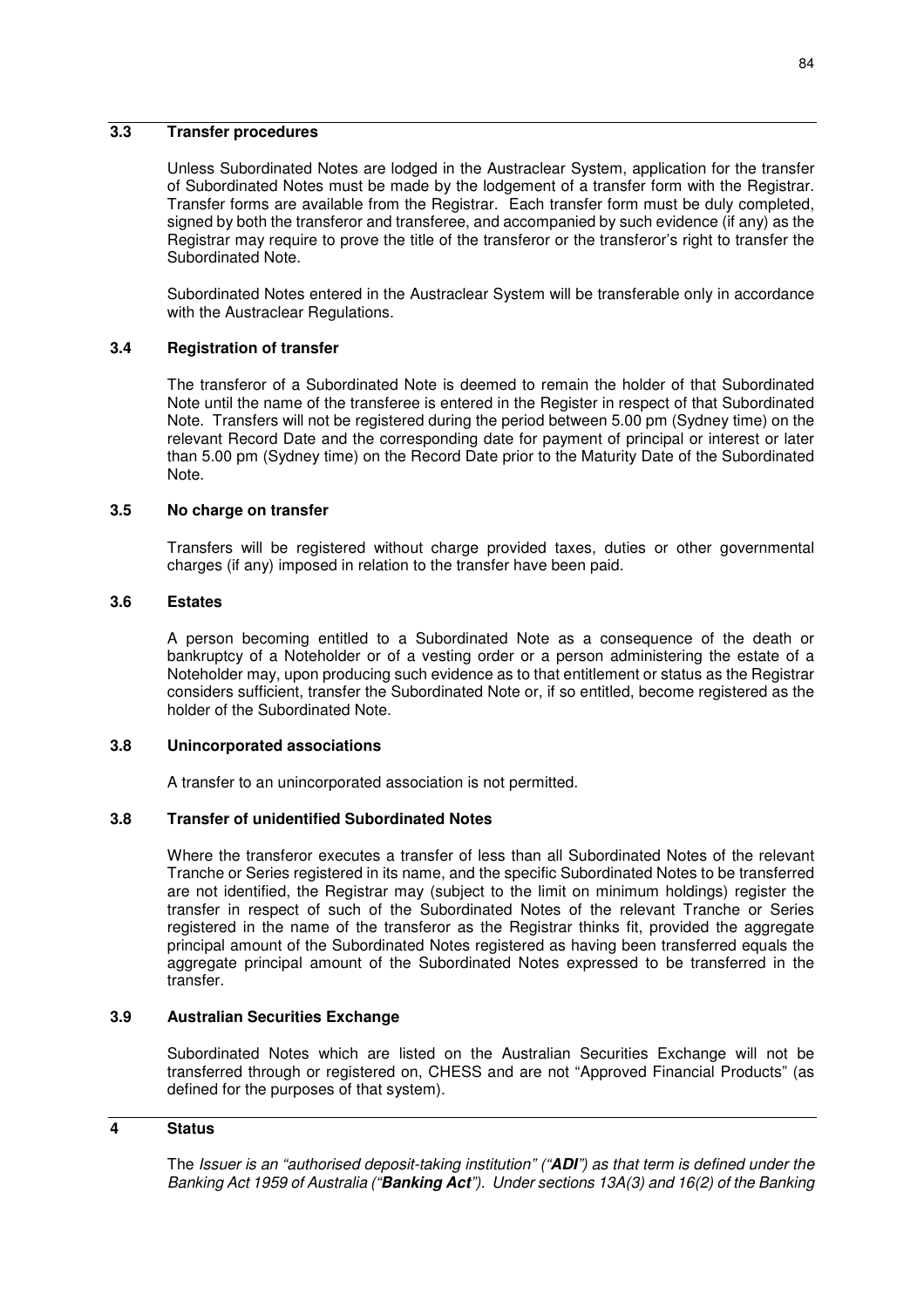*Act and section 86 of the Reserve Bank Act 1959 of Australia, certain debts of the Issuer are preferred by law, as described below.*

*Section 13A(3) of the Banking Act provides that the assets of an ADI in Australia would, in the event of the ADI becoming unable to meet its obligations or suspending payment, be available to meet certain liabilities in priority to all other liabilities of that ADI. The liabilities which have priority, by virtue of section 13A(3) of the Banking Act, to the claims of holders in respect of the Subordinated Notes will be substantial, as such liabilities include (but are not limited to) liabilities owed to Australian Prudential Regulation Authority ("APRA") in respect of any payments by APRA to holders of protected accounts held with that ADI under the Banking Act, the costs of APRA in certain circumstances, liabilities in Australia owed to holders of protected accounts held with that ADI, debts due to the Reserve Bank of Australia ("RBA") and liabilities under certified industry support contracts. A "protected account" is an account or covered financial product that is kept by an account-holder (whether along or jointly with one or more other account-holders) with an ADI and either:* 

- *(i) is an account, or covered financial product that is kept under an agreement between the account-holder and the ADI requiring the ADI to pay the account-holder, on demand by the account-holder or at an agreed time by them, the net credit balance of the account or covered financial product at the time of the demand or the agreed time (as appropriate); or*
- *(ii) an account prescribed by regulations for the purposes of section 5(4)(a) of the Banking Act.*

*For the purposes of section 13(A) of the Banking Act, the assets of the ADI do not include any interest in an asset (or part of an asset) in a cover poll (as defined in the Banking Act) that may have been established for the issuance of any covered bonds.* 

*Under Section 16(2) of the Banking Act, certain other debts due to APRA shall in a winding-up of an ADI have, subject to section 13A(3) of the Banking Act, priority over all other unsecured debts of the ADI. Further, under section 86 of the Reserve Bank Act 1959 of Australia ("Reserve Bank Act"), debts due by an ADI to the RBA shall, in a winding-up of that bank, have, subject to sections 13A(3) of the Banking Act, priority over all other debts of that ADI.*

*The Subordinated Notes do not constitute protected accounts or deposit liabilities of the Issuer in Australia under such statutory provisions.* 

## **4.1 Acknowledgements**

Each Noteholder by its purchase or holding of Subordinated Notes is taken to acknowledge that:

- (a) the Issuer intends that Subordinated Notes constitute Tier 2 Capital and be able to absorb losses at the point of non-viability as described in the Prudential Standards;
- (b) the Issuer's obligations in respect of Subordinated Notes are subordinated in the manner provided in Condition 4.2; and
- (c) Subordinated Notes are subject to Conversion or Write-off in accordance with Conditions 5 and 6. The Pricing Supplement will specify whether the primary method of loss absorption will be:
	- (i) Conversion, subject to possible Write-off in accordance with Condition 5.3; or
	- (ii) Write-off without Conversion in accordance with Condition 5.3.

If the Pricing Supplement does not specify the primary method of loss absorption, the primary method of loss absorption will be Conversion, subject to possible Write-off in accordance with Condition 5.3.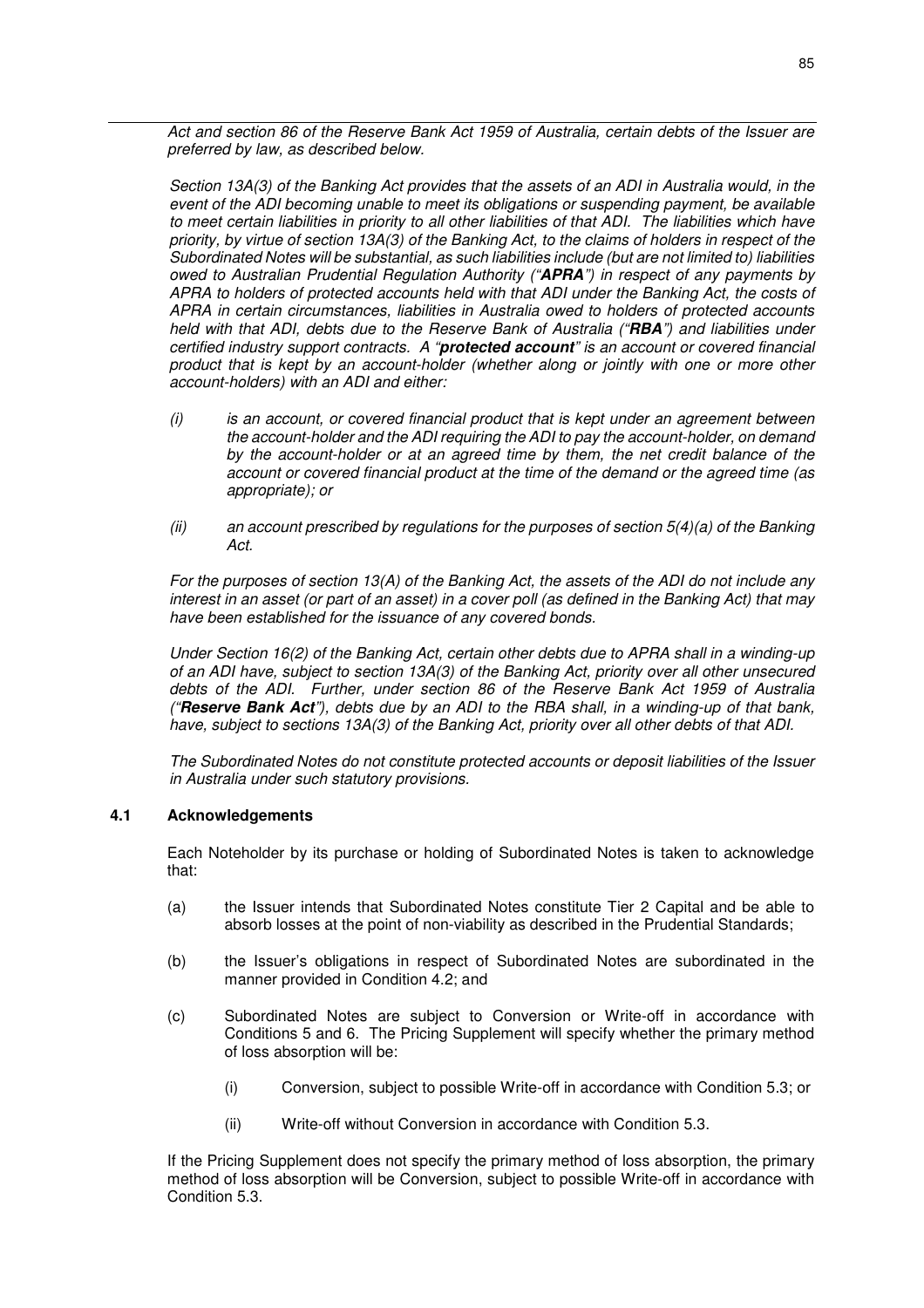# **4.2 Status and Subordination**

- (a) Noteholders do not have any right to prove in a Winding-Up in respect of Subordinated Notes, except as permitted under Condition 4.4.
- (b) The Subordinated Notes are direct and unsecured subordinated obligations of the Issuer and will rank for payment in a Winding-Up as set out in Condition 4.4.
- (c) Subordinated Notes will not constitute protected accounts or deposit liabilities of the Issuer in Australia for the purposes of the Banking Act.

## **4.3 Solvency condition**

Prior to a Winding-Up:

- (a) the obligation of the Issuer to make any payment of principal, interest or Additional Amounts in respect of Subordinated Notes shall be conditional upon the Issuer being Solvent at the time the payment or other amount owing falls due; and
- (b) no payment of principal, interest or Additional Amounts shall be made in respect of Subordinated Notes except to the extent that the Issuer may make such payment and still be Solvent immediately thereafter.
- (c) A certificate as to whether the Issuer is Solvent signed by two authorised signatories of the Issuer or, if the Issuer is in Winding-Up, the Liquidator, shall, in the absence of fraud or manifest or proven error, be conclusive evidence of the information contained in that certificate. In the absence of such a certificate, a Noteholder shall be entitled to assume (unless the contrary is proved) that the Issuer is and will after any payment aforesaid be Solvent.
- (d) For the avoidance of doubt, and provided that Subordinated Notes have not been Converted or Written-off:
	- (i) interest will continue to accrue on any principal not paid as a consequence of Condition 4.3(b) at the Interest Rate; and
	- (ii) any principal, interest or Additional Amounts not paid to a Noteholder as a consequence of Condition 4.3(b) accumulates with compounding.

Any amount not paid as a consequence of Condition 4.3(b): (x) remains a debt owing to the Noteholder by the Issuer until it is paid and shall be payable on the first date on which paragraphs (a) and (b) of this Condition 4.3 would allow payment of that amount (whether or not such date is otherwise an Interest Payment Date or other date on which such amount falls due); and (y) shall not constitute an Event of Default.

## **4.4 Winding-Up**

In a Winding-Up:

- (a) Noteholders shall have no right or claim against the Issuer in respect of the principal of, interest on or Additional Amounts relating to their Subordinated Notes, to the extent such Subordinated Notes have been Converted or Written-Off; and
- (b) the rights and claims of Noteholders against the Issuer to recover any principal, interest or Additional Amounts in respect of such Subordinated Notes that have not been Converted or Written-off:
	- (i) shall be subordinate to, and rank junior in right of payment to, the obligations of the Issuer to Senior Creditors and all such obligations to Senior Creditors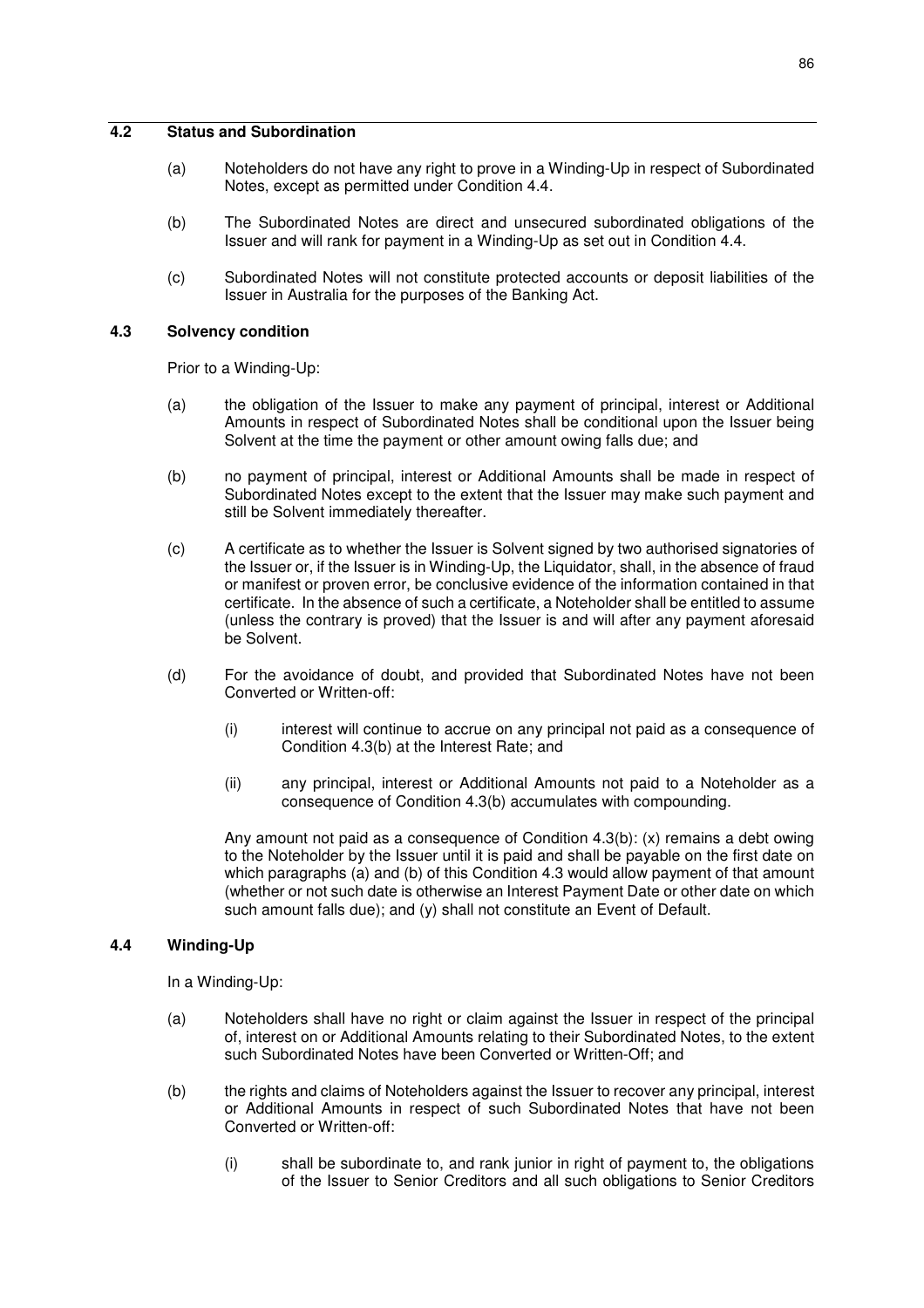shall be entitled to be paid in full before any payment shall be paid on account of any sums payable in respect of such Subordinated Notes;

- (ii) shall rank equally with the obligations of the Issuer to the holders of other Subordinated Notes that have not been Converted or Written-off, and the obligations of the Issuer to holders of Equal Ranking Instruments; and
- (iii) shall rank prior to, and senior in right of payment to, the obligations of the Issuer to holders of Ordinary Shares, and other Junior Ranking Capital Instruments.

Unless and until Senior Creditors have been paid in full, Noteholders must not claim in the Winding-Up in competition with Senior Creditors so as to diminish any payment which, but for that claim, Senior Creditors would have been entitled to receive.

In a Winding-Up, Noteholders shall only be entitled to prove for any sums payable in respect of their Subordinated Notes as a liability which is subject to prior payment in full of Senior Creditors. Noteholders waive, to the fullest extent permitted by law, any right to prove in a Winding-Up as a creditor ranking for payment in any other manner.

#### **4.5 No Set-Off**

Neither the Issuer nor any Noteholder is entitled to set-off any amounts due in respect of Subordinated Notes held by the Noteholder against any amount of any nature owed by the Issuer to the Noteholder or by the Noteholder to the Issuer.

#### **4.6 Clawback**

Each Noteholder by its purchase or holding of a Subordinated Note is taken to have irrevocably acknowledged and agreed that it shall pay or deliver to the Liquidator any payment or asset, whether voluntary or in any other circumstances, received by the Noteholder from or on account of the Issuer (including by way of credit, set-off or otherwise howsoever) or from any Liquidator (or any provisional or other liquidator, receiver, manager or statutory manager of the Issuer) in breach of either this Condition 4.6 or Condition 9.

#### **4.7 Other provisions**

Each Noteholder by its purchase or holding of a Subordinated Note is taken to have irrevocably acknowledged and agreed:

- (a) that Condition 4.2 constitutes a debt subordination for the purposes of section 563C of the Corporations Act;
- (b) without limiting its rights existing otherwise than as holder of a Subordinated Note, that it must not exercise its voting rights as an unsecured creditor in the Winding-Up of the Issuer to defeat, negate or in any way challenge the enforceability of the subordination in Condition 4.2; and
- (c) that the debt subordination effected by Condition 4.2 is not affected by any act or omission of the Issuer or a Senior Creditor which might otherwise affect it at law or in equity.

No consent of any Senior Creditor shall be required for any amendment of Condition 4.2 in relation to any Outstanding Subordinated Notes.

#### **4.8 Amendments affecting regulatory treatment**

No amendment to the Terms and Conditions of a Subordinated Note that at the time of such amendment qualifies as Tier 2 Capital is permitted without the prior written consent of APRA if such amendment may affect the eligibility of the Subordinated Note as Tier 2 Capital as described in the Prudential Standards.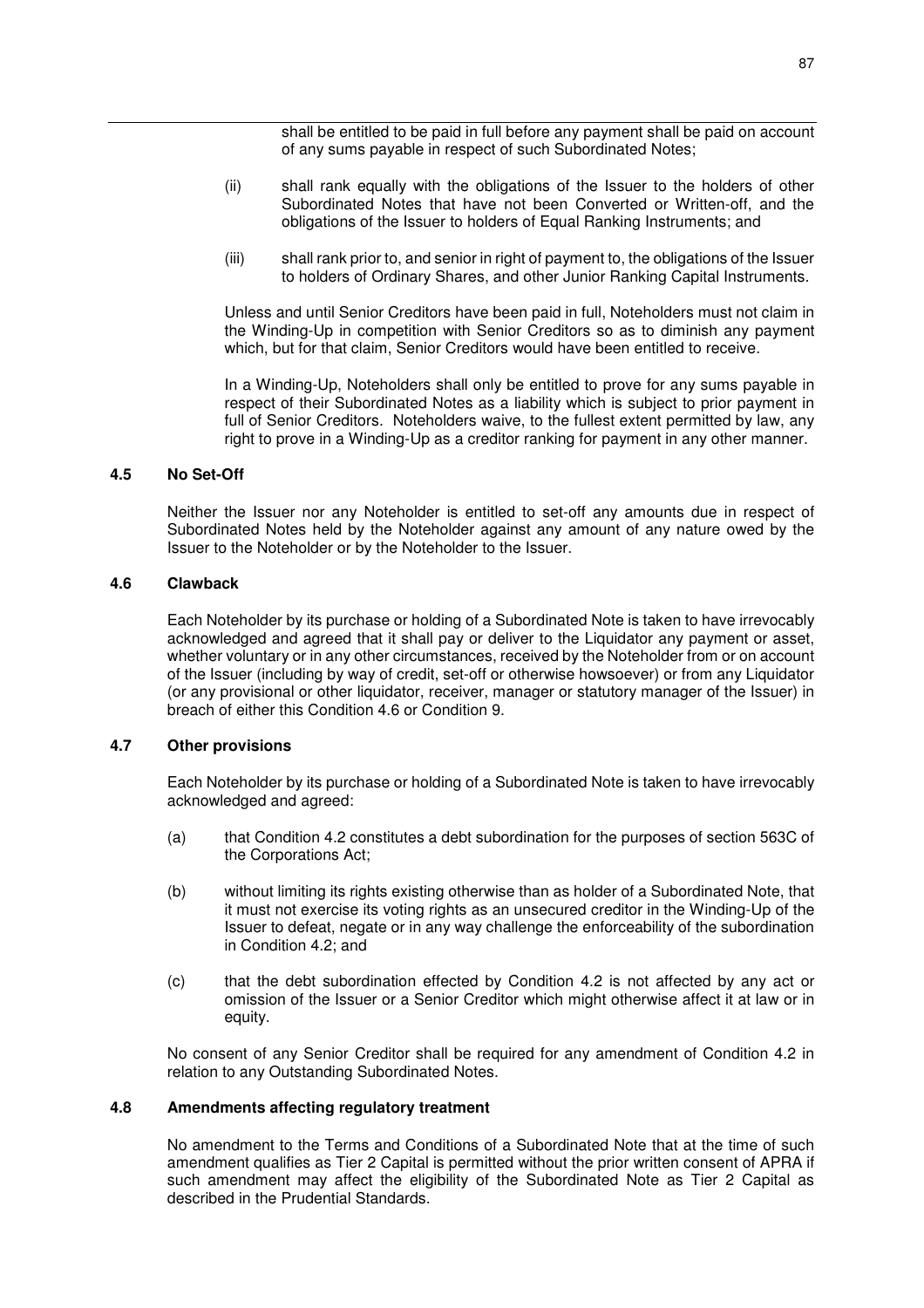# **5 Non-viability, Conversion and Write-off**

# **5.1 Non-Viability Trigger Event**

- (a) If a Non-Viability Trigger Event occurs, the Issuer must:
	- (i) subject to Condition 5.3, Convert; or
	- (ii) if the Pricing Supplement specifies that the primary method of loss absorption will be Write-off without Conversion in accordance with Condition 5.3, Writeoff,

in either case, all Subordinated Notes or, where paragraph (a) of the definition of "Non-Viability Trigger Event" applies, an amount of Subordinated Notes (or a percentage of the Outstanding Principal Amount of each Subordinated Note) as is necessary to satisfy APRA that the Issuer will not become non-viable.

- (b) In determining the Subordinated Notes or percentage of the Outstanding Principal Amount of each Subordinated Note which must be Converted or Written-Off in accordance with Condition 5.1(a), the Issuer will:
	- (i) first, convert, write-off or write-down an amount of the face value or outstanding principal amount of all outstanding Relevant Tier 1 Securities before Conversion, Write-off or Write-down of the Subordinated Notes; and
	- (ii) second, if conversion, write-off or write-down of those Relevant Tier 1 Securities is not sufficient to satisfy APRA that the Issuer would not become non-viable, Convert, Write-off or Write-down (in the case of the Subordinated Notes) and convert, write-off or write-down (in the case of any other Relevant Tier 2 Securities), on a pro-rata basis or in a manner that is otherwise, in the opinion of the Issuer, fair and reasonable, the face value or Outstanding Principal Amount of the Subordinated Notes and any Relevant Tier 2 Securities (subject to such adjustments as the Issuer may determine to take into account the effect on marketable parcels and whole numbers of Ordinary Shares and any Subordinated Notes or Relevant Tier 2 Securities remaining on issue, and the need to effect the conversion immediately) and, for the purposes of this Condition 5.1(b)(ii), where the Subordinated Notes and any Relevant Tier 2 Securities are denominated in one or more currencies, the Issuer may treat the principal amount of the Subordinated Notes and any Relevant Tier 2 Securities which are denominated in an Alternate Currency as being converted into Australian Dollars at such rate of exchange as the Issuer in good faith considers reasonable,

but such determination will not impede the immediate Conversion or Write-off of the relevant Subordinated Notes or percentage of the Outstanding Principal Amount of each Subordinated Note (as the case may be).

- (c) If a Non-Viability Trigger Event occurs:
	- (i) the Subordinated Notes or the percentage of the Outstanding Principal Amount of each Subordinated Note determined in accordance with Conditions 5.1(a) and (b), shall be Converted or Written-off immediately upon the occurrence of the Non-Viability Trigger Event in accordance with Conditions 5.2 and 6. The Conversion or Write-off will be irrevocable;
	- (ii) the Issuer must give notice to Noteholders in accordance with Condition 13 and the ASX (if the Subordinated Notes are listed on the ASX) as soon as practicable that a Non-Viability Trigger Event has occurred and that Conversion or Write-off has occurred on the Non-Viability Trigger Event Date;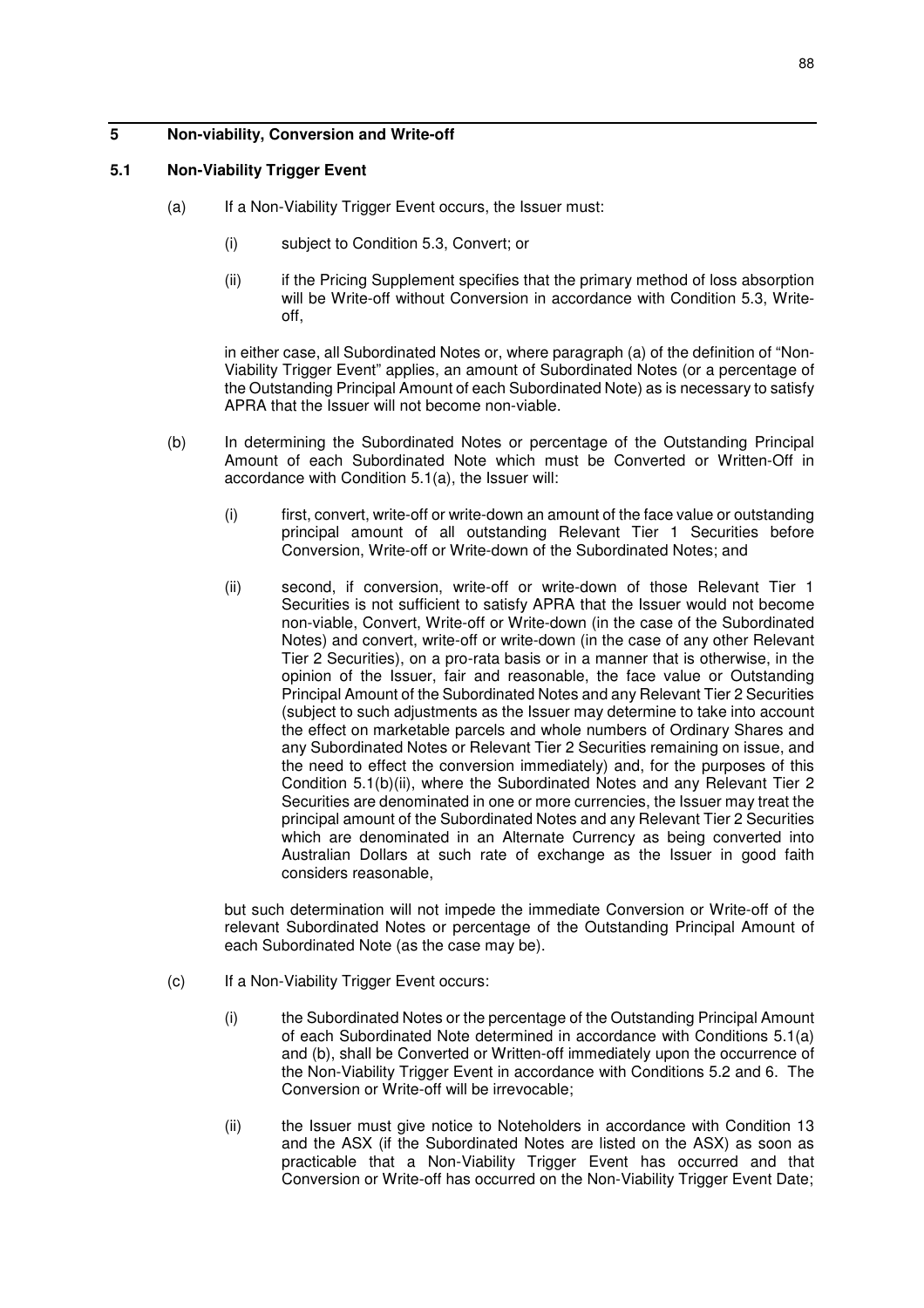- (iii) the notice must specify (A) the date on which Conversion or Write-off occurred ("**Non-Viability Trigger Event Date**") and the Subordinated Notes or the percentage of the Outstanding Principal Amount of each Subordinated Note which was Converted or, if Condition 5.3 is applicable, Written-off, and (B) details of the Relevant Securities converted, written-off or written down in accordance with Condition 5.1(b); and
- (iv) in the case of Conversion, the notice must specify the details of the Conversion process, including any details which were taken into account in relation to the effect on marketable parcels and whole numbers of Ordinary Shares, and the impact on any Subordinated Notes remaining on issue.

Failure to undertake any of the steps in Conditions  $5.1(c)(ii)$  to (iv) does not prevent, invalidate or otherwise impede Conversion or Write-off.

# **5.2 Automatic Conversion or Write-off upon the occurrence of a Non-Viability Trigger Event**

If a Non-Viability Trigger Event has occurred and all or some Subordinated Notes are (or a percentage of the Outstanding Principal Amount of each Subordinated Note is) required to be Converted or Written-off in accordance with Condition 5.1, then:

- (a) Conversion or Write-off of the relevant Subordinated Notes or percentage of the Outstanding Principal Amount of each Subordinated Note will occur in accordance with Condition 5.1 and, if applicable Condition 5.3, immediately upon the Non-Viability Trigger Event Date;
- (b) in the case of Conversion and subject to Condition 6.10, the entry with respect to a Noteholder's Subordinated Notes in the Register will constitute an entitlement of that Noteholder to (i) the Conversion Number of Ordinary Shares in respect of such Subordinated Notes or percentage of the Outstanding Principal Amount of each Subordinated Instrument in accordance with Condition 6.1, and (ii) unless the Subordinated Notes shall have been Written-off in full, to Subordinated Notes with an Outstanding Principal Amount equal to the aggregate of the remaining percentage of the Outstanding Principal Amount of each Subordinated Note, and the Issuer will recognise the Noteholder as having been issued the Conversion Number of Ordinary Shares for all purposes, in each case without the need for any further act or step by the Issuer, the Noteholder or any other person (and the Issuer will, as soon as possible thereafter and without delay on its part, take any appropriate procedural steps to record such Conversion, including updating the Register and the Ordinary Share register); and
- (c) a Noteholder has no further right or claim under these Terms and Conditions in respect of such Subordinated Notes or percentage of the Outstanding Principal Amount of each Subordinated Instrument (including to payments of interest or the repayment of principal), except in the case of Conversion and subject to Condition 6.10 in relation to the Noteholder's entitlement to the Conversion Number of Ordinary Shares in accordance with Condition 6 and the Noteholder's entitlement, if any, to Subordinated Notes representing the Outstanding Principal Amount of such Subordinated Notes which have not been required to be Converted.

# **5.3 No further rights**

- If:
- (a) for any reason, Conversion of any Subordinated Notes (or a percentage of the Outstanding Principal Amount of any Subordinated Note) required to be Converted under Condition 5.1 does not occur within five ASX Business Days after the Non-Viability Trigger Event Date; or
- (b) the Pricing Supplement specifies that the primary method of loss absorption will be Write-off without Conversion in accordance with Condition 5.3,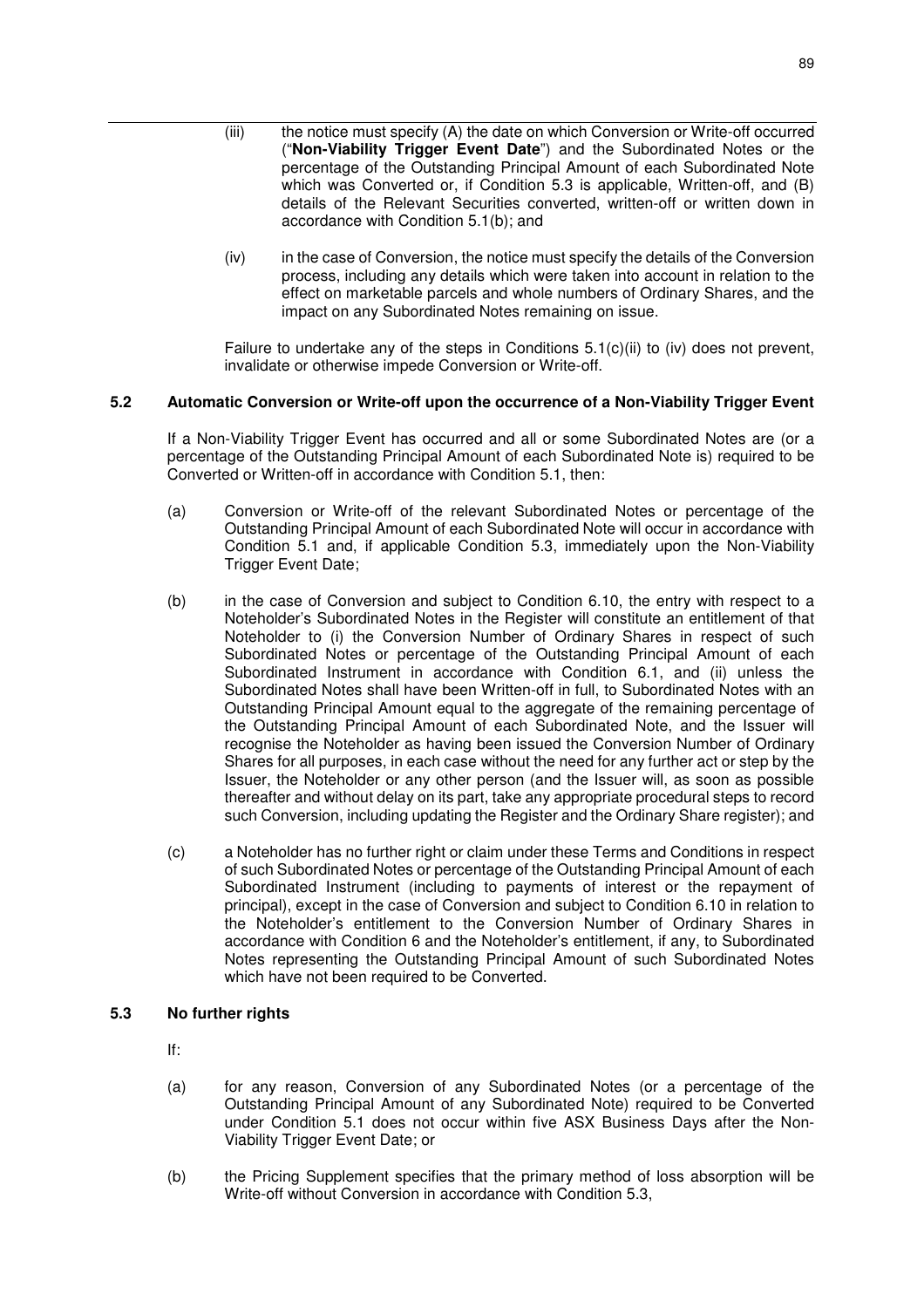then:

- (c) the relevant Noteholders' rights and claims under these Terms and Conditions in relation to such Subordinated Notes or the percentage of the Outstanding Principal Amount of such Subordinated Notes (including to payments of interest or the repayment of principal and, in the case of Conversion, to be issued with the Conversion Number of Ordinary Shares in respect of such Subordinated Notes or percentage of the Outstanding Principal Amount of each Subordinated Note), are immediately and irrevocably written-off and terminated ("**Written-off**") with effect on and from the Non-Viability Trigger Event Date; and; and
- (d) the Outstanding Principal Amount of the Subordinated Notes is reduced on that date by the Outstanding Principal Amount of the Subordinated Notes to be Converted or Written-off, as determined in accordance with Conditions 5.1(a) and (b) and any accrued and unpaid interest and any unpaid Additional Amounts shall be correspondingly reduced.

# **5.4 Consent to receive Ordinary Shares and other acknowledgements**

Subject to any Write-off required in accordance with Condition 5.3, each Noteholder by its purchase or holding of a Subordinated Note irrevocably agrees that:

- (a) upon Conversion in accordance with Condition 5 and Condition 6, consents to becoming a member of the Issuer and agrees to be bound by the constitution of the Issuer;
- (b) unless (x) it has given notice in accordance with Condition 6.10 that it does not wish to receive Ordinary Shares as a result of Conversion or  $(y)$  it is an Ineligible Holder, it is obliged to accept Ordinary Shares of the Issuer on Conversion notwithstanding anything that might otherwise affect a Conversion of Subordinated Notes including:
	- (i) any change in the financial position of the Issuer since the issue of the Subordinated Notes;
	- (ii) any disruption to the market or potential market for Ordinary Shares or capital markets generally; or
	- (iii) any breach by the Issuer of any obligation in connection with the Subordinated Notes;

(c)

- (i) Conversion is not subject to any conditions other than those expressly provided for in Condition 5 and Condition 6;
- (ii) Conversion must occur immediately on the Non-Viability Trigger Event Date and that may result in disruption or failures in trading or dealings in the Subordinated Notes;
- (iii) it will not have any rights to vote in respect of any Conversion (whether as a Noteholder or as a prospective holder of an Ordinary Share); and
- (iv) notwithstanding Condition 6.9, Ordinary Shares issued on Conversion may not be quoted at the time of Conversion or at all;
- (d) that where Condition 5.3 applies, no other conditions or events will affect the operation of that Condition and it will not have any rights to vote in respect of any Write-off under that Condition; and
- (e) that it has no remedies on account of the failure of the Issuer to issue Ordinary Shares in accordance with Condition 6 other than, subject to Condition 5.3, to seek specific performance of the Issuer's obligation to issue Ordinary Shares.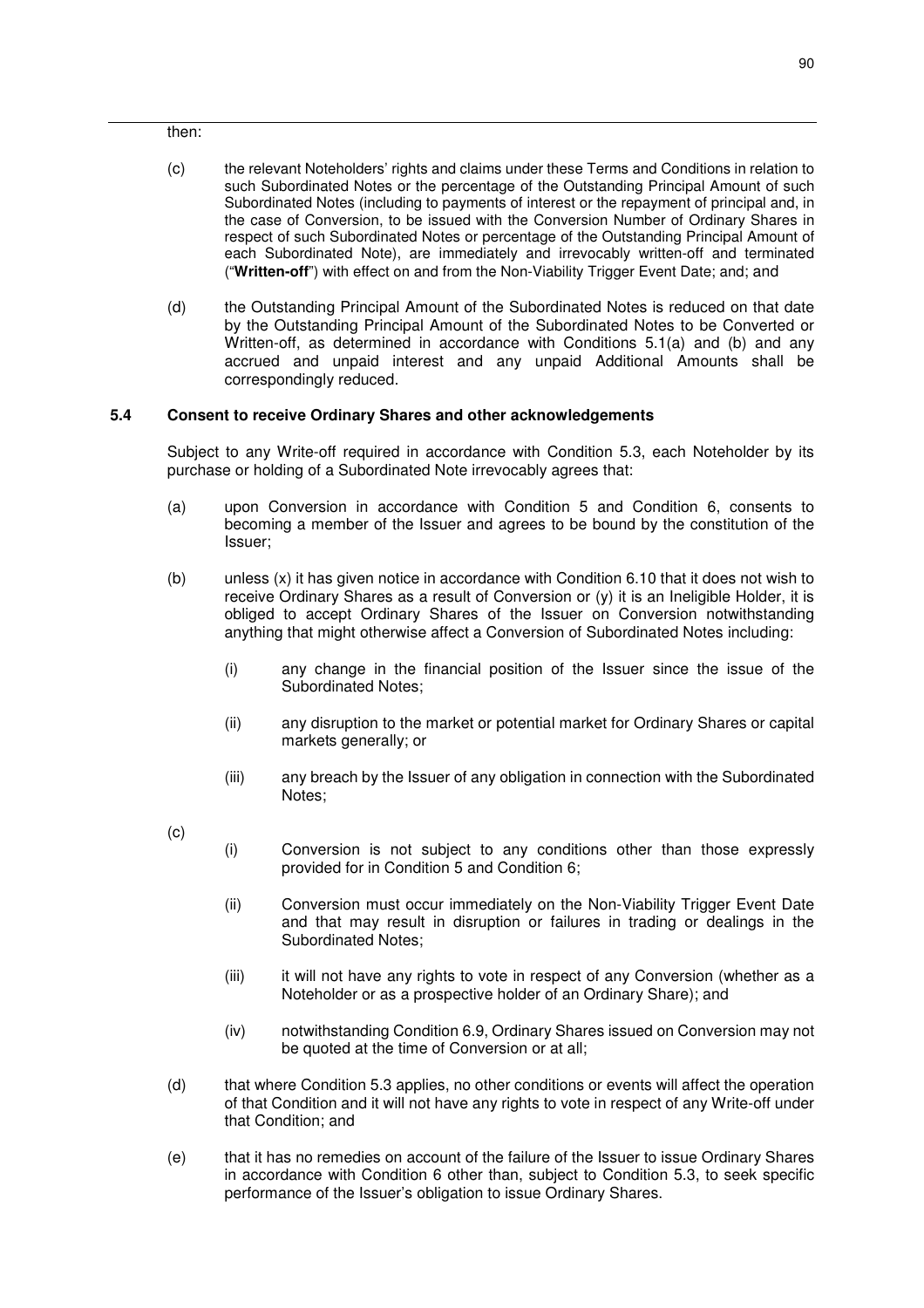# **5.5 Issue of ordinary shares of successor holding company**

Where there is a replacement of the Issuer as the ultimate holding company of the Bank of Queensland Group and the successor holding company is an Approved Successor, the Conditions may be amended in accordance with Condition 6.14.

# **5.6 No Conversion at the option of the Noteholders**

Noteholders do not have a right to request Conversion of their Subordinated Notes at any time.

# **5.7 No rights before Conversion**

Before Conversion, Subordinated Notes confer no rights on a Noteholder to:

- (a) vote at, or receive notices of, any meeting of shareholders or members of the Issuer;
- (b) subscribe for new securities or to participate in any bonus issues of securities of the Issuer; or
- (c) otherwise participate in the profits or property of the Issuer,

except as expressly set out in these Terms and Conditions.

# **6 Procedures for Conversion**

# **6.1 Conversion**

On the Non-Viability Trigger Event Date, subject to Conditions 5.3 and 6.10, the following provisions will apply.

(a) The Issuer will allot and issue the Conversion Number of Ordinary Shares for each Subordinated Note to each Noteholder. The Conversion Number is, subject always to the Conversion Number being no greater than the Maximum Conversion Number, either (x) the number specified, or determined in accordance with the relevant provisions in, the Pricing Supplement or, (y) if no Conversion Number and no such provisions are specified in the Pricing Supplement, calculated according to the following formula:

|                            | Outstanding Principal Amount of the            |
|----------------------------|------------------------------------------------|
|                            | Subordinated Note (translated into Australian  |
| Conversion Number for each | Dollars in accordance with paragraph (b) of    |
| Subordinated Note =        | the definition of Outstanding Principal        |
|                            | Amount, except that the calculation date shall |
|                            | be the Non-Viability Trigger Event Date)       |
|                            | P x VWAP                                       |
|                            |                                                |

where:

**P** means the number, which is to be greater than zero, specified in the Pricing Supplement;

**VWAP** means the VWAP during the VWAP Period; and

**Maximum Conversion Number** means a number calculated according to the following formula:

> Maximum Conversion Number =

Outstanding Principal Amount of the Subordinated Note (translated into Australian Dollars in accordance with paragraph (b) of the definition of Outstanding Principal Amount)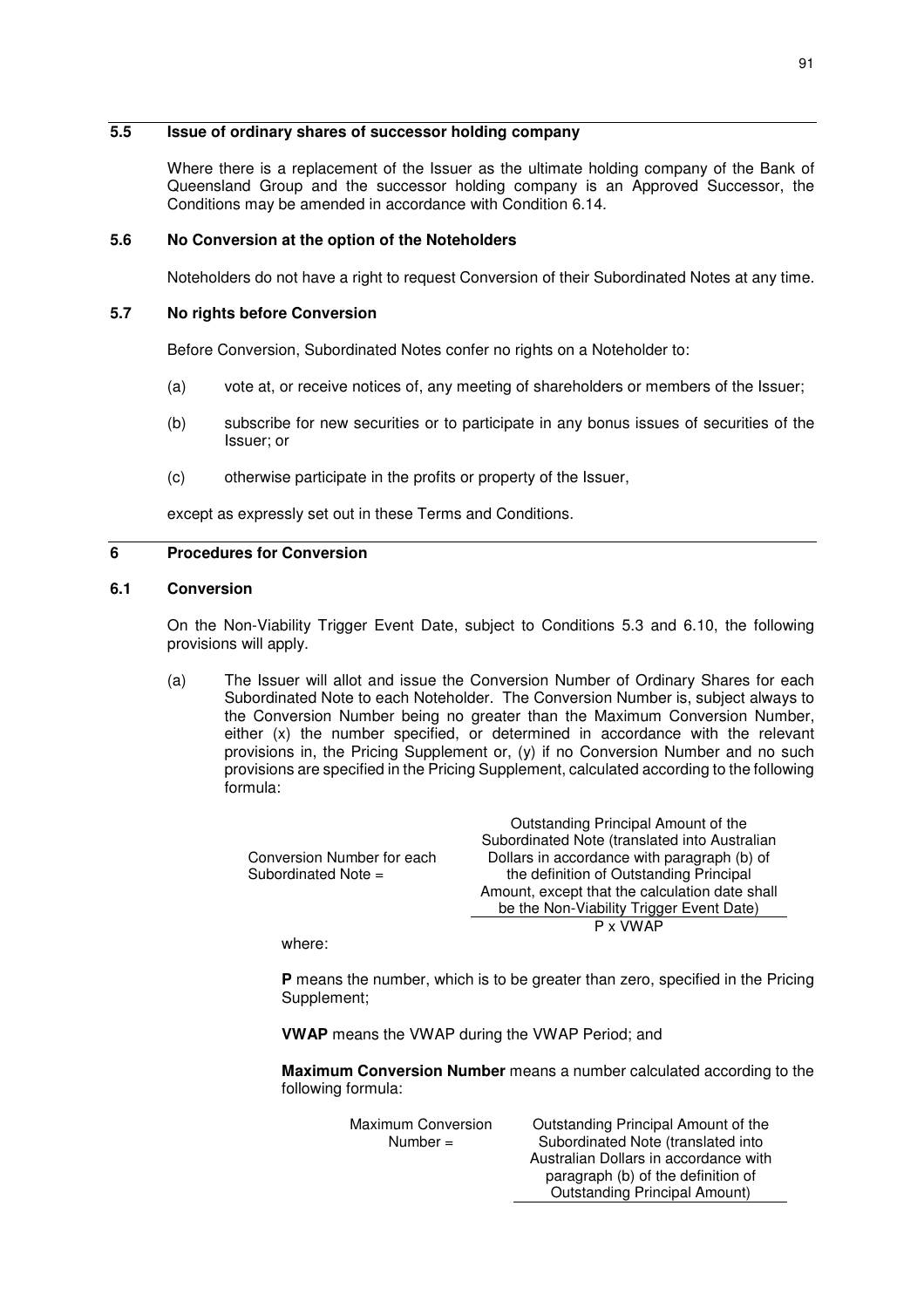- (b) Each Noteholder's rights in relation to the percentage of the Outstanding Principal Amount of each Subordinated Note that is being Converted as determined in accordance with Conditions 5.1(a) and (b) will be immediately and irrevocably terminated for an amount equal to its Outstanding Principal Amount and the Issuer will apply such Outstanding Principal Amount of each Subordinated Note to subscribe for the Ordinary Shares to be allotted and issued under Condition 6.1(a). Each Noteholder is taken to have irrevocably directed that any amount payable under this Condition 6.1 is to be applied as provided for in this Condition 6.1 and Noteholders do not have any right to payment in any other way.
- (c) If the total number of Ordinary Shares to be allotted and issued in respect of a Noteholder's aggregate holding of Subordinated Notes includes a fraction of an Ordinary Share, that fraction of an Ordinary Share will not be issued or delivered on Conversion.
- (d) Subject to Condition 6.10, where Subordinated Notes are Converted, the Issuer will allot and issue the Ordinary Shares to the Noteholder on the basis that a Noteholder's name and address set out in the Register (or, if not set out in the Register, otherwise held by the Registrar) are the name and address for entry into any register of title and receipt of any certificate or holding statement in respect of any Ordinary Shares issued on Conversion unless:
	- (i) a Noteholder has notified the Issuer a different name and address; and
	- (ii) provided such other information as is reasonably requested by the Issuer (including, without limitation security account details in CHESS or such other account to which the Ordinary Shares issued on Conversion are to be credited),

which notice may be given at any time on or after the Issue Date and no less than 15 Business Days prior to the Non-Viability Trigger Event Date.

# **6.2 Adjustments to VWAP generally**

For the purposes of calculating VWAP under Condition 6.1:

- (a) where, on some or all of the ASX Business Days in the relevant VWAP Period, Ordinary Shares have been quoted on ASX as cum dividend or cum any other distribution or entitlement and Subordinated Notes will be Converted into Ordinary Shares after that date and those Ordinary Shares will no longer carry that dividend or that other distribution or entitlement, then the VWAP on the ASX Business Days on which those Ordinary Shares have been quoted cum dividend or cum any other distribution or entitlement will be reduced by an amount ("**Cum Value**") equal to:
	- (i) in the case of a dividend or other distribution, the amount of that dividend or other distribution including, if the dividend or distribution is franked, the amount that would be included in the assessable income of a recipient of the dividend or distribution who is a natural person resident in Australia under the Tax Legislation;
	- (ii) in the case of any entitlement that is not a dividend or other distribution for which adjustment is made under Condition 6.2(a)(i) which is traded on ASX on any of those ASX Business Days, the volume weighted average price of all such entitlements sold on ASX during the VWAP Period on the ASX Business Days on which those entitlements were traded (excluding trades of the kind that would be excluded in determining VWAP under the definition of that term); or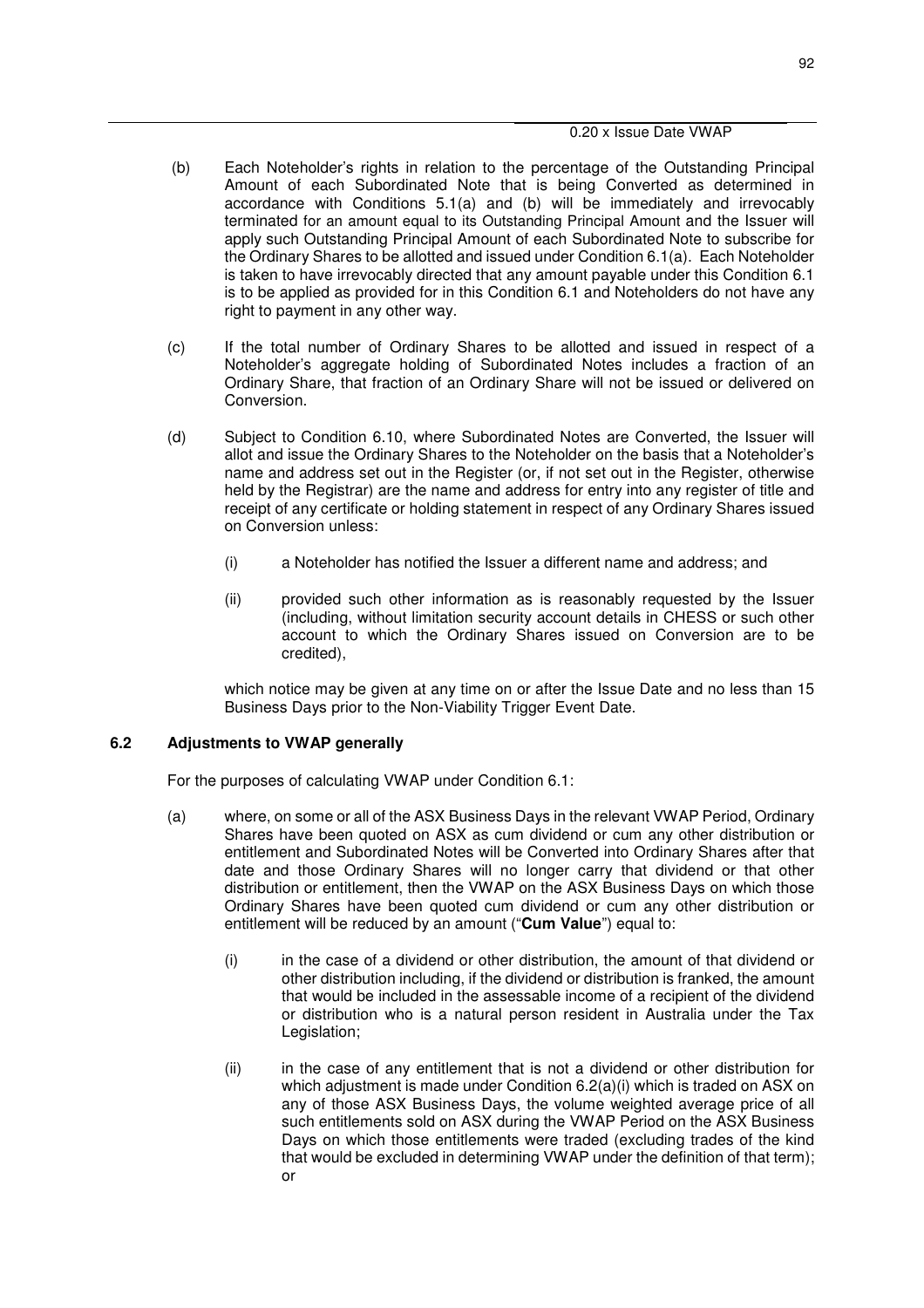- (iii) in the case of other entitlements for which adjustment is not made under Conditions 6.2(a)(i) or (ii), the value of the entitlement as reasonably determined by the Issuer; and
- (b) where, on some or all of the ASX Business Days in the VWAP Period, Ordinary Shares have been quoted as ex dividend or ex any other distribution or entitlement, and Subordinated Notes will be Converted into Ordinary Shares which would be entitled to receive the relevant dividend, distribution or entitlement, the VWAP on the ASX Business Days on which those Ordinary Shares have been quoted ex dividend or ex any other distribution or entitlement will be increased by the Cum Value.

# **6.3 Adjustments to VWAP for capital reconstruction**

(a) Where during the relevant VWAP Period there is a change to the number of Ordinary Shares on issue because the Ordinary Shares are reconstructed, consolidated, divided or reclassified (in a manner not involving any cash payment or the giving of another form of consideration to or by holders of Ordinary Shares) ("**Reclassification**") into a lesser or greater number, the daily VWAP for each day in the VWAP Period which falls before the date on which trading in Ordinary Shares is conducted on a post Reclassification basis will be adjusted by multiplying the VWAP applicable on the ASX Business Day immediately before the date of any such Reclassification by the following formula:

> A B

where:

A means the aggregate number of Ordinary Shares immediately before the Reclassification; and

B means the aggregate number of Ordinary Shares immediately after the Reclassification.

(b) Any adjustment made by the Issuer in accordance with Condition 6.3(a) will be effective and binding on Noteholders under these Terms and Conditions and these Terms and Conditions will be construed accordingly.

# **6.4 Adjustments to Issue Date VWAP generally**

For the purposes of determining the Issue Date VWAP under Condition 6.1, adjustments will be made in accordance with Conditions 6.2 and 6.3 during the VWAP Period for the Issue Date VWAP. On and from the Issue Date, adjustments to the Issue Date VWAP:

- (a) may be made by the Issuer in accordance with Conditions 6.5, 6.6 and 6.7; and
- (b) if so made, will be effective and binding on Noteholders under these Terms and Conditions and these Terms and Conditions will be construed accordingly.

# **6.5 Adjustments to Issue Date VWAP for bonus issues**

(a) Subject to Conditions 6.5(b) and 6.5(c), if the Issuer makes a pro-rata bonus issue of Ordinary Shares to holders of Ordinary Shares generally (in a manner not involving any cash payment or the giving of another form of consideration to or by holders of Ordinary Shares), the Issue Date VWAP will be adjusted immediately in accordance with the following formula:

$$
V = Vo \times RD / (RD + RN)
$$

where: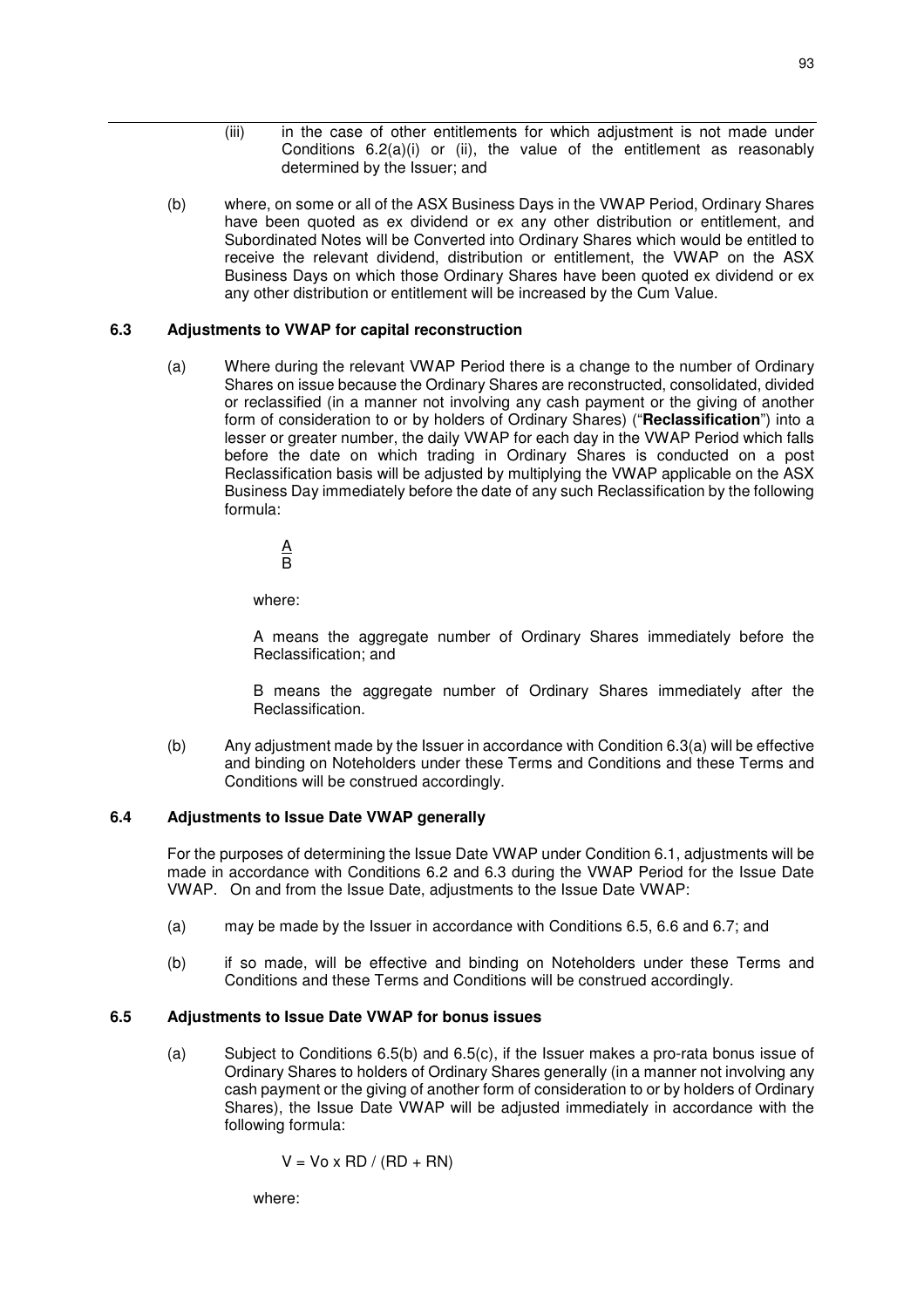**V** means the Issue Date VWAP applying immediately after the application of this formula;

**Vo** means the Issue Date VWAP applying immediately prior to the application of this formula;

**RD** means the number of Ordinary Shares on issue immediately prior to the allotment of new Ordinary Shares pursuant to the bonus issue; and

**RN** means the number of Ordinary Shares issued pursuant to the bonus issue.

- (b) For the avoidance of doubt, Condition 6.5(a) does not apply to Ordinary Shares issued as part of a bonus share plan, employee or executive share plan, executive option plan, share top up plan, share purchase plan or a dividend reinvestment plan.
- (c) For the purposes of this Condition 6.5, an issue will be regarded as a bonus issue notwithstanding that the Issuer does not make offers to some or all holders of Ordinary Shares with registered addresses outside Australia, provided that in so doing the Issuer is not in contravention of the ASX Listing Rules.

## **6.6 Adjustments to Issue Date VWAP for capital reconstruction**

If at any time after the Issue Date there is a change to the number of Ordinary Shares on issue because of a Reclassification (in a manner not involving any cash payment or the giving of another form of consideration to or by holders of Ordinary Shares) into a lesser or greater number, the Issue Date VWAP will be adjusted by multiplying the Issue Date VWAP applicable on the ASX Business Day immediately before the date of any such Reclassification by the following formula:

 $\underline{A}$  $\overline{B}$ 

where:

**A** means the aggregate number of Ordinary Shares on issue immediately before the Reclassification; and

**B** means the aggregate number of Ordinary Shares on issue immediately after the Reclassification.

#### **6.7 No adjustment to Issue Date VWAP in certain circumstances**

Notwithstanding the provisions of Condition 6.5 and 6.6, no adjustment will be made to the Issue Date VWAP where any such adjustment (expressed in Australian dollars and cents and rounded to the nearest whole cent with A\$0.005 being rounded upwards) would be less than one per cent of the Issue Date VWAP then in effect.

#### **6.8 Announcement of adjustments to Issue Date VWAP**

The Issuer will notify any adjustment to the Issue Date VWAP under this Condition 6 to ASX and to the Noteholders in accordance with Condition 13 within 10 ASX Business Days of the Issuer determining the adjustment and the adjustment will be final and binding.

## **6.9 Status and listing of Ordinary Shares**

(a) Ordinary Shares issued or arising from Conversion will rank equally with all other fully paid Ordinary Shares provided that the rights attaching to the Ordinary Shares issued or arising from Conversion do not take effect until 5.00pm (Sydney time) on the Non-Viability Trigger Event Date (or such other time required by APRA).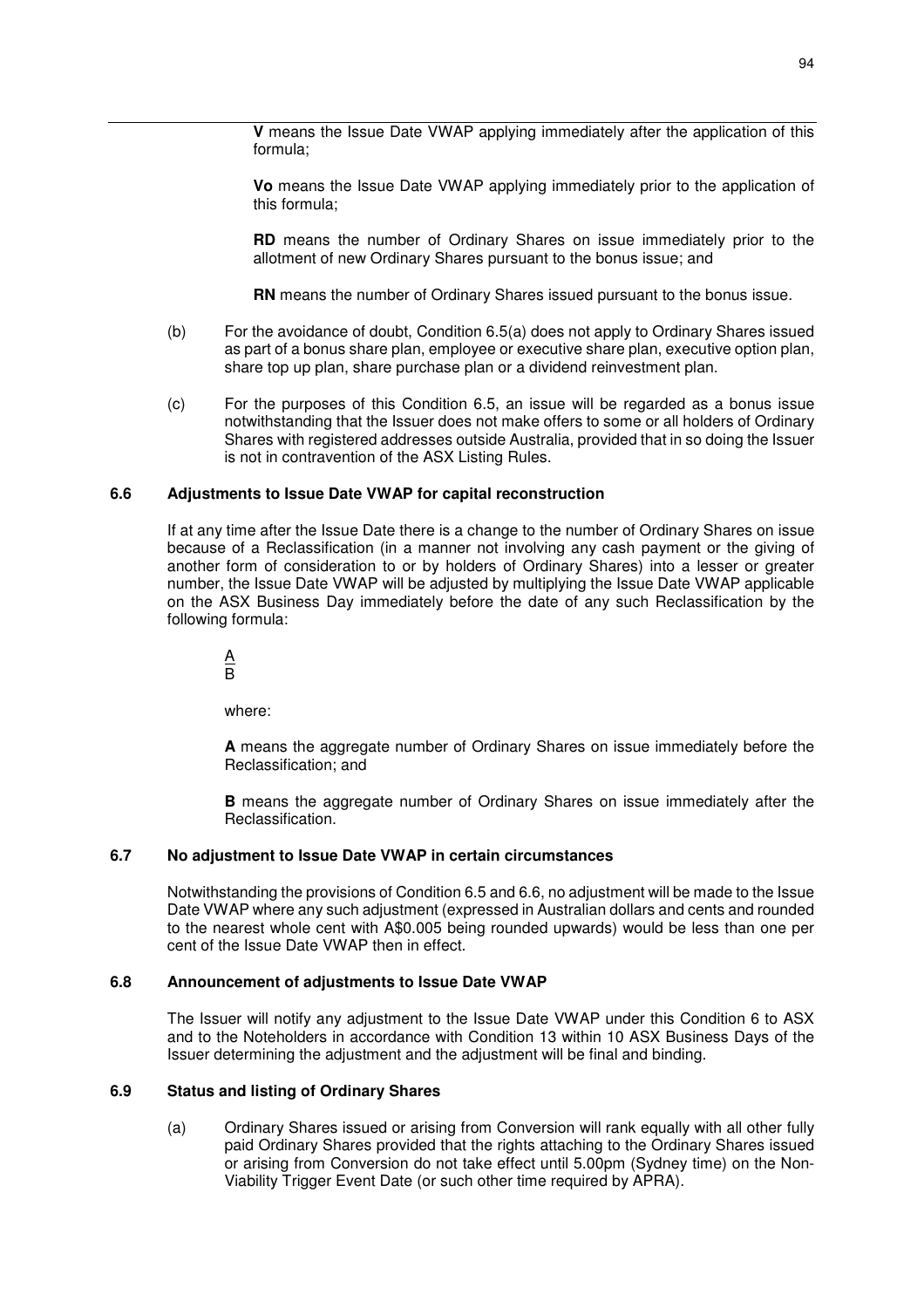(b) The Issuer will use all reasonable endeavours to list the Ordinary Shares issued on Conversion of Subordinated Notes on ASX.

### **6.10 Conversion: Clearing Systems, where the Noteholder does not wish to receive Ordinary Shares or is an Ineligible Holder**

- (a) If Subordinated Notes are required to be Converted and the Noteholder is the operator of a Clearing System or a nominee for a common depository for any one or more Clearing Systems (such operator or nominee for a common depository acting in such capacity as is specified in the rules and regulations of the relevant Clearing System or Clearing Systems), then, with effect from the Non-Viability Trigger Event Date, the Noteholder's rights in relation to each such Subordinated Note being Converted shall be immediately and irrevocably terminated and the Issuer will issue the relevant aggregate Conversion Number of Ordinary Shares in accordance with the procedure in clause 6.1(b) to one or more Sale and Transfer Agents for no additional consideration to hold on trust for sale for the benefit of the participants in, or members of, the relevant Clearing System or Clearing Systems who held the corresponding Subordinated Notes through the relevant Clearing System or Clearing Systems immediately prior to Conversion ("**Clearing System Participants**"). A Clearing System Participant will be entitled to receive Ordinary Shares (or the proceeds of the sale of Ordinary Shares) in accordance with this Condition 6.10.
- (b) Where Ordinary Shares are issued to one or more Sale and Transfer Agents in accordance with Condition 6.10(a), a Clearing System Participant may, no later than the date specified in the Pricing Supplement ("**Clearing System Cut-off Date**"), provide to the Issuer and the relevant Sale and Transfer Agent:
	- (i) its name and address for entry into any register of title and receipt of any certificate or holding statement in respect of any Ordinary Shares issued on Conversion;
	- (ii) the Noteholder's security account details in CHESS or such other account to which the Ordinary Shares issued on Conversion are to be credited; and
	- (iii) such other information as is reasonably requested by the Issuer,

and, if it does so, the Clearing System Participant must make arrangements to transfer the relevant number of Subordinated Notes held by it through the relevant Clearing System or Clearing Systems immediately prior to Conversion to the Issuer (or the Issuer's nominee) in accordance with accepted market practice, and the rules and regulations of the relevant Clearing System or Clearing Systems or in such other manner that is, in the opinion of the Issuer, fair and reasonable. The Issuer and the relevant Sale and Transfer Agent will, as soon as possible thereafter and without delay on the part of the Issuer or the relevant Sale and Transfer Agent, take any appropriate procedural steps to record the transfer of the relevant Ordinary Shares to the Clearing System Participant, including updating the Ordinary Share register.

- (c) If a Clearing System Participant:
	- (i) fails to provide the information required by Condition 6.10(b) by the Clearing System Cut-off Date;
	- (ii) notifies the Issuer that it does not wish to receive Ordinary Shares on or prior to the Clearing System Cut-off Date; or
	- (iii) would be an Ineligible Holder if the Clearing System Participant's name had been entered in a Register as the owner of the corresponding Subordinated Notes immediately prior to Conversion,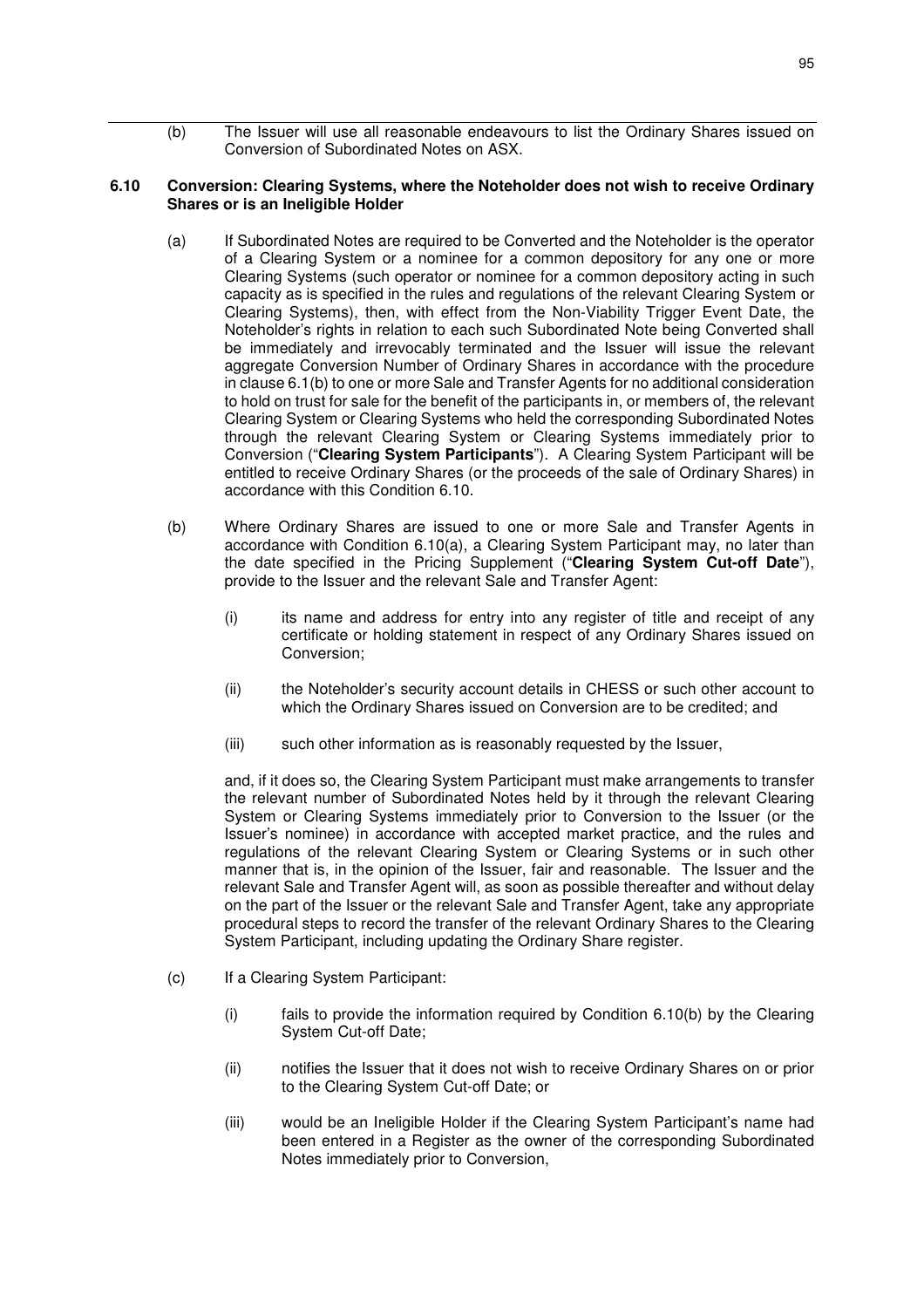then, with effect from the Clearing System Cut-off Date, the Clearing System Participant will cease to be entitled to receive Ordinary Shares in relation to each corresponding Subordinated Note which was Converted and at the first opportunity to sell the Ordinary Shares after the Clearing System Cut-off Date, the Sale and Transfer Agent will arrange for their sale at market value and pay the proceeds received after deducting any applicable brokerage, stamp duty and other similar taxes and charges to the Clearing System Participant.

- (d) If Subordinated Notes are required to be Converted and:
	- (i) the Noteholder has notified the Issuer that it does not wish to receive Ordinary Shares as a result of Conversion, which notice may be given at any time on or after the Issue Date and no less than 15 Business Days prior to the Non-Viability Trigger Event Date; or
	- (ii) the Noteholder is an Ineligible Holder,

then, on the Non-Viability Trigger Event Date, the Noteholder's rights (including to payments of interest or Additional Amounts, or the repayment of principal) in relation to each such Subordinated Note being Converted are immediately and irrevocably terminated and the Issuer will issue the Conversion Number of Ordinary Shares to one or more Sale and Transfer Agents for no additional consideration to hold on trust for sale for the benefit of the relevant Noteholder. At the first opportunity to sell the Ordinary Shares, each Sale and Transfer Agent will arrange for their sale at market value and pay the proceeds received after deducting any applicable brokerage, stamp duty and other similar taxes and charges to the relevant Noteholder.

- (e) If Conversion under this Condition 6.10 does not occur within five ASX Business Days, then Noteholders' rights will be immediately and irrevocably terminated in accordance with Condition 5.3.
- (f) The provisions of this Condition 6.10 will not impede the immediate Conversion or Write-off of the relevant number of Subordinated Notes or percentage of the Outstanding Principal Amount of each Subordinated Note (as the case may be).

## **6.11 Conversion or Write-off if amounts not paid**

For the avoidance of doubt, Conversion or Write-off may occur even if an amount is not paid to a Noteholder as a consequence of Condition 4.3.

## **6.12 Conversion or Write-off after Winding-Up commences**

If an order is made by a court, or an effective resolution is passed, for a Winding-Up, and a Non-Viability Trigger Event occurs, then Conversion or Write-off shall occur (subject to Condition 5.3) in accordance with Conditions 5.1 and 5.2).

# **6.13 Conversion or Write-off of a percentage of Outstanding Principal Amount**

If under these Terms and Conditions it is necessary to Convert or Write-off a percentage of the Outstanding Principal Amount upon the occurrence of a Non-Viability Trigger Event, Condition 6 will apply to the Conversion or Write-off as if references to the Outstanding Principal Amount were references to the relevant percentage of the Outstanding Principal Amount to be Converted or Written-off multiplied by the Outstanding Principal Amount.

## **6.14 Amendment of Terms and Conditions relating to Conversion for Successor Holding Company**

 $(a)$  If: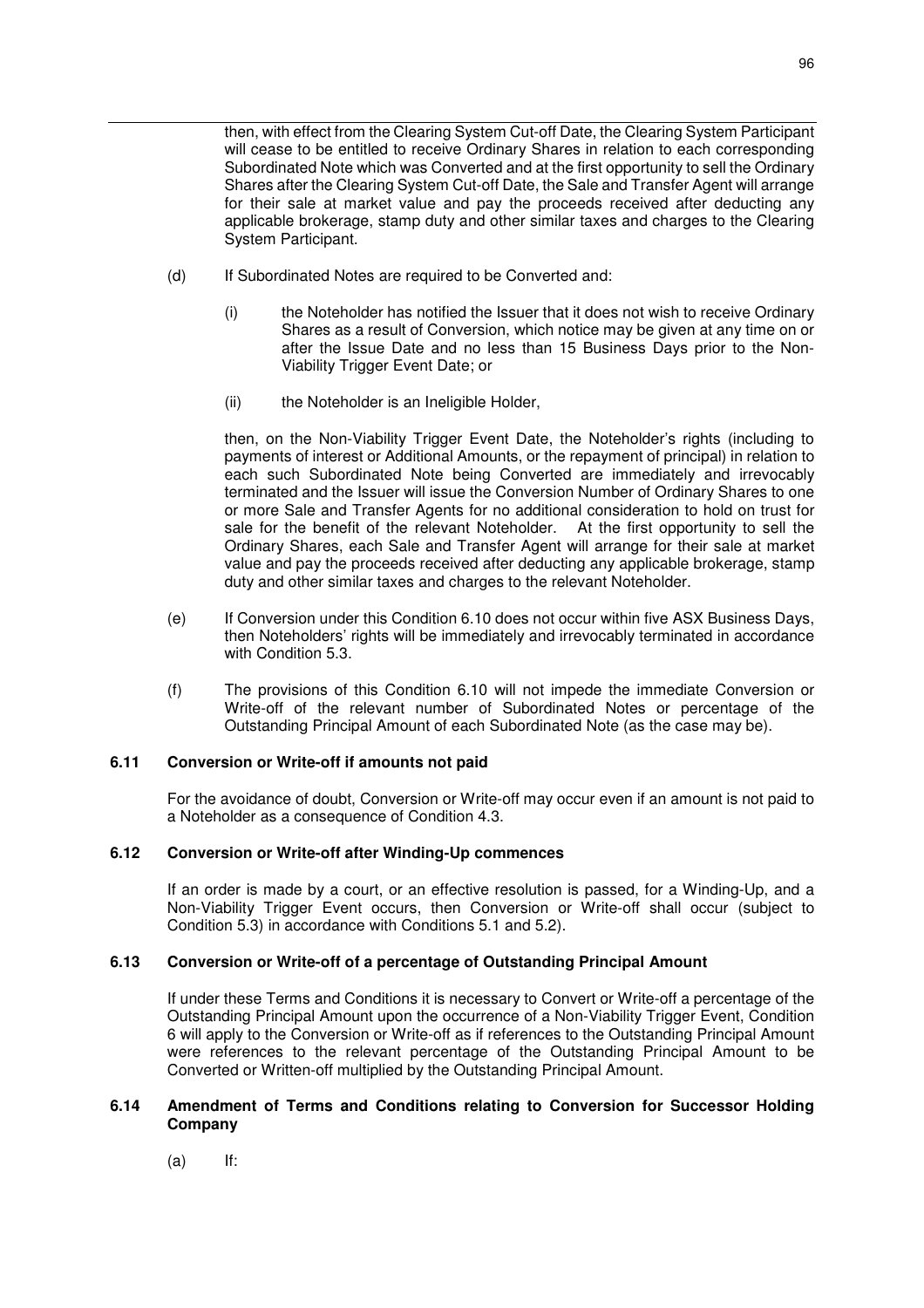- (i) it is proposed that the Issuer be replaced as the ultimate holding company of the Bank of Queensland Group by an Approved Successor ("**Replacement**"); and
- (ii) the Approved Successor agrees to expressly assume the Issuer's obligations in respect of the Subordinated Notes by entering into a deed poll for the benefit of Noteholders under which it agrees (among other things):
	- (A) to deliver fully paid ordinary shares in the capital of the Approved Successor ("**Approved Successor Shares**") under all circumstances when the Issuer would have otherwise been obliged to deliver Ordinary Shares on a Conversion, subject to the same terms and conditions as set out in these Terms and Conditions as amended by this Condition 6.14; and
	- (B) to use all reasonable endeavours and furnish all such documents, information and undertakings as may be reasonably necessary in order to procure quotation of the Approved Successor Shares issued under these Terms and Conditions on the stock exchanges on which the other Approved Successor Shares are quoted at the time of a Conversion,

the Issuer may, with APRA's prior written approval, but without the authority, assent or approval of Noteholders, give a notice (an "**Approved Replacement Notice**") to Noteholders (which, if given, must be given as soon as practicable before the Replacement and in any event no later than 10 ASX Business Days before the Replacement occurs).

- (b) An Approved Replacement Notice must specify the amendments to these Terms and Conditions in respect of the Subordinated Notes which will be made in accordance with this Condition 6.14, being those amendments which in the Issuer's reasonable opinion are necessary, expedient or appropriate to effect the substitution of the Approved Successor as the debtor in respect of Subordinated Notes and the issuer of ordinary shares on Conversion (including such amendments as are necessary, expedient or appropriate for the purposes of complying with the provisions of Chapter 2L of the Corporations Act where the Approved Successor is not an authorised deposit-taking institution under the Banking Act).
- (c) An Approved Replacement Notice, once given, is irrevocable.
- (d) If the Issuer gives an Approved Replacement Notice to Noteholders in accordance with Condition 6.14(a), then with effect on and from the date specified in the Approved Replacement Notice:
	- (i) the Approved Successor will assume all of the obligations of, and succeed to, and be substituted for, and may exercise every right and power of, the Issuer in respect of the Subordinated Notes with the same effect as if the Approved Successor had been the original Issuer of the Subordinated Notes;
	- (ii) the Issuer (or any corporation which has previously assumed the obligations of the Issuer) will be released from its liability under these Terms and Conditions in respect of the Subordinated Notes; and
	- (iii) references to the Issuer in these Terms and Conditions will be taken to be references to the Approved Successor and references to Ordinary Shares in these Terms and Conditions will be taken to be references to Approved Successor Shares.
- (e) If the Issuer gives an Approved Replacement Notice in accordance with Condition 6.14(a), then each Noteholder by its purchase and holding of a Subordinated Note shall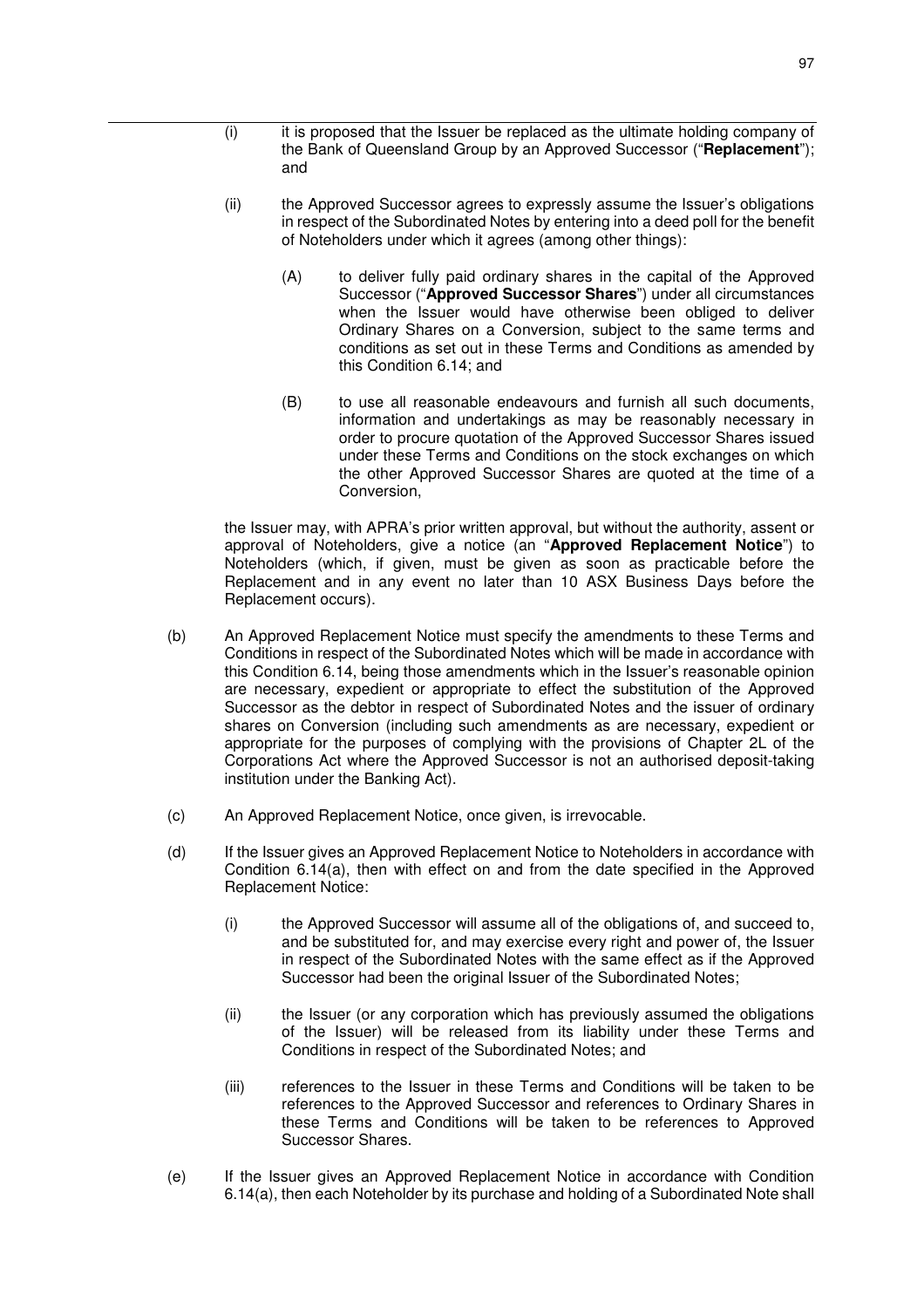be taken to have irrevocably consented to becoming a member of the Approved Successor in respect of Approved Successor Shares issued on Conversion and to have agreed to be bound by the constitution of the Approved Successor.

- (f) The Issuer must not issue an Approved Replacement Notice unless:
	- (i) APRA is satisfied that the capital position of the Issuer on a "Level 1 basis" and "Level 2 basis" in accordance with the Prudential Standards will not be adversely affected by the Replacement; or
	- (ii) the Approved Successor or another entity which is not a Related Entity (other than an entity which is a direct or indirect parent entity of the Issuer) and is approved by APRA subscribes for Ordinary Shares or other capital instruments acceptable to APRA in such amount as may be necessary, or take other steps acceptable to APRA to ensure that the capital position of the Issuer on a "Level 1 basis" and "Level 2 basis" in accordance with the Prudential Standards will not be adversely affected by the Replacement, including, if required by APRA or the Prudential Standards, undertaking any capital injection in relation to the Issuer to replace the Subordinated Notes.

Any capital injection carried out pursuant to Condition 6.14(f)(ii) must:

- (A) be unconditional;
- (B) occur simultaneously with the substitution of the Approved Successor; and
- (C) be of equal or better quality capital and at least the same amount as the Subordinated Notes, unless otherwise approved by APRA in writing.

Nothing in this Condition 6.14 prevents the Issuer from proposing, or limits, any scheme of arrangement or other similar proposal that may be put to Noteholders or shareholders or members of the Issuer.

# **6.15 Power of attorney**

By holding a Subordinated Note each Noteholder irrevocably appoints each of the Issuer, its officers and any Liquidator or administrator of the Issuer (each an "**Attorney**") severally to be the attorney of the Noteholder with power in the name and on behalf of the Noteholder to sign all documents and transfers and do any other thing as may in the Attorney's opinion be necessary or desirable to be done in order to give effect to, or for the Noteholder to observe or perform the Noteholder's obligations under, Conditions 5 and 6.

The power of attorney given in this Condition 6.15 is given for valuable consideration and to secure the performance by the Noteholder of the Noteholder's obligations under Conditions 5 and 6 and is irrevocable.

# **7 Interest**

# **7.1 General**

Subordinated Notes will be interest-bearing Notes. Subordinated Notes may bear interest at either a fixed rate or a floating rate. In relation to any Tranche of Subordinated Notes, the relevant Pricing Supplement may specify actual amounts of interest payable ("**Interest Amounts**") rather than, or in addition to, a rate or rates at which interest accrues.

The Pricing Supplement in relation to each Tranche of interest-bearing Subordinated Notes will specify which of Conditions 7.2, 7.3 and 7.4 will be applicable to the Subordinated Notes.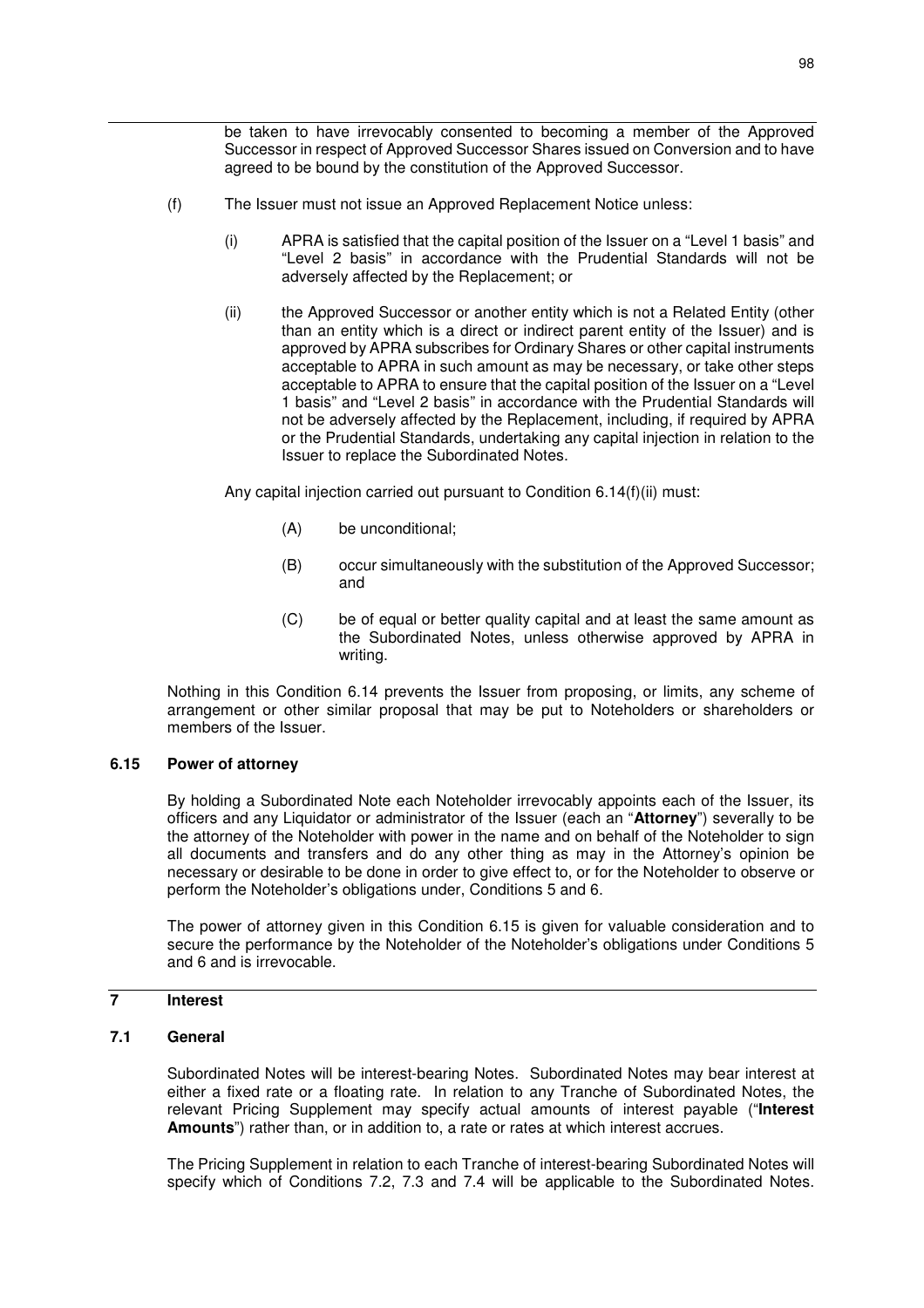Condition 7.5 will be applicable to each Tranche of interest-bearing Subordinated Notes save to the extent of any inconsistency with the relevant Pricing Supplement.

## **7.2 Interest - fixed rate**

Each Subordinated Note in relation to which this Condition 7.2 is specified in the relevant Pricing Supplement as being applicable ("**Fixed Rate Subordinated Notes**") will bear interest on its Outstanding Principal Amount at the fixed coupon rate or the fixed rate or rates per annum specified in the relevant Pricing Supplement from the Issue Date of the Subordinated Notes.

Interest will be payable in arrear on the Interest Payment Dates specified in the relevant Pricing Supplement.

Interest which is required to be calculated for a period of other than a full year will be calculated on such basis as is specified as the Day Count Fraction in the relevant Pricing Supplement.

The first payment of interest will be made on the Interest Payment Date next following the Interest Commencement Date and, if the first anniversary of the Interest Commencement Date is not an Interest Payment Date, will amount to the Initial Broken Amount (as defined in the Pricing Supplement).

If the Maturity Date is not an Interest Payment Date, interest from (and including) the preceding Interest Payment Date (or the Interest Commencement Date, as the case may be) to (but excluding) the Maturity Date will amount to the Final Broken Amount (as defined in the Pricing Supplement).

#### **7.3 Interest - floating rate**

#### (a) *Accrual of interest*

Subordinated Notes in relation to which this Condition 7.3 is specified in the relevant Pricing Supplement as being applicable ("**Floating Rate Subordinated Notes**") will bear interest in respect of each Interest Period at the rate or rates per annum determined in accordance with this Condition 7.3.

Each Floating Rate Subordinated Note will bear interest on its Outstanding Principal Amount at the Interest Rate (as defined below) from the Interest Commencement Date. Interest will be payable in arrear on each Interest Payment Date. If any Interest Payment Date in respect of a Floating Rate Subordinated Note would otherwise fall on a day which is not a Business Day, such Interest Payment Date shall be determined in accordance with the Business Day Convention specified in the Pricing Supplement.

#### (b) *Interest Rate*

The Interest Rate payable in respect of Floating Rate Subordinated Notes shall be determined by the Calculation Agent as specified in the relevant Pricing Supplement.

#### (c) *Calculation of interest amount payable*

The Calculation Agent will, as soon as practicable on or after determining the Interest Rate in relation to each Interest Period, calculate the amount of interest payable for the relevant Interest Period in respect of the Outstanding Principal Amount of each Subordinated Note. The amount of interest payable will be calculated by multiplying the product of the Interest Rate for such Interest Period and the Outstanding Principal Amount by the applicable Day Count Fraction and rounding the resultant figure to the nearest cent (with halves being rounded upwards).

#### **7.4 Interest - other rates**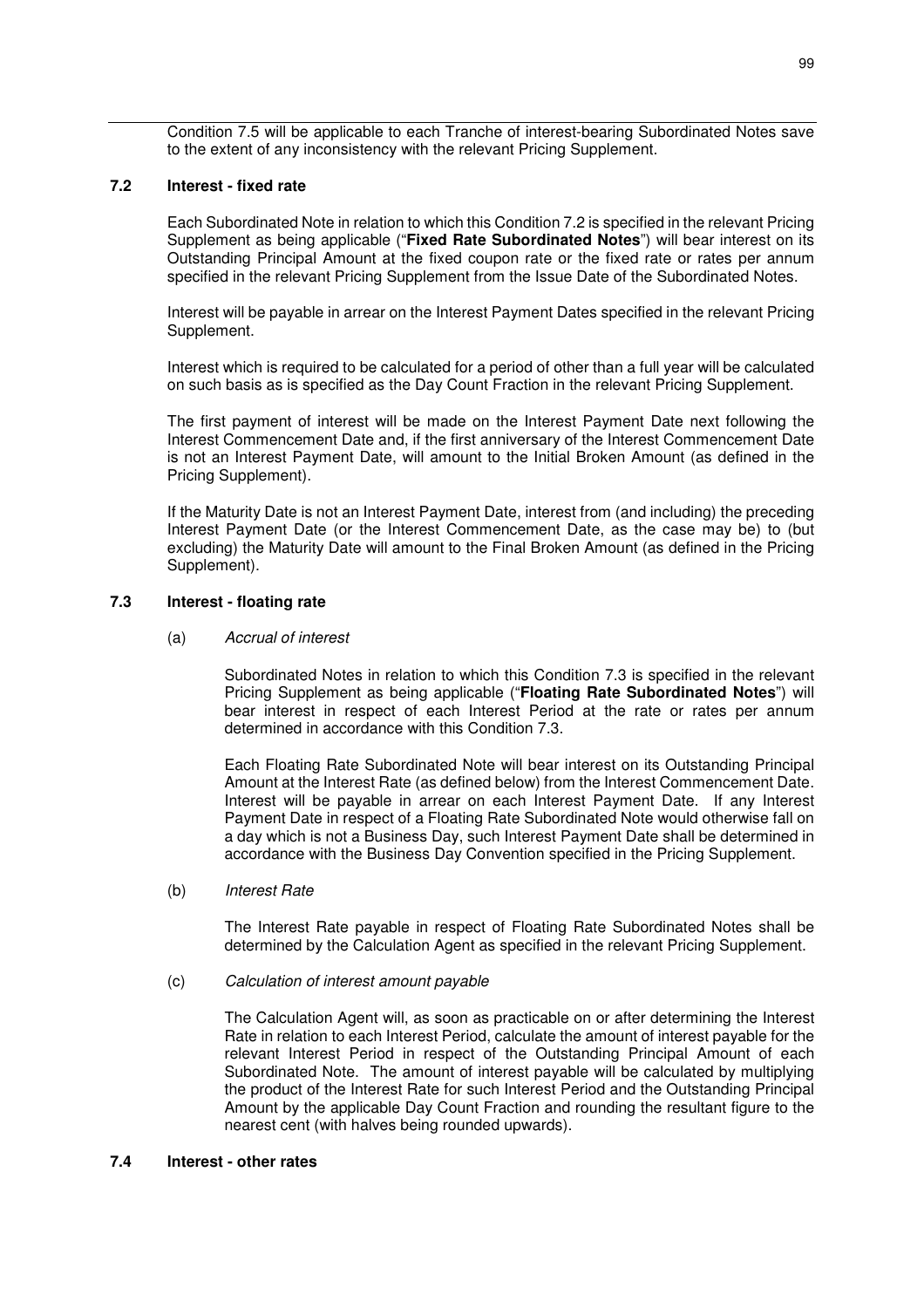Subordinated Notes in relation to which this Condition 7.4 is specified in the relevant Pricing Supplement as being applicable will bear interest at the rate or rates calculated on the basis specified in, and be payable in the amounts and in the manner determined in accordance with, the relevant Pricing Supplement.

#### **7.5 Interest - supplemental provisions**

## (a) *Interest Payment Dates*

Interest on each Subordinated Note will be payable in arrear at such intervals and on such Interest Payment Dates as are specified in the relevant Pricing Supplement and on the Maturity Date.

#### (b) *Notification of Interest Rate, interest payable and other items*

The Calculation Agent will cause each Interest Rate, the amount of interest payable and each other amount, item or date, as the case may be, determined or calculated by it to be notified to the Issuer, the Registrar and to be notified to Noteholders in accordance with Condition 13 as soon as practicable after such determination or calculation but in any event not later than the fourth Business Day thereafter. The Calculation Agent will be entitled to amend any such amount, item or date (or to make appropriate alternative arrangements by way of adjustment) without prior notice in the event of the extension or abbreviation of any relevant Interest Period or calculation period and such amendment will be notified in accordance with the previous sentence.

#### (c) *Determination final*

The determination by the Calculation Agent of all amounts, rates and dates falling to be determined by it pursuant to these Terms and Conditions (including, without limitation, the Interest Rate for any Interest Period and the amount of interest payable for any Interest Period in respect of any Subordinated Note) is, in the absence of manifest error, final and binding on the Issuer, each Noteholder, the Registrar, and the Calculation Agent.

## (d) *Accrual of interest*

Interest accrues on the Outstanding Principal Amount of each Subordinated Note. Interest ceases to accrue as from the due date for redemption of a Subordinated Note unless the relevant payment is not made in which case interest will continue to accrue thereon (as well after as before any demand or judgement) at the rate then applicable to the Outstanding Principal Amount of the Subordinated Note until the date on which the relevant payment is made or, if earlier, the seventh day after the date on which the Registrar receives the funds required to make such payment (provided that notice of such circumstance is given to the Noteholders in accordance with Condition 13) except to the extent that there is failure in the subsequent payment thereof to the Noteholders.

# **7.6 Calculations and adjustments**

The amount of interest payable in respect of any Subordinated Note for any period of less than one year is calculated by multiplying the product of the Interest Rate and the Outstanding Principal Amount by the Day Count Fraction, save that if the Pricing Supplement specifies an amount in respect of such period, the amount of interest payable in respect of such Subordinated Note for such period is equal to such specified amount. Where any Interest Period comprises two or more Interest Accrual Periods, the amount of interest payable in respect of such Interest Period is the sum of the amounts of interest payable in respect of each of those Interest Accrual Periods.

For the purposes of any calculations referred to in these Terms and Conditions and unless otherwise specified in these terms and conditions or the Pricing Supplement: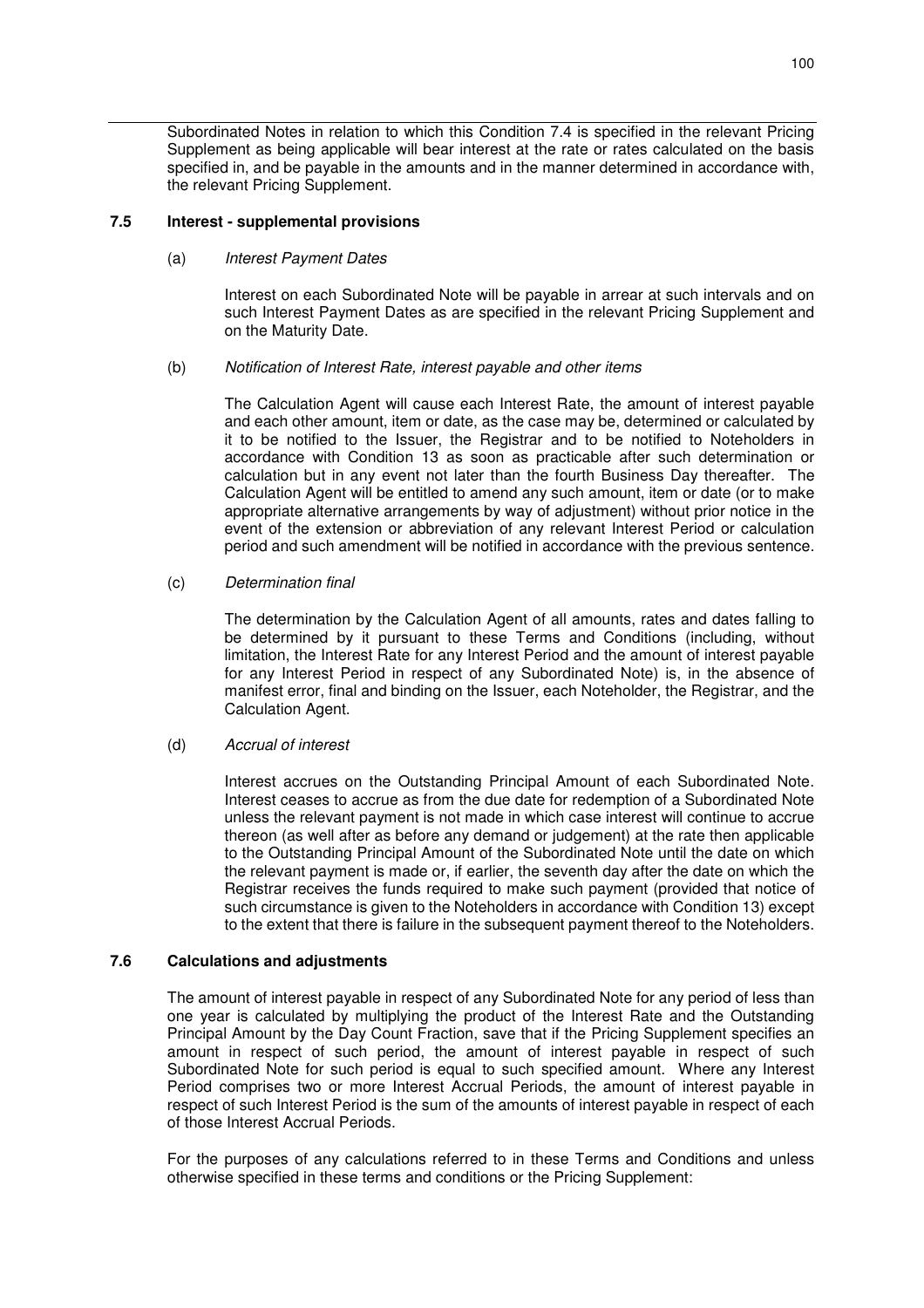- (a) all percentages resulting from such calculations will be rounded, if necessary, to the nearest fifth decimal place (with 0.000005% being rounded to 0.00001%); and
- (b) all Australian dollar amounts used in or resulting from such calculations will be rounded to the nearest cent (with one half cent being rounded up).

# **7.7 Calculation Agent**

As soon as practicable after the relevant time on such date as these Terms and Conditions or the Pricing Supplement may require:

- (a) any Early Termination Amount, Maturity Redemption Amount or any other amount to be calculated; or
- (b) any quote to be obtained or any determination or calculation to be made by the Calculation Agent,

the Calculation Agent will be required to:

- (c) determine the Interest Rate in respect of each Series of the Subordinated Notes for the relevant Interest Accrual Period, Interest Period or Interest Payment Date;
- (d) calculate the Early Termination Amount, Maturity Redemption Amount or other amount; or
- (e) obtain such quote or make such determination or calculation,

and cause the Interest Rate for each Interest Accrual Period, Interest Period or Interest Payment Date and, if required to be calculated, any Early Termination Amount, Maturity Redemption Amount or other amount, to be notified to the Registrar and the Issuer as soon as possible after their determination but in no event later than 5.00pm on the Business Day on which such calculation is made.

The Calculation Agent must obtain relevant quotes from appropriate banks or reference agents or obtain information from such other sources as are specified in these Terms and Conditions or the Pricing Supplement or, failing which, as the Calculation Agent deems appropriate.

The calculations and determinations made by the Calculation Agent shall, in the absence of manifest error, be final and binding on the parties.

# **8 Redemption and purchase**

*No redemption or purchase of any Subordinated Note pursuant to this Condition 8 may be made without the prior written approval of APRA. As set out in greater detail below approval is at the discretion of APRA and may or may not be given.* 

## **8.1 Redemption on maturity**

Unless previously redeemed, or purchased and cancelled, Converted or Written-off and subject to Condition 4.3 ("Solvency condition"), each Subordinated Note shall be redeemed on maturity at its Maturity Redemption Amount, together with any interest payable under Condition 7 ("Interest").

# **8.2 Purchase of Subordinated Notes**

The Issuer or any of its Subsidiaries may, subject to prior written approval having been obtained from APRA, at any time purchase Subordinated Notes in the open market or otherwise and at any price, provided that such Subordinated Notes are not acquired by a controlled entity that is not a tax resident of Australia unless such Subordinated Notes are acquired by it as part of a business carried on by it through a permanent establishment located within Australia. All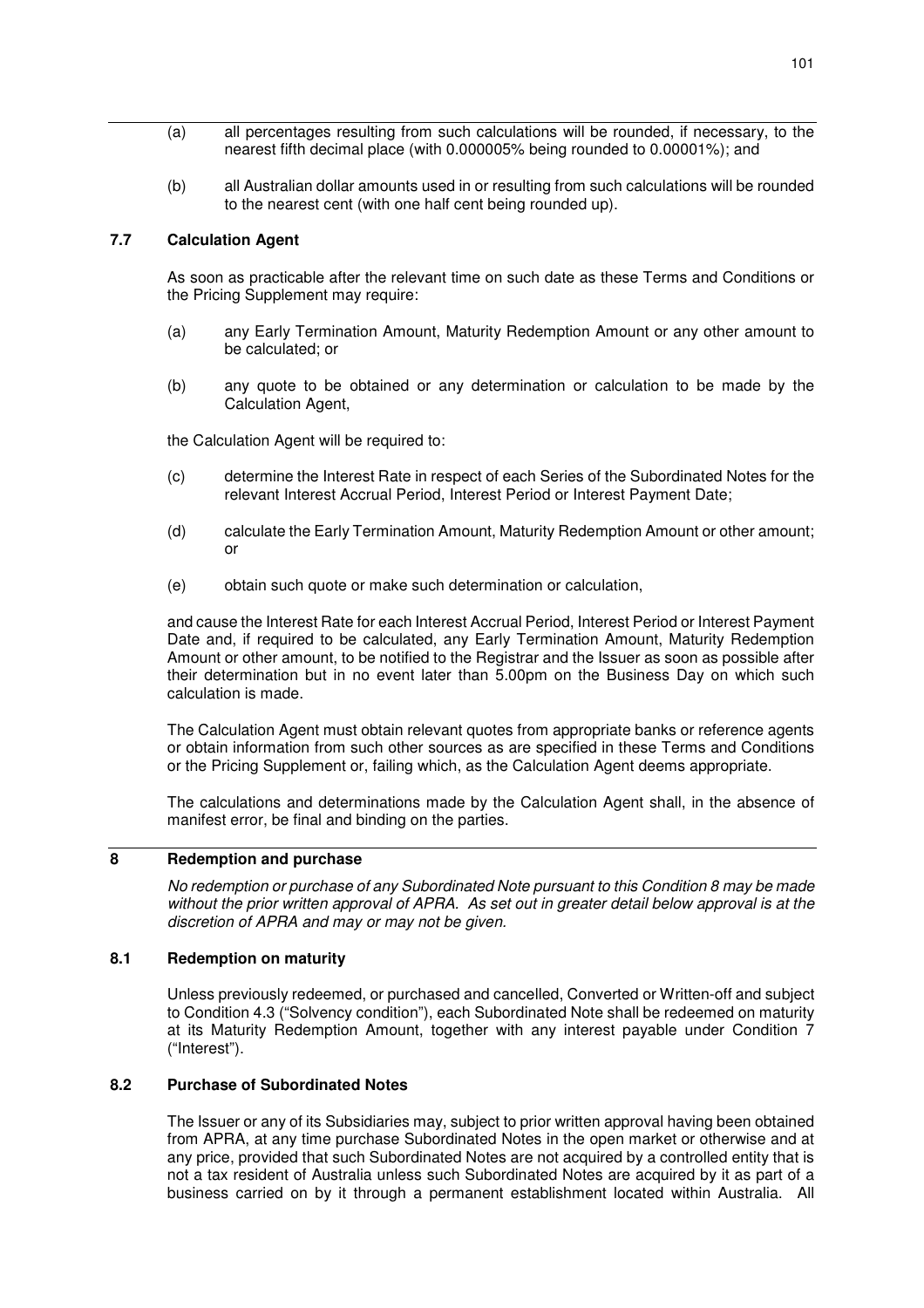unmatured Subordinated Notes purchased in accordance with this Condition 8.2 will be cancelled. For the purposes of the Meetings Provisions, in determining whether the provisions relating to quorum are complied with, any Subordinated Notes held in the name of the Issuer or any Subsidiaries will be disregarded.

# **8.3 Early redemption at the option of the Issuer**

- (a) If this Condition 8.3 is specified in the relevant Pricing Supplement as being applicable to the Subordinated Notes of any Series, and:
	- (i) subject to Conditions 4.3 ("Solvency condition") and 8.3(c), and satisfaction of any relevant conditions specified in the Pricing Supplement; and
	- (ii) unless previously redeemed, purchased and cancelled, Converted or Writtenoff,

then the Issuer, having given notice in accordance with Condition 8.6 ("Notice of Redemption") may redeem all (but not, unless and to the extent that the relevant Pricing Supplement specifies otherwise, some only) of the Subordinated Notes on the Early Redemption Date (Call) at the Early Redemption Amount (Call).

(b) In this Condition 8:

**Early Redemption Amount (Call)** means, in respect of the Subordinated Notes, their Outstanding Principal Amount together with (unless otherwise specified in the Pricing Supplement) accrued interest (if any) thereon; and

**Early Redemption Date (Call)** means, in the case of interest-bearing Subordinated Notes, an Interest Payment Date(s) or such other date(s) specified in the Pricing Supplement or, in the case of other Subordinated Notes, the date(s) specified in the Pricing Supplement.

The Issuer may only give a notice under Condition 8.3(a) if:

- (i) the Early Redemption Date (Call) occurs on, or after, the fifth anniversary of the Issue Date;
- (ii) the Issuer has received the prior written approval of APRA (approval is at the discretion of APRA and may or may not be given); and
- (iii) before or concurrently with redemption, the Issuer:
	- (A) replaces the Subordinated Notes with a capital instrument which is of the same or better quality (for the purposes of the Prudential Standards) than the Subordinated Notes and the replacement of the Subordinated Notes is done under conditions that are sustainable for the income capacity of the Issuer and the Bank of Queensland Group; or
	- (B) obtains confirmation from APRA that APRA is satisfied, having regard to the capital position of the Issuer and the Bank of Queensland Group, that the Issuer does not have to replace the Subordinated Notes.

## **8.4 Early redemption for adverse tax events**

(a) If "Early Redemption Amount (Adverse Tax Event)" is specified in the Pricing Supplement as being applicable to the Subordinated Notes of any Series and, in respect of the Subordinated Notes of any Series and subject to Conditions 4.3 ("Solvency condition") and  $8.4(c)$ , the Issuer determines (supported by an opinion, as to such determination, from legal or tax advisers of recognised standing in Australia)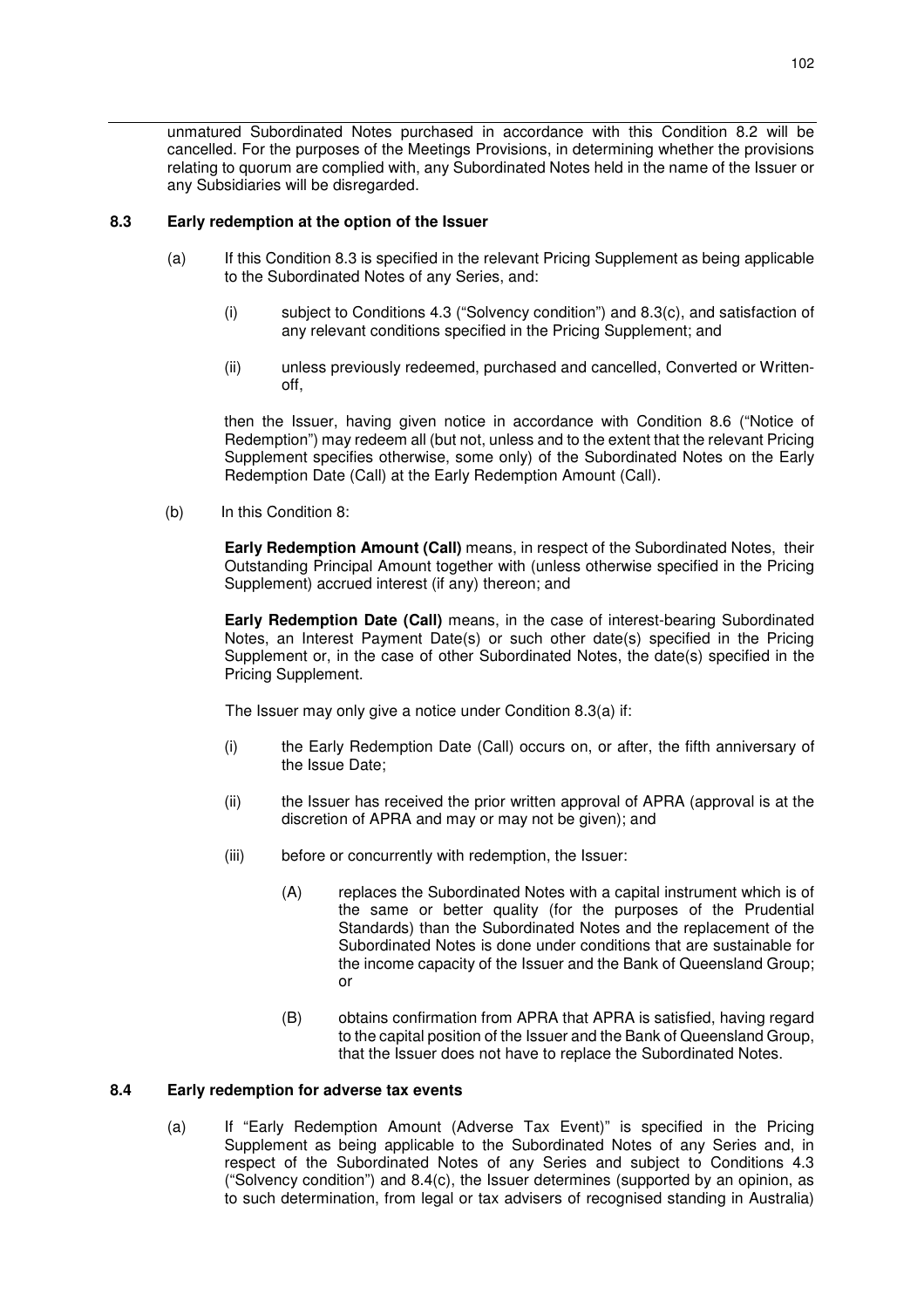that an Adverse Tax Event has occurred, then the Issuer having given notice in accordance with Condition 8.6 ("Notice of Redemption") may redeem all (but not, unless and to the extent that the Supplement specifies otherwise, some only) of the Subordinated Notes on the Early Redemption Date (Adverse Tax Event) at the Early Redemption Amount (Adverse Tax Event).

(b) In this Condition 8:

**Administrative Action** means any judicial decision, official administrative pronouncement or action, published or private ruling, interpretative decision, regulatory procedure or policy, application or a regulatory procedure or policy and any notice or announcement (including any notice or announcement of intent to adopt or make any of those things);

**Adverse Tax Event** means the Issuer determines that, as a result of:

- (A) any amendment to, clarification of, or change in, the Tax Legislation which has been or will be effected; or
- (B) any Administrative Action under or in connection with the Tax Legislation or any amendment to, clarification of, or change in any such Administrative Action,

being in each case by any legislative body, court, government authority or regulatory body (irrespective of the manner in which such amendment, clarification, change or Administrative Action is announced) after the Issue Date (but which the Issuer did not expect at the Issue Date):

- (i) there is a material risk that the Issuer would be exposed to a more than *de minimis* adverse tax consequence (other than the Issuer being required to pay an Additional Amount) in relation to the Subordinated Notes;
- (ii) the Issuer determines that any interest payable on the Subordinated Notes is not, or may not be, allowed as a deduction for the purposes of Australian income tax; or
- (iii) the Issuer has or will become obliged to pay Additional Amounts in accordance with Condition 10.6;

**Early Redemption Amount (Adverse Tax Event)** means, in respect of the Subordinated Notes, their Outstanding Principal Amount together with (unless otherwise specified in the Pricing Supplement) accrued interest (if any) thereon; and

**Early Redemption Date (Adverse Tax Event)** means, in the case of interest bearing Subordinated Notes, the next Interest Payment Date or such other date specified in the Pricing Supplement or, in the case of other Subordinated Notes, the date specified in the Pricing Supplement.

- (c) The Issuer may only give a notice under Condition 8.4(a) if:
	- (i) the Issuer has received the prior written approval of APRA (approval is at the discretion of APRA and may or may not be given); and
	- (ii) before or concurrently with redemption, the Issuer:
		- (A) replaces the Subordinated Notes with a capital instrument which is of the same or better quality (for the purposes of the Prudential Standards) than the Subordinated Notes and the replacement of the Subordinated Notes is done under conditions that are sustainable for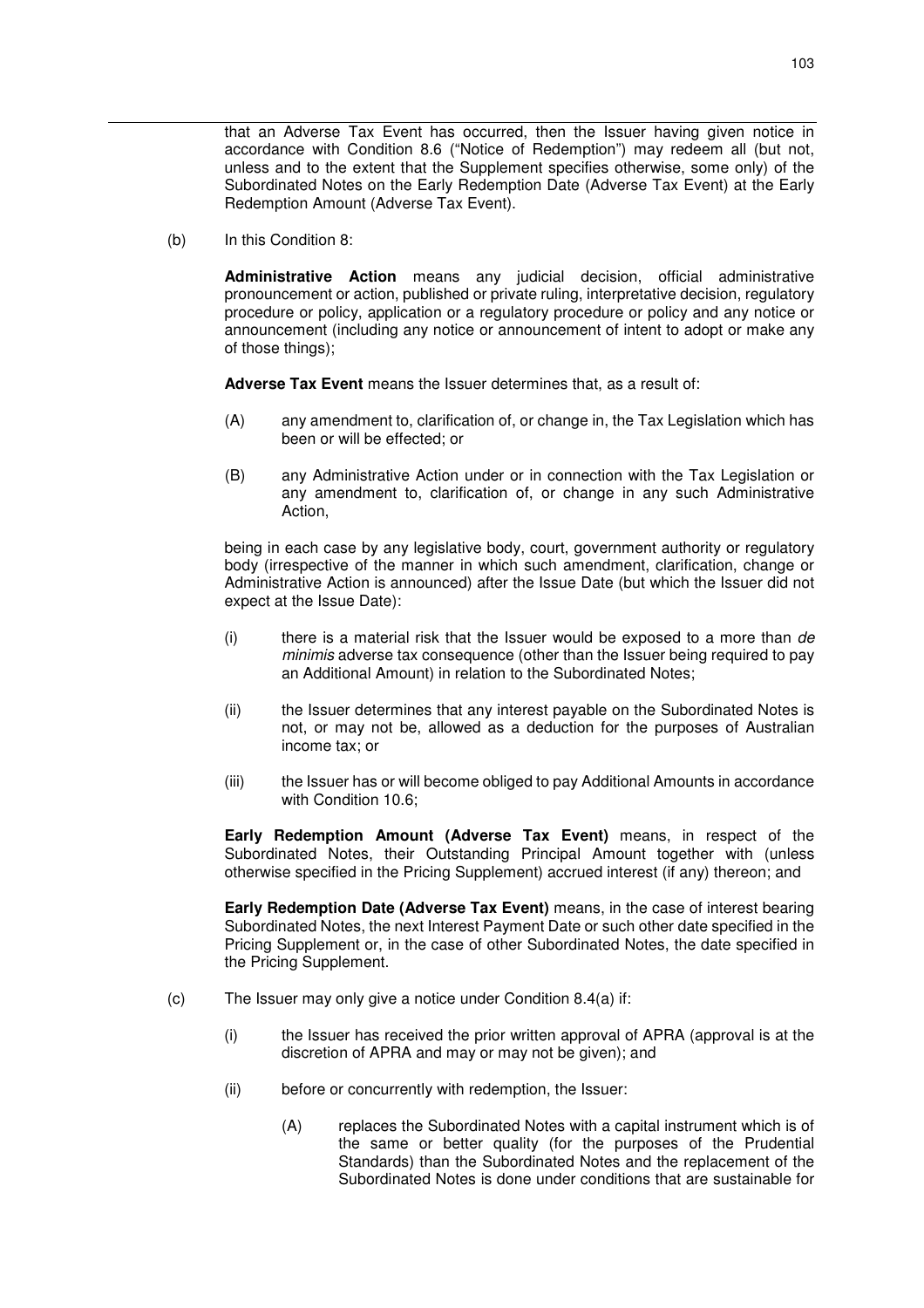the income capacity of the Issuer and the Bank of Queensland Group; or

(B) obtains confirmation from APRA that APRA is satisfied, having regard to the capital position of the Issuer and the Bank of Queensland Group, that the Issuer does not have to replace the Subordinated Notes.

#### **8.5 Early redemption for regulatory events**

- (a) If, in respect of the Subordinated Notes of any Series and subject to Conditions 4.3 ("Solvency condition") and 8.5(c), the Issuer determines (supported, in the case of an event described in paragraph (i) of the definition of "Regulatory Event" below, by an opinion as to such determination from advisers of recognised standing in Australia) that a Regulatory Event has occurred, then the Issuer having given notice in accordance with Condition 8.6 ("Notice of Redemption") may redeem all (but not, unless and to the extent that the Supplement specifies otherwise, some only) of the Subordinated Notes of such Series on the Early Redemption Date (Regulatory Event) at the Early Redemption Amount (Regulatory Event).
- (b) In this Condition 8:

**Early Redemption Amount (Regulatory Event)** means, in respect of the Subordinated Notes, their Outstanding Principal Amount together with (unless otherwise specified in the Supplement) accrued interest (if any) thereon;

**Early Redemption Date (Regulatory Event)** means, in the case of interest bearing Subordinated Notes, the next Interest Payment Date or such other date specified in the Supplement or, in the case of other Subordinated Notes, the date specified in the Supplement; and

"**Regulatory Event**" means that either:

- (A) as a result of any amendment to, clarification of or change (including any announcement of a change that will be introduced) in, any law or regulation of the Commonwealth of Australia or any official administrative pronouncement or action or judicial decision interpreting or applying such law or regulation, which amendment, clarification or change is effective, or pronouncement, action or decision is announced, after the Issue Date; or
- (B) written confirmation is received from APRA that,

the Issuer is not or will not be entitled to treat all of the Subordinated Instruments of a Series as Tier 2 Capital.

- (c) The Issuer may give a notice under Condition 8.5(a) only if:
	- (i) the Issuer has received the prior written approval of APRA (approval is at the discretion of APRA and may or may not be given); and
	- (ii) as at the Issue Date, the Issuer did not expect the Regulatory Event to occur;
	- (iii) before or concurrently with redemption, the Issuer:
		- (A) replaces the Subordinated Notes with a capital instrument which is of the same or better quality (for the purposes of the Prudential Standards) than the Subordinated Notes and the replacement of the Subordinated Notes is done under conditions that are sustainable for the income capacity of the Issuer and the Bank of Queensland Group; or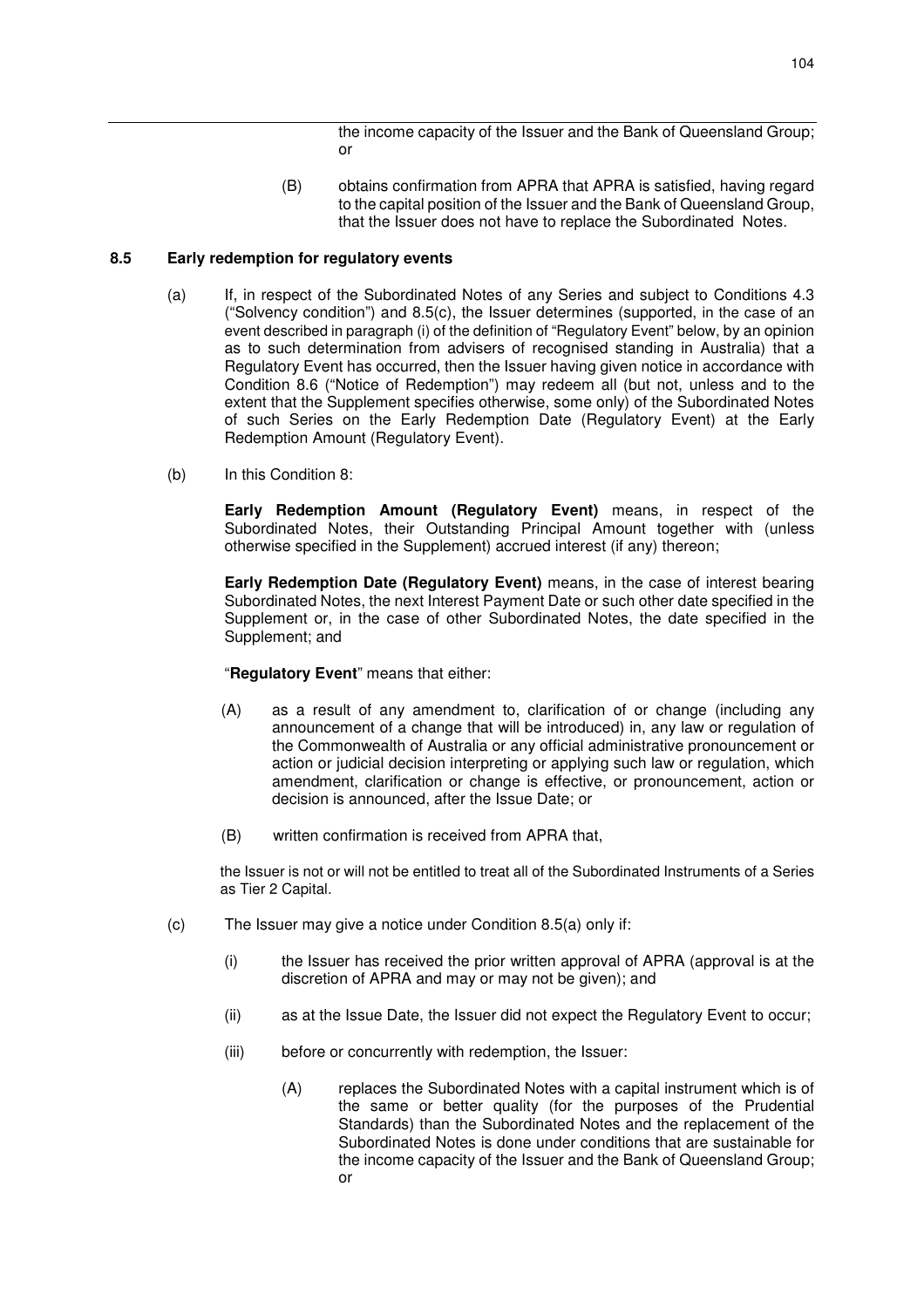(B) obtains confirmation from APRA that APRA is satisfied, having regard to the capital position of the Issuer and the Bank of Queensland Group, that the Issuer does not have to replace the Subordinated Notes.

# **8.6 Notice of redemption**

Any notice of redemption given by the Issuer under this Condition 8 ("Redemption and purchase") must be given in accordance with Condition 13 ("Notices") and to the relevant Registrar, the relevant Agent and the Noteholders not more than 45 or less than 15 days before the relevant redemption date, and shall specify:

- (a) the Series of Subordinated Notes subject to redemption;
- (b) the Early Redemption Date (Call), Early Redemption Date (Adverse Tax Event) or Early Redemption Date (Regulatory Event), as the case may be;
- (c) the Early Redemption Amount (Call), Early Redemption Amount (Adverse Tax Event) or Early Redemption Amount (Regulatory Event), as the case may be, at which such Subordinated Notes are to be redeemed;
- (d) whether or not accrued interest is to be paid upon redemption and, if so, the amount thereof or the basis or method of calculation thereof, all as provided in the relevant Pricing Supplement; and
- (e) subject to the Pricing Supplement specifying that a partial redemption is permissible, whether such Series is to be redeemed in whole or in part only and, if in part only, the aggregate principal amount of the Subordinated Notes of the relevant Series which are to be redeemed. In the case of a partial redemption, the Subordinated Notes to be redeemed will be selected by the Issuer in such manner as it considers appropriate, and the notice will also specify the Subordinated Notes selected for redemption.

Any notice given under this Condition 8.6 is irrevocable unless a Non-Viability Trigger Event occurs, in which case, such notice will be taken to be revoked immediately and automatically. In any other case, subject to Condition 4.3 ("Solvency condition"), a notice under this Condition 8.6 obliges the Issuer to redeem the Subordinated Notes at the time and in the manner specified in the notice.

# **9 Events of Default**

## **9.1 Events of Default**

The following events or circumstances as modified by, and/or such other events as may be specified in, the Pricing Supplement (in this Condition 9, each an "**Event of Default**") shall be events giving rise to the limited remedies set out in Condition 9.2:

- (a) the Issuer fails to pay any principal or any interest in respect of the Subordinated Notes within five Business Days of the relevant due date unless, prior to the commencement of a Winding-Up, the failure is the result of the Issuer not being Solvent at the time of that payment or if the Issuer would not be Solvent as a result of that payment; or
- (b) a Winding-Up.

## **9.2 Consequences of an Event of Default**

(a) In the event of the occurrence of either of the Events of Default set out above at Condition 9.1(a), a Noteholder may bring proceedings: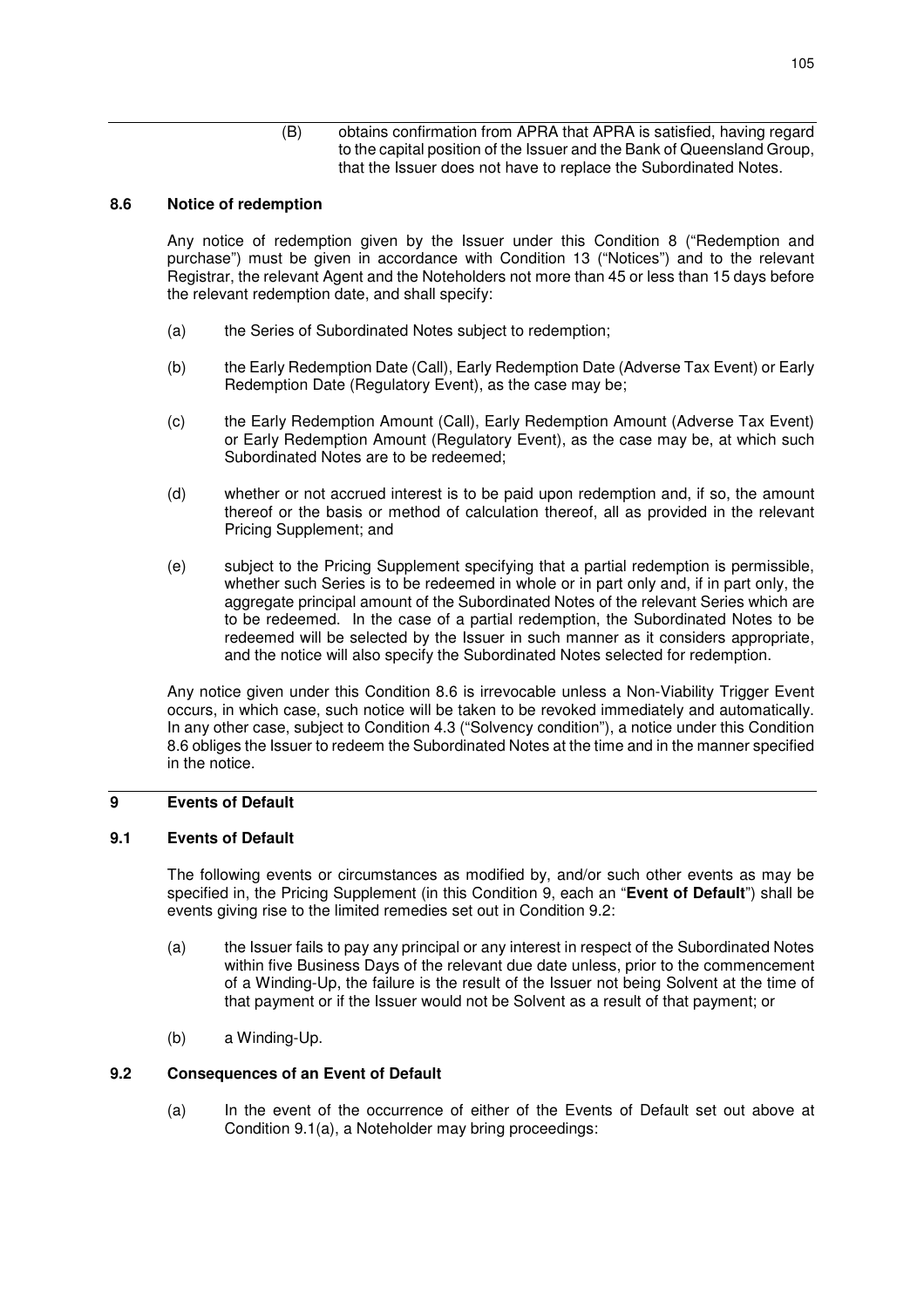- (i) to recover any amount then due and payable but unpaid on its Subordinated Notes (subject to the Issuer being able to make the payment and remain Solvent);
- (ii) to obtain an order for specific performance of any other obligation in respect of its Subordinated Note; or
- (iii) for the Winding-Up of the Issuer.

No remedy against the Issuer (including, without limitation, any right to sue for a sum of damages which has the same economic effect of an acceleration of the Issuer's payment obligations), other than the remedies set out in paragraphs (i) to (iii) above or, subject to Condition 4.2, for proving or claiming in any Winding-Up, shall be available to a Noteholder for the recovery of amounts owing in respect of the Subordinated Notes or in respect of any breach by the Issuer of any obligation, condition or provision binding on it under the terms of the Subordinated Notes.

- (b) In the event of the occurrence of the Event of Default set out above at Condition 9.1(b):
	- (i) the Subordinated Notes of the relevant Series will, subject to Condition 9.2(b)(ii), without further action, become due and payable and a Noteholder may institute proceedings for a Winding-Up or, subject to Condition 4.2, for proving or claiming in any Winding-Up; and
	- (ii) no remedy against the Issuer (including, without limitation, any right to sue for a sum of damages which has the same economic effect of an acceleration of the Issuer's payment obligations), other than the institution of proceedings for the Winding-Up or, subject to Condition 4.2, for proving or claiming in any Winding-Up, shall be available to a Noteholder of any Subordinated Notes for the recovery of amounts owing in respect of the Subordinated Notes or in respect of any breach by the Issuer of any obligation, condition or provision binding on it under the terms of the Subordinated Notes.

#### **9.3 Repayment**

If any Subordinated Note becomes due and payable pursuant to this Condition 9, it shall be repaid at its Early Termination Amount together with all accrued interest (if any) accrued thereon.

# **9.4 Notification**

If an Event of Default occurs and is continuing, the Issuer must promptly after becoming aware of it notify the Registrar of the occurrence of the Event of Default (specifying details of it) and procure that the Registrar promptly notifies the Noteholders of the occurrence of the Event of Default by registered post to the address of the Noteholder recorded in the Register.

#### **10 Payments**

# **10.1 Record Date**

Payments to Noteholders will be made according to the particulars recorded in the Register at 5.00 pm (Sydney time) on the relevant Record Date.

#### **10.2 Joint holders**

When a Subordinated Note is held jointly, payment will be made to the holders in their joint names unless requested otherwise.

#### **10.3 Method of payments**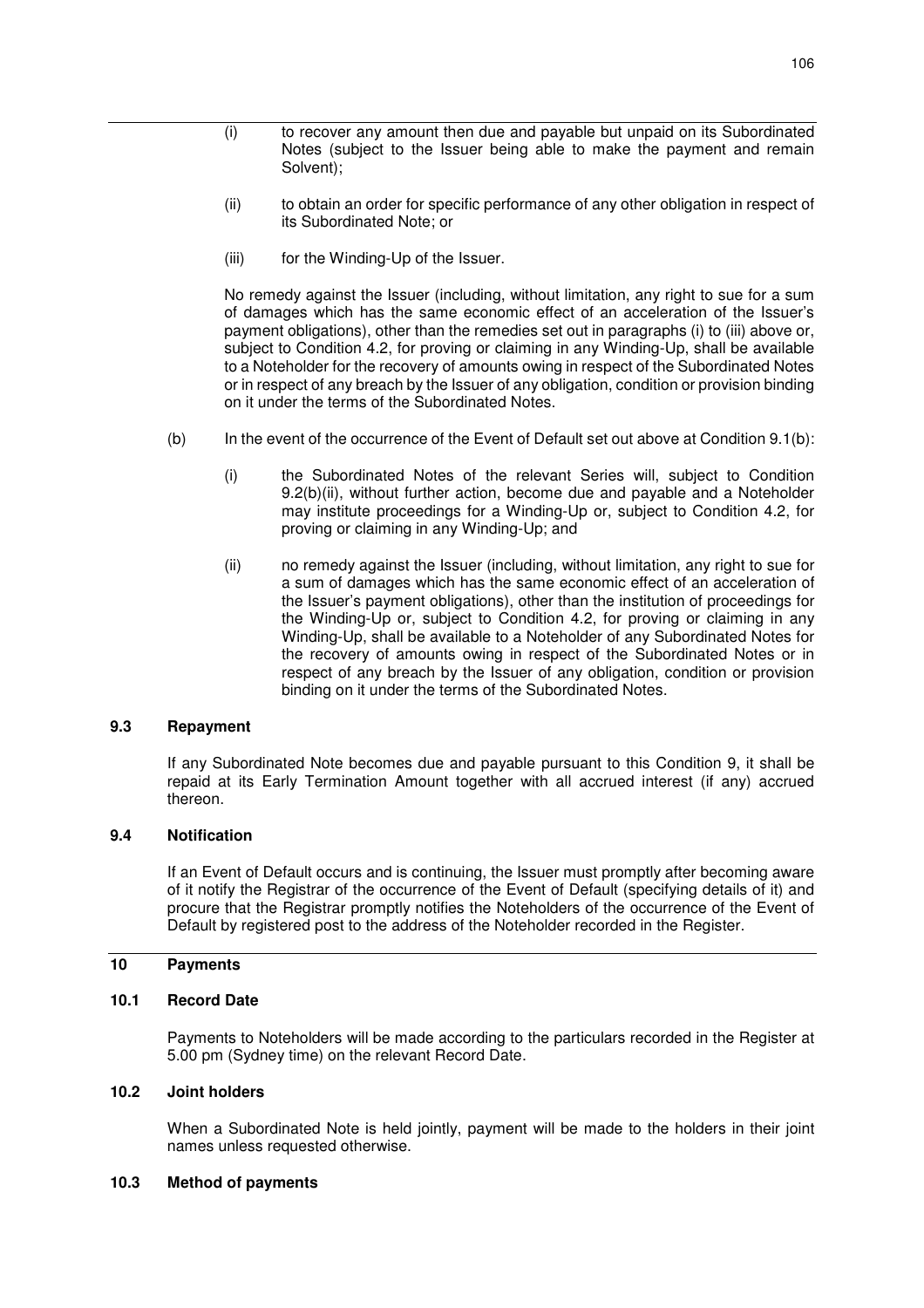Payments in respect of each Subordinated Note will be made in cash and:

- (a) if the Subordinated Notes are in the Austraclear System, by crediting on the relevant Payment Date the amount then due to the account of the Noteholder in accordance with the Austraclear Regulations; or
- (b) if the Subordinated Notes are not in the Austraclear System, by crediting on the Payment Date the amount then due to an account previously notified by the registered owner of the Subordinated Note to the Issuer and the Registrar. If the registered owner of the Subordinated Note has not notified the Issuer and the Registrar of such an account by close of business on the relevant Record Date or upon application by the registered owner of the Subordinated Note to the Issuer and the Registrar no later than close of business on the relevant Record Date, payments in respect of the relevant Subordinated Note will be made by cheque, mailed on the Business Day immediately preceding the relevant Interest Payment Date in the case of payments of interest or on the due date for redemption or repayment, in the case of payments of principal, at the Noteholder's risk to the registered owner (or to the first named of joint registered owners) of such Subordinated Note at the address appearing in the Register as at the Record Date. Cheques to be despatched to the nominated address of a Noteholder will in such cases be deemed to have been received by the Noteholder on the relevant Payment Date and no further amount will be payable by the Issuer in respect of the relevant Subordinated Note as a result of payment not being received by the Noteholder on the due date.

## **10.4 Business Days**

All payments must be made in accordance with the Applicable Business Day Convention.

This Condition 10.4 does not apply to the application by the Issuer pursuant to Condition 6.1(b) of the Outstanding Principal Amount of each Subordinated Note to be Converted to subscribe for Ordinary Shares to be allotted and issued under Condition 6.1.

## **10.5 Payment subject to fiscal laws**

Payments (whether in respect of principal, redemption amount, interest or otherwise) in respect of the Subordinated Notes are subject in all cases to:

- (a) applicable provisions of fiscal and other laws, regulations and directives; and
- (b) any withholding or deduction required pursuant to an agreement described in Section 1471(b) of the U.S. Internal Revenue Code of 1986 (the "**Code**") or otherwise imposed pursuant to Sections 1471 through 1474 of the Code ("**FATCA**"), any regulations or agreements thereunder, official interpretations thereof, or law implementing any intergovernmental approach thereto.

# **10.6 Taxation**

Unless this Condition 10.6 is specified in the Pricing Supplement as being not applicable, all payments (whether in respect of principal redemption amount, interest or otherwise) in respect of the Subordinated Notes will be made without set-off or counterclaim and free and clear of, and without withholding or deduction for or on account of any taxes, levies, duties, charges, deductions or withholding of any nature (together, "**Taxes**") now or hereafter imposed, levied, collected, withheld or assessed, unless such withholding or deduction is made under or in connection with, or in order to ensure compliance with FATCA or is required by law. In the event that any such Taxes are imposed, levied, collected, withheld or assessed by the Commonwealth of Australia or any political subdivision therein or thereof, the Issuer will pay such additional amounts ("**Additional Amounts**") as may be necessary in order that the net amount received by the Noteholders after such withholding or deduction equals the respective amounts which would otherwise have been receivable in respect of the Subordinated Notes in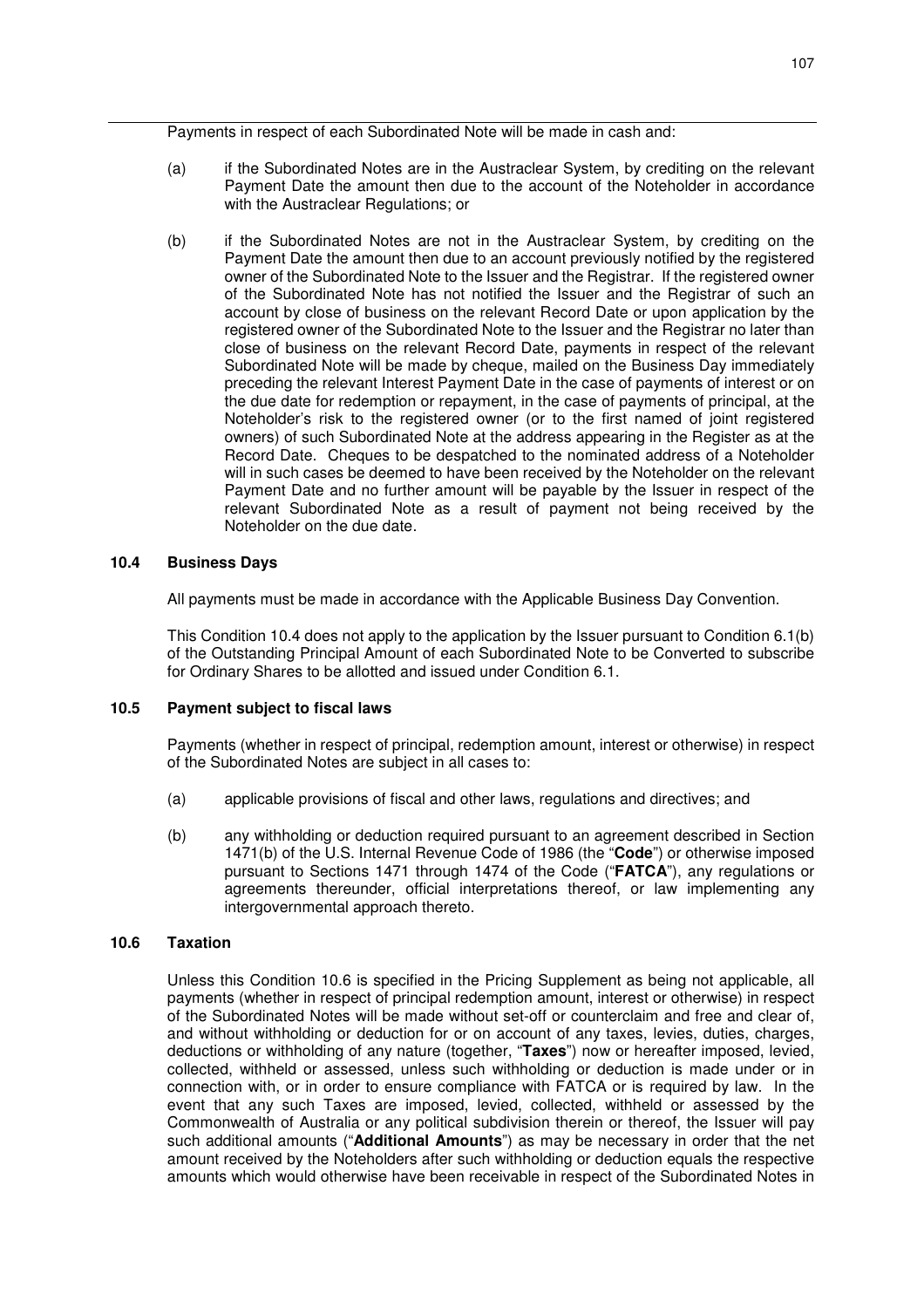the absence of such withholding or deduction, except that no Additional Amounts are payable in relation to any payments in respect of any Subordinated Note:

- (a) in respect of any Tax imposed on, or calculated having regard to, the net income of a Noteholder;
- (b) to, or to a third party on behalf of, a Noteholder who is liable to such Taxes in respect of such Subordinated Note by reason of the Noteholders having some connection with the Commonwealth of Australia (or any political subdivision therein or thereof) other than the mere holding of such Subordinated Note or receipt of payment (whether in respect of principal, redemption amount, interest or otherwise) in respect of it;
- (c) to, or to a third party on behalf of, a Noteholder who could lawfully avoid (but has not so avoided) such deduction or withholding by complying or procuring that any third party complies with any statutory requirements or by making or procuring that any third party makes a declaration of non-residence or similar cause for exemption to any relevant tax authority or other person in the place where payment under the Subordinated Note is made;
- (d) to, or to a third party on behalf of, a Noteholder who is liable to the Taxes in respect of the Subordinated Note by reason of the Noteholder being an *associate* of the Issuer within the meaning of section 128F(9) of the Tax Act;
- (e) to, or to a third party on behalf of an Australian resident Noteholder or a non-resident Noteholder carrying on business in Australia at or through a permanent establishment of the non-resident in Australia, if that person has not supplied a tax file number, an Australian business number (if applicable) or exemption details as may be necessary to enable the payment to be made without such withholding or deduction;
- (f) to, or to a third party on behalf of, a Noteholder where such withholding or deduction is required to be made pursuant to a notice or direction issued by the Commissioner of Taxation under section 255 of the Tax Act or section 260-5 of Schedule 1 to the Taxation Administration Act 1953 of the Commonwealth of Australia or any similar law;
- (g) upon or with respect to the issuance of any Ordinary Shares upon Conversion; or
- (h) in such other circumstances as may be specified in the Pricing Supplement.

Notwithstanding anything to the contrary in these Terms and Conditions, if the Issuer, or any other person through whom payments on the Subordinated Notes are made, is required to withhold or deduct amounts under or in connection with, or in order to ensure compliance with FATCA, the Issuer shall be entitled to make such withholding or deduction and shall have no obligation to gross up any payment under these Terms and Conditions or to pay any Additional Amount or other amount for such withholding or deduction.

## **10.7 Currency indemnity**

The Issuer waives any right it has in any jurisdiction to pay an amount other than in the currency in which it is due. However, if a Noteholder receives an amount in a currency other than that in which it is due:

- (a) it may convert the amount received into the due currency (even though it may be necessary to convert through a third currency to do so) on the day and at such rates (including spot rate, same day value rate or value tomorrow rate) as it reasonably considers appropriate. It may deduct its usual Costs in connection with the conversion; and
- (b) the Issuer satisfies its obligation to pay in the due currency only to the extent of the amount of the due currency obtained from the conversion after deducting the Costs of the conversion.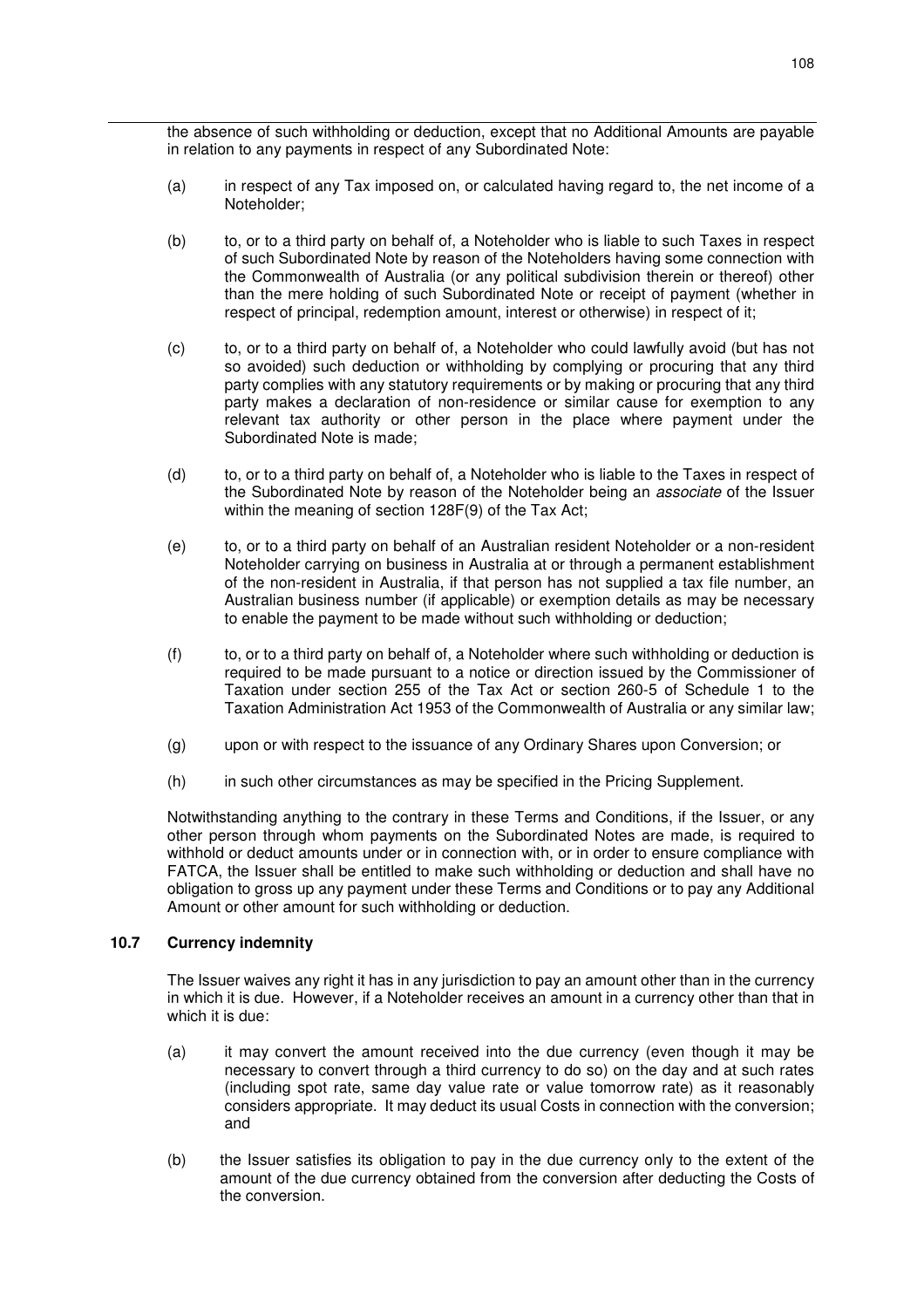## **11 Further issues**

The Issuer may from time to time, without the consent of any Noteholder, issue (x) further Subordinated Notes having the same terms and conditions as the Subordinated Notes of any Series in all respects (or in all respects except for the first payment of interest, if any, on them and/or their denomination) so as to form a single Series with the Subordinated Notes of that Series or (y) any securities ranking equally with Subordinated Notes (on the same terms or otherwise) or ranking in priority or junior to Subordinated Notes.

References in these Terms and Conditions to the Subordinated Notes include (unless the context requires otherwise) any other Subordinated Notes issued under this Condition and forming a single Series with the Subordinated Notes.

## **12 Time limit for claims**

A claim against the Issuer for a payment under a Subordinated Note is void unless such claim is made within 5 years from the Relevant Date of payment.

## **13 Notices**

#### **13.1 To the Issuer and the Registrar**

A notice or other communication in connection with a Subordinated Note to the Issuer, or the Registrar must be in writing and may be given by prepaid post or delivery to the address of the addressee or by facsimile to the facsimile number of the addressee specified:

- (a) in the Information Memorandum; or
- (b) as otherwise agreed between those parties from time to time and notified to the Noteholders.

## **13.2 To Noteholders**

A notice or other communication in connection with a Subordinated Note to the Noteholder must be in writing and may be given by:

- (a) an advertisement published in The Australian Financial Review or any other newspaper or newspapers circulating in Australia generally; or
- (b) if an additional or alternate newspaper is specified in the Pricing Supplement, that newspaper; or
- (c) prepaid post (airmail if posted to or from a place outside Australia) or delivery to the address of each Noteholder or any relevant Noteholder as shown in the Register at the close of business 3 Business Days prior to the dispatch of the relevant notice or communication.

#### **13.3 Effective on receipt**

Unless a later time is specified in it a notice, approval, consent or other communication takes effect from the time it is received, except that if it is received after 5.00pm in the place of receipt or on a non-business day in that place, it is to be taken to be received at 9.00am on the next succeeding Business Day in that place.

#### **13.4 Proof of receipt**

Subject to Condition 13.3, proof of posting of a letter or of publication of a notice is proof of receipt: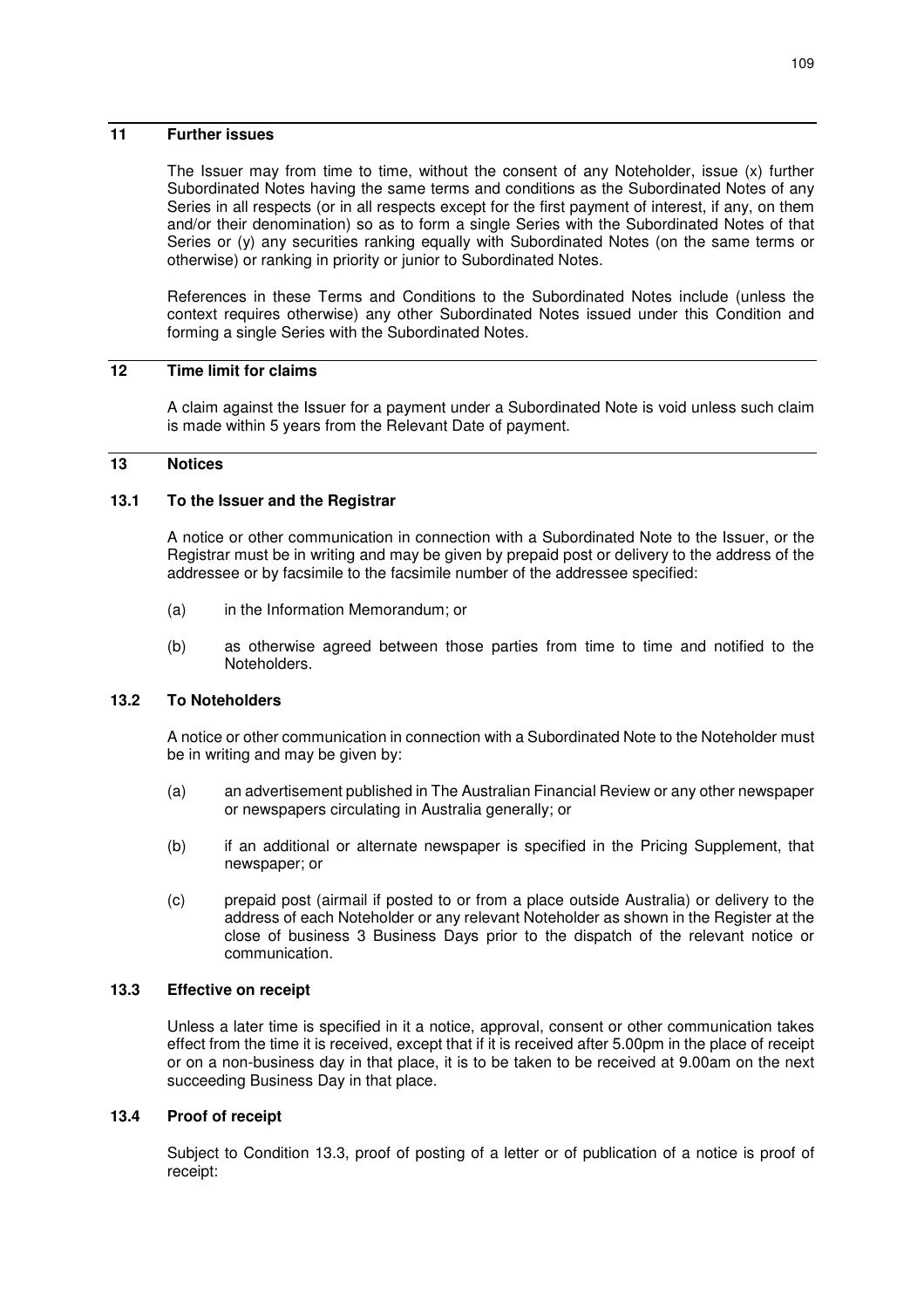- (a) in the case of a letter, on the third (seventh, if outside Australia) day after posting; and
- (b) in the case of publication, on the date of such publication.

## **14 Meetings of Noteholders**

Meetings of Noteholders may be convened in accordance with the Meetings Provisions. Any such meeting may consider any matters affecting the interests of Noteholders, including, without limitation, the variation of the terms of the Subordinated Notes by the Issuer and the granting of approvals, consents and waivers, and the declaration of an Event of Default.

An action which in any way affects the eligibility of the Subordinated Notes as Tier 2 Capital cannot be sanctioned or approved by Noteholders at a meeting convened in accordance with the Meetings Provisions without the prior written approval of APRA.

## **15 Amendments**

#### **15.1 To cure ambiguities**

Subject to Condition 4.8, the Terms and Conditions and the Pricing Supplement may be amended by the Issuer, and the Registry Services Agreement may be amended by the parties to such document, without the consent of any Noteholder for the purposes of curing any ambiguity, or correcting or supplementing any defective or inconsistent provisions therein and such amendment does not adversely affect the interests of the Noteholders.

### **15.2 Approval by Noteholders**

Subject to Condition 4.8, the Terms and Conditions, Pricing Supplement and Registry Services Agreement may otherwise be varied by the Issuer with the approval of the Noteholders by Extraordinary Resolution. No other variation to the Terms and Conditions has effect in relation to the Noteholders who hold Subordinated Notes at the date of any amending deed, unless they otherwise agree in writing. A variation will take effect in relation to all subsequent Noteholders. A variation which affects only a particular Series or Tranche of Subordinated Notes may be approved solely by the Noteholders of such Series or Tranche.

#### **16 Registrar**

#### **16.1 Role of the Registrar**

In acting under the Registry Services Agreement in connection with the Subordinated Notes, the Registrar acts solely as agent of the Issuer and does not assume any obligations towards or relationship of agency or trust for or with any of the Noteholders save insofar as that any funds received by the Registrar in accordance with the Registry Services Agreement shall, pending their application in accordance with the Registry Services Agreement, be held by it in a segregated account for the persons entitled thereto.

#### **16.2 Change of Registrar**

The Issuer reserves the right at any time to terminate the appointment of the Registrar in accordance with the Registry Services Agreement and to appoint a successor or additional registrars, provided, however, that the Issuer must at all times maintain the appointment of a registrar. Notice of any such termination of appointment will be given to the Noteholders in accordance with Condition 13.

### **16.3 Appointment of replacement Registrar**

If the then current Registrar ceases to be Registrar (whether as a result of termination under Condition 14.2, resignation as a result of the Subordinated Notes ceasing to be lodged in the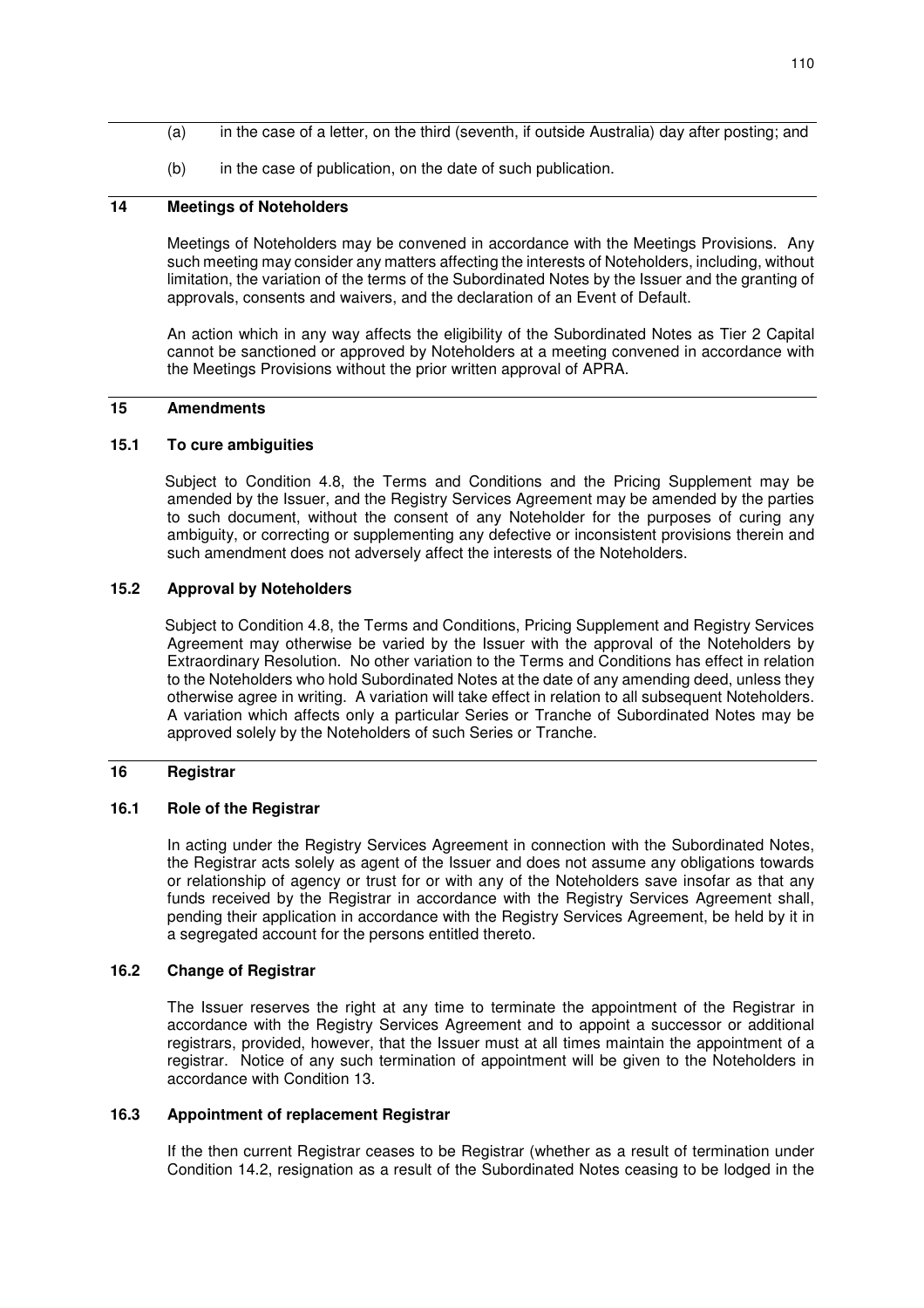Austraclear System or otherwise), the Issuer must ensure that a replacement Registrar is appointed with effect from the relevant date.

## **17 Calculation Agent**

The Calculation Agent and its initial specified officers are as set out in the relevant Pricing Supplement for the Subordinated Notes issued by the Issuer. The Issuer reserves the right at any time to terminate the appointment of the Calculation Agent or to appoint additional or other Calculation Agents, provided that it will ensure that at all times for so long as any Subordinated Notes are outstanding the Calculation Agent acts in respect of Subordinated Notes for which these Conditions require a Calculation Agent to make calculations.

## **18 Governing law and jurisdiction**

## **18.1 Governing law**

The Subordinated Notes are governed by the law in force in the State of Queensland.

#### **18.2 Jurisdiction**

The Issuer irrevocably and unconditionally submits to the non-exclusive jurisdiction of the courts of the State of Queensland and courts of appeal from them.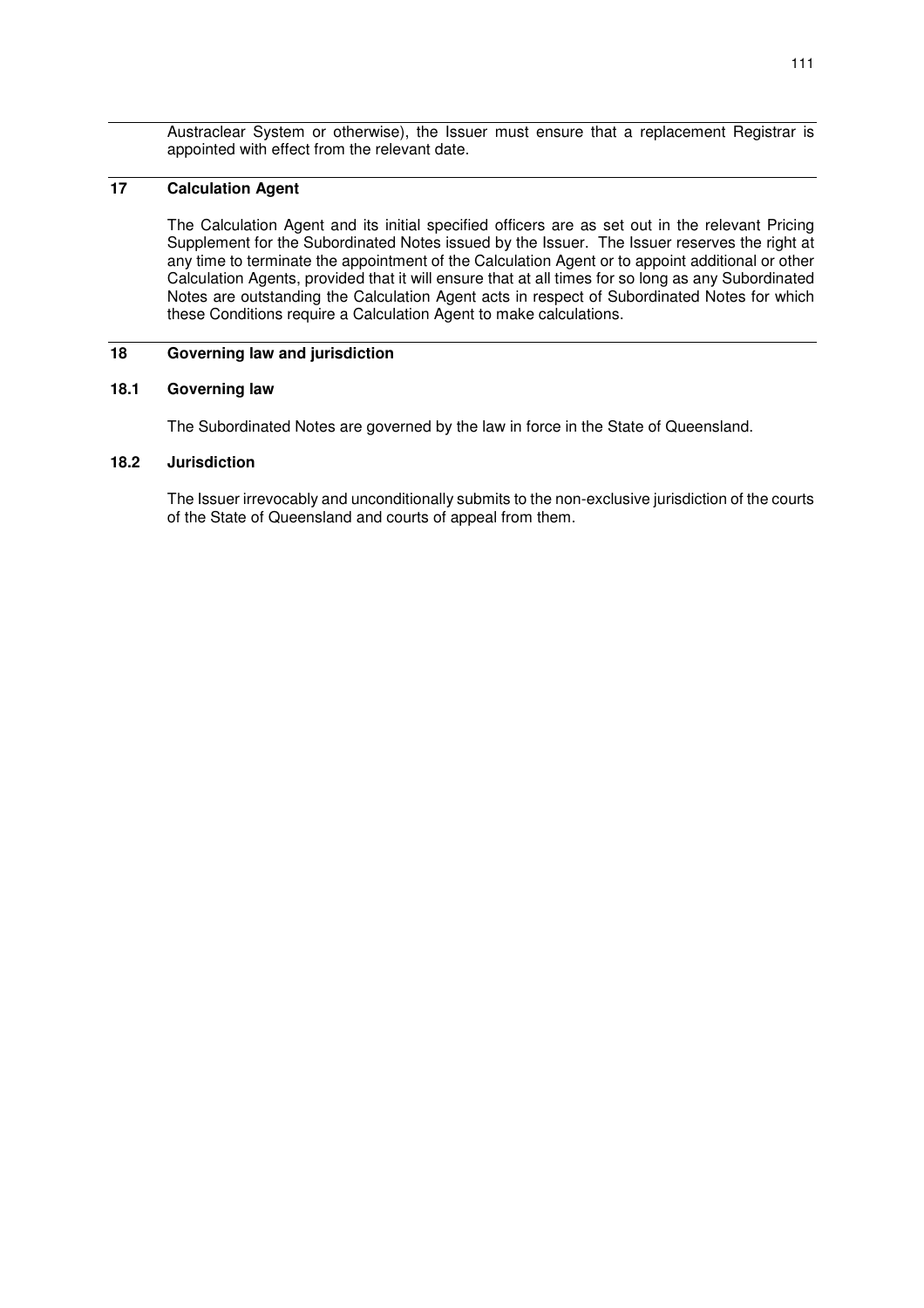# **Form of Pricing Supplement**

*The Pricing Supplement that will be issued in respect of each Tranche will be substantially in the form set out below.* 

Series No.: [●]

Tranche No.: [●]



**A\$6,000,000,000 Debt Instrument Programme** 

Issue of

## *[Aggregate Principal Amount of Tranche] [Title of Term Instruments / [Senior / Subordinated] Notes]* **due [•] ("[Term Instruments] / [Notes]")**

The date of this Pricing Supplement is [●].

This Pricing Supplement (as referred to in the Information Memorandum dated 18 April 2016 ("**Information Memorandum**") in relation to the above Programme) relates to the Tranche of [Term Instruments] / [Notes] referred to above. It is supplementary to, and should be read in conjunction with the terms and conditions of the [Term Instruments] / [Notes] contained in the Information Memorandum ("**Conditions**") and the Second Note and TD Deed Poll dated 18 April 2016 made by the Issuer ("**Deed Poll**"). Unless otherwise indicated, terms defined in the Conditions have the same meaning in this Pricing Supplement.

This Pricing Supplement does not constitute, and may not be used for the purposes of, an offer or solicitation by anyone in any jurisdiction in which such offer or solicitation is not authorised or to any person to whom it is unlawful to make such offer or solicitation, and no action is being taken to permit an offering of the [Term Instruments] / [Notes] or the distribution of this Pricing Supplement in any jurisdiction where such action is required.

The particulars to be specified in relation to the Tranche of [Term Instruments] / [Notes] referred to above are as follows:

[Retail / Wholesale]

|             | <b>Issuer</b>                  | : Bank of Queensland Limited                 |
|-------------|--------------------------------|----------------------------------------------|
| $2^{\circ}$ | <b>Type of Term Instrument</b> | : [TD / [Senior / Subordinated] Note]        |
|             | Type of Issue                  | : Non-Private Placement / Private Placement] |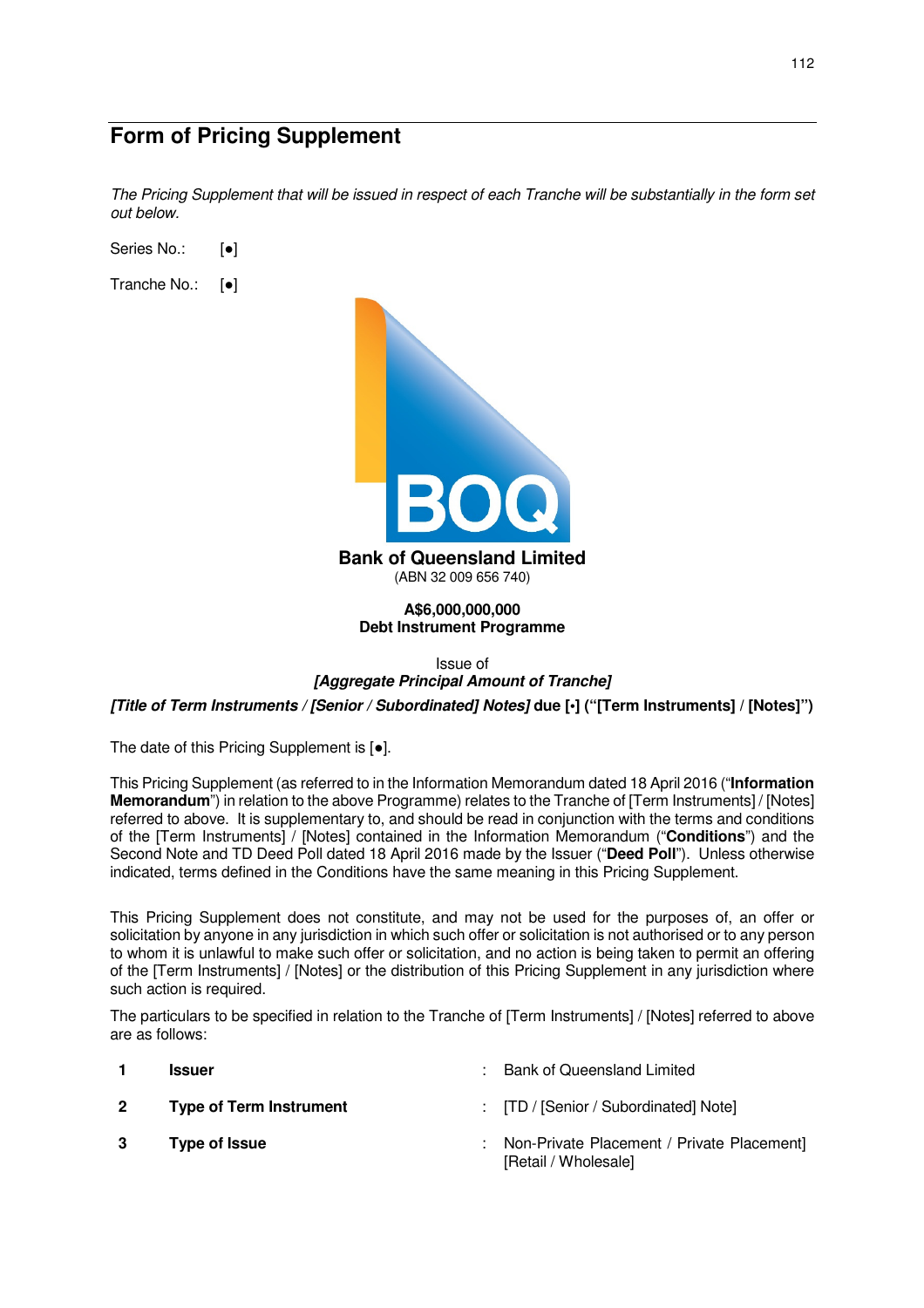| 4  | <b>Public Offer Test Compliant</b>                                                                                                                           | It [is / is not] the Issuer's intention that this<br>issue of Term Instruments will be issued in a<br>manner which will seek to satisfy the "public"<br>offer" test set out in section 128F(3) of the<br>Income Tax Assessment Act 1936 of<br>Australia. |
|----|--------------------------------------------------------------------------------------------------------------------------------------------------------------|----------------------------------------------------------------------------------------------------------------------------------------------------------------------------------------------------------------------------------------------------------|
| 5  | <b>IWT Notice</b>                                                                                                                                            | The Tax gross-up in respect of the<br>Commonwealth of Australia specified in<br>[Condition 8.6 / 10.6] <sup>1</sup> of the [Term<br>Instruments] / [Notes] is [applicable/not<br>applicable] to this Tranche with effect from the<br><b>Issue Date</b>   |
| 6  | <b>Relevant Dealer(s)</b>                                                                                                                                    | [Name]                                                                                                                                                                                                                                                   |
| 7  | Lead Manager(s)                                                                                                                                              | [Name(s)]                                                                                                                                                                                                                                                |
| 8  | Registrar                                                                                                                                                    | [Name and address]                                                                                                                                                                                                                                       |
| 9  | <b>Calculation Agent</b>                                                                                                                                     | [Name and address]                                                                                                                                                                                                                                       |
| 10 | If to form a single Series with an existing<br>Series, specify date on which all Term<br>Instruments of the Series become<br>fungible, if not the Issue Date | [Specify]                                                                                                                                                                                                                                                |
| 11 | <b>Status</b>                                                                                                                                                | [Senior / Subordinated].                                                                                                                                                                                                                                 |
|    |                                                                                                                                                              | [The following is only applicable<br>for<br><b>Subordinated Notes]</b>                                                                                                                                                                                   |
|    |                                                                                                                                                              | The primary method of loss absorption is<br>[Conversion, subject to possible Write-off in<br>accordance with Condition 5.3 / Write-off<br>without Conversion in accordance with<br>Condition 5.3.                                                        |
|    |                                                                                                                                                              | [Insert where the primary method of loss<br>absorption is Conversion, subject to possible<br>Write-off in accordance with Condition 5.3.]<br>[For the purposes of:                                                                                       |
|    |                                                                                                                                                              | Condition $6.1(a)$ , the formula to be used<br>for calculating the Conversion Number, P<br>is [insert number, which may be greater<br>than or less than 1.00 <sup>2</sup> ]; and                                                                         |
|    |                                                                                                                                                              | Condition 6.10(b), the Clearing System<br>Cut-off Date is [10 ASX Business Days<br>after the Non-Viability Trigger Event                                                                                                                                 |

[*Insert where the Conversion Number, or provisions for determining the Conversion Number, is to be specified.*] [For the purposes of Condition 6.1(a), the Conversion Number is [insert number] / [determined by reference

Date].]

<sup>|&</sup>lt;br>1 [Senior Notes or TDs / Subordinated Notes]

<sup>2</sup> If "P" is to be a number other than 0.99, a detailed case must be submitted to APRA together with the draft Pricing Supplement giving reasons for this.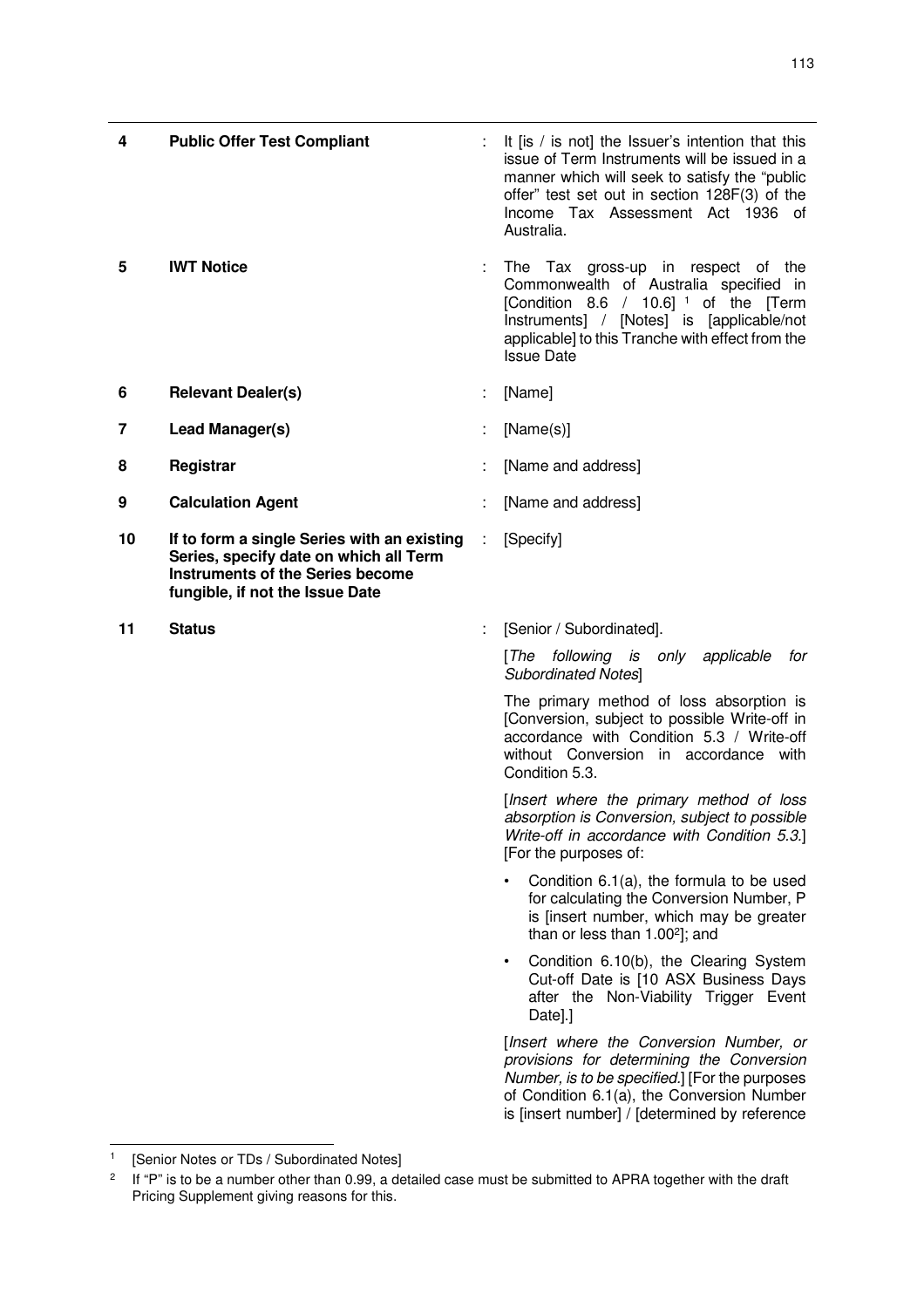to [*insert provisions for determining Conversion Number*]].

**12 Aggregate Principal Amount of Tranche** : [Specify] **13 interchangeable with existing Series** : [Specify] **14 Issue Date** : [Specify] **15 Purchase Price** : [Specify] **16 Denomination(s)** : [Specify amount and currency] [provided that the minimum aggregate consideration payable by each offeree is at least A\$500,000 (or its equivalent in an alternate currency and, in each case, disregarding moneys lent by the offeror or its associates) or the offer otherwise does not require disclosure to investors under Parts 6D.2 or 7.9 of the Corporations Act.] **17 Interest Type** : [Fixed Rate Instruments / Floating Rate Instruments / Zero Coupon Instruments / Amortising / Other] **18 If interest-bearing, specify which of Conditions [5.2 / 7.2]<sup>3</sup> (fixed rate), [5.3 / 7.3]<sup>3</sup> (floating rate) or [5.4 / 7.4]<sup>3</sup> (other rates) is applicable, and then specify the matters required for the relevant Condition, namely**  : [Specify] **19 Condition [5.2 / 7.2]<sup>3</sup> for Fixed Rate Instruments**  : Applicable [Yes / No]  **(a) Fixed Coupon Amount** : [Specify]  **(b) Interest Rate(s)** : [Specify]  **(c) Interest Commencement Date, if not Issue Date**  : [Specify]  **(d) Interest Payment Dates** : [Specify]  **(e) Day Count Fraction** : [Specify] (if none specified, the Day Count Fraction will be [Actual/365 (Fixed)] (as defined in the Conditions)).  **(f) Initial Broken Amount** : [Specify]  **(g) Final Broken Amount** : [Specify] **20 Condition [5.3 / 7.3]<sup>3</sup> for Floating Rate Instruments** 

-

<sup>3</sup> [Senior Notes or TDs / Subordinated Notes]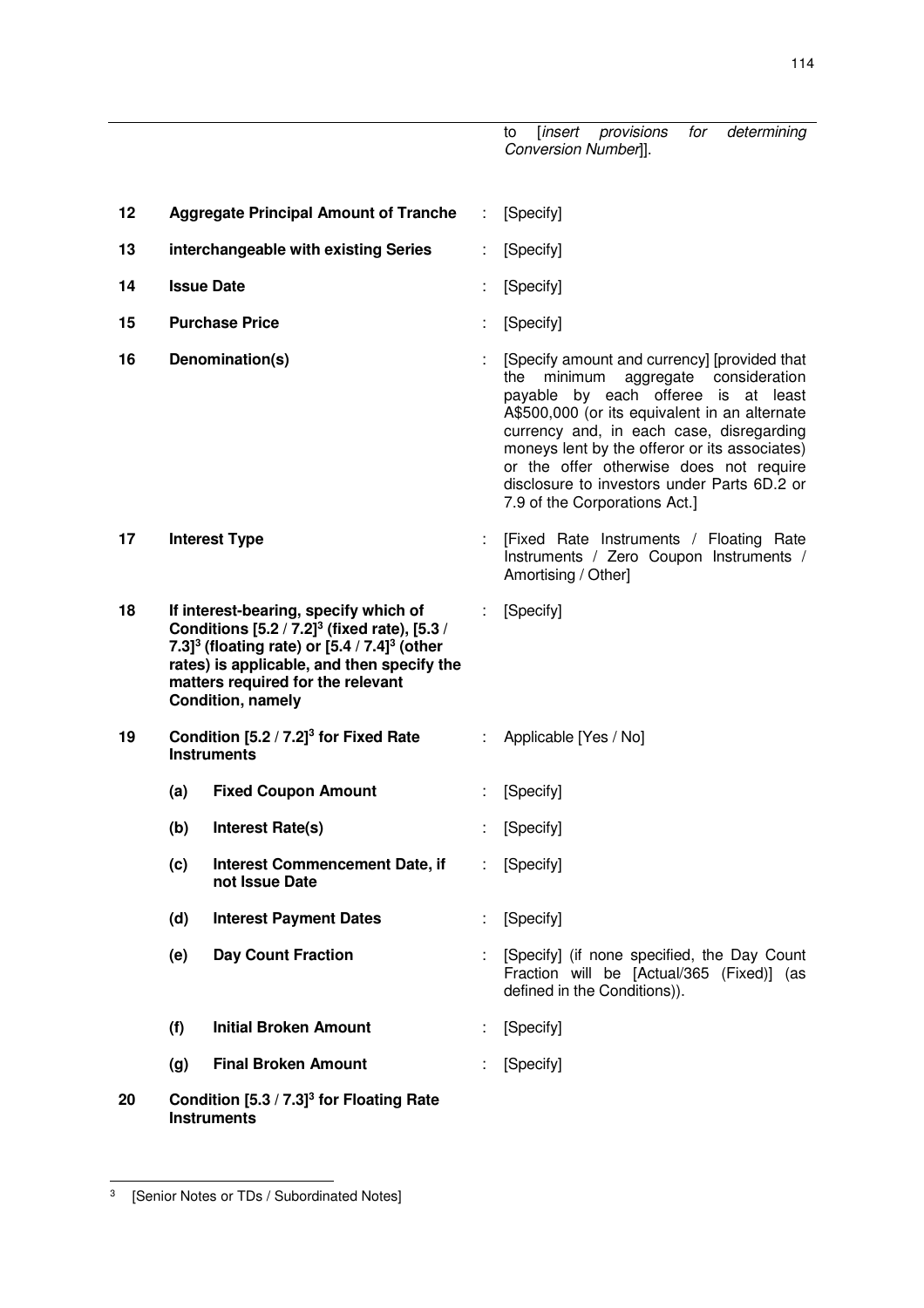|    | (a)   | Interest Commencement Date, if<br>not Issue Date                                                     | ÷  | [Specify]                                                                                                                                                                                                                             |
|----|-------|------------------------------------------------------------------------------------------------------|----|---------------------------------------------------------------------------------------------------------------------------------------------------------------------------------------------------------------------------------------|
|    | (b)   | <b>Interest Rate</b>                                                                                 | t. | [Specify]                                                                                                                                                                                                                             |
|    | (c)   | <b>Interest Payment Dates</b>                                                                        |    | [Specify]                                                                                                                                                                                                                             |
|    | (d)   | <b>Business Day Convention</b>                                                                       | ÷. | [Floating]<br>Rate Convention / Following<br><b>Business</b><br>Day Convention<br>$\frac{1}{2}$<br>Modified<br>Following<br><b>Business</b><br>Day Convention<br>$\sqrt{ }$<br>Preceding Business Day Convention]                     |
| 21 |       | Condition $[5.4/7.4]^4$ for other rates <sup>5</sup>                                                 | ÷  | Applicable: [Yes / No]                                                                                                                                                                                                                |
|    |       |                                                                                                      |    | [specify full interest determination provisions,<br>including Interest Commencement Date, rate<br>or calculation basis for interest or actual<br>amounts of interest payable, amount and<br>dates for payment, minimum/maximum rates] |
| 22 |       | <b>Accrual of interest</b>                                                                           |    | Specify any change to Condition [5.5(d) /<br>7.5(d)] <sup>6</sup> regarding accrual of interest:<br>[Specify]                                                                                                                         |
| 23 |       | <b>Amortisation Yield</b><br>[Senior Notes/TDs only]                                                 |    | In the case of Zero Coupon Instruments,<br>specify the Amortisation Yield (Condition 5.6):<br>[Specify]                                                                                                                               |
| 24 |       | <b>Maturity Date</b>                                                                                 | ÷  | [Specify] [In the case of an amortising Term<br>Instrument, insert the date on which the last<br>instalment of principal is payable.]7                                                                                                |
| 25 |       | <b>Maturity Redemption Amount<sup>8</sup></b>                                                        |    | [Specify] [If Maturity Redemption Amount is<br>not the outstanding principal amount of the<br>Term Instruments, insert amount or full<br>calculation provisions.]                                                                     |
| 26 | only] | <b>Early Redemption Amount (Tax)</b><br>(Condition 6.3) [Senior Notes and TDs                        |    |                                                                                                                                                                                                                                       |
|    | (a)   | If Early Redemption Amount (Tax)<br>is not the outstanding principal<br>amount together with accrued |    | [Specify]                                                                                                                                                                                                                             |

 $\frac{1}{4}$ [Senior Notes or TDs / Subordinated Notes]

**interest (if any) thereon of the** 

<sup>5</sup> In the case of Subordinated Notes, there must be no change in the interest basis or margin if it would create an expectation that the Notes will be redeemed by the Issuer. Note that a conversion from a fixed rate to a floating rate (or vice versa) in combination with a call option without any increase in the credit spread is not considered an incentive to redeem.

<sup>6</sup> [Senior Notes / Subordinated Notes]

<sup>7</sup> In the case of Subordinated Notes, the Maturity Date must be (a) not less than five years from the later of the Issue Date and the date on which the Issuer irrevocably receives the proceeds for payment of the Subordinated Notes and (b) not more than 30 years after the Issue Date (and the Conditions must not include an unconditional right to extend the term of the Subordinated Notes beyond a total term of 30 years).

<sup>8</sup> For Subordinated Notes, Holders should be aware that if the Notes are partially Converted or Written-off, the Maturity Redemption Amount, being the Outstanding Principal Amount, will be proportionately reduced.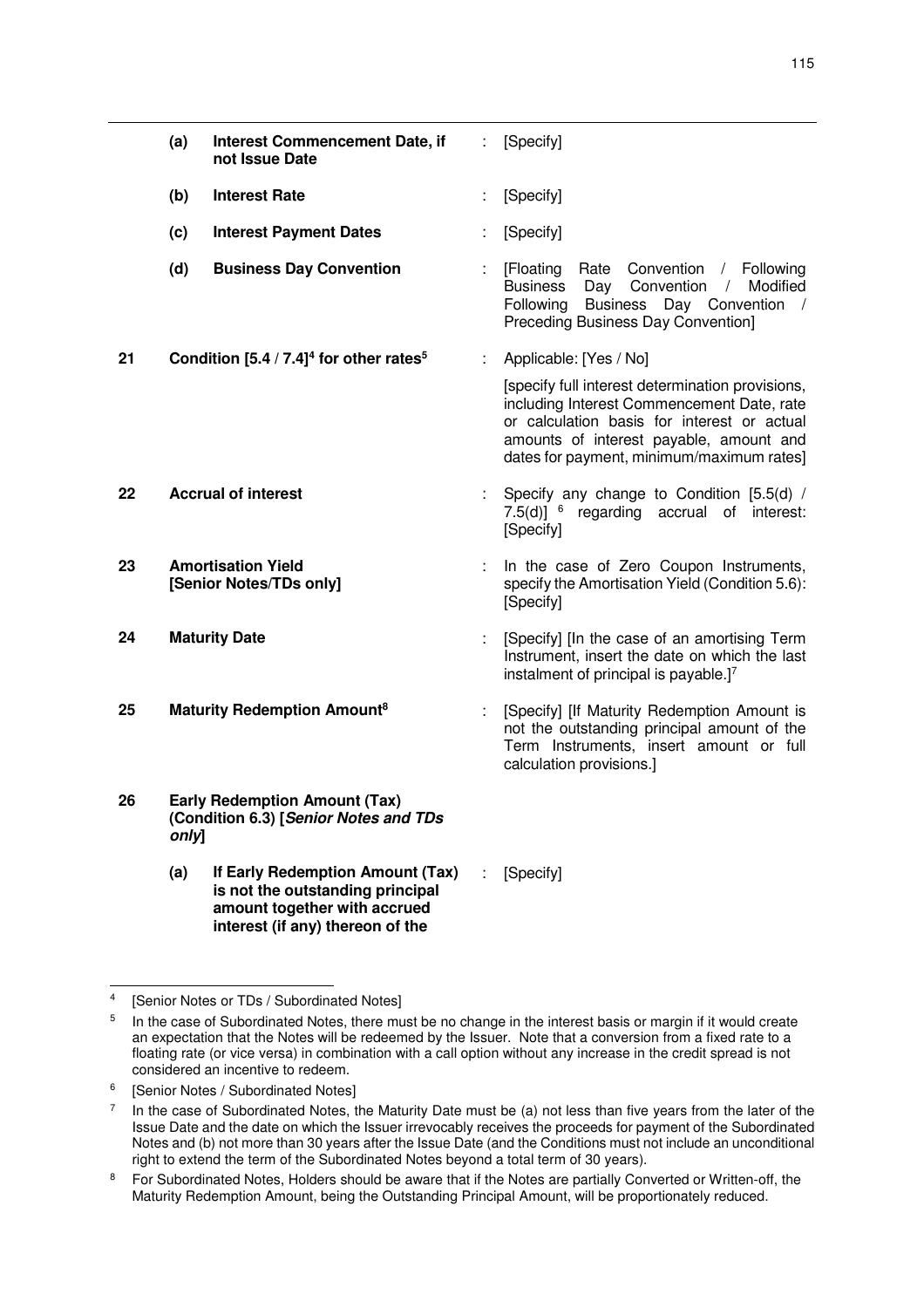|    |            | Term Instruments, insert amount<br>or full calculation provisions                                                                                                                                                                                          |   |                                                                                                                                                                                                          |
|----|------------|------------------------------------------------------------------------------------------------------------------------------------------------------------------------------------------------------------------------------------------------------------|---|----------------------------------------------------------------------------------------------------------------------------------------------------------------------------------------------------------|
|    | (b)        | <b>Specify if Term Instrument holders</b><br>are not to receive accrued interest<br>on early redemption for tax<br>reasons                                                                                                                                 | ÷ | [Specify]                                                                                                                                                                                                |
| 27 | $(Call)^9$ | <b>Early Redemption Amount</b>                                                                                                                                                                                                                             |   |                                                                                                                                                                                                          |
|    | (a)        | Specify if Condition $[6.4/8.3]^{10}$ is<br>applicable                                                                                                                                                                                                     | ÷ | Applicable [Yes / No]<br>[For Subordinated Notes:                                                                                                                                                        |
|    |            |                                                                                                                                                                                                                                                            |   |                                                                                                                                                                                                          |
|    |            |                                                                                                                                                                                                                                                            |   | Applicable, but only in respect of the Interest<br>Payment Date scheduled to fall on [date<br>which is no earlier than fifth anniversary of<br>Issue Date] and each Interest Payment Date<br>thereafter] |
|    | (b)        | Specify minimum notice period for<br>the exercise of the call option                                                                                                                                                                                       |   | [Specify]                                                                                                                                                                                                |
|    | (c)        | Specify maximum notice period<br>for the exercise of the call option                                                                                                                                                                                       |   | [Specify]                                                                                                                                                                                                |
|    | (d)        | Specify any relevant conditions to<br>exercise of option                                                                                                                                                                                                   |   | [Specify]                                                                                                                                                                                                |
|    | (e)        | Specify first date on which the call<br>option may be exercised in the<br>case of Subordinated Notes<br>[which must be a minimum of five<br>years from the Issue Date in the<br>case of Subordinated Notes]                                                |   | [Specify]                                                                                                                                                                                                |
|    | (f)        | Specify whether redemption at<br>Issuer's option is permitted in<br>respect of some only of the Term<br>Instruments and, if so, any<br>minimum aggregate principal<br>amount and the means by which<br>Term Instruments will be selected<br>for redemption |   | [Specify]                                                                                                                                                                                                |
|    | (g)        | <b>Specify if Term Instrument holders</b><br>are not to receive accrued interest<br>on early redemption at Issuer's<br>option                                                                                                                              |   | [Specify]                                                                                                                                                                                                |
|    | (h)        | <b>Early Redemption Date (Call)</b>                                                                                                                                                                                                                        |   | [As per Condition [6.4 / 8.3] <sup>11</sup> / Specify]                                                                                                                                                   |

<sup>–&</sup>lt;br>9 For Subordinated Notes, Holders should be aware that if the Notes are partially Converted or Written-off, the Early Redemption Amount (Call), being the Outstanding Principal Amount, will be proportionately reduced.

<sup>&</sup>lt;sup>10</sup> [Senior Notes or TDs / Subordinated Notes]

<sup>11</sup> [Senior Notes or TDs / Subordinated Notes]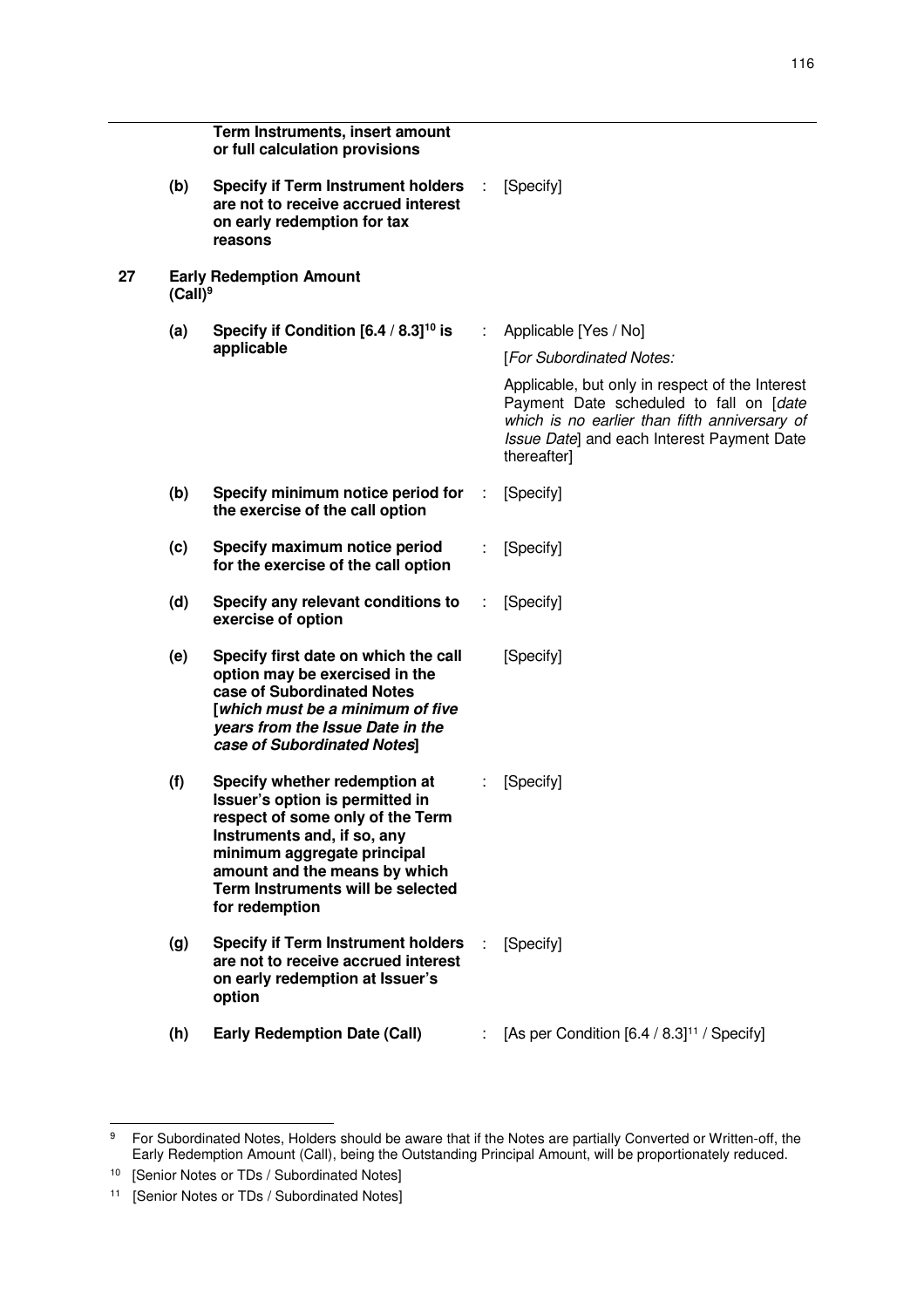| 28 | <b>Early Redemption Amount (Adverse Tax</b><br>Event) (Condition 8.4) <sup>12</sup> [Subordinated<br><b>Notes onlyl</b> |                                                                                                                                                                                                                                                    |   |                                                         |
|----|-------------------------------------------------------------------------------------------------------------------------|----------------------------------------------------------------------------------------------------------------------------------------------------------------------------------------------------------------------------------------------------|---|---------------------------------------------------------|
|    | (a)<br><b>Specify if Condition 8.4 is</b><br>applicable                                                                 |                                                                                                                                                                                                                                                    |   | [Applicable / Not Applicable]                           |
|    | (b)                                                                                                                     | Specify minimum notice period                                                                                                                                                                                                                      |   | [Specify if other than as set out in the<br>Conditions] |
|    | (c)                                                                                                                     | Specify maximum notice period                                                                                                                                                                                                                      | ÷ | [Specify if other than as set out in the<br>Conditions] |
|    | (d)                                                                                                                     | <b>Specify any additional</b><br>conditions to exercise of option                                                                                                                                                                                  |   | [Specify]                                               |
|    | (e)                                                                                                                     | Specify whether redemption is<br>permitted in respect of some<br>only of the Subordinated Notes<br>and, if so, any minimum<br>aggregate principal amount and<br>the means by which<br><b>Subordinated Notes will be</b><br>selected for redemption |   | [Specify]                                               |
|    | (f)                                                                                                                     | Specify if holders are not to<br>receive accrued interest on early<br>redemption (Adverse Tax Event)                                                                                                                                               |   | [Specify]                                               |
|    | (g)                                                                                                                     | <b>Early Redemption Date (Adverse</b><br><b>Tax Event)</b>                                                                                                                                                                                         |   | [As per Condition 8.4 / Specify]                        |
| 29 | <b>Notes onlyl</b>                                                                                                      | <b>Early Redemption Amount (Regulatory</b><br>Event) (Condition 8.5) <sup>13</sup> [Subordinated                                                                                                                                                   |   |                                                         |
|    | (a)<br>applicable                                                                                                       | <b>Specify if Condition 8.5 is</b>                                                                                                                                                                                                                 | ÷ | [Applicable / Not Applicable]                           |
|    | (b)                                                                                                                     | Specify minimum notice period                                                                                                                                                                                                                      |   | [Specify if other than as set out in the<br>Conditions] |
|    | (c)                                                                                                                     | Specify maximum notice period                                                                                                                                                                                                                      |   | [Specify if other than as set out in the<br>Conditions] |
|    | (d)                                                                                                                     | <b>Specify any additional</b><br>conditions to exercise of option                                                                                                                                                                                  |   | [Specify]                                               |
|    | (e)                                                                                                                     | Specify whether redemption is<br>permitted in respect of some<br>only of the Subordinated Notes<br>and, if so, any minimum<br>aggregate principal amount and                                                                                       |   | [Specify]                                               |

l  $12$  For Subordinated Notes, Holders should be aware that if the Notes are partially Converted or Written-off, the Early Redemption Amount (Adverse Tax Event), being the Outstanding Principal Amount, will be proportionately reduced.

<sup>&</sup>lt;sup>13</sup> For Subordinated Notes, Holders should be aware that if the Notes are partially Converted or Written-off, the Early Redemption Amount (Regulatory Event), being the Outstanding Principal Amount, will be proportionately reduced.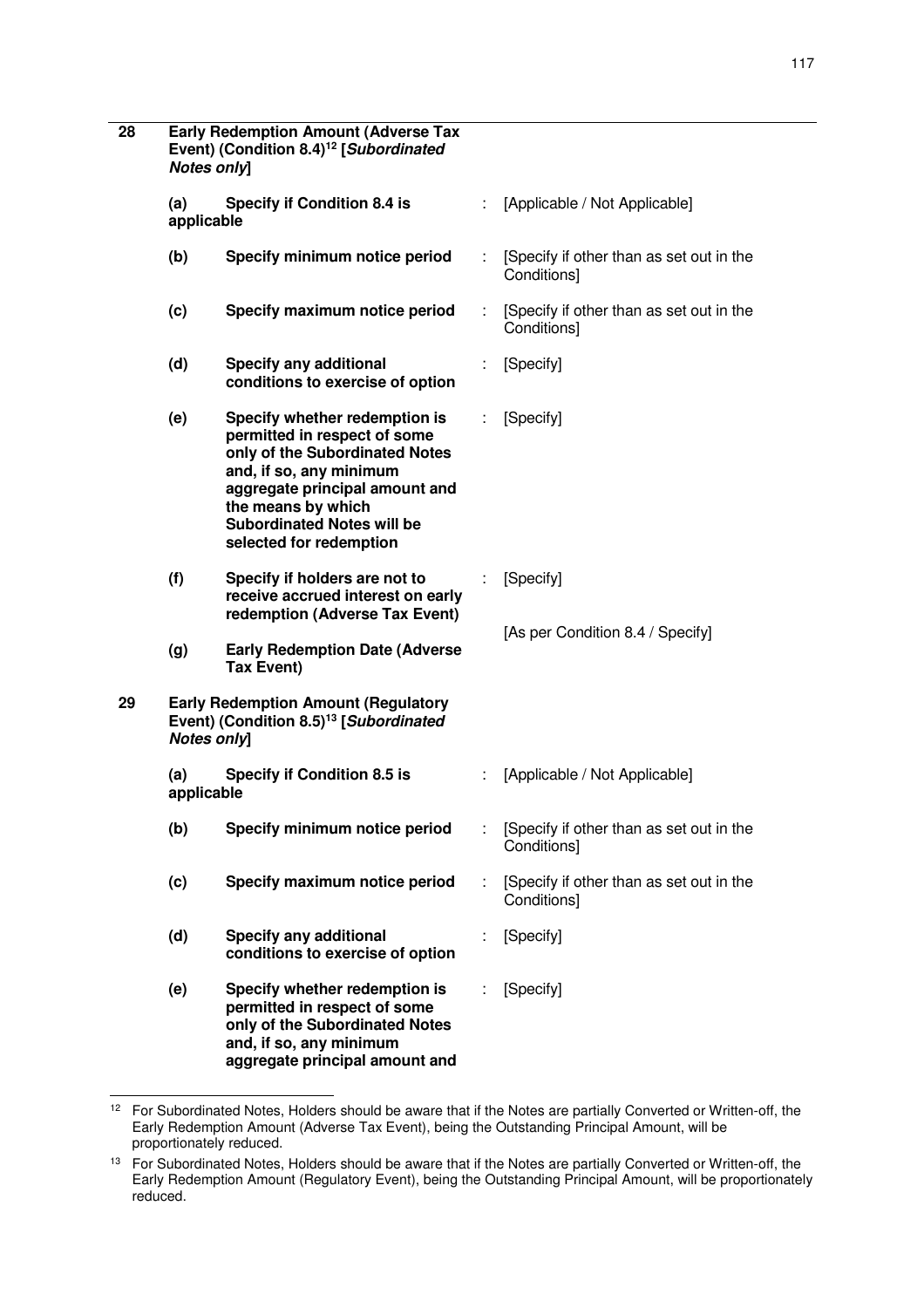|    |                 | the means by which<br><b>Subordinated Notes will be</b><br>selected for redemption                                                                                                              |   |                                                                                                                                                               |
|----|-----------------|-------------------------------------------------------------------------------------------------------------------------------------------------------------------------------------------------|---|---------------------------------------------------------------------------------------------------------------------------------------------------------------|
|    | (f)             | Specify if holders are not to<br>receive accrued interest on early<br>redemption (Regulatory Event)                                                                                             | ÷ | [Specify]                                                                                                                                                     |
|    | (g)             | <b>Early Redemption Date</b><br>(Regulatory Event)                                                                                                                                              |   | [As per Condition 8.5 / Specify]                                                                                                                              |
| 30 |                 | <b>Early Redemption Amount (Put)</b><br>[Senior Notes/TDs only]                                                                                                                                 |   |                                                                                                                                                               |
|    | (a)             | <b>Specify if Condition 6.5 is</b><br>applicable                                                                                                                                                |   | Applicable: [Yes / No]                                                                                                                                        |
|    | (b)             | Specify minimum notice period for :<br>exercise of put option                                                                                                                                   |   | [Specify]                                                                                                                                                     |
|    | (c)             | Specify any relevant conditions to<br>exercise of option                                                                                                                                        | ÷ | [Specify]                                                                                                                                                     |
|    | (d)             | <b>Specify if Term Instrument holders</b><br>are not to receive accrued interest<br>on early redemption at their option                                                                         | ÷ | [Specify]                                                                                                                                                     |
| 31 |                 | <b>Early Termination Amount (following an</b><br><b>Event of Default)</b><br>[Senior Notes/TDs only]                                                                                            | ÷ | [Specify]                                                                                                                                                     |
|    | (a)             | <b>If Early Termination Amount</b><br>(following an Event of Default) is<br>not the outstanding principal<br>amount of the Term Instruments,<br>insert amount or full calculation<br>provisions |   | [Specify]                                                                                                                                                     |
|    | (b)             | <b>Specify if Term Instrument</b><br>holders are not to receive accrued<br>interest on early redemption on<br>default                                                                           |   | [Specify]                                                                                                                                                     |
| 32 |                 | <b>Redemption of Zero Coupon Notes</b><br>[Senior Notes/TDs only]                                                                                                                               |   | Specify any change to Condition 6.8                                                                                                                           |
| 33 | <b>Taxation</b> |                                                                                                                                                                                                 |   | Specify the additional circumstances in which<br>an exception to the gross up obligation are to<br>apply pursuant to [Condition [8.6 / 10.6] <sup>14</sup> ]. |
| 34 |                 | <b>Clearing System</b>                                                                                                                                                                          |   | Austraclear / Euroclear / Clearstream]                                                                                                                        |

<sup>-</sup><sup>14</sup> [Senior Notes or TDs / Subordinated Notes]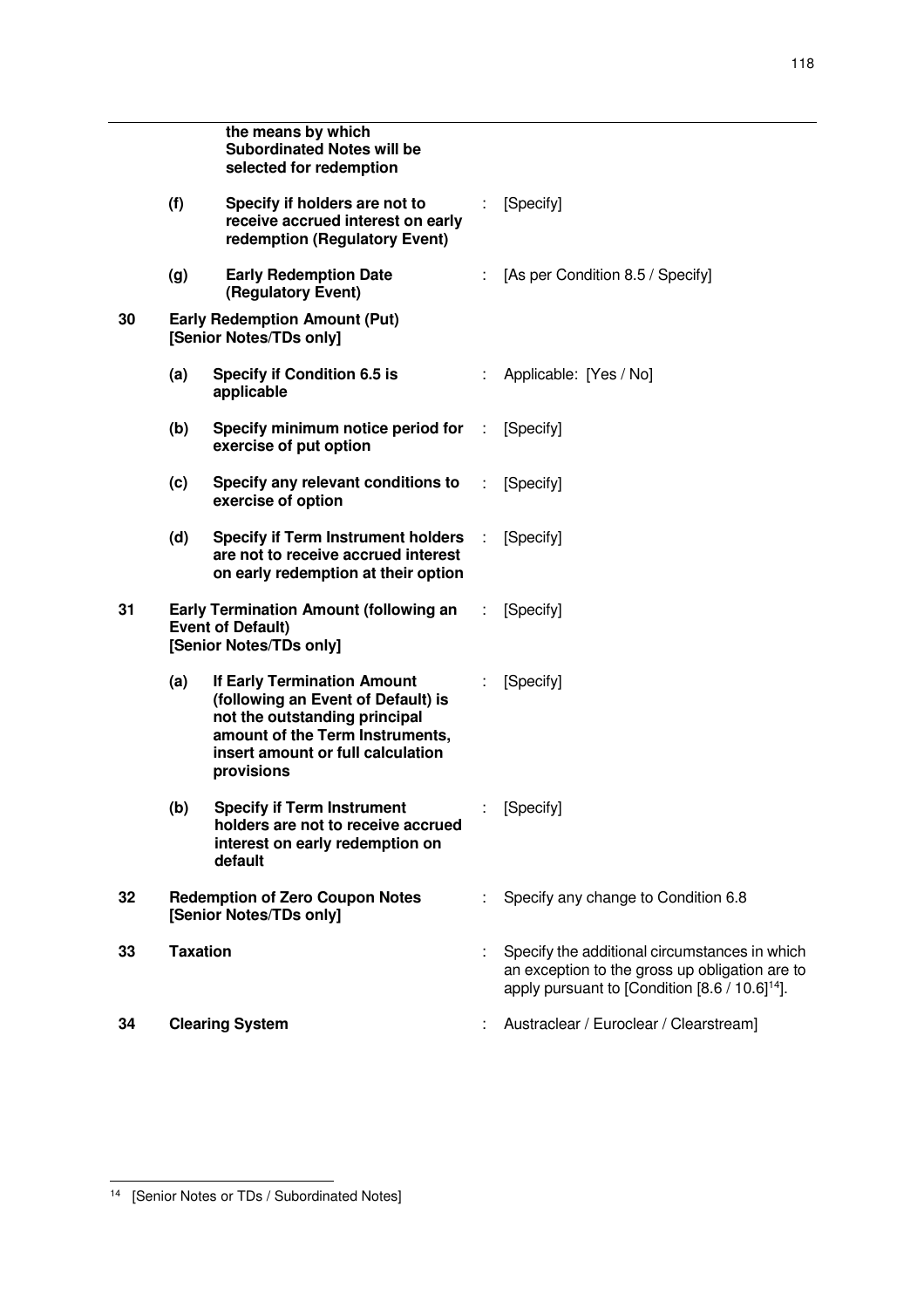| 35 | Other relevant terms and conditions | Specify any Conditions to be altered, varied,<br>deleted, otherwise than as provided above<br>and also any additional Conditions to be<br>included.                                                                                                                                                                                                                                                                                                                                                                                                                                                                                                                                                                                                                                   |
|----|-------------------------------------|---------------------------------------------------------------------------------------------------------------------------------------------------------------------------------------------------------------------------------------------------------------------------------------------------------------------------------------------------------------------------------------------------------------------------------------------------------------------------------------------------------------------------------------------------------------------------------------------------------------------------------------------------------------------------------------------------------------------------------------------------------------------------------------|
| 36 | <b>Other selling restrictions</b>   | variation<br>selling<br>Specify any<br>to<br>the<br>restrictions.                                                                                                                                                                                                                                                                                                                                                                                                                                                                                                                                                                                                                                                                                                                     |
| 37 | Listing                             | [Specify]                                                                                                                                                                                                                                                                                                                                                                                                                                                                                                                                                                                                                                                                                                                                                                             |
| 38 | <b>Events of Default</b>            | Specify any additional (or modifications to)<br><b>Events of Default</b>                                                                                                                                                                                                                                                                                                                                                                                                                                                                                                                                                                                                                                                                                                              |
| 39 | Additional or alternate newspapers  | Specify<br>additional<br>any<br>alternate<br>or<br>newspapers for the purposes of Condition<br>$[11.2(b) / 13.2(b)]^{15}$ .                                                                                                                                                                                                                                                                                                                                                                                                                                                                                                                                                                                                                                                           |
| 40 | Rating                              | [The [Term Instruments] / [Notes] are<br>expected to be rated "[Specify]" by [Specify].]                                                                                                                                                                                                                                                                                                                                                                                                                                                                                                                                                                                                                                                                                              |
|    |                                     | [A rating is not a recommendation to buy,<br>sell or hold Term Instruments and may be<br>variation,<br>subject<br>to<br>suspension,<br>reduction or withdrawn at any time by the<br>assigning organisation.]                                                                                                                                                                                                                                                                                                                                                                                                                                                                                                                                                                          |
|    |                                     | [Credit ratings are for distribution only to<br>a person (a) who is not a "retail client"<br>within the meaning of section 761G of the<br><b>Corporations Act</b><br>and<br>is also<br>a<br>sophisticated investor,<br>professional<br>investor or other investor in respect of<br>whom disclosure is not required under<br>Part 6D.2 or 7.9 of the Corporations Act,<br>and (b) who is otherwise permitted to<br>receive credit ratings in accordance with<br>applicable law in any jurisdiction in<br>which the person may be located.<br>Anyone who is not such a person is not<br>entitled<br>receive<br>this<br>Pricing<br>to<br>Supplement and anyone who receives<br>this Pricing Supplement must<br>not<br>distribute it to any person who is not<br>entitled to receive it.] |
| 41 | <b>ISIN Code</b>                    | [Specify]                                                                                                                                                                                                                                                                                                                                                                                                                                                                                                                                                                                                                                                                                                                                                                             |
| 42 | <b>Common Code</b>                  | [Specify]                                                                                                                                                                                                                                                                                                                                                                                                                                                                                                                                                                                                                                                                                                                                                                             |

-

<sup>&</sup>lt;sup>15</sup> [Senior Notes or TDs / Subordinated Notes]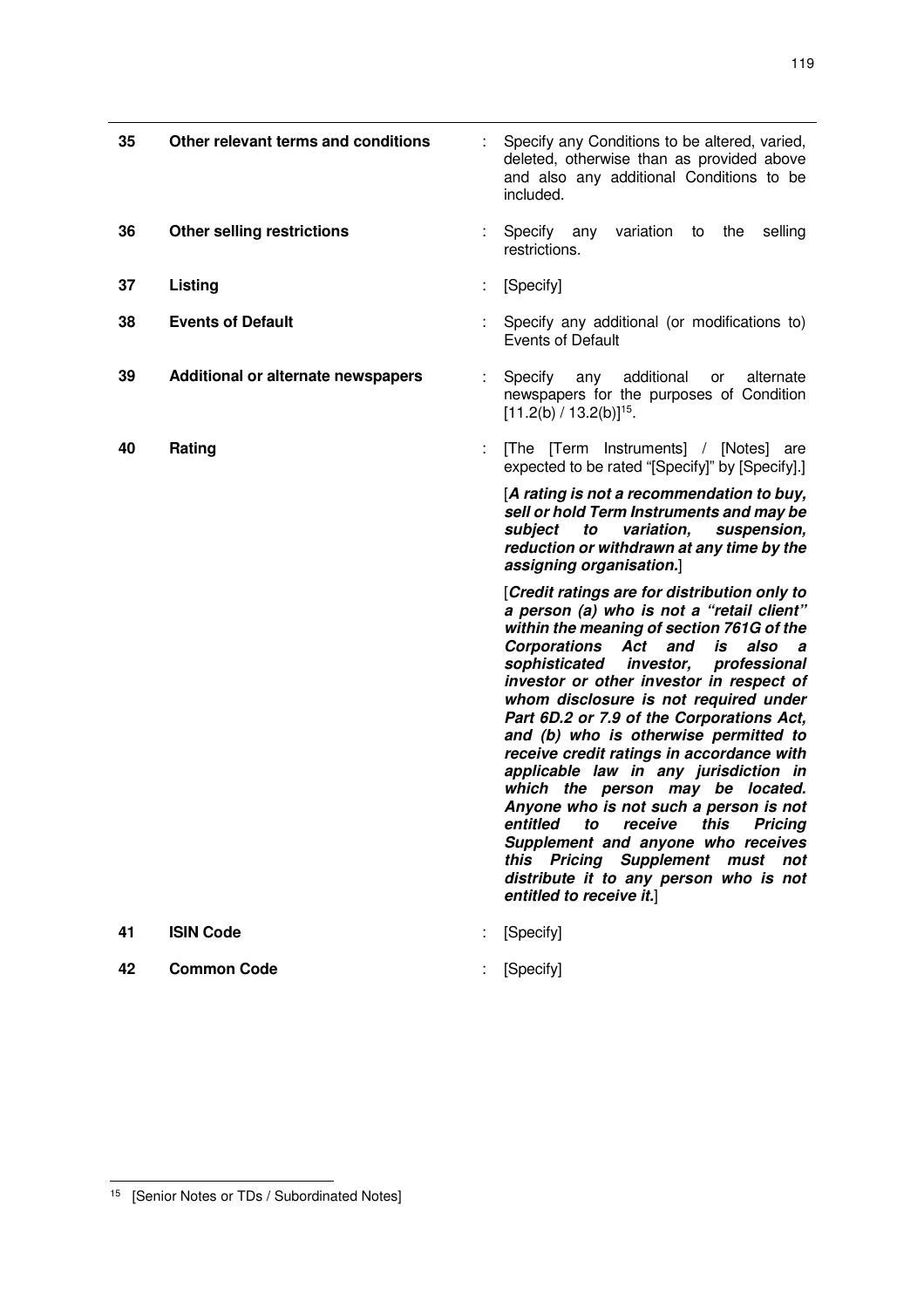## **CONFIRMED**

| For and on behalf of<br><b>Bank of Queensland Limited</b> |  |
|-----------------------------------------------------------|--|
| <b>Authorised Officer</b>                                 |  |
| <b>Authorised Officer</b>                                 |  |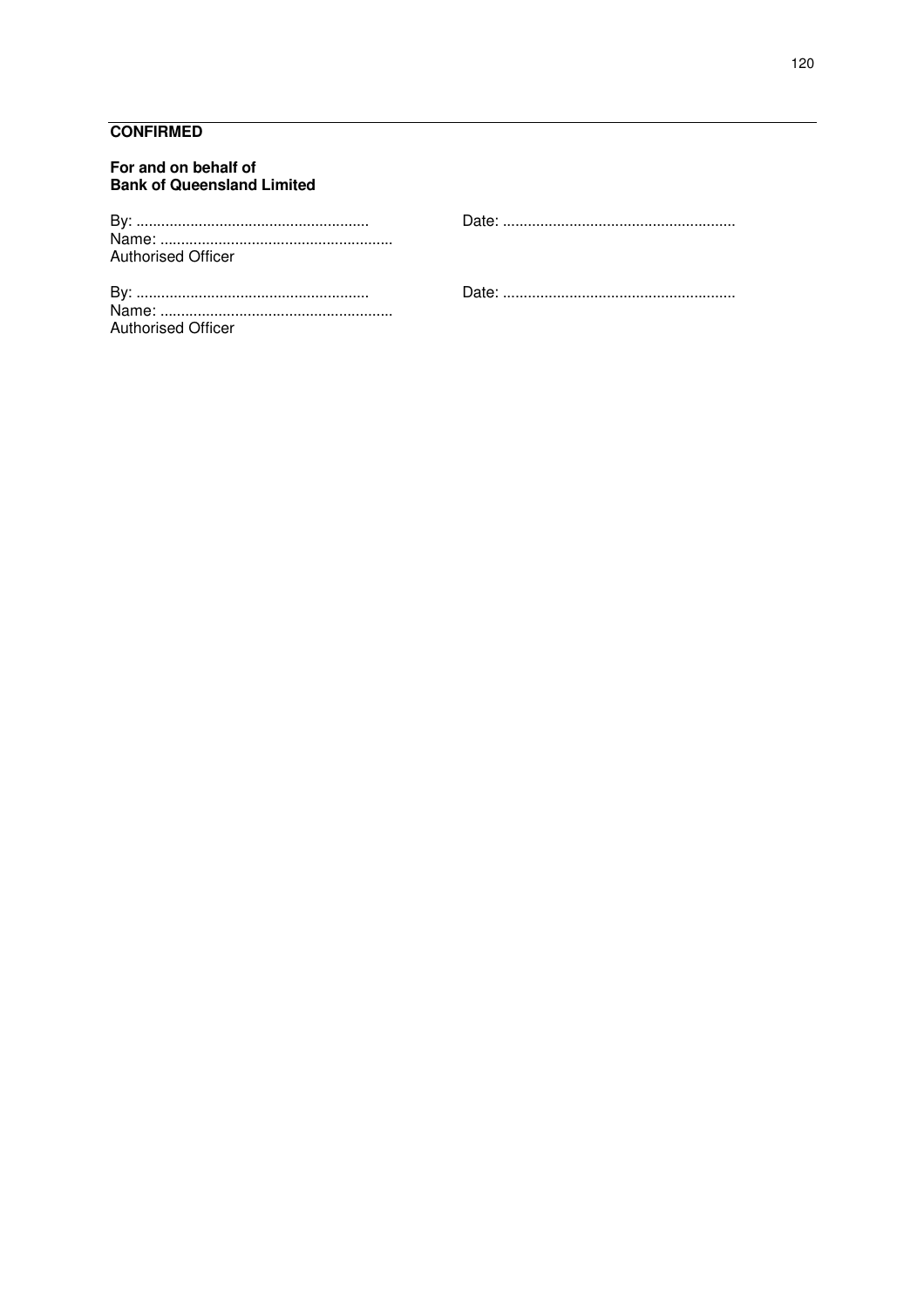# **Australian Taxation**

*The following is a summary of the Australian withholding tax treatment under the Income Tax Assessment Acts of 1936 and 1997 of Australia (together, "Australian Tax Act"), the Taxation Administration Act 1953 of Australia and any relevant rulings, judicial decisions or administrative practice, at the date of this Information Memorandum, of payments of interest (as defined in the Australian Tax Act) on the Instruments to be issued by the Issuer and certain other Australian tax matters.* 

*This summary is not exhaustive and, in particular, does not deal with the position of certain classes of holders of Instruments (including, without limitation, dealers in securities, custodians or other third parties who hold Instruments on behalf of other persons). Holders of the Instruments should also be aware that particular terms of issue of any Series of Instruments may affect the tax treatment of that Series of Instruments. Information regarding taxes in respect of Instruments may also be set out in the relevant Pricing Supplement.* 

*This summary is not intended to be, nor should it be construed as, legal or tax advice to any particular holder of Instruments. Holders of Instruments should consult their professional advisers on the tax implications of an investment in the Instruments for their particular circumstances.*

#### **1. Interest withholding tax**

The Australian Tax Act characterises securities as either "debt interests" (for all entities) or "equity interests" (for companies) including for the purposes of Australian interest withholding tax imposed under Division 11A of Part III of the Australian Tax Act ("**IWT**") and dividend withholding tax. For IWT purposes, "interest" is defined to include amounts in the nature of, or in substitution for, interest and certain other amounts. The Issuer intends to issue Instruments which are to be characterised as "debt interests" for the purposes of the tests contained in Division 974 and the returns paid on the Instruments are to be "interest" for the purpose of section 128F of the Australian Tax Act.

Subject to any exemption being available, IWT will be payable at a rate of 10% of the gross amount of interest paid by the Issuer to non-residents of Australia for tax purposes that do not acquire their Instruments in the course of carrying on a business at or through a permanent establishment in Australia, and Australian residents for tax purposes that acquire their Instruments in the course of carrying on a business at or through a permanent establishment outside Australia ("**Non-Australian Holders**").

## *Section 128F exemption from IWT*

An exemption from Australian IWT is available, in respect of the Instruments, issued by the Issuer under section 128F of the Australian Tax Act if the requirements of section 128F of the Australian Tax Act are satisfied.

Unless otherwise specified in any relevant Pricing Supplement (or another relevant supplement to this Information Memorandum), the Issuer intends to issue the Instruments in a manner which will satisfy the requirements of section 128F of the Australian Tax Act.

In broad terms, the requirements are as follows:

- (a) the Issuer is a company (as defined in section 128F(9) of the Australian Tax Act) and a resident of Australia when it issues the Instruments and when interest is paid;
- (b) the Instruments are issued in a manner which satisfies the "public offer" test. There are five principal methods of satisfying the "public offer" test, the purpose of which is to ensure that lenders in overseas capital markets are aware that the Issuer is offering the Instruments for issue. In summary, the five methods are: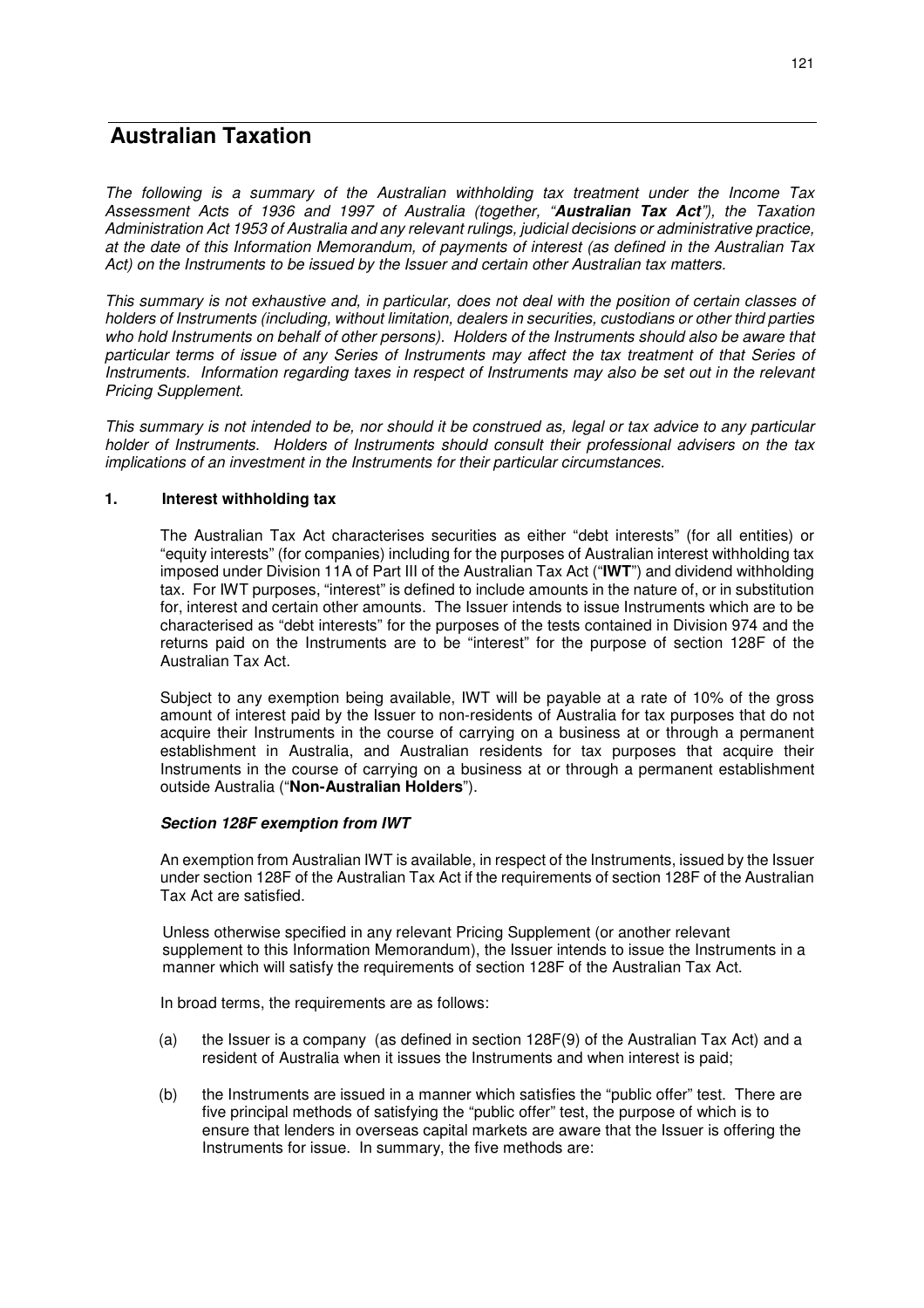- offers to 10 or more unrelated financiers, securities dealers or other entities that carry on a business of investing in securities in the course of operating in financial markets;
- offers to 100 or more investors of a particular type;
- offers of listed Instruments:
- offers via publicly available information sources; and
- · offers to the Dealers (or to a manager or underwriter) who offer to sell the Instruments within 30 days by one of the preceding methods;
- (c) the Issuer does not know, or have reasonable grounds to suspect, at the time of issue, that the Instruments (or interests in the Instruments) were being, or would later be, acquired, directly or indirectly, by an "associate" of the Issuer, except as permitted by section 128F(5) of the Australian Tax Act; and
- (d) at the time of the payment of interest, the Issuer does not know, or have reasonable grounds to suspect, that the payee is an "associate" of the Issuer, except as permitted by section 128F(6) of the Australian Tax Act.

#### *Associates*

An "associate" of the Issuer for the purposes of section 128F of the Australian Tax Act includes (i) a person or entity which holds more than 50% of the voting shares in, or otherwise controls, the Issuer; (ii) an entity in which more than 50% of the voting shares are held by, or which is otherwise controlled by, the Issuer; (iii) a trustee of a trust where the Issuer is capable of benefiting (whether directly or indirectly) under that trust; and (iv) a person or entity which is an "associate" of another person or company which is an "associate" of the Issuer under item (i) above.

However, for the purposes of section 128F(5) and (6) (see requirements (c) and (d) above), an "associate" does not include:

(A) a resident of Australia that does not hold the Instruments or derive any payments under the Instruments in carrying on a business at or through a permanent establishment outside of Australia or a non-resident that holds the Instruments and derives all payment under the Instruments in carrying on a business at or through a permanent establishment in Australia ; or

(B) a Non-Australian Holder who is acting in the capacity of:

- (i) in the case of section 128F(5), a dealer, manager or underwriter in relation to the placement of the relevant Instruments or a clearing house, custodian, funds manager or responsible entity of a registered managed investment scheme (for the purposes of the Corporations Act); or
- $(iii)$  in the case of section 128F $(6)$ , a clearing house, paying agent, custodian, funds manager or responsible entity of a registered managed investment scheme (for the purposes of the Corporations Act).

#### *Exemptions under certain double tax conventions*

The Australian government has signed or announced new or amended double tax conventions ("**New Treaties**") with a number of countries (each a "**Specified Country**") which contain certain exemptions from IWT.

In broad terms, the New Treaties effectively prevent IWT applying to interest derived by:

- the government of the relevant Specified Country and certain governmental authorities and agencies in the Specified Country; and
- a "financial institution" which is a resident of a "Specified Country" and which is unrelated to and dealing wholly independently with the Issuer. The term "financial institution" refers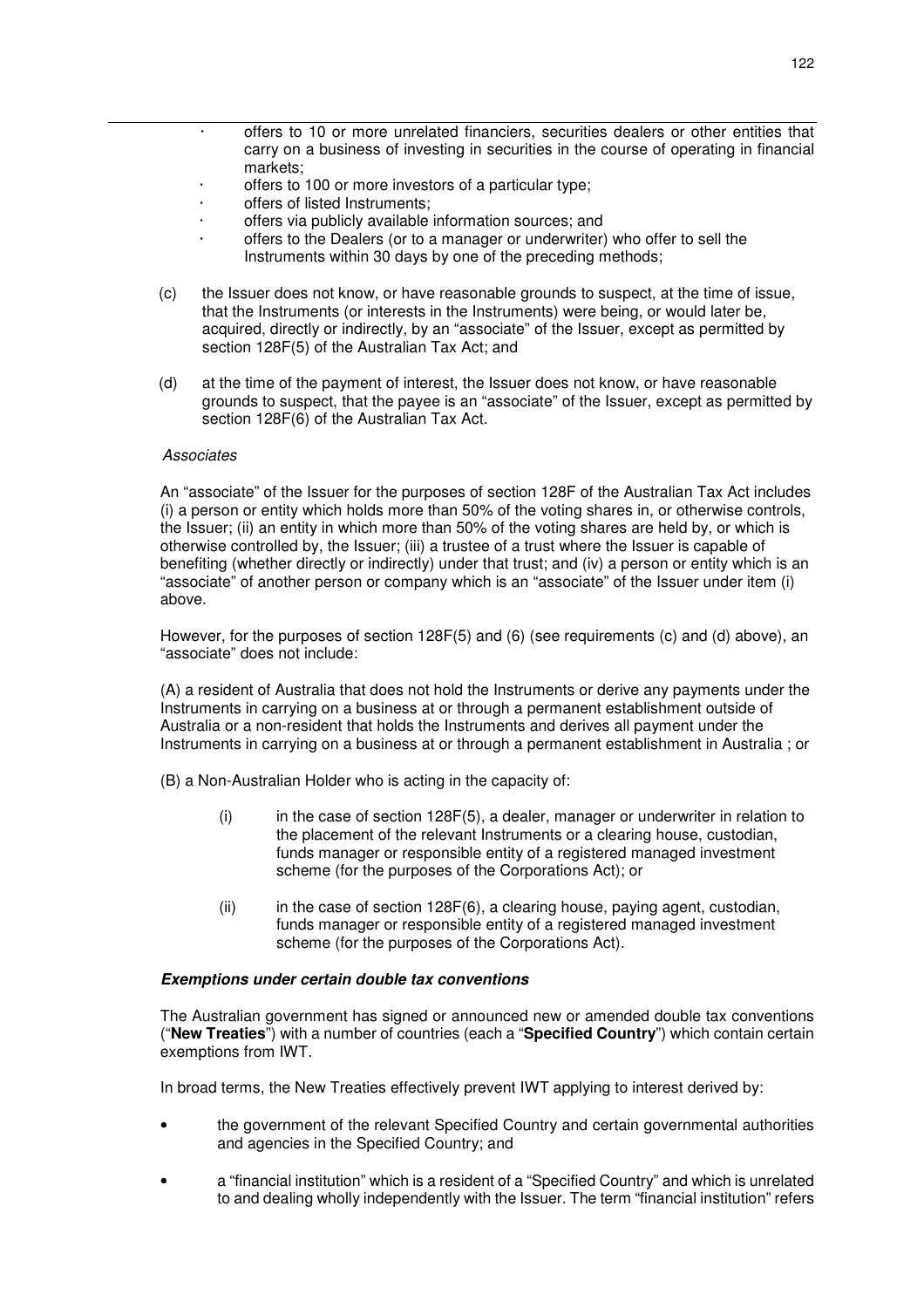to either a bank or any other enterprise which substantially derives its profits by carrying on a business of raising and providing finance. However, interest under a back-to-back loan or an economically equivalent arrangement will not qualify for this exemption.

The Australian Federal Treasury maintains a listing of Australia's double tax conventions which provides details of country, status, withholding tax rate limits and Australian domestic implementation which is available to the public at the Federal Treasury's Department's website.

#### *Payment of additional amounts*

As set out in more detail in the relevant Terms and Conditions for the Instruments, and unless expressly provided to the contrary in the relevant Pricing Supplement, if the Issuer is at any time required by law to withhold or deduct an amount in respect of any taxes imposed, levied, collected, withheld or assessed by the Commonwealth of Australia in respect of the Instruments, the Issuer must, subject to certain exceptions, pay such additional amounts as may be necessary in order to ensure that the net amounts received by the holders of the Instruments after such deduction or withholding shall equal the respective amounts which would otherwise have been receivable had no such deduction or withholding been required. In the event that the Issuer is compelled by law in relation to any Instruments to deduct or withhold an amount in respect of any withholding taxes, the Issuer will have the option to redeem such Instruments in accordance with the Terms and Conditions.

## **2. Other tax matters**

Under Australian laws as presently in effect:

- (a) *death duties* no Instruments will be subject to death, estate or succession duties imposed by Australia, or by any political subdivision or authority therein having power to tax, if held at the time of death;
- (b) *stamp duty and other taxes* no ad valorem stamp, issue, registration or similar taxes are payable in Australia on the issue, transfer or redemption of any Instruments;
- (c) *TFN withholding* withholding tax is imposed (see below in relation to the rate of withholding tax) on the payment of interest on certain registered securities unless the relevant payee has quoted an Australian tax file number ("TFN"), (in certain circumstances) an Australian Business Number ("ABN") or proof of some other exception (as appropriate).

Assuming the requirements of section 128F of the Australian Tax Act are satisfied with respect to the Instruments, then such withholding should not apply to payments to a Non-Australian Holder that is a non-resident of Australia for Australian tax purposes.

The rate of withholding tax is 49% for the 2015-16 and 2016-17 income years and, under current law, will be reduced to 47% following the 2016-17 income year;

- (d) *supply withholding tax* payments in respect of the Instruments can be made free and clear of any "supply withholding tax"; and
- (e) *goods and services tax (GST)* neither the issue nor receipt of the Instruments will give rise to a liability for GST in Australia on the basis that the supply of Instruments will comprise either an input taxed financial supply or (in the case of an offshore subscriber) a GST-free supply. Furthermore, neither the payment of principal or interest by the Issuer, nor the disposal of the Instruments, would give rise to any GST liability in Australia;
- (f) *additional withholdings from certain payments to non-residents* the Governor-General may make regulations requiring withholding from certain payments to non-residents of Australia (other than payments of interest and other amounts which are already subject to current IWT rules or specifically exempt from those rules). Regulations may only be made if the responsible Minister is satisfied the specified payments are of a kind that could reasonably relate to assessable income of foreign residents. The possible application of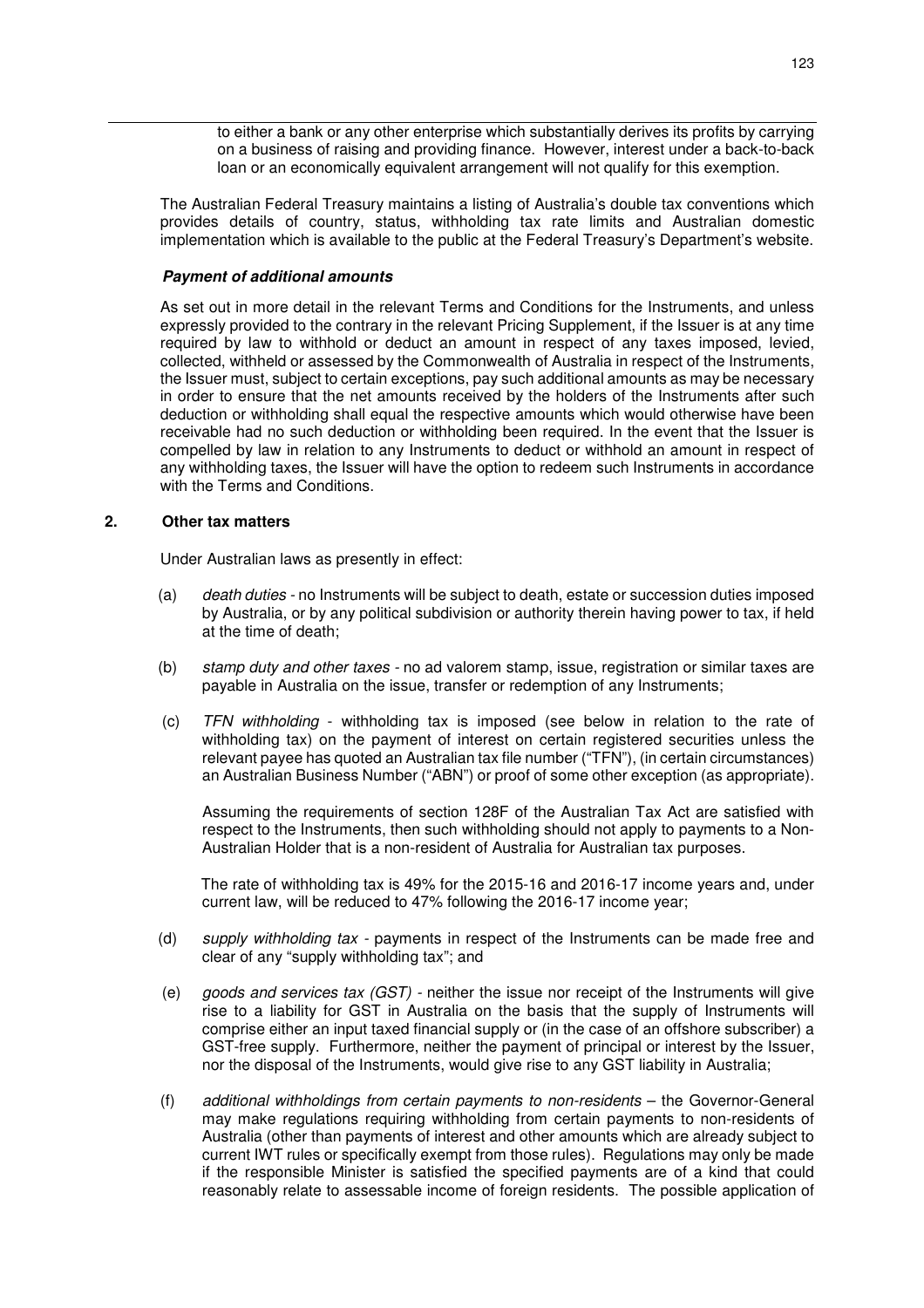any future regulations to the proceeds of any sale of the Instruments will need to be monitored; and

(g) *garnishee directions by the Commissioner of Taxation* – the Commissioner may give a direction requiring the Issuer to deduct from any payment to a holder of the Instruments any amount in respect of Australian tax payable by the holder. If the Issuer is served with such a direction, then the Issuer will comply with that direction and make any deduction required by that direction.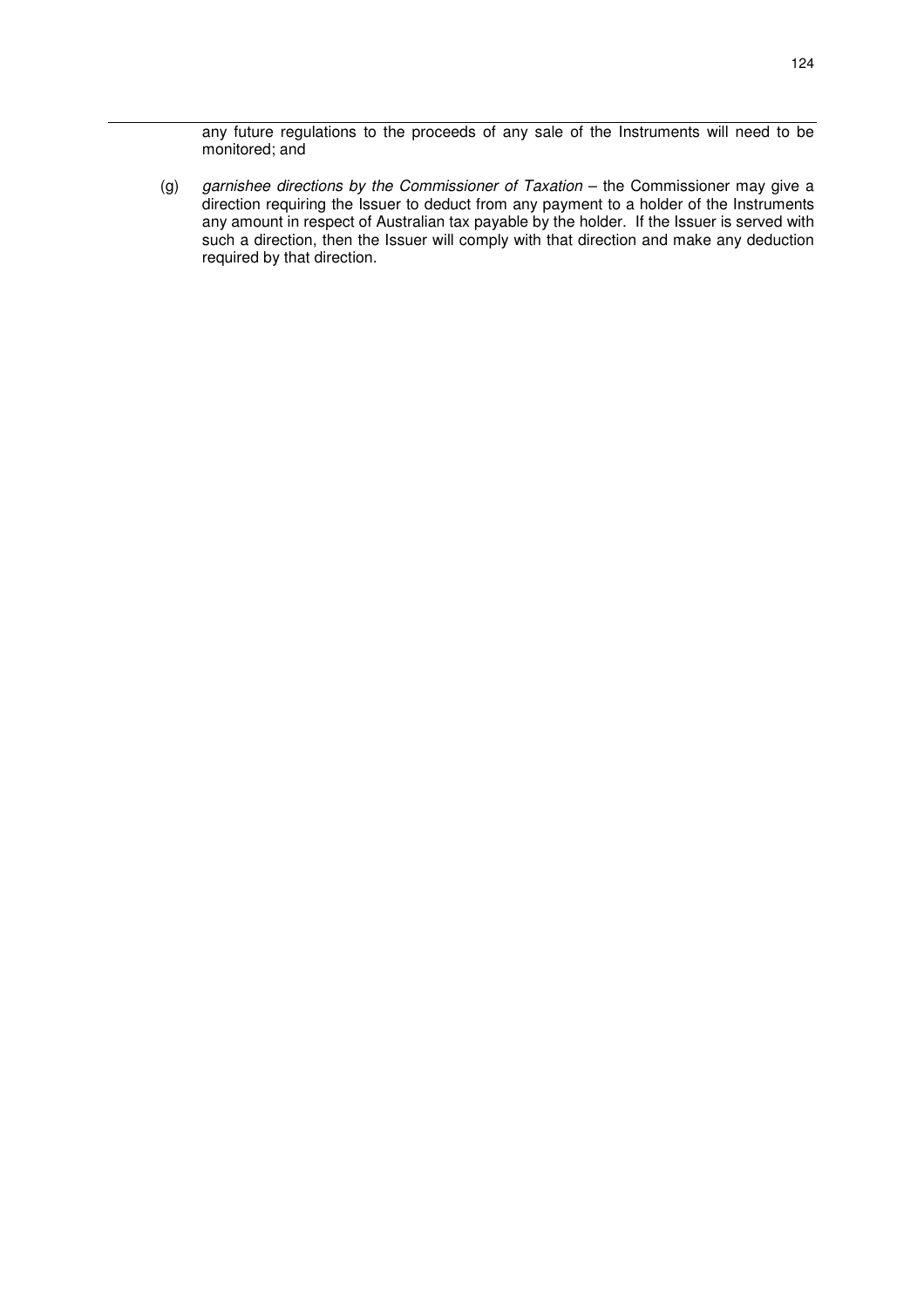## **Selling Restrictions**

*Under the Dealer Agreement and subject to the Conditions contained in the Information Memorandum, the Instruments will be offered by the Issuer through the Dealers. The Issuer has the sole right to accept any offer to purchase the Instruments and may reject that offer in whole or (subject to the terms of the offer) in part. Each Dealer has the right to reject any offer to purchase Instruments made to it in whole or (subject to the terms of such offer) in part. The Issuer is entitled under the Dealer Agreement to appoint one or more financial institutions as a Dealer for a particular Tranche or Series of Instruments or the Programme generally. At the time of any appointment, each such financial institution will be required to represent and agree to the selling restrictions applicable at that time.* 

*Each Dealer has agreed, and each further Dealer appointed under the Programme will be required to agree, under the Dealer Agreement to comply with any applicable law or directive in any jurisdiction in which it may subscribe for, offer, sell or transfer Instruments and that it will not, directly or indirectly, subscribe for, offer, sell or transfer Instruments or distribute any Information Memorandum or other offering material in relation to the Instruments, in any jurisdiction, except in accordance with these selling restrictions, any additional restrictions which are set out in the relevant Pricing Supplement and any applicable law or directive of that jurisdiction.* 

*None of the Issuer, the Arranger or any Dealer has represented that any Instruments may at any time lawfully be sold in compliance with any applicable registration or other requirements in any jurisdiction, or in accordance with any available exemption, or assumes any responsibility for facilitating that sale.* 

*The following selling restrictions apply:* 

## **General**

No action has been taken in any jurisdiction that would permit a public offering of any of the Instruments or possession or distribution of the Information Memorandum or any other offering material in any country or jurisdiction where action for that purpose is required.

Persons into whose hands this Information Memorandum comes are required by the Issuer and Dealers to comply with all applicable laws, regulations and directives in each country or jurisdiction in which they purchase, offer, sell, resell, reoffer or deliver Instruments or have in their possession or distribute or publish the Information Memorandum or other offering material and to obtain any authorisation, consent, approval or permission required by them for the purchase, offer, sale, reoffer, resale or delivery by them of any Instruments under any applicable law or directive in force in any jurisdiction to which they are subject or in which they make such purchases, offers, sales, reoffers, resales or deliveries, in all cases at their own expense, and neither the Issuer nor any Dealer has responsibility for such matters. In accordance with the above, any Instruments purchased by any person which it wishes to offer for sale or resale may not be offered in any jurisdiction in circumstances which would result in the Issuer being obliged to register any further prospectus or corresponding document relating to the Instruments in such jurisdiction.

In these selling restrictions, "**directive**" includes a treaty, an official directive, request, regulation, guideline or policy (whether or not having the force of law) with which responsible participants in the relevant market generally comply.

In particular, there are restrictions on the distribution of this Information Memorandum and the offer or sale of Instruments in Australia, the United Kingdom, the United States of America, the European Economic Area, Hong Kong, Singapore and Japan as set out below.

#### **Australia**

No prospectus or other disclosure document (as defined in the Corporations Act) in relation to the Programme or the Instruments has been, or will be, lodged with ASIC. Each Dealer has represented and agreed, and each further Dealer appointed under the Programme will be required to represent and agree, that, unless the relevant Pricing Supplement (or another supplement to any Information Memorandum) otherwise provides, it: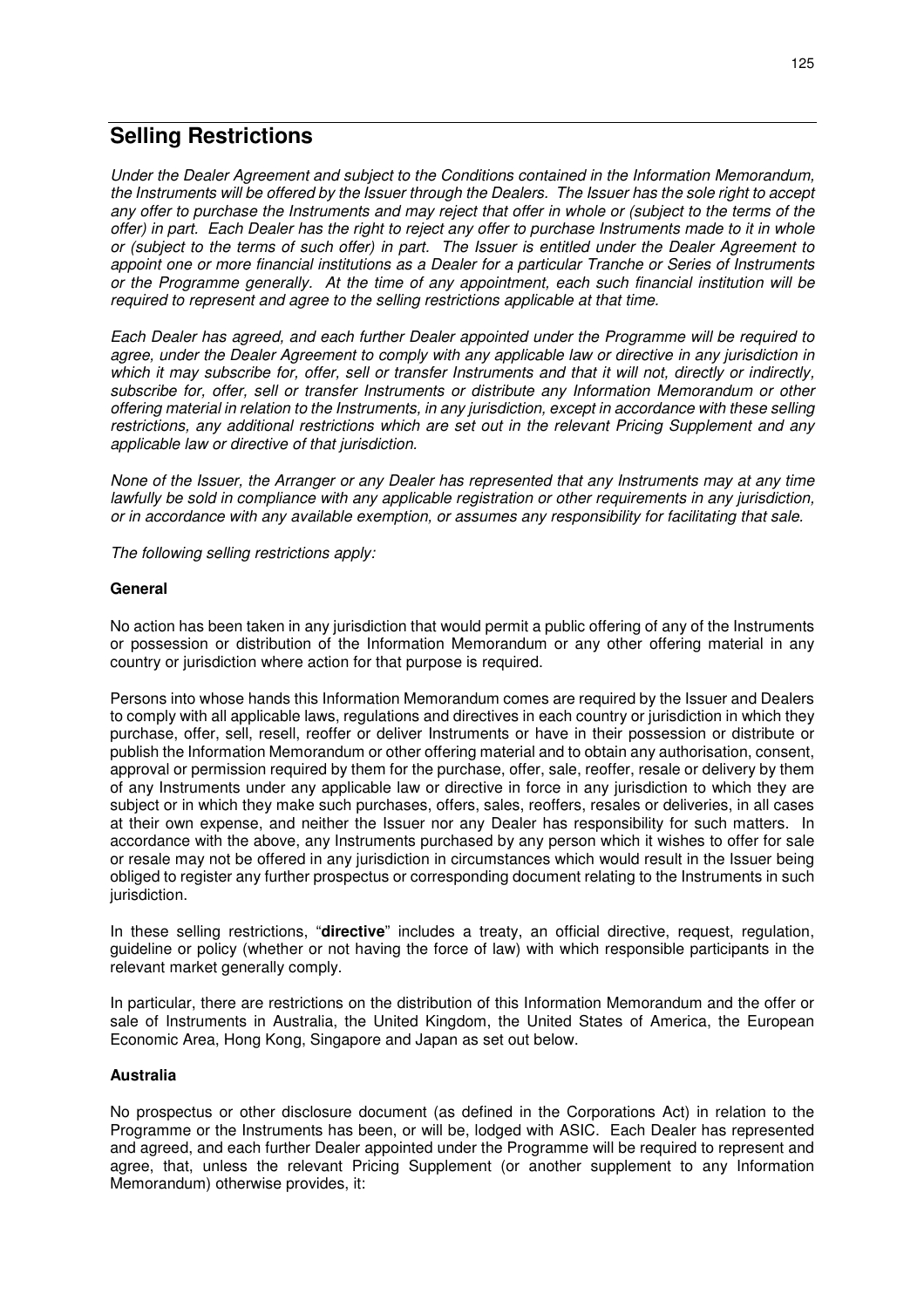- (a) has not made or invited, and will not make or invite, an offer of the Instruments for issue or sale in Australia (including an offer or invitation which is received by a person in Australia); and
- (b) has not distributed or published, and will not distribute or publish, any Information Memorandum or other offering material or advertisement relating to the Instruments in Australia,

unless:

- (i) the aggregate consideration payable by each offeree is a minimum of A\$500,000 (or its equivalent in an alternative currency and, in either case, disregarding moneys lent by the offeror or its associates) or the offer or invitation does not otherwise require disclosure to investors under Parts 6D.2 or 7.9 of the Corporations Act;
- (ii) the offer or invitation does not constitute an offer to a "**retail client**" as defined for the purposes of section 761G of the Corporations Act;
- (iii) such action complies with all applicable laws, regulations and directives (including, without limitation, the licensing requirements of Chapter 7 of the Corporations Act); and
- (iv) such action does not require any document to be lodged with ASIC or any other regulatory authority in Australia.

#### **The United States of America**

The Instruments have not been and will not be registered under the Securities Act.

Terms used in the following four paragraphs have the meanings given to them by Regulation S.

The Instruments may not be offered, sold, delivered or transferred within the United States of America, its territories or possessions or to, or for the account or benefit of, U.S. persons except in accordance with Regulation S or in transactions exempt from the registration requirements of the Securities Act.

Each Dealer has represented and agreed, and each further Dealer appointed under the Programme will be required to represent and agree, that, except as permitted by the Dealer Agreement, it will not offer, sell or deliver the Instruments:

- (e) as part of their distribution at any time; and
- (f) otherwise until 40 days after completion of the distribution, as determined and certified by the relevant Dealer or, in the case of an issue of Instruments on a syndicated basis, the Lead Manager,

within the United States of America or to, or for the account or benefit of, U.S. Persons.

Each Dealer has represented and agreed, and each further Dealer appointed under the Programme will be required to represent and agree, that it will have sent to each distributor to which it sells Instruments during the distribution compliance period a confirmation or other notice setting forth the restrictions on offers and sales of the Instruments within the United States of America or to, or for the account or benefit of, U.S. Persons.

Until 40 days after the completion of the distribution of all Instruments of the Tranche of which those Instruments are a part, an offer or sale of Instruments within the United States by any dealer or other distributor (whether or not participating in the offering) may violate the registration requirements of the Securities Act if such offer or sale is made otherwise than in accordance with an applicable exemption from registration under the Securities Act.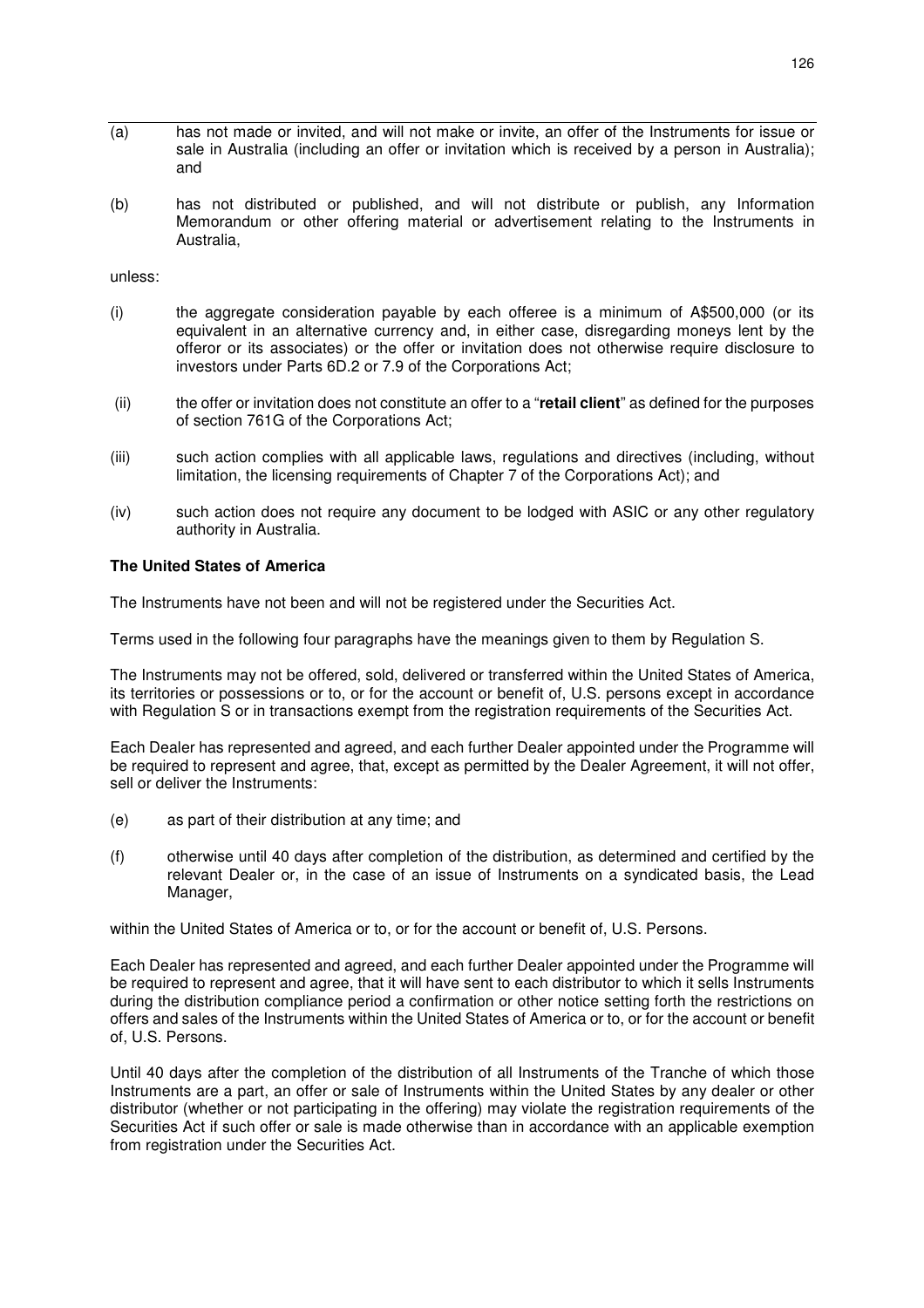## **The United Kingdom**

In addition to the requirements of the paragraph below ("Public offer Selling Restrictions under the Prospectus Directive"), each Dealer has represented and agreed, and each further Dealer appointed under the Programme will be required to represent and agree that:

- (a) in relation to the Term Instruments, it has not offered or sold and, before the expiry of a period of six months from the issue date of those Term Instruments, will not offer or sell those Term Instruments to persons in the United Kingdom, except to persons whose ordinary activities involve them in acquiring, holding, managing or disposing of investments (as principal or agent) for the purposes of their businesses or otherwise in circumstances which have not resulted and will not result in an offer to the public in the United Kingdom within the meaning of the Public Offers of Securities Regulations 1995 (as amended);
- (b) in relation to the Short Term Instruments:
	- (i) it has not offered or sold and will not offer or sell any Short Term Instruments other than to persons:
		- (A) whose ordinary activities involve them in acquiring, holding, managing or disposing of investments (as principal or agent) for the purposes of their businesses; or
		- (B) who it is reasonable to expect will acquire, hold, manage or dispose of investments (as principal or agent) for the purposes of their businesses,

where the issue of the Short Term Instruments would otherwise constitute a contravention of section 19 of the Financial Services and Markets Act 2000 ("**FSMA**") by the Issuer;

- (ii) it has only communicated or caused to be communicated and will only communicate or cause to be communicated any invitation or inducement to engage in investment activity (within the meaning of section 21 of the FSMA) received by it in connection with the issue or sale of any Instruments in circumstances in which section 21(1) of the FSMA does not apply to the Issuer.; and
- (iii) it has complied and will comply with all applicable provisions of the FSMA with respect to anything done by it in relation to those Instruments in, from or otherwise involving the United Kingdom.

## **Public offer Selling Restrictions under the Prospectus Directive**

Unless otherwise stated in this "Selling Restrictions" section, in relation to each Member State of the European Economic Area ("**EEA State**") which has implemented the Prospectus Directive (each, a "**Relevant EEA State**"), each Dealer has represented and agreed, and each further Dealer under the Program will be required to represent and agree, that with effect from and including the date on which the Prospectus Directive is implemented in that Relevant EEA State (the "**Relevant Implementation Date**") it has not made and will not make an offer of Instruments which are the subject of the offering contemplated by this Information Memorandum as completed by the Pricing Supplement in relation thereto to the public in that Relevant EEA State, except that it may, with effect from and including the Relevant Implementation Date, make an offer of such Instruments to the public in that Relevant EEA State:

- (a) at any time to any legal entity which is a qualified investor as defined in the Prospectus Directive;
- (b) at any time to fewer than 100 or, if the Relevant EEA State has implemented the relevant provision of the 2010 PD Amending Directive, 150, natural or legal persons (other than qualified investors as defined in the Prospectus Directive) subject to obtaining the prior consent of the relevant Dealer or Dealers nominated by the Issuer for any such offer; or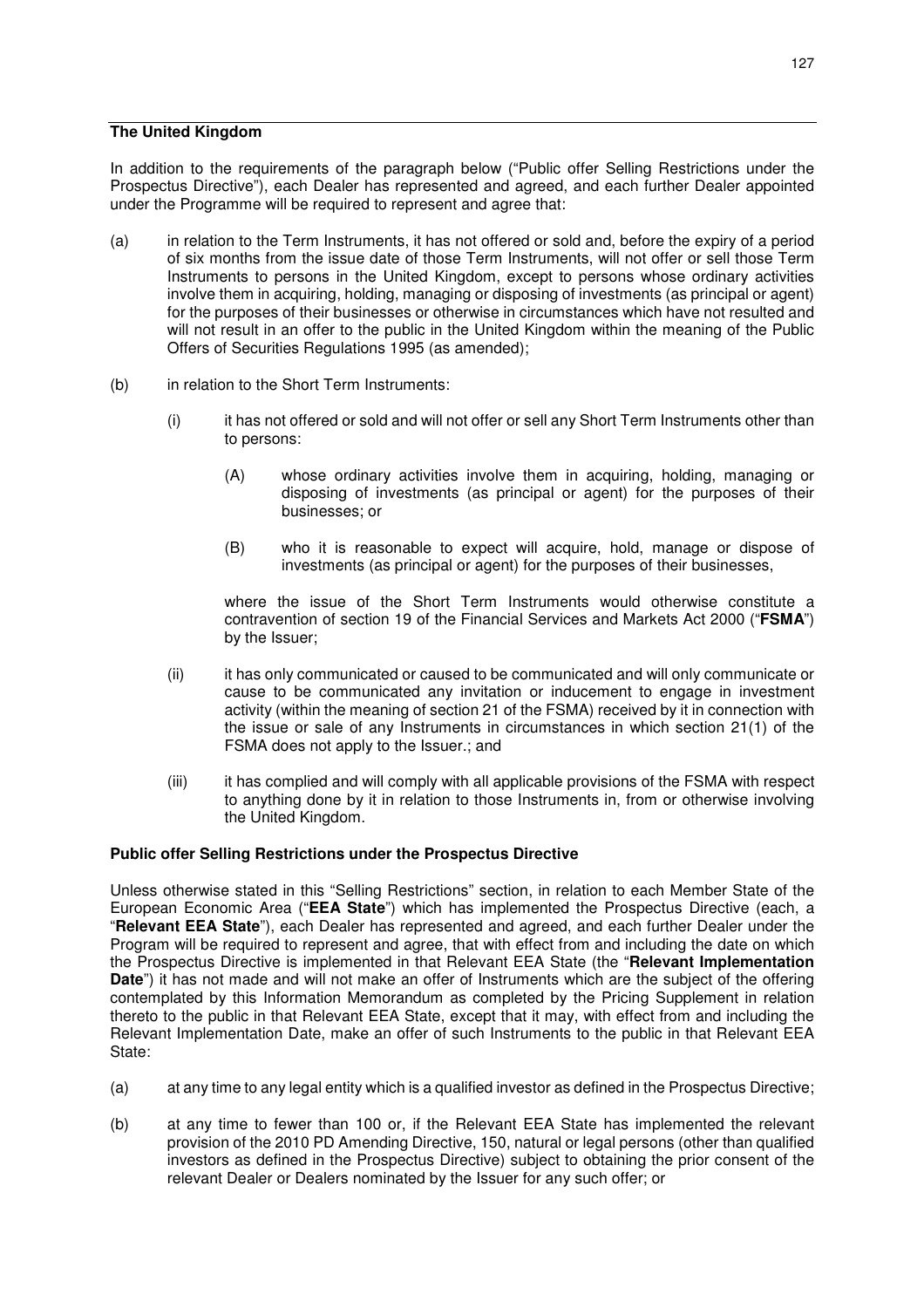$\overline{c}$  at any time in any other circumstances falling within Article 3(2) of the Prospectus Directive,

provided that no such offer of Instruments referred to in (a) to (c) above shall require the Issuer or any Dealer to publish a prospectus pursuant to Article 3 of the Prospectus Directive or supplement a prospectus pursuant to Article 16 of the Prospectus Directive.

For the purposes of this provision, the expression an "**offer of Instruments to the public**" in relation to any Instruments in any Relevant EEA State means the communication in any form and by any means of sufficient information on the terms of the offer and the Instruments to be offered so as to enable an investor to decide to purchase or subscribe the Instruments, as the same may be varied in that EEA State by any measure implementing the Prospectus Directive in that EEA State and the expression "**Prospectus Directive**" means Directive 2003/71/EC (and amendments thereto, including the 2010 PD Amending Directive, to the extent implemented in the Relevant EEA State), and includes any relevant implementing measure in each Relevant EEA State, and the expression "**2010 PD Amending Directive**" means Directive 2010/73/EU.

## **Hong Kong**

Each Dealer has represented and agreed, and each further Dealer appointed under the Programme will be required to represent and agree, that:

- (a) the Instruments have not been authorised by the Hong Kong Securities and Futures Commission;
- (b) it has not offered, sold, delivered or transferred, and will not offer, sell, deliver or transfer in Hong Kong Instruments, by means of any document, any Instruments (except for Instruments which are a "structured product" as defined in the Securities and Futures Ordinance (Cap.571) of Hong Kong ("**SFO**")) other than:
	- (i) to "professional investors" as defined in the SFA and any rules made under the SFO; or
	- (ii) in other circumstances which do not result in the document being a "prospectus" within the meaning of the Companies Ordinance (Cap 32) (as amended) of Hong Kong or which do not constitute an offer to the public within the meaning of that Ordinance; and
- (c) it has not issued, or had in its possession for the purposes of issue, and will not issue, or have in its possession for the purposes of issue, (in each case, whether in Hong Kong or elsewhere) any advertisement, invitation or other offering material or other document relating to the Instrument, which is directed at, or the contents of which are likely to be accessed or read by, the public in Hong Kong (except if permitted to do so under the securities laws of Hong Kong) other than with respect to Instruments which are, or are intended to be, disposed of only to persons outside Hong Kong or only to "professional investors" within the meaning of the SFO and any rules made under the SFO.

#### **Japan**

The Instruments have not been and will not be registered under the Financial Instruments and Exchange Act of Japan (the "**Financial Instruments and Exchange Act**") and, accordingly, each Dealer appointed under the Programme will be required to represent and agree, that it has not offered or sold, and it will not offer or sell, any Instruments directly or indirectly, in Japan or to, or for the account or benefit of, any Japanese Person or to others for re-offering or resale, directly or indirectly, in Japan or to, or for the account or benefit of, any Japanese Person, except pursuant to an exemption from the registration requirements of, and otherwise in compliance with, the Financial Instruments and Exchange Act and any other applicable laws, regulations and guidelines promulgated by the relevant Japanese governmental authorities in effect at the relevant time. For the purposes of this paragraph, "**Japanese Person**" means any person resident in Japan, including any corporation or other entity organised under the laws of Japan.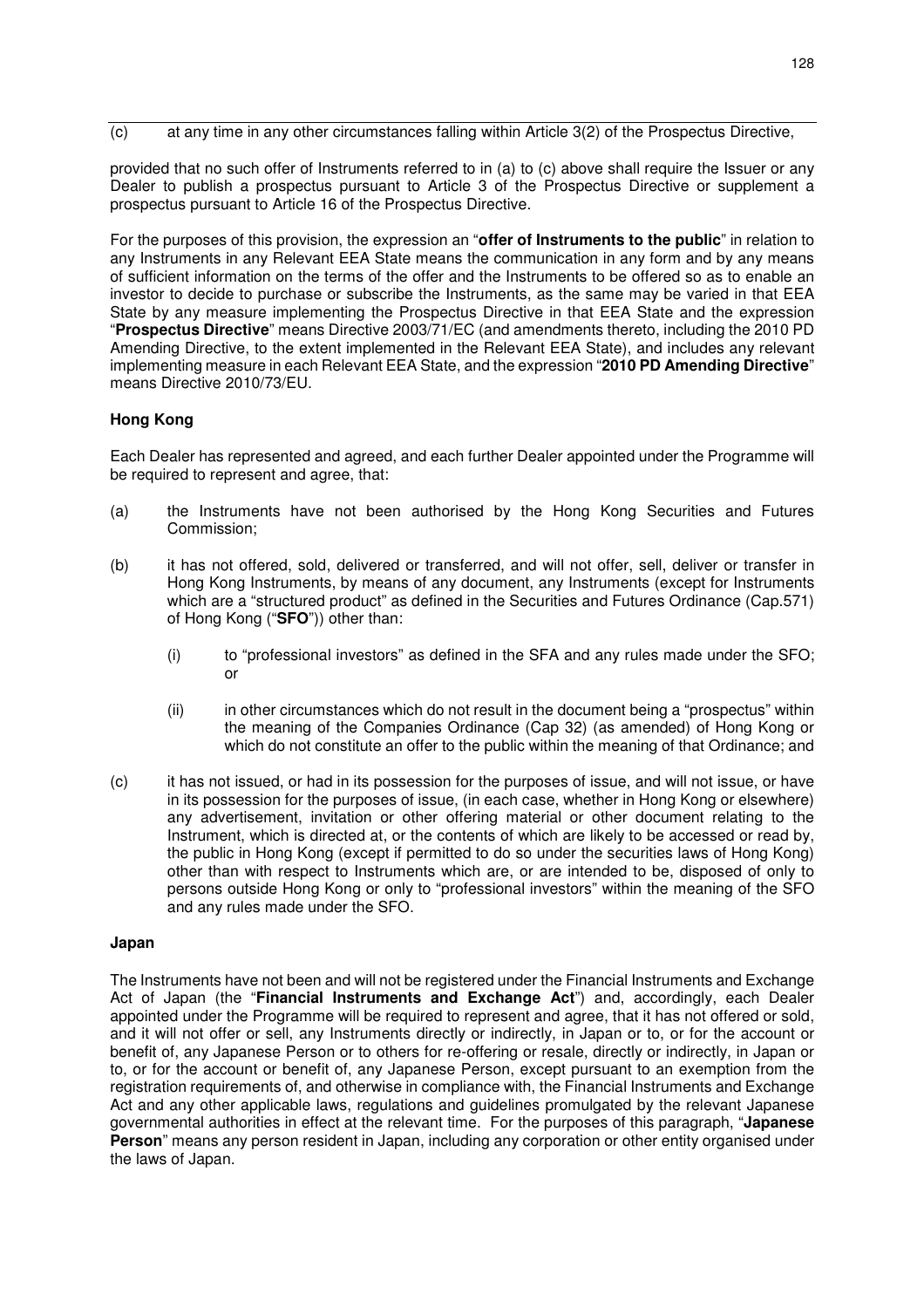#### **Singapore**

This Information Memorandum has not been and will not be registered as a prospectus with the Monetary Authority of Singapore under the Securities and Futures Act, Chapter 289 of Singapore ("**SFA**").

Accordingly, each Dealer appointed under the Programme will be required to represent and agree that this Information Memorandum and any other document or material in connection with the offer or sale, or invitation for subscription or purchase of the Instruments, has not been and will not be circulated or distributed by it nor have the Instruments been, nor will the Instruments be, offered or sold by it, or be made the subject of an invitation for subscription or purchase by it, whether directly or indirectly, to persons in Singapore other than

- (a) to an institutional investor (as defined in Section 4A of the SFA) under Section 274 of the SFA;
- (b) to a relevant person (as defined in Section 275(2) of the SFA) pursuant to Section 275(1) of the SFA, or any person pursuant to an offer referred to in Section 275(1A) of the SFA, and in accordance with the conditions, specified in Section 275 of the SFA; or
- (c) otherwise pursuant to, and in accordance with the conditions of, any other applicable provision of the SFA.

Where the Instruments are subscribed or purchased under Section 275 of the SFA by a relevant person which is:

- (i) a corporation (which is not an accredited investor (as defined in Section 4A of the SFA)) the sole business of which is to hold investments and the entire share capital of which is owned by one or more individuals, each of whom is an accredited investor; or
- (ii) a trust (where the trustee is not an accredited investor) whose sole purpose is to hold investments and each beneficiary of the trust is an individual who is an accredited investor,

that securities (as defined in Section 239(1) of the SFA) of that corporation or the beneficiaries' rights and interest (howsoever described) in that trust shall not be transferred within six months after that corporation or that trust has acquired the Instruments pursuant to an offer made under Section 275 of the SFA except:

- (A) to an institutional investor (under Section 274 of the SFA) or to a relevant person defined in Section 275(2) of the SFA or to any person pursuant to an offer that is made on terms that such shares, debentures and units of shares and debentures of that corporation or such rights or interest in that trust are acquired at a consideration of not less than S\$200,00 (or its equivalent in a foreign currency) for each transaction, whether such amount is to be paid for in cash or by exchange of securities or other assets and further for corporations, in accordance with the conditions specified in Section 275(1A) of the SFA;
- (B) where no consideration is or will be given for the transfer;
- (C) where the transfer is by operation of law; or
- (D) as specified in Section 276(7) of the SFA.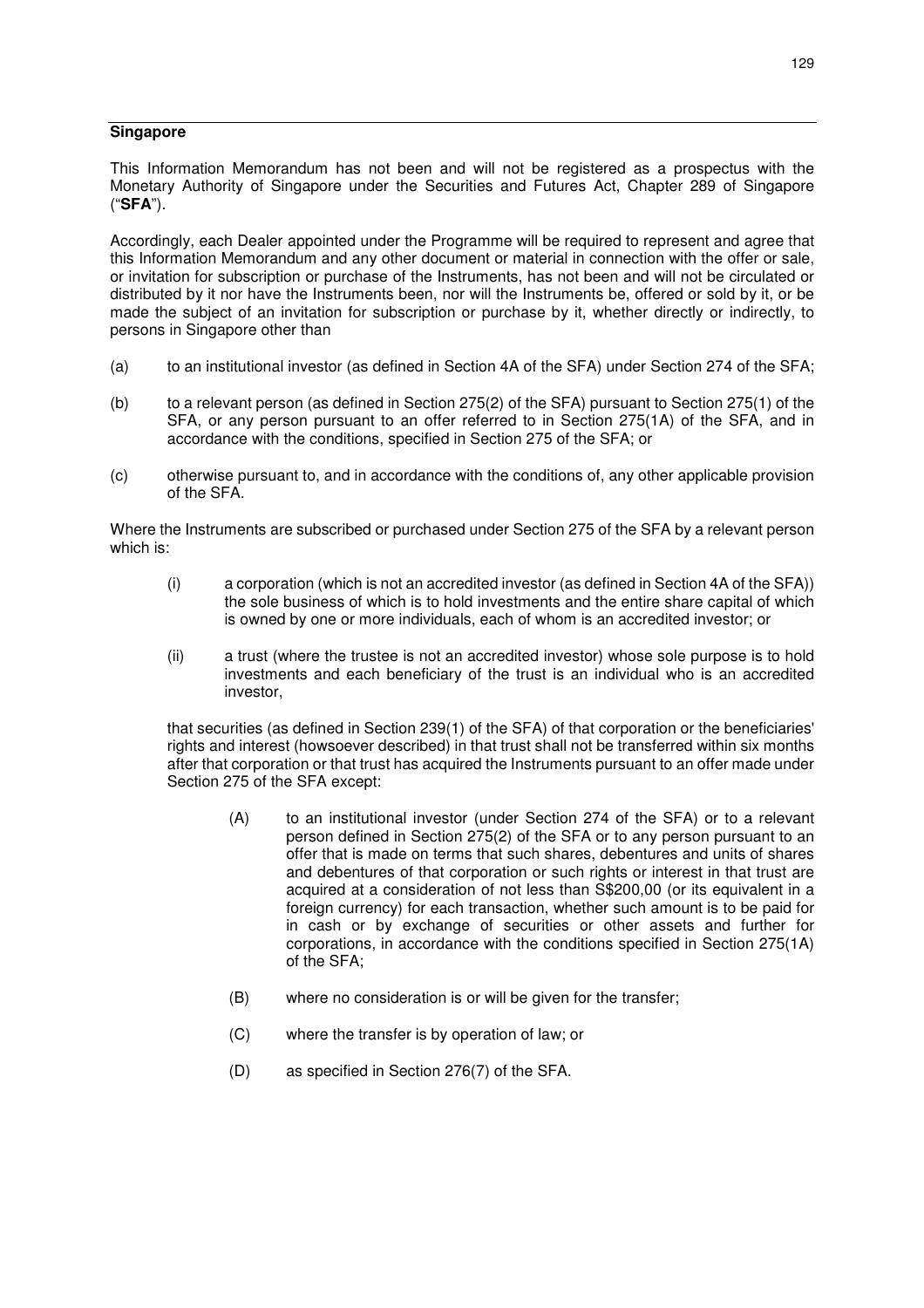# **Directory**

#### **ISSUER**

## **Bank of Queensland Limited**

100 Skyring Terrace Newstead QLD 4006 Australia

| Telephone: | + 61 7 3212 3660 |
|------------|------------------|
| Facsimile: | + 61 7 3212 3418 |
| Attention: | Treasurer        |

#### **ARRANGER**

#### **UBS AG, Australia Branch**

(ABN 47 088 129 613, AFSL No. 231087) Level 16 Chifley Tower 2 Chifley Square Sydney NSW 2000 Australia

| Telephone: | + 61 2 9324 2920                    |
|------------|-------------------------------------|
| Facsimile: | + 61 2 8215 8172                    |
| Attention: | <b>Head of Debt Capital Markets</b> |

| Copy to:   | General Counsel  |
|------------|------------------|
| Facsimile: | + 61 2 9324 2558 |

## **DEALERS**

#### **UBS AG, Australia Branch**

(ABN 47 088 129 613, AFSL No. 231087) Level 16, Chifley Tower 2 Chifley Square Sydney NSW 2000 Australia

Telephone: + 61 2 9324 2920<br>Facsimile: + 61 2 9324 3832 Facsimile: + 61 2 9324 3832 Attention: Head of Debt Capital Markets

| Copy to:   | + General Counsel |
|------------|-------------------|
| Telephone: | + 61 2 9324 2786  |
| Facsimile: | + 61 2 9324 2558  |

#### **Westpac Banking Corporation**

(ABN 33 007 457 141, AFSL No. 233714) Level 2, Westpac Place 275 Kent Street Sydney NSW 2000 Australia

| Telephone: | + 61 2 8253 4574            |
|------------|-----------------------------|
| Facsimile: | $+61$ 2 8254 6937           |
| Attention: | Executive Director, Head of |
|            | Debt Securities             |